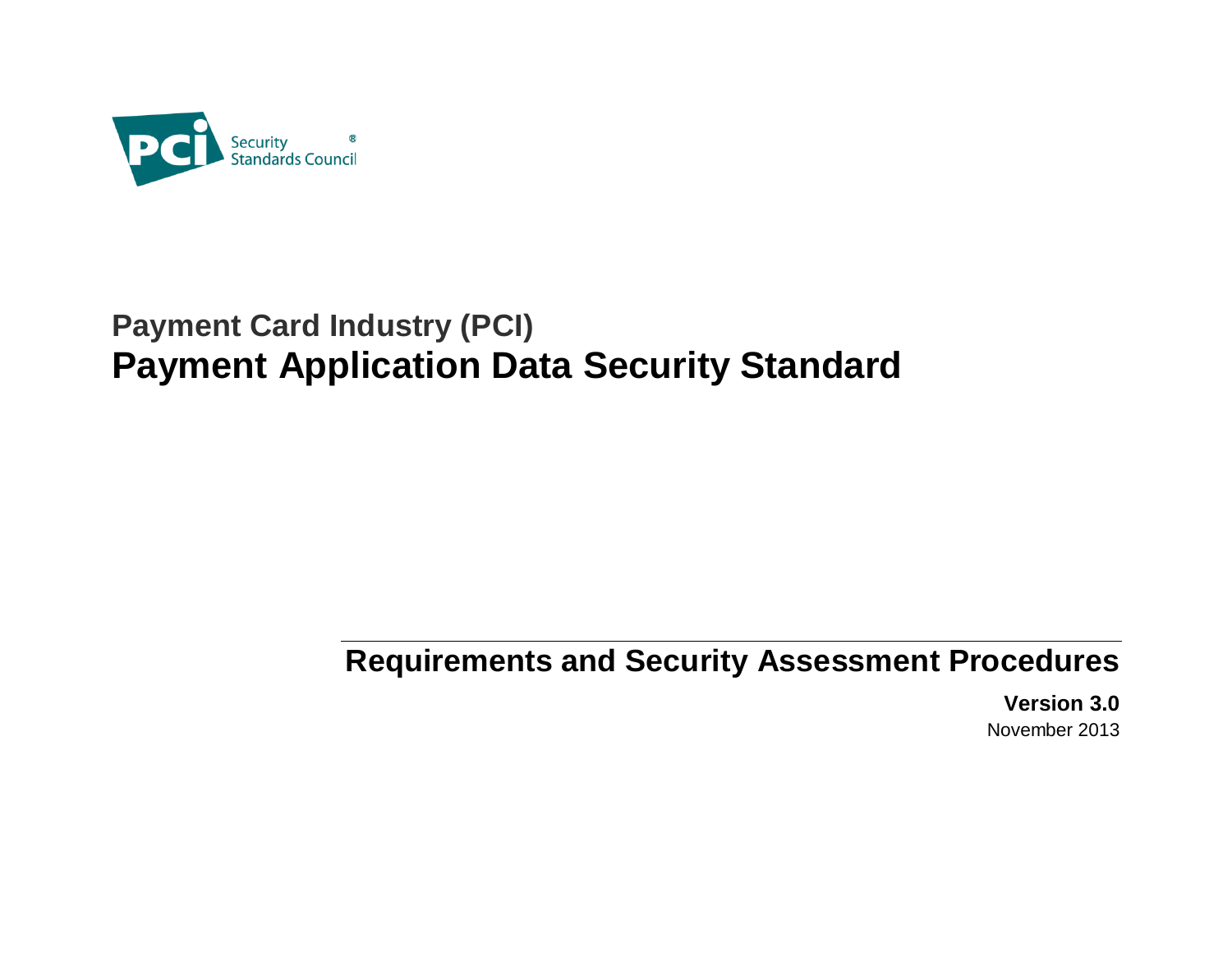

# <span id="page-1-0"></span>**Document Changes**

| Date             | <b>Version</b> | <b>Description</b>                                                                                                                                                                                                                  | Pages  |
|------------------|----------------|-------------------------------------------------------------------------------------------------------------------------------------------------------------------------------------------------------------------------------------|--------|
| October 1, 2008  | 1.2            | To align content with new PCI DSS v1.2 and to implement minor changes noted since original<br>V1.1.                                                                                                                                 |        |
| <b>July 2009</b> | 1.2.1          | Under "Scope of PA-DSS," align content with the PA-DSS Program Guide, v1.2.1, to clarify<br>applications to which PA-DSS applies.                                                                                                   | v, vi  |
|                  |                | Under Laboratory Requirement 6, corrected spelling of "OWASP."                                                                                                                                                                      | 30     |
|                  |                | In the Attestation of Validation, Part 2a, update "Payment Application Functionality" to be<br>consistent with the application types listed in the PA-DSS Program Guide, and clarify annual<br>re-validation procedures in Part 3b. | 32, 33 |
| October 2010     | 2.0            | Update and implement minor changes from v1.2.1 and align with new PCI DSS v2.0. For<br>details, please see PA-DSS - Summary of Changes from PA-DSS Version 1.2.1 to 2.0.                                                            |        |
| November 2013    | 3.0            | Update from PA-DSS v2. For details of changes, please see PA-DSS - Summary of Changes<br>from PA-DSS Version 2.0 to 3.0.                                                                                                            |        |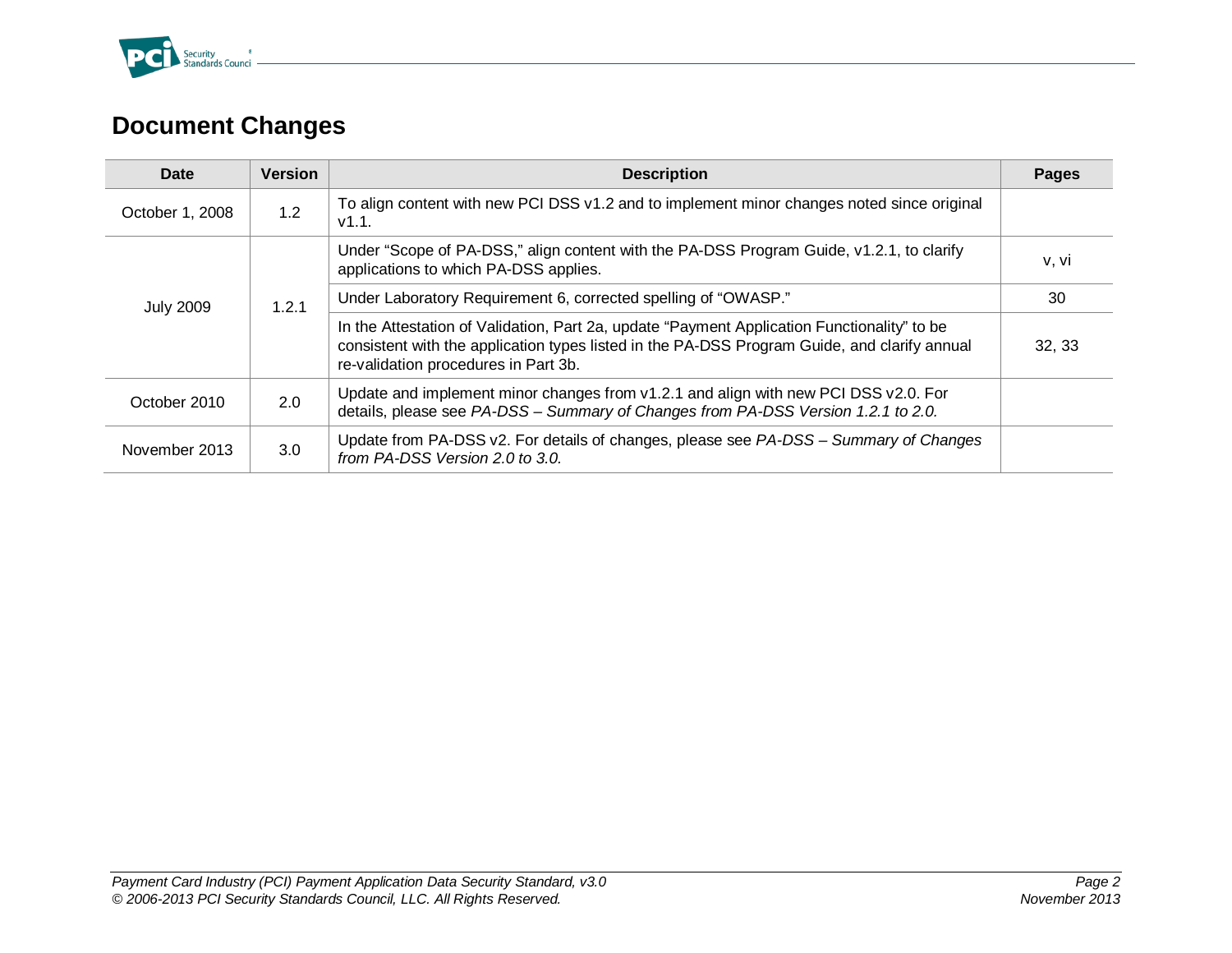

# **Table of Contents**

| Requirement 1:  | Do not retain full track data, card verification code or value (CAV2, CID, CVC2, CVV2), or PIN block data15 |  |
|-----------------|-------------------------------------------------------------------------------------------------------------|--|
| Requirement 2:  |                                                                                                             |  |
| Requirement 3:  |                                                                                                             |  |
| Requirement 4:  |                                                                                                             |  |
| Requirement 5:  |                                                                                                             |  |
| Requirement 6:  |                                                                                                             |  |
| Requirement 7:  |                                                                                                             |  |
| Requirement 8:  |                                                                                                             |  |
| Requirement 9:  |                                                                                                             |  |
| Requirement 10: |                                                                                                             |  |
| Requirement 11: |                                                                                                             |  |
| Requirement 12: |                                                                                                             |  |
| Requirement 13: |                                                                                                             |  |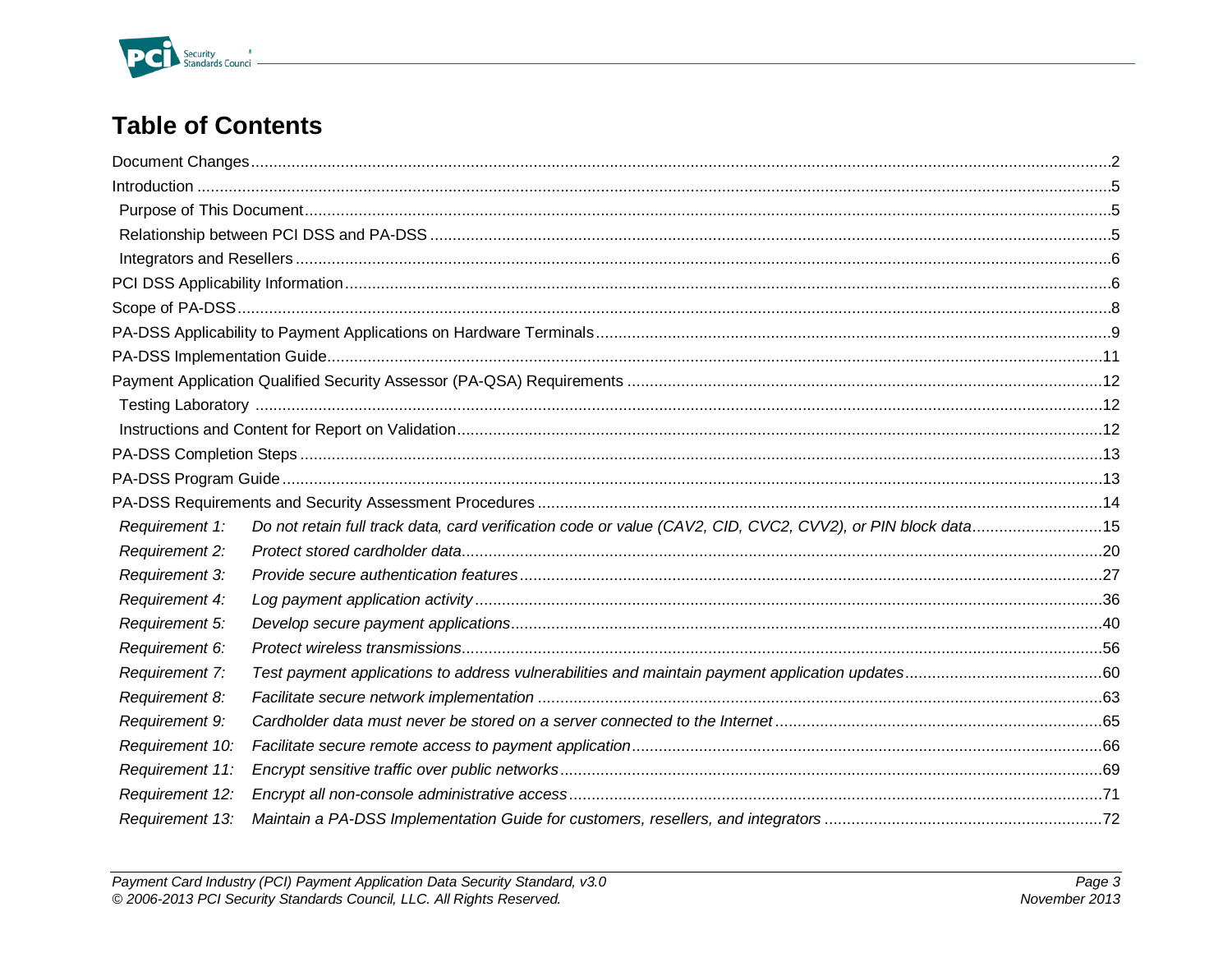

| Requirement 14: Assign PA-DSS responsibilities for personnel, and maintain training programs for personnel, customers, resellers, and |      |
|---------------------------------------------------------------------------------------------------------------------------------------|------|
|                                                                                                                                       | - 74 |
|                                                                                                                                       |      |
|                                                                                                                                       |      |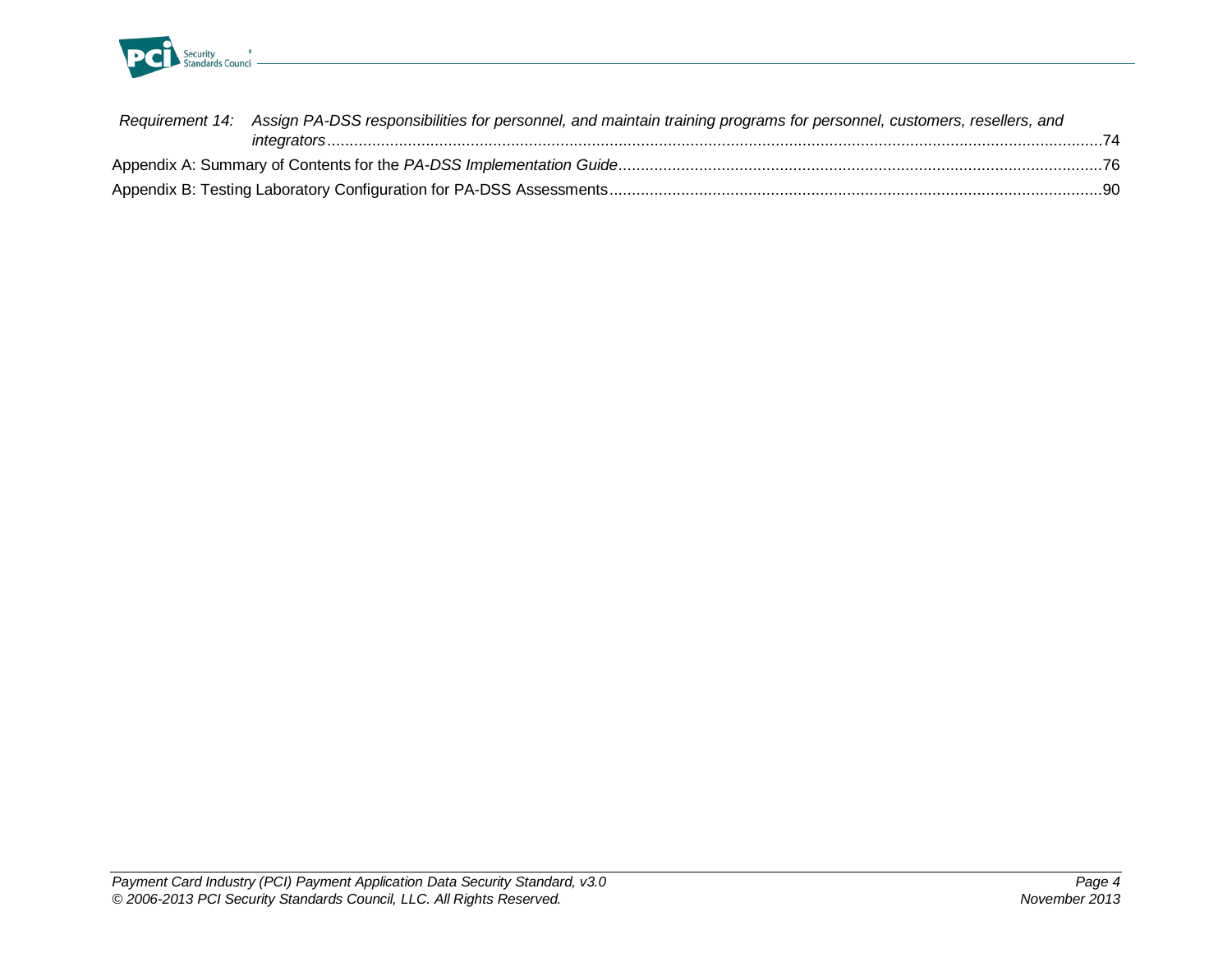

#### <span id="page-4-0"></span>**Introduction**

#### <span id="page-4-1"></span>**Purpose of This Document**

The PCI Payment Application Data Security Standard (PA-DSS) Requirements and Security Assessment Procedures define security requirements and assessment procedures for software vendors of payment applications. This document is to be used by Payment Application Qualified Security Assessors (PA-QSAs) conducting payment application assessments to validate that a payment application complies with the PA-DSS. For details on how to document a PA-DSS assessment and create the Report on Validation (ROV), the PA-QSA should refer to the *PA-DSS ROV Reporting Template,* available on the PCI Security Standards Council (PCI SSC) website[—www.pcisecuritystandards.org](http://www.pcisecuritystandards.org/)*.*

Additional resources including Attestations of Validation, Frequently Asked Questions (FAQs) and the *PCI DSS and PA-DSS Glossary of Terms, Abbreviations, and Acronyms* are available on the PCI Security Standards Council (PCI SSC) website[—www.pcisecuritystandards.org.](http://www.pcisecuritystandards.org/)

#### <span id="page-4-2"></span>**Relationship between PCI DSS and PA-DSS**

Use of a PA-DSS compliant application by itself does not make an entity PCI DSS compliant, since that application must be implemented into a PCI DSS compliant environment and according to the *PA-DSS Implementation Guide* provided by the payment application vendor (per PA-DSS Requirement 13). The PA-DSS requirements are derived from the *Payment Card Industry Data Security Standard (PCI DSS) Requirements and Security Assessment Procedures*, which details what is required to be PCI DSS compliant (and therefore what a payment application must support to facilitate a customer's PCI DSS compliance). The PCI DSS can be found at www.pcisecuritystandards.org.

All applications that store, process, or transmit cardholder data are in scope for an entity's PCI DSS assessment, including applications that have been validated to PA-DSS. The PCI DSS assessment should verify the PA-DSS payment application is properly configured and securely implemented per PCI DSS requirements. If the payment application has undergone any customization, a more in-depth review will be required during the PCI DSS assessment, as the application may no longer be representative of the version that was validated to PA-DSS

PCI DSS may not apply directly to payment application vendors unless the vendor stores, processes, or transmits cardholder data, or has access to their customers' cardholder data. However, since these payment applications are used by the application vendor's customers to store, process, and transmit cardholder data, and their customers are required to be PCI DSS compliant, payment applications should facilitate, and not prevent, their customers' PCI DSS compliance. Just a few of the ways insecure payment applications can prevent compliance include:

- 1. Storage of magnetic-stripe data and/or equivalent data on the chip in the customer's network after authorization;
- 2. Applications that require customers to disable other features required by the PCI Data Security Standard, like anti-virus software or firewalls, in order to get the payment application to work properly; and
- 3. Vendors' use of unsecured methods to connect to the application to provide support to the customer.

Secure payment applications, when implemented in a PCI DSS-compliant environment, will minimize the potential for security breaches leading to compromises of primary account number (PAN), full track data, card verification codes and values (CAV2, CID, CVC2, CVV2), PINs and PIN blocks, and the damaging fraud resulting from these breaches.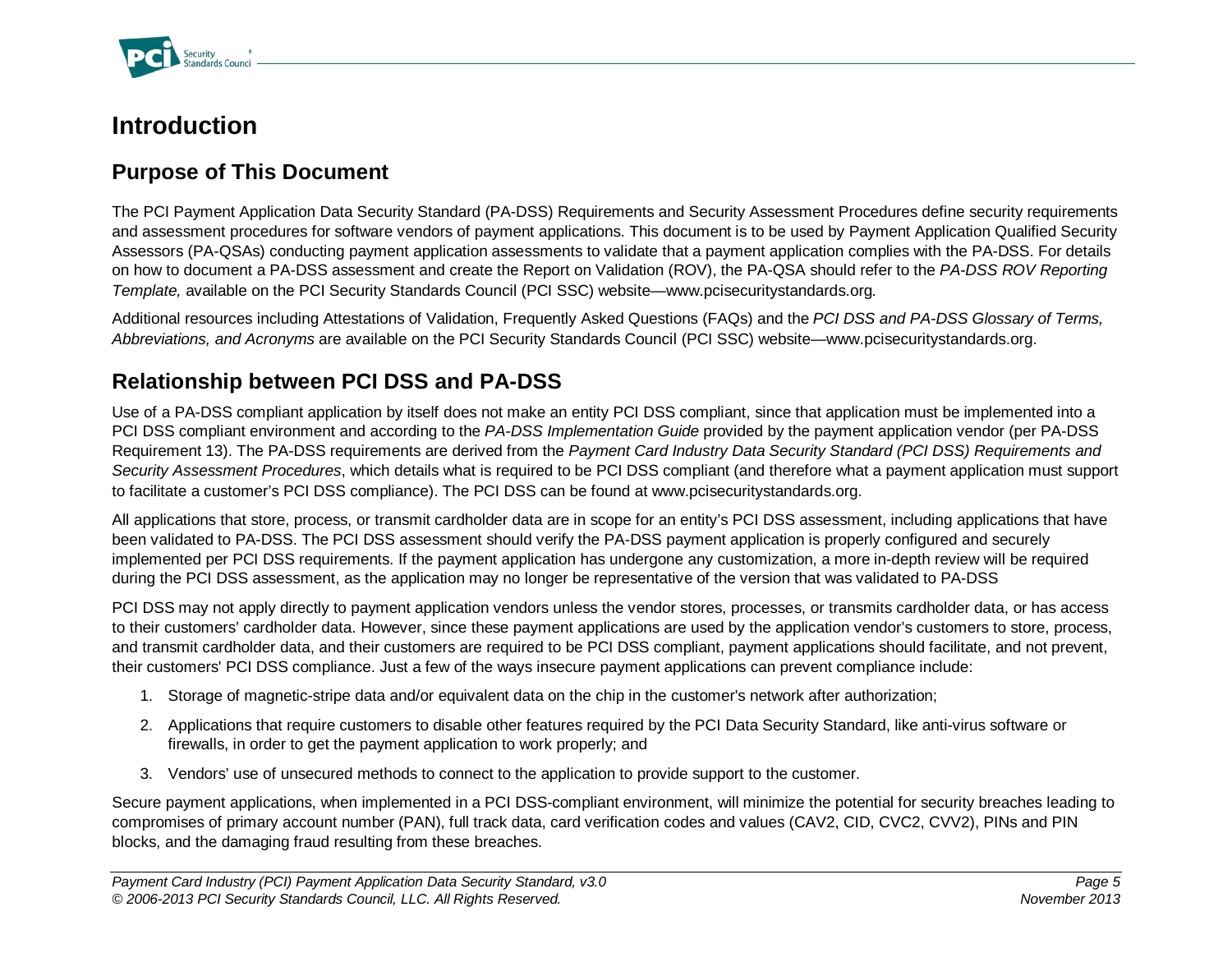

#### <span id="page-5-0"></span>**Integrators and Resellers**

Application vendors may engage integrators and resellers to sell, install, and/or maintain payment applications on their behalf. Integrator/resellers have a role to play in ensuring the secure installation and operation of payment applications, as they often provide onsite services to the vendor's customers and assist with the installation of validated PA-DSS payment applications. Incorrect configuration, maintenance or support of an application may lead to the introduction of security vulnerabilities into the customer's cardholder data environment, which could then be exploited by attackers. Application vendors should educate their customers, integrators, and resellers on how to install and configure the payment applications in a PCI DSS compliant manner.

PCI Qualified Integrators and Resellers (QIRs) are trained by the Council in PCI DSS and PA-DSS in order to securely implement payment applications. For more information on the PCI QIR program, please see [www.pcisecuritystandards.org.](http://www.pcisecuritystandards.org/)

## <span id="page-5-1"></span>**PCI DSS Applicability Information**

PCI DSS applies to all entities involved in payment card processing—including merchants, processors, financial institutions, and service providers, as well as all other entities that store, process, or transmit cardholder data and/or sensitive authentication data.

Cardholder data and sensitive authentication data are defined as follows:

| <b>Account Data</b>                                                                                |                                                                                                           |  |  |
|----------------------------------------------------------------------------------------------------|-----------------------------------------------------------------------------------------------------------|--|--|
| <b>Cardholder Data includes:</b><br><b>Sensitive Authentication Data includes:</b>                 |                                                                                                           |  |  |
| • Primary Account Number (PAN)<br>Cardholder Name<br>$\blacksquare$<br><b>Expiration Date</b><br>٠ | Full track data (magnetic-stripe data or<br>equivalent on a chip)<br>CAV2/CVC2/CVV2/CID<br>$\blacksquare$ |  |  |
| Service Code<br>٠                                                                                  | PINS/PIN blocks<br>$\blacksquare$                                                                         |  |  |

*The primary account number (PAN) is the defining factor for cardholder data***.** If cardholder name, service code, and/or expiration date are stored, processed, or transmitted with the PAN, or are otherwise present in the cardholder data environment, they must be protected in accordance with all applicable PCI DSS requirements.

The table on the following page illustrates commonly used elements of cardholder data and sensitive authentication data, whether storage of that data is permitted or prohibited, and whether this data needs to be protected. This table is not meant to be exhaustive, but is presented to illustrate the different type of requirements that apply to each data element.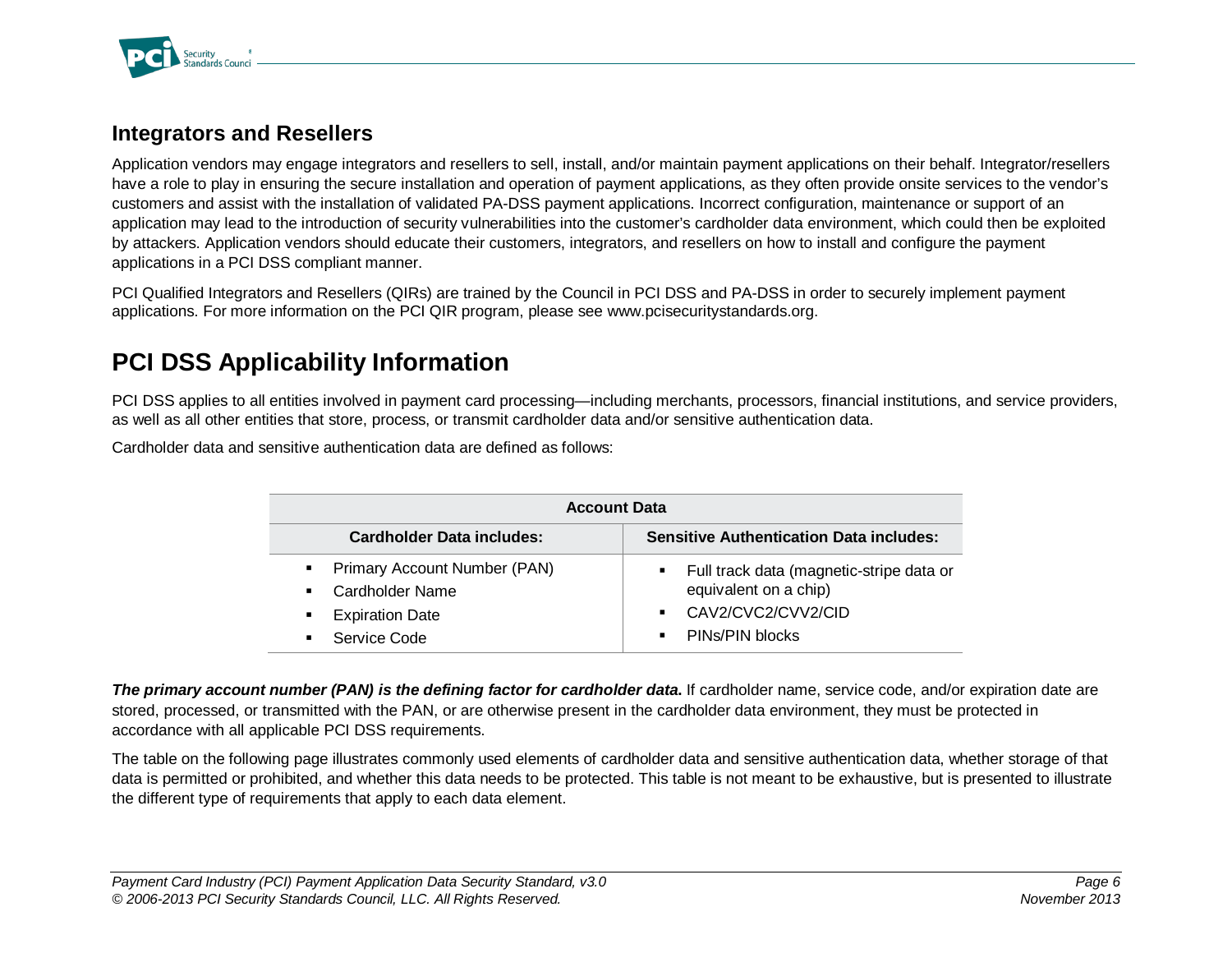<span id="page-6-1"></span><span id="page-6-0"></span>

-

<span id="page-6-3"></span><span id="page-6-2"></span>

|         |                   | Data Element                    | <b>Storage</b><br><b>Permitted</b> | Render Stored Data Unreadable per PA-DSS<br><b>Requirement 2.3</b> |
|---------|-------------------|---------------------------------|------------------------------------|--------------------------------------------------------------------|
|         |                   | Primary Account Number (PAN)    | Yes                                | Yes                                                                |
|         | <b>Cardholder</b> | Cardholder Name                 | Yes                                | No.                                                                |
| Data    | <b>Data</b>       | Service Code                    | Yes                                | No.                                                                |
| Account |                   | <b>Expiration Date</b>          | Yes                                | No.                                                                |
|         | <b>Sensitive</b>  | Full Track Data <sup>2</sup>    | No.                                | Cannot store per PA-DSS Requirement 1.1                            |
|         | Authentication    | CAV2/CVC2/CVV2/CID <sup>3</sup> | No                                 | Cannot store per PA-DSS Requirement 1.1                            |
|         | Data <sup>1</sup> | PIN/PIN Block <sup>4</sup>      | No                                 | Cannot store per PA-DSS Requirement 1.1                            |

PA-DSS Requirements 2.2 and 2.3 apply only to PAN. If PAN is stored with other elements of cardholder data, only the PAN must be rendered unreadable according to PA-DSS Requirement 2.3.

Sensitive authentication data must not be stored after authorization, even if encrypted. This applies even where there is no PAN in the environment.

<sup>1</sup> *Sensitive authentication data must not be stored after authorization (even if encrypted).*

<sup>2</sup> *Full track data from the magnetic stripe, equivalent data on the chip, or elsewhere*

<sup>3</sup> *The three- or four-digit value printed on the front or back of a payment card*

<sup>4</sup> *Personal identification number entered by cardholder during a card-present transaction, and/or encrypted PIN block present within the transaction message*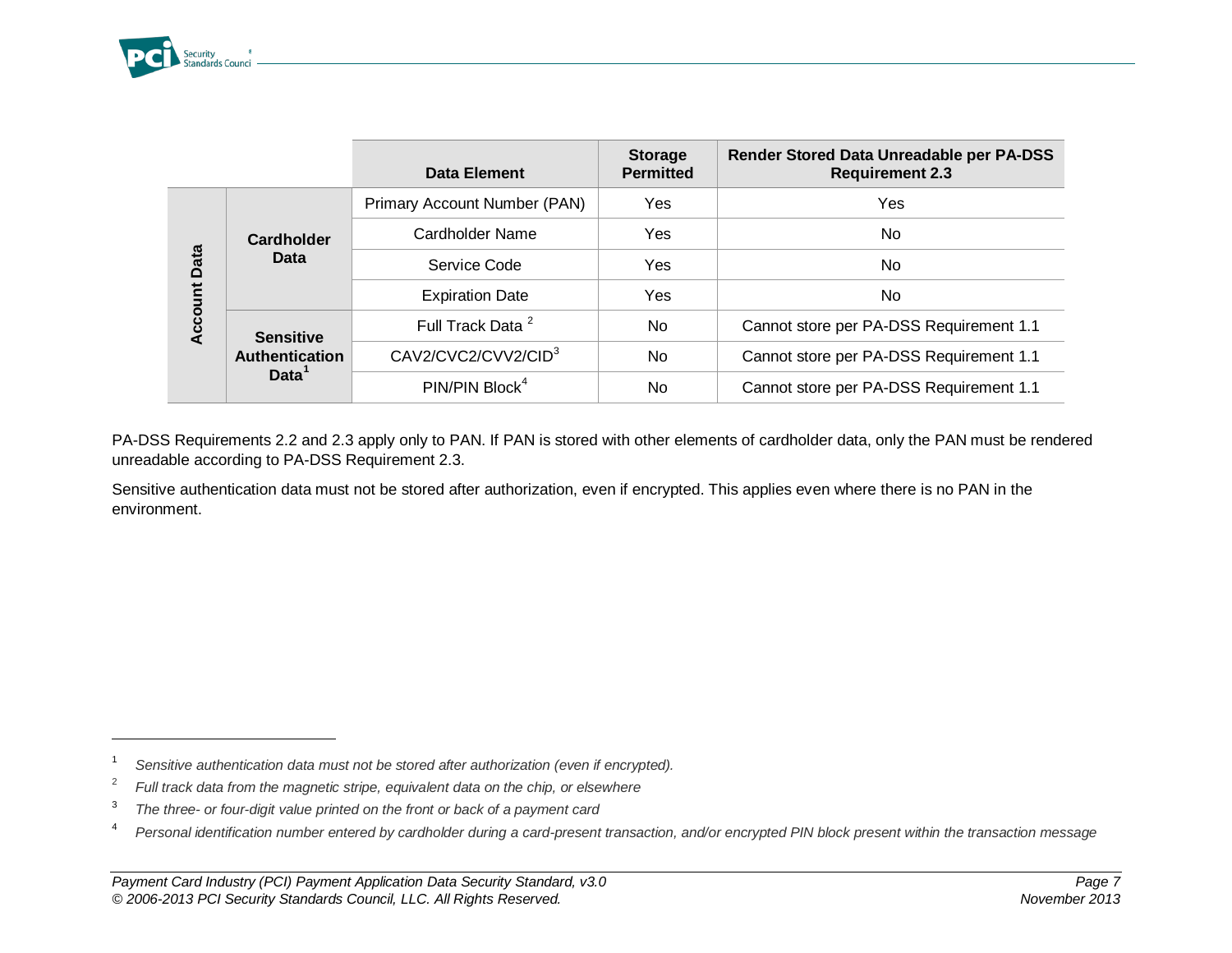

# <span id="page-7-0"></span>**Scope of PA-DSS**

The PA-DSS applies to software vendors and others who develop payment applications that store, process, or transmit cardholder data and/or sensitive authentication data. For information related to eligibility of different types of applications, please see the *PA-DSS Program Guide*.

The scope of the PA-DSS assessment should include the following:

- Coverage of all payment application functionality, including but not limited to:
	- 1) End-to-end payment functions (authorization and settlement),
	- 2) Input and output,
	- 3) Error conditions,
	- 4) Interfaces and connections to other files, systems, and/or payment applications or application components,
	- 5) All cardholder data flows,
	- 6) Encryption mechanisms, and
	- 7) Authentication mechanisms.
- Coverage of guidance the payment application vendor is expected to provide to customers and integrators/resellers (see *PA-DSS Implementation Guide* later in this document) to ensure:
	- 1) Customer knows how to implement the payment application in a PCI DSS-compliant manner and
	- 2) Customer is clearly told that certain payment application and environment settings may prohibit their PCI DSS compliance.

Note that the payment application vendor may be expected to provide such guidance even when the specific setting:

- 1) Cannot be controlled by the payment application vendor once the application is installed by the customer, or
- 2) Is the responsibility of the customer, not the payment application vendor.
- Coverage of all selected platforms for the reviewed payment application version (included platforms should be specified)
- Coverage of tools used by or within the payment application to access and/or view cardholder data (reporting tools, logging tools, etc.)
- Coverage of all payment application related software components, including third-party software requirements and dependencies
- Coverage of any other types of payment applications necessary for a full implementation
- Coverage of vendor's versioning methodology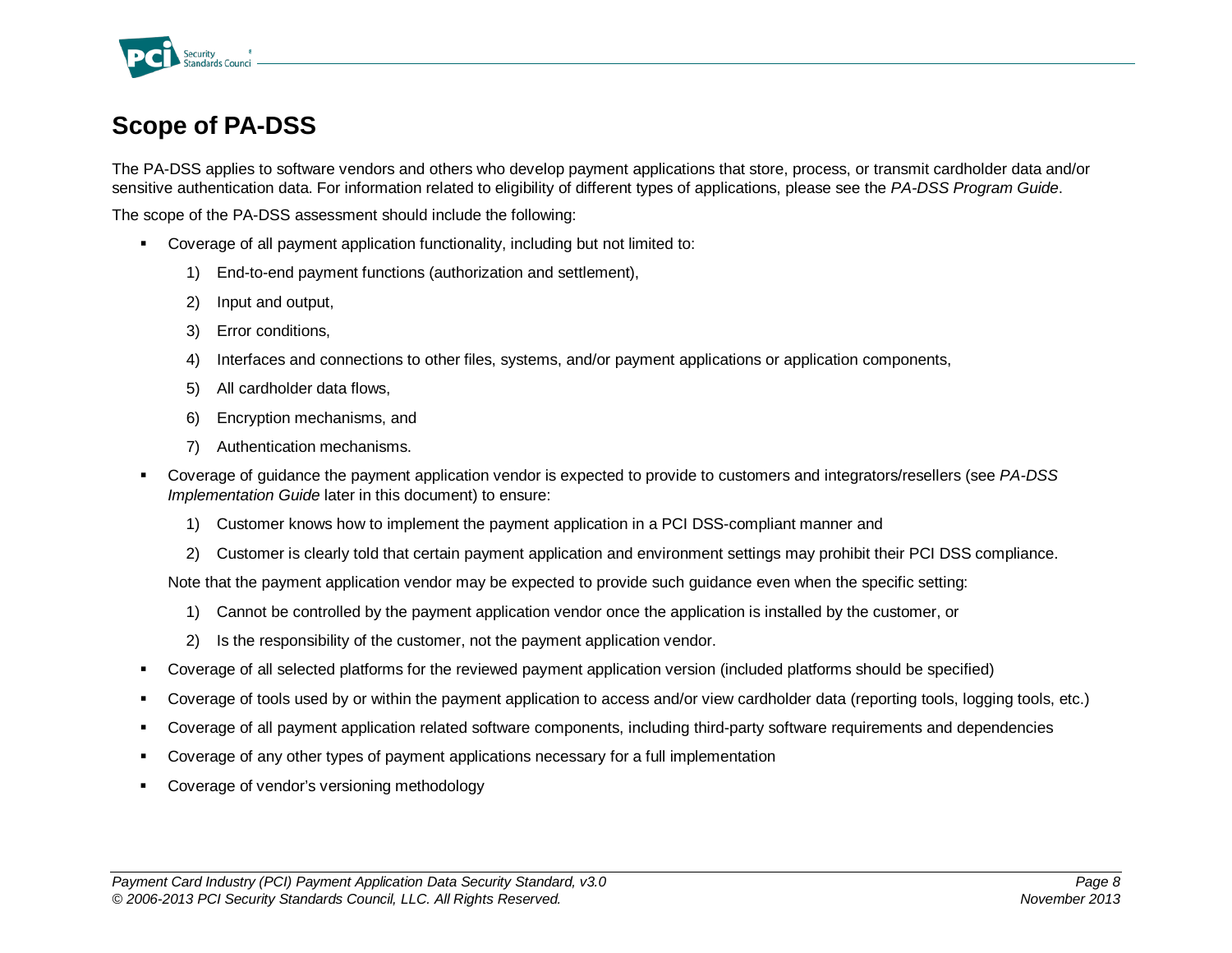

## <span id="page-8-0"></span>**PA-DSS Applicability to Payment Applications on Hardware Terminals**

This section provides guidance for vendors who wish to gain PA-DSS validation for resident payment applications on hardware terminals (also known as standalone or dedicated payment terminals).

There are two ways for a resident payment application on a hardware terminal to achieve PA-DSS validation:

- 1. The resident payment application directly meets all PA-DSS requirements and is validated according to standard PA-DSS procedures.
- 2. The resident payment application does not meet all PA-DSS requirements, but the hardware that the application is resident on is listed on the PCI SSC's Approved PIN Transaction Security (PTS) Devices List as a current PCI PTS approved Point of Interaction (POI) device. In this scenario, it may be possible for the application to satisfy PA-DSS requirements through a combination of the PA-DSS and PTS validated controls.

#### *The remainder of this section applies only to payment applications that are resident on a validated PCI PTS approved POI device.*

If one or more PA-DSS requirements cannot be met by the payment application directly, they may be satisfied indirectly by controls tested as part of the PCI PTS validation. For a hardware device to be considered for inclusion in a PA-DSS review, the hardware device MUST be validated as a PCI PTS approved POI device and be listed on the PCI SSC's Approved PTS Devices List. The PTS validated POI device, which provides a trusted computing environment, will become a "*required dependency*" for the payment application, and the combination of application and hardware will be listed together on the PA-DSS List of Validation Payment Applications.

When conducting the PA-DSS assessment, the PA-QSA must fully test the payment application with its dependent hardware against all PA-DSS requirements. If the PA-QSA determines that one or more PA-DSS requirements cannot be met by the resident payment application, but they are met by controls validated under PCI PTS, the PA-QSA must:

- 1. Clearly document which requirements are met as stated per PA-DSS (as usual);
- 2. Clearly document which requirement was met via PCI PTS in the "In Place" box for that requirement;
- 3. Include a thorough explanation as to why the payment application could not meet the PA-DSS requirement;
- 4. Document the procedures that were conducted to determine how that requirement was fully met through a PCI PTS validated control;
- 5. List the PCI PTS validated hardware terminal as a required dependency in the Executive Summary of the Report on Validation.

Once the PA-QSA's validation of the payment application is complete and is subsequently accepted by the PCI SSC, the PTS validated hardware device will be listed as a dependency for the payment application on the PA-DSS List of Validated Applications.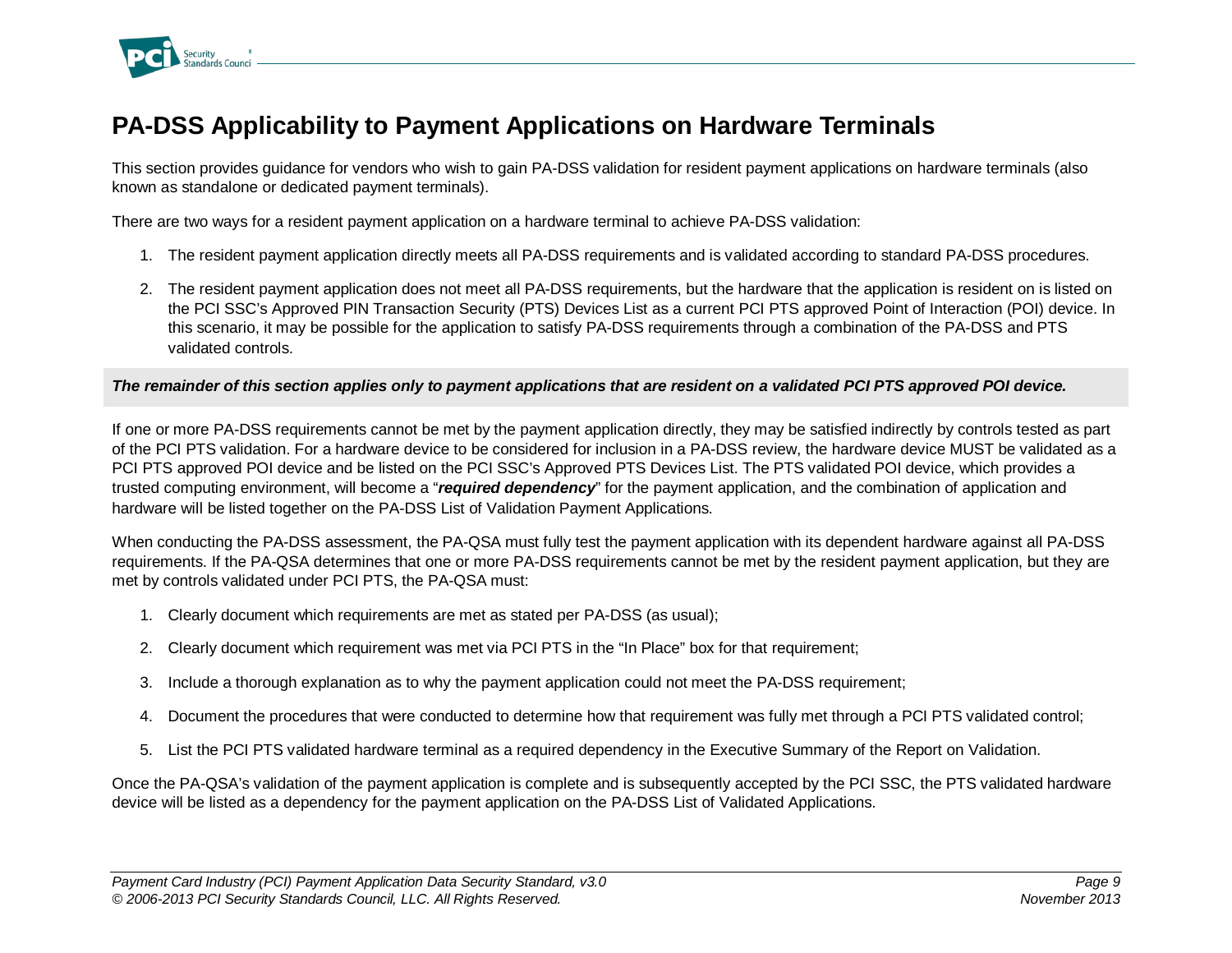

Resident payment applications on hardware terminals that are validated through a combination of PA-DSS and PCI PTS controls must meet the following criteria:

- 1. Be provided together to the customer (both hardware terminal and application), OR, if provided separately, the application vendor and/or the integrator/reseller must package the application for distribution such that it will operate only on the hardware terminal it has been validated to run on.
- 2. Enabled by default to support a customer's PCI DSS compliance.
- 3. Include ongoing support and updates to maintain PCI DSS compliance.
- 4. If the application is separately sold, distributed, or licensed to customers, the vendor must provide details of the dependent hardware required for use with the application, in accordance with its PA-DSS validation listing.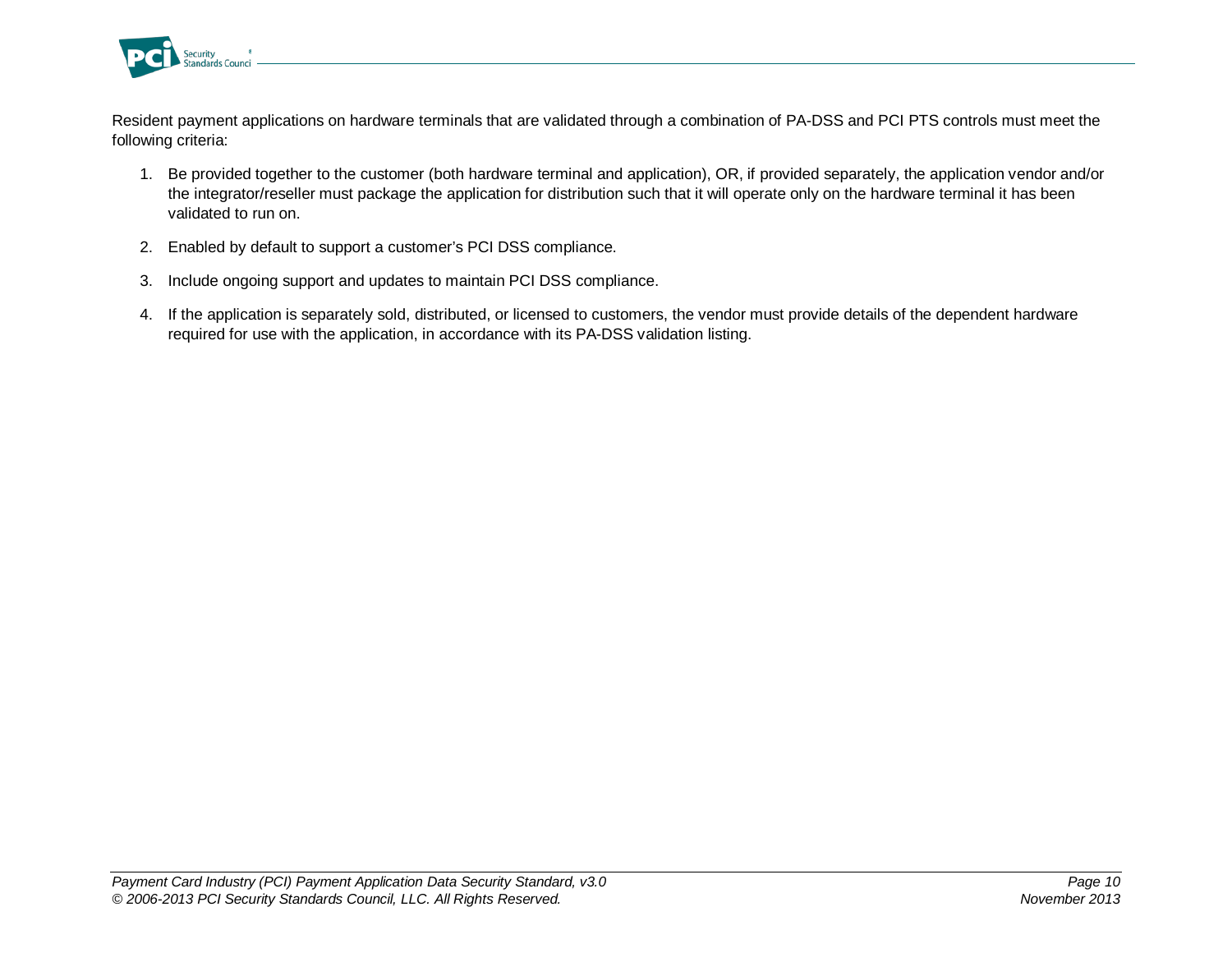

# <span id="page-10-0"></span>**PA-DSS Implementation Guide**

Validated payment applications must be capable of being implemented in a PCI DSS-compliant manner. Software vendors are required to provide a *PA-DSS Implementation Guide* to instruct their customers and integrators/resellers on secure product implementation, to document the secure configuration specifics mentioned throughout this document, and to clearly delineate vendor, integrator/reseller, and customer responsibilities for meeting PCI DSS requirements. It should detail how the customer and/or integrator/reseller should enable security settings within the customer's network. For example, the *PA-DSS Implementation Guide* should cover responsibilities and basic features of PCI DSS password security even if this is not controlled by the payment application, so that the customer or integrator/reseller understands how to implement secure passwords for PCI DSS compliance.

The *PA-DSS Implementation Guide* must provide details on how to configure the payment application to meet the requirement(s) and not simply restate the requirements from the PCI DSS or PA-DSS. During an assessment, the PA-QSA must verify that that the instructions are accurate and effective. The PA-QSA must also verify that the *PA-DSS Implementation Guide* is distributed to customers and integrators/resellers.

Payment applications, when implemented according to the *PA-DSS Implementation Guide*, and when implemented into a PCI DSS-compliant environment, should facilitate and support customers' PCI DSS compliance.

Refer to *Appendix A: Summary of Contents for the PA-DSS Implementation Guide* for a comparison of responsibilities for implementing the controls specified in the *PA-DSS Implementation Guide*.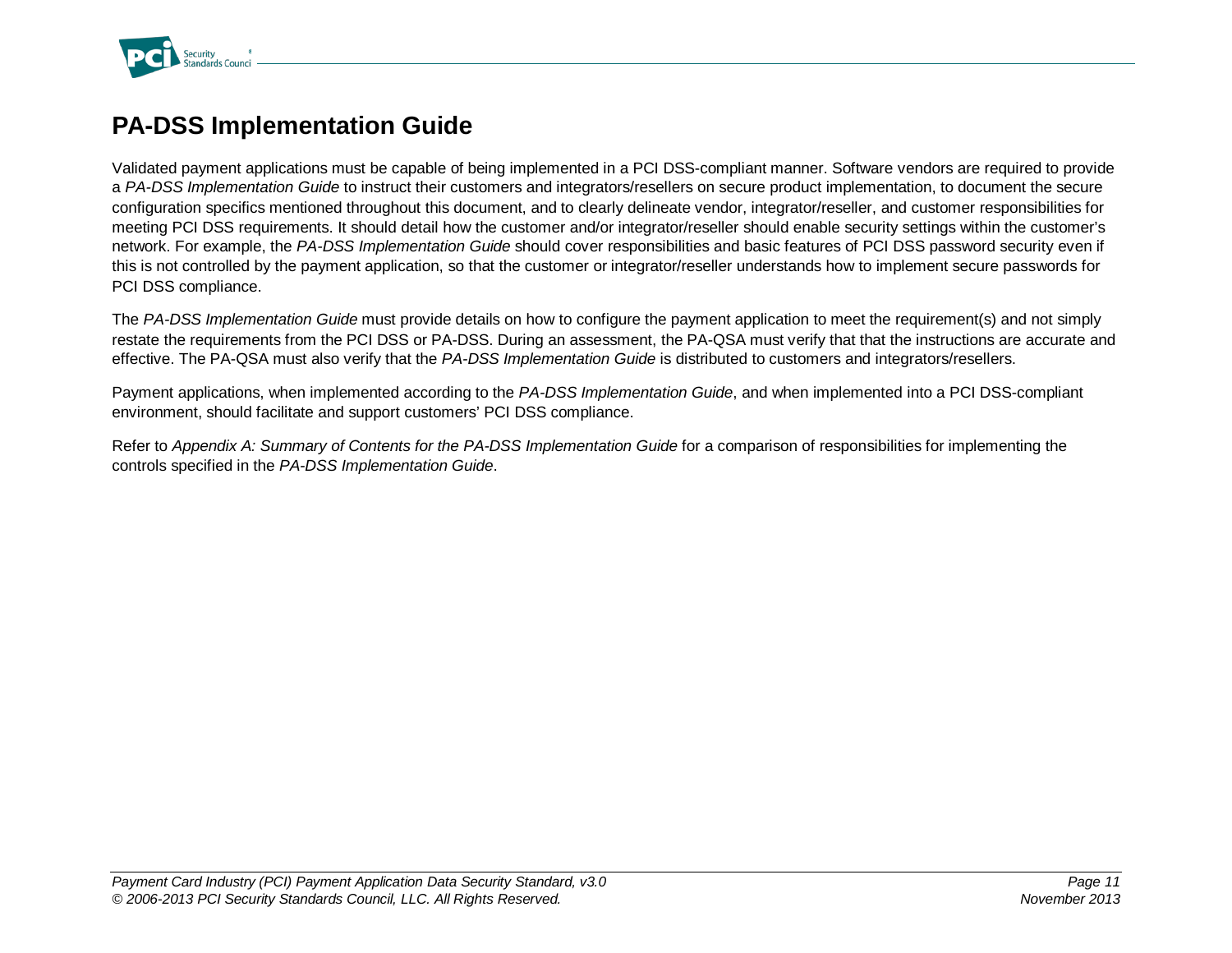

# <span id="page-11-0"></span>**Payment Application Qualified Security Assessor (PA-QSA) Requirements**

Only Payment Application Qualified Security Assessors (PA-QSAs) employed by Payment Application Qualified Security Assessor (PA-QSA) Companies are allowed to perform PA-DSS assessments. Please see the Payment Application QSA list at [www.pcisecuritystandards.org](http://www.pcisecuritystandards.org/) for a list of companies qualified to perform PA-DSS assessments.

- **The PA-QSA must utilize the testing procedures documented in this Payment Application Data Security Standard document.**
- The PA-QSA must have access to a laboratory where the validation process is to occur.

#### <span id="page-11-1"></span>**Testing Laboratory**

- Testing laboratories can exist in either of two locations: onsite at the PA-QSA location, or onsite at the software vendor's location.
- The testing laboratory should be able to simulate real-world use of the payment application.
- The PA-QSA must validate the clean installation of the lab environment to ensure the environment truly simulates a real world situation and that the vendor has not modified or tampered with the environment in any way.
- Please refer to *Appendix B: Confirmation of Testing Laboratory Configuration Specific to PA-DSS Assessment* in this document for detailed requirements for the laboratory and related laboratory processes.
- PA-QSA must complete and submit *Appendix B,* completed for the specific laboratory used for the payment application under review, as part of the completed PA-DSS Report on Validation (ROV).

#### <span id="page-11-2"></span>**Instructions and Content for Report on Validation**

Instructions and content for the PA-DSS Report on Validation (ROV) are now provided in the *PA-DSS ROV Reporting Template.* The *PA-DSS ROV Reporting Template* must be used for creating the Report on Validation. Only compliant payment application ROVs should be submitted to PCI SSC. For details about the ROV submission process, refer to the *PA-DSS Program Guide*.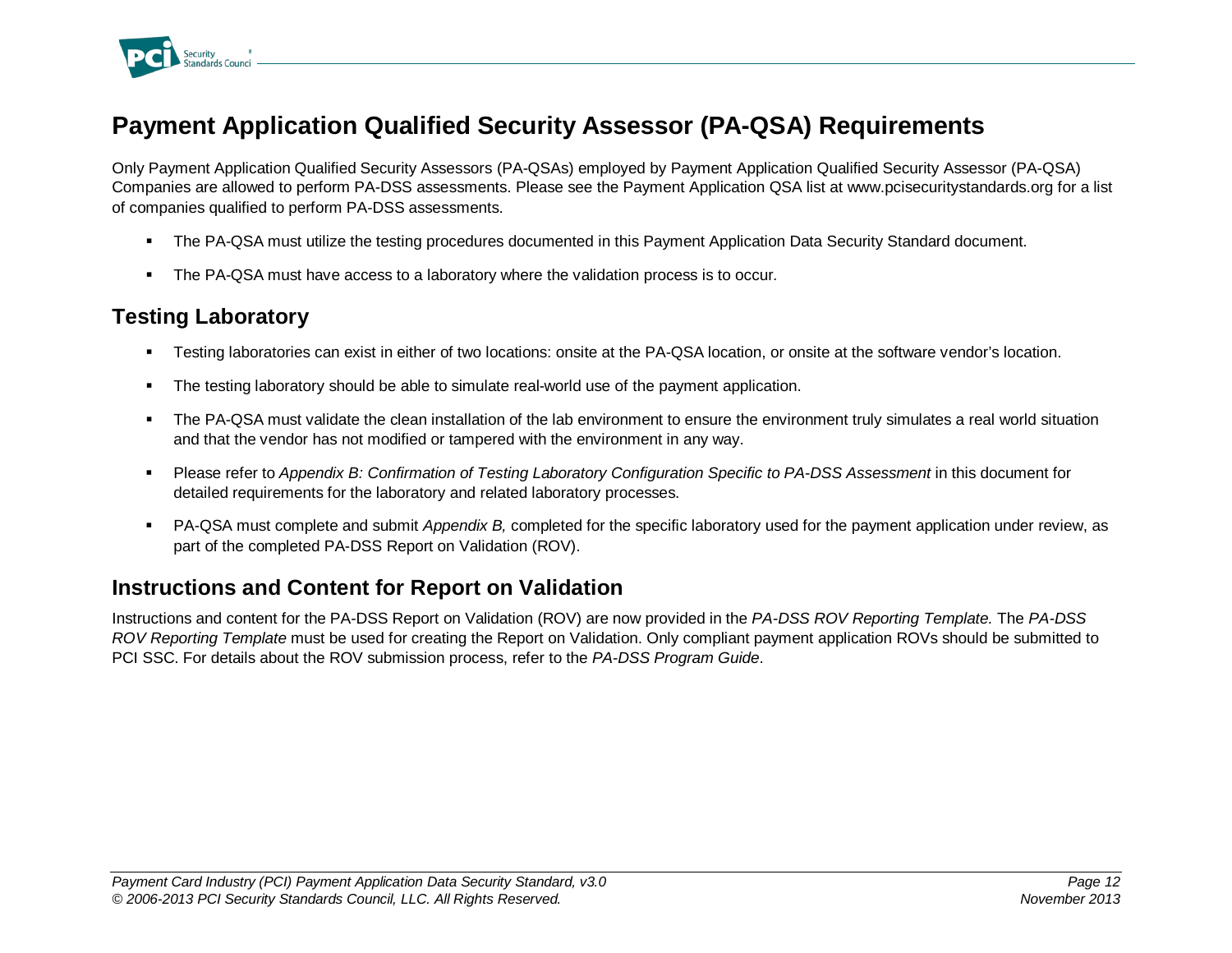

# <span id="page-12-0"></span>**PA-DSS Completion Steps**

This document contains the Requirements and Security Assessment Procedures table, as well as *Appendix B: Testing Laboratory Configuration for PA-DSS Assessments*. The Requirements and Security Assessment Procedures detail the procedures that must be performed by the PA-QSA.

The PA-QSA must perform the following steps:

- 1. Confirm the scope of the PA-DSS assessment.
- 2. Perform the PA-DSS assessment.
- 3. Complete the Report on Validation (ROV) using the *PA-DSS ROV Reporting Template*, including confirmation of the testing laboratory configuration used for the PA-DSS assessment.
- 4. Complete and sign an Attestation of Validation (both PA-QSA and software vendor). The Attestation of Validation is available on the PCI SSC website (www.pcisecuritystandards.org).
- 5. After completion, submit all of the above documents and the *PA-DSS Implementation Guide* to PCI SSC, according to the *PA-DSS Program Guide.*

## <span id="page-12-1"></span>**PA-DSS Program Guide**

Please refer to the *PA-DSS Program Guide* for information about PA-DSS program management, including the following topics:

- Applicability of PA-DSS to different types of applications
- **PA-DSS report submission and acceptance processes**
- Annual renewal process for payment applications included on the List of Validated Payment Applications
- Notification responsibilities in the event a listed payment application is determined to be at fault in a compromise.

*PCI SSC reserves the right to require revalidation due to significant changes to the Payment Application Data Security Standard and/or due to specifically identified vulnerabilities in a listed payment application.*

*Note:*

*PA-DSS submissions should not be made unless all PA-DSS requirements have been validated as being in place.*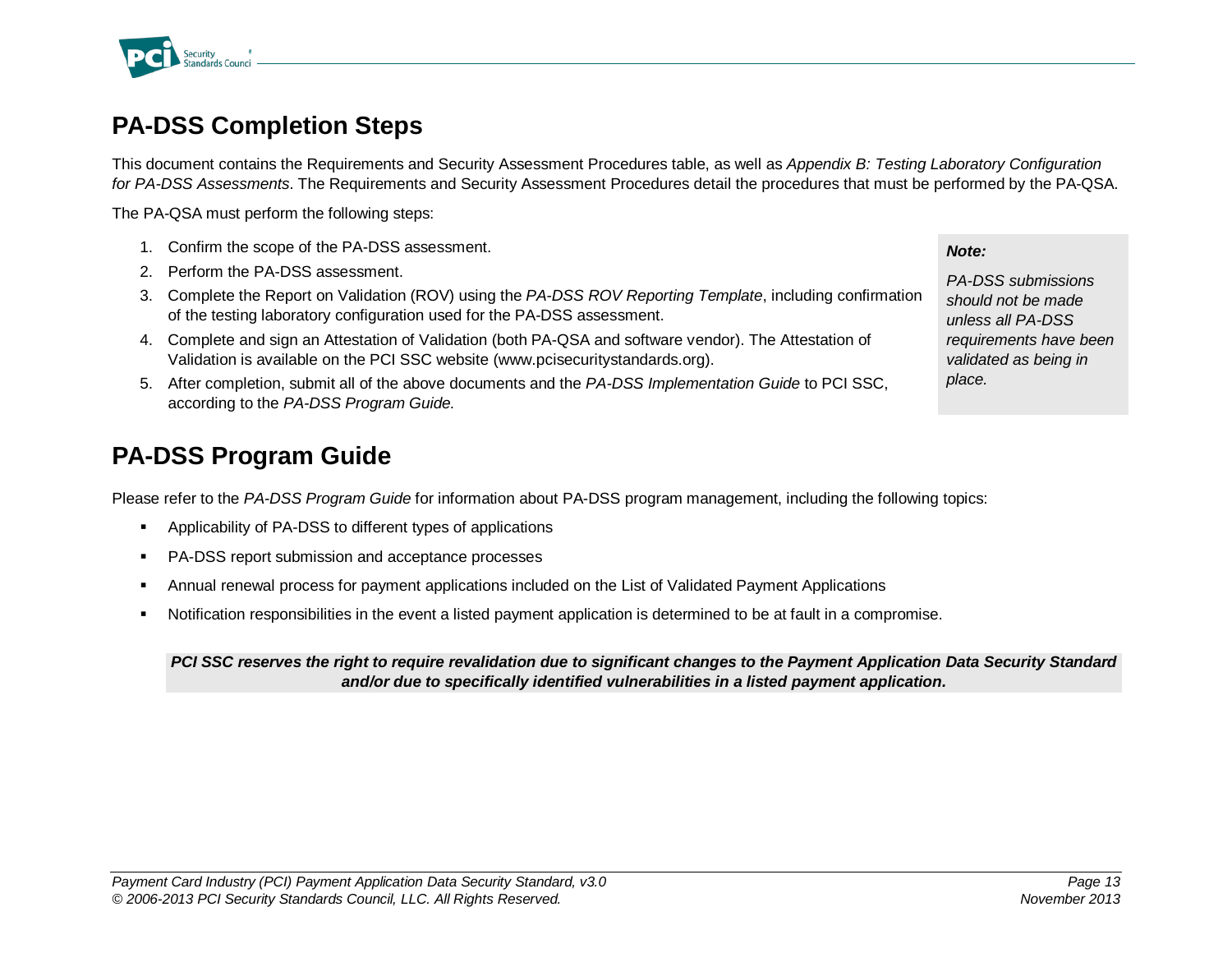

## <span id="page-13-0"></span>**PA-DSS Requirements and Security Assessment Procedures**

The following defines the table column headings for PA-DSS Requirements and Security Assessment Procedures:

- **PA-DSS Requirements** This column defines the security requirements for payment applications to be validated against
- **Testing Procedures** This column defines the testing processes to be followed by the PA-QSA to validate that PA-DSS requirements have been met
- **Guidance** This column describes the intent or security objective behind each PA-DSS requirement and is intended to assist understanding of the requirements. The guidance in this column does not replace or extend the PA-DSS requirements and testing procedures.

*Note:*

*PA-DSS requirements must not be considered in place if any controls are not yet implemented or are scheduled to be completed at a future date.*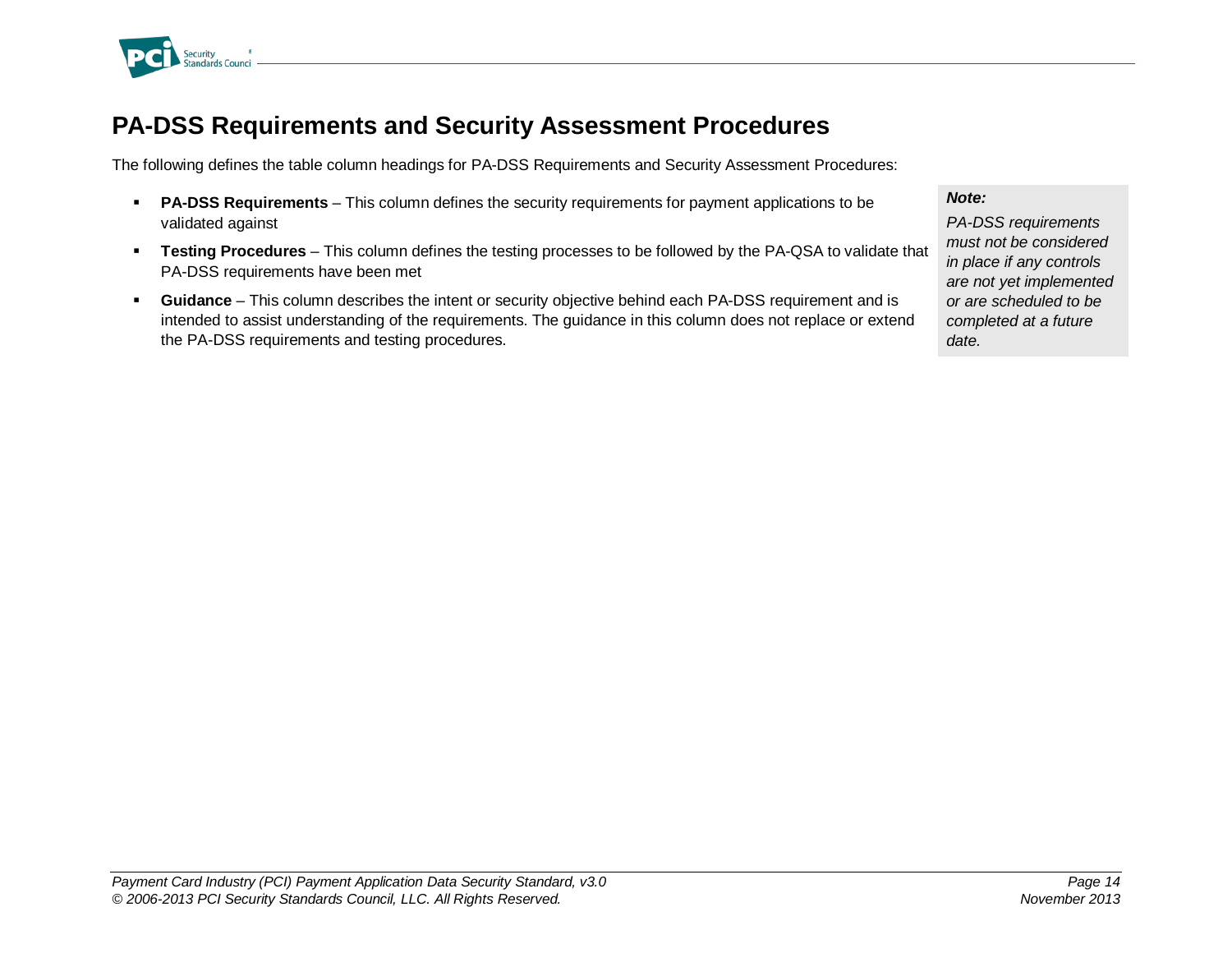

#### <span id="page-14-0"></span>*Requirement 1: Do not retain full track data, card verification code or value (CAV2, CID, CVC2, CVV2), or PIN block data*

| <b>PA-DSS Requirements</b>                                                                                                                                                                                                                                                                                                               | <b>Testing Procedures</b>                                                                                                                                                                                                                                          | Guidance                                                                                                                                                                                                                                                                                                                                                                                                                                                                                                                                                                                                                |
|------------------------------------------------------------------------------------------------------------------------------------------------------------------------------------------------------------------------------------------------------------------------------------------------------------------------------------------|--------------------------------------------------------------------------------------------------------------------------------------------------------------------------------------------------------------------------------------------------------------------|-------------------------------------------------------------------------------------------------------------------------------------------------------------------------------------------------------------------------------------------------------------------------------------------------------------------------------------------------------------------------------------------------------------------------------------------------------------------------------------------------------------------------------------------------------------------------------------------------------------------------|
| 1.1 Do not store sensitive authentication data after<br>authorization (even if encrypted). If sensitive<br>authentication data is received, render all data<br>unrecoverable upon completion of the authorization<br>process.<br>Sensitive authentication data includes the data as<br>cited in the following Requirements 1.1.1 through | 1.1.a If this payment application stores sensitive<br>authentication data, verify that the application is intended<br>only for issuers and/or companies that support issuing<br>services.                                                                          | Sensitive authentication data consists of full<br>track data, card validation code or value, and<br>PIN data. Storage of sensitive authentication<br>data after authorization is prohibited. This data<br>is very valuable to malicious individuals as it<br>allows them to generate counterfeit payment<br>cards and create fraudulent transactions.                                                                                                                                                                                                                                                                   |
| 1.1.3.<br><b>Aligns with PCI DSS Requirement 3.2</b>                                                                                                                                                                                                                                                                                     | <b>1.1.b</b> For all other payment applications, if sensitive<br>authentication data (see $1.1.1 - 1.1.3$ below) is stored<br>prior to authorization, obtain and review methodology for<br>securely deleting the data to verify that the data is<br>unrecoverable. | Entities that issue payment cards or that<br>perform or support issuing services will often<br>create and control sensitive authentication<br>data as part of the issuing function. It is<br>permissible for issuers and companies that<br>support issuing services to store sensitive<br>authentication data if there is a business<br>justification and the data is stored securely.<br>For non-issuing entities, retaining sensitive<br>authentication data post-authorization is not<br>permitted, and the application is required to<br>have a mechanism for securely deleting the<br>data so it is unrecoverable. |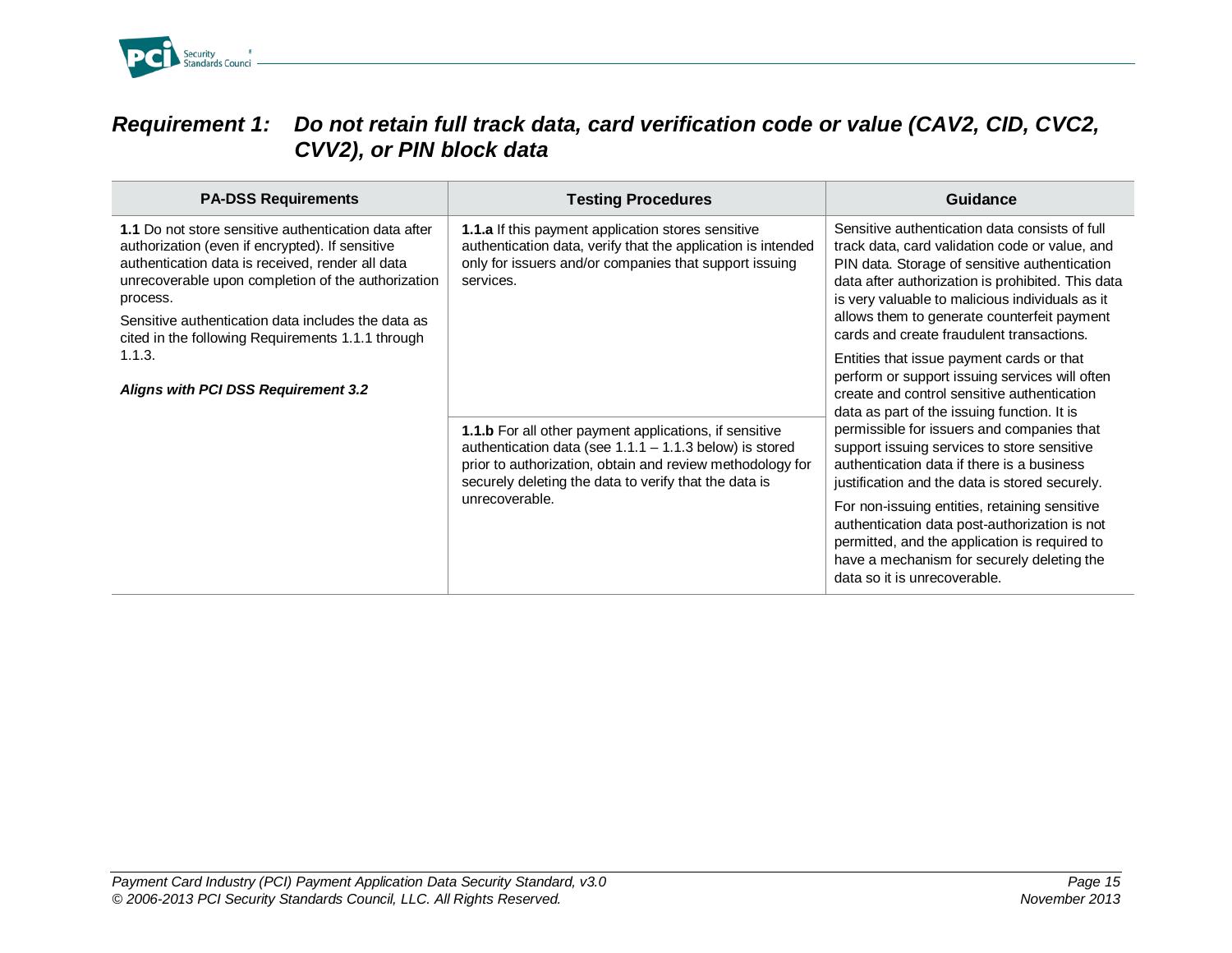<span id="page-15-0"></span>

j

| <b>PA-DSS Requirements</b>                                                                                                                                                                                                                                                                                                         | <b>Testing Procedures</b>                                                                                                                                                                                                                                                                                                                                                                                                             | Guidance                                                                                                                                                      |
|------------------------------------------------------------------------------------------------------------------------------------------------------------------------------------------------------------------------------------------------------------------------------------------------------------------------------------|---------------------------------------------------------------------------------------------------------------------------------------------------------------------------------------------------------------------------------------------------------------------------------------------------------------------------------------------------------------------------------------------------------------------------------------|---------------------------------------------------------------------------------------------------------------------------------------------------------------|
| 1.1.1 After authorization, do not store the full<br>contents of any track from the magnetic stripe<br>(located on the back of a card, equivalent data)<br>contained on a chip, or elsewhere). This data is<br>alternatively called full track, track, track 1, track<br>2, and magnetic-stripe data.                               | 1.1.1 Install the payment application and perform<br>numerous test transactions that simulate all functions of<br>the payment application, including generation of error<br>conditions and log entries. Use forensic tools and/or<br>methods (commercial tools, scripts, etc.) <sup>5</sup> to examine all<br>output created by the payment application and verify                                                                    | If full track data is stored, malicious individuals<br>who obtain that data can use it to reproduce<br>payment cards and complete fraudulent<br>transactions. |
| <b>Note:</b> In the normal course of business, the<br>following data elements from the magnetic stripe<br>may need to be retained:<br>• The accountholder's name,<br>• Primary account number (PAN),<br>Expiration date, and<br>$\bullet$ Service code<br>To minimize risk, store only those data elements<br>needed for business. | that the full contents of any track from the magnetic<br>stripe on the back of the card or equivalent data on a<br>chip are not stored after authorization. Include at least<br>the following types of files (as well as any other output<br>generated by the payment application):<br>• Incoming transaction data<br>• All logs (for example, transaction, history,<br>debugging, error)<br>• History files<br>$\bullet$ Trace files |                                                                                                                                                               |
| Aligns with PCI DSS Requirement 3.2.1                                                                                                                                                                                                                                                                                              | • Non-volatile memory, including non-volatile cache                                                                                                                                                                                                                                                                                                                                                                                   |                                                                                                                                                               |
|                                                                                                                                                                                                                                                                                                                                    | Database schemas                                                                                                                                                                                                                                                                                                                                                                                                                      |                                                                                                                                                               |
|                                                                                                                                                                                                                                                                                                                                    | • Database contents.                                                                                                                                                                                                                                                                                                                                                                                                                  |                                                                                                                                                               |

*<sup>5</sup> Forensic tool or method: A tool or method for uncovering, analyzing and presenting forensic data, which provides a robust way to authenticate, search, and recover computer evidence rapidly and thoroughly. In the case of forensic tools or methods used by PA-QSAs, these tools or methods should accurately locate any sensitive authentication data written by the payment application. These tools may be commercial, open-source, or developed in-house by the PA-QSA.*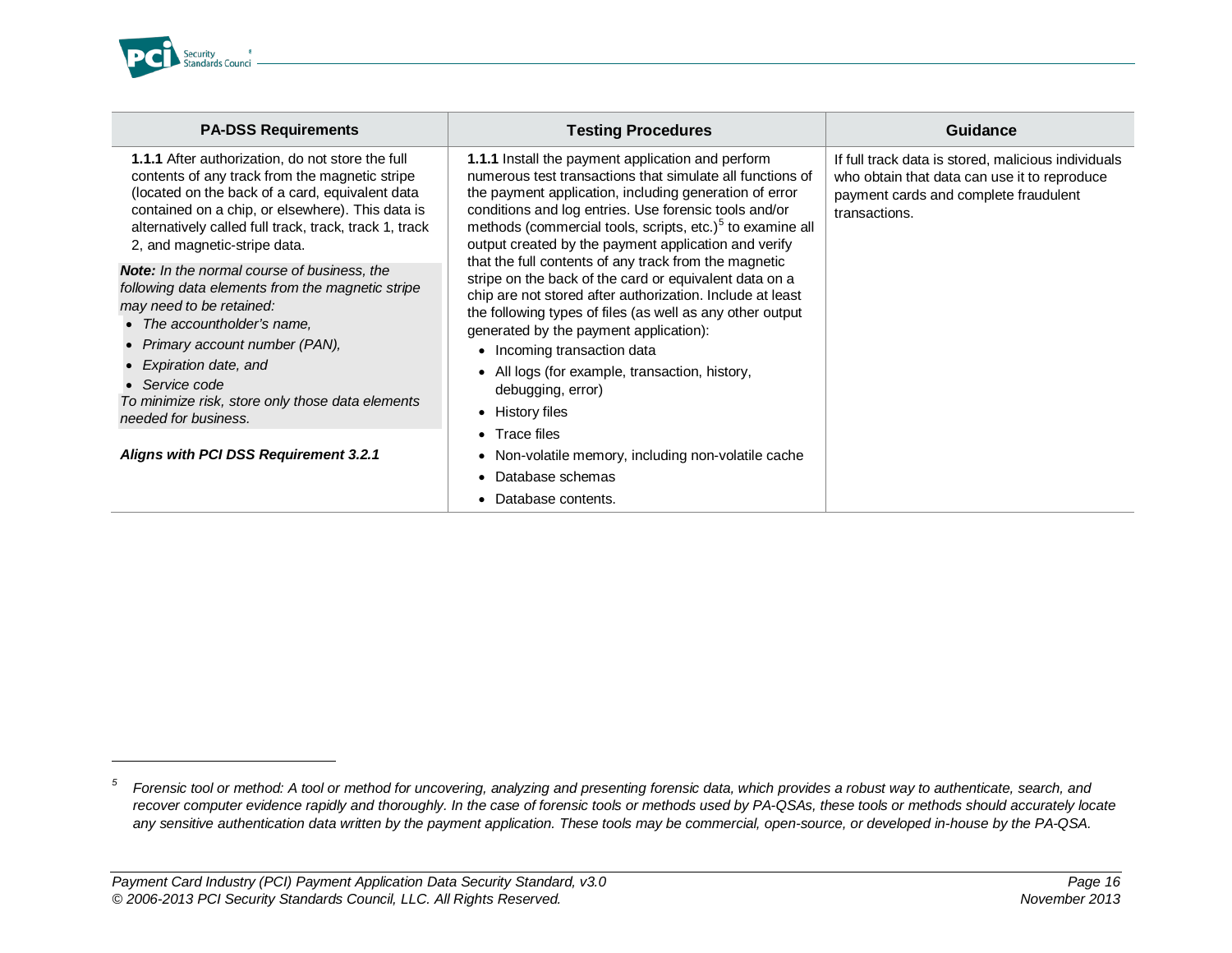

| <b>PA-DSS Requirements</b>                                                                                                                                                                                                                                       | <b>Testing Procedures</b>                                                                                                                                                                                                                                                                                                                                                                                                                                                                                                                                                                                                                                                                                                                                                                                                                                                                                            | <b>Guidance</b>                                                                                                                                                                                                                                                                                                             |
|------------------------------------------------------------------------------------------------------------------------------------------------------------------------------------------------------------------------------------------------------------------|----------------------------------------------------------------------------------------------------------------------------------------------------------------------------------------------------------------------------------------------------------------------------------------------------------------------------------------------------------------------------------------------------------------------------------------------------------------------------------------------------------------------------------------------------------------------------------------------------------------------------------------------------------------------------------------------------------------------------------------------------------------------------------------------------------------------------------------------------------------------------------------------------------------------|-----------------------------------------------------------------------------------------------------------------------------------------------------------------------------------------------------------------------------------------------------------------------------------------------------------------------------|
| 1.1.2 After authorization, do not store the card<br>verification value or code (three-digit or four-digit<br>number printed on the front or back of a payment<br>card) used to verify card-not-present<br>transactions.<br>Aligns with PCI DSS Requirement 3.2.2 | 1.1.2 Install the payment application and perform<br>numerous test transactions that simulate all functions of<br>the payment application, including generation of error<br>conditions and log entries. Use forensic tools and/or<br>methods (commercial tools, scripts, etc.) to examine all<br>output created by the payment application and verify<br>that the three-digit or four-digit card verification code<br>printed on the front of the card or the signature panel<br>(CVV2, CVC2, CID, CAV2 data) is not stored after<br>authorization. Include at least the following types of files<br>(as well as any other output generated by the payment<br>application):<br>• Incoming transaction data<br>• All logs (for example, transaction, history,<br>debugging, error)<br>• History files<br>Trace files<br>Non-volatile memory, including non-volatile cache<br>Database schemas<br>• Database contents. | The purpose of the card validation code is to<br>protect "card-not-present" transactions-<br>Internet or mail order/telephone order (MO/TO)<br>transactions-where the consumer and the<br>card are not present. If this data is stolen,<br>malicious individuals can execute fraudulent<br>Internet and MO/TO transactions. |
| 1.1.3 After authorization, do not store the<br>personal identification number (PIN) or the<br>encrypted PIN block.<br>Aligns with PCI DSS Requirement 3.2.3                                                                                                      | 1.1.3 Install the payment application and perform<br>numerous test transactions that simulate all functions of<br>the payment application, including generation of error<br>conditions and log entries. Use forensic tools and/or<br>methods (commercial tools, scripts, etc.) to examine all<br>output created by the payment application, and verify<br>that PINs and encrypted PIN blocks are not stored after<br>authorization. Include at least the following types of files<br>(as well as any other output generated by the payment<br>application).<br>• Incoming transaction data<br>• All logs (for example, transaction, history,<br>debugging, error)<br>• History files<br>• Trace files<br>Non-volatile memory, including non-volatile cache<br>Database schemas<br>Database contents.                                                                                                                 | These values should be known only to the<br>card owner or bank that issued the card. If this<br>data is stolen, malicious individuals can<br>execute fraudulent PIN-based debit<br>transactions (for example, ATM withdrawals).                                                                                             |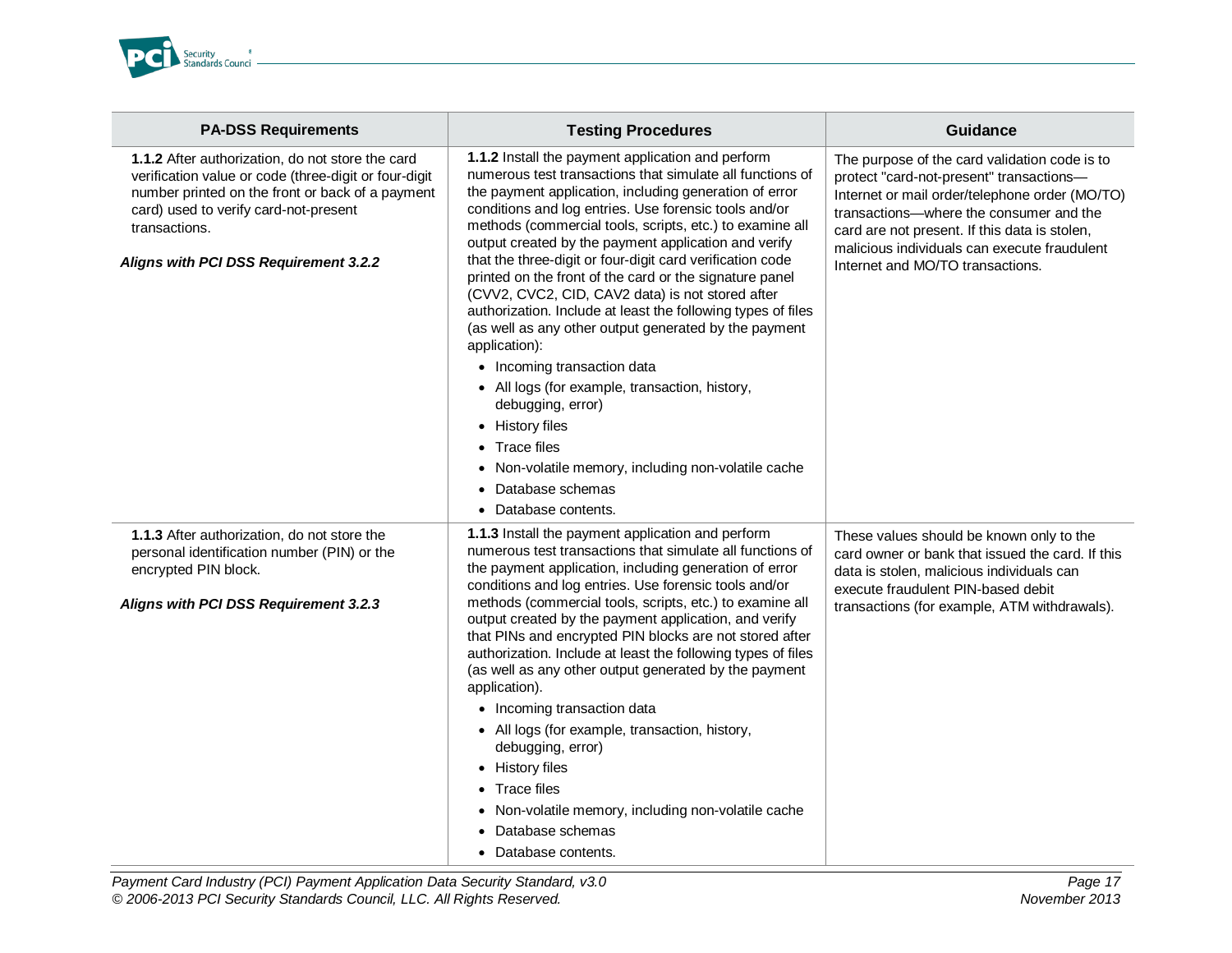

| <b>PA-DSS Requirements</b>                                                                                                                                                                                                                                                                                                                                                                                                                                                                | <b>Testing Procedures</b>                                                                                                                                                                                                                                                                                                                                                                                                                                            | Guidance                                                                                                                                                                                                                                                                                                                                                                                                                                                                                                                                                                                                     |
|-------------------------------------------------------------------------------------------------------------------------------------------------------------------------------------------------------------------------------------------------------------------------------------------------------------------------------------------------------------------------------------------------------------------------------------------------------------------------------------------|----------------------------------------------------------------------------------------------------------------------------------------------------------------------------------------------------------------------------------------------------------------------------------------------------------------------------------------------------------------------------------------------------------------------------------------------------------------------|--------------------------------------------------------------------------------------------------------------------------------------------------------------------------------------------------------------------------------------------------------------------------------------------------------------------------------------------------------------------------------------------------------------------------------------------------------------------------------------------------------------------------------------------------------------------------------------------------------------|
| 1.1.4 Securely delete any track data (from the<br>magnetic stripe or equivalent data contained on a<br>chip), card verification values or codes, and PINs<br>or PIN block data stored by previous versions of<br>the payment application, in accordance with<br>industry-accepted standards for secure deletion,<br>as defined, for example by the list of approved<br>products maintained by the National Security<br>Agency, or by other State or National standards<br>or regulations. | 1.1.4.a Review the PA-DSS Implementation Guide<br>prepared by the vendor and verify the documentation<br>includes the following instructions for customers and<br>integrators/resellers:<br>• Historical data must be removed (track data, card<br>verification codes, PINs, or PIN blocks stored by<br>previous versions of the payment application).<br>• How to remove historical data.<br>• That such removal is absolutely necessary for PCI<br>DSS compliance. | All of these elements of sensitive<br>authentication data are not permitted to be<br>stored post-authorization. If older versions of<br>payment applications stored this information,<br>the payment application vendor is required to<br>provide instructions in the PA-DSS<br>Implementation Guide as well as a secure<br>wipe tool or procedure. If not securely deleted,<br>this data could remain hidden on merchant<br>systems, and malicious individuals who obtain<br>access to this information could use it to<br>produce counterfeit payment cards, and/or to<br>perform fraudulent transactions. |
| <b>Note:</b> This requirement applies only if previous<br>versions of the payment application stored<br>sensitive authentication data.                                                                                                                                                                                                                                                                                                                                                    | 1.1.4.b Examine payment application software files and<br>configuration documentation to verify the vendor<br>provides a secure wipe tool or procedure to remove the                                                                                                                                                                                                                                                                                                 |                                                                                                                                                                                                                                                                                                                                                                                                                                                                                                                                                                                                              |
| Aligns with PCI DSS Requirement 3.2                                                                                                                                                                                                                                                                                                                                                                                                                                                       | data.<br>1.1.4.c Verify, through the use of forensic tools and/or<br>methods, that the secure wipe tool or procedure<br>provided by vendor securely removes the data, in<br>accordance with industry-accepted standards for secure<br>deletion of data.                                                                                                                                                                                                              |                                                                                                                                                                                                                                                                                                                                                                                                                                                                                                                                                                                                              |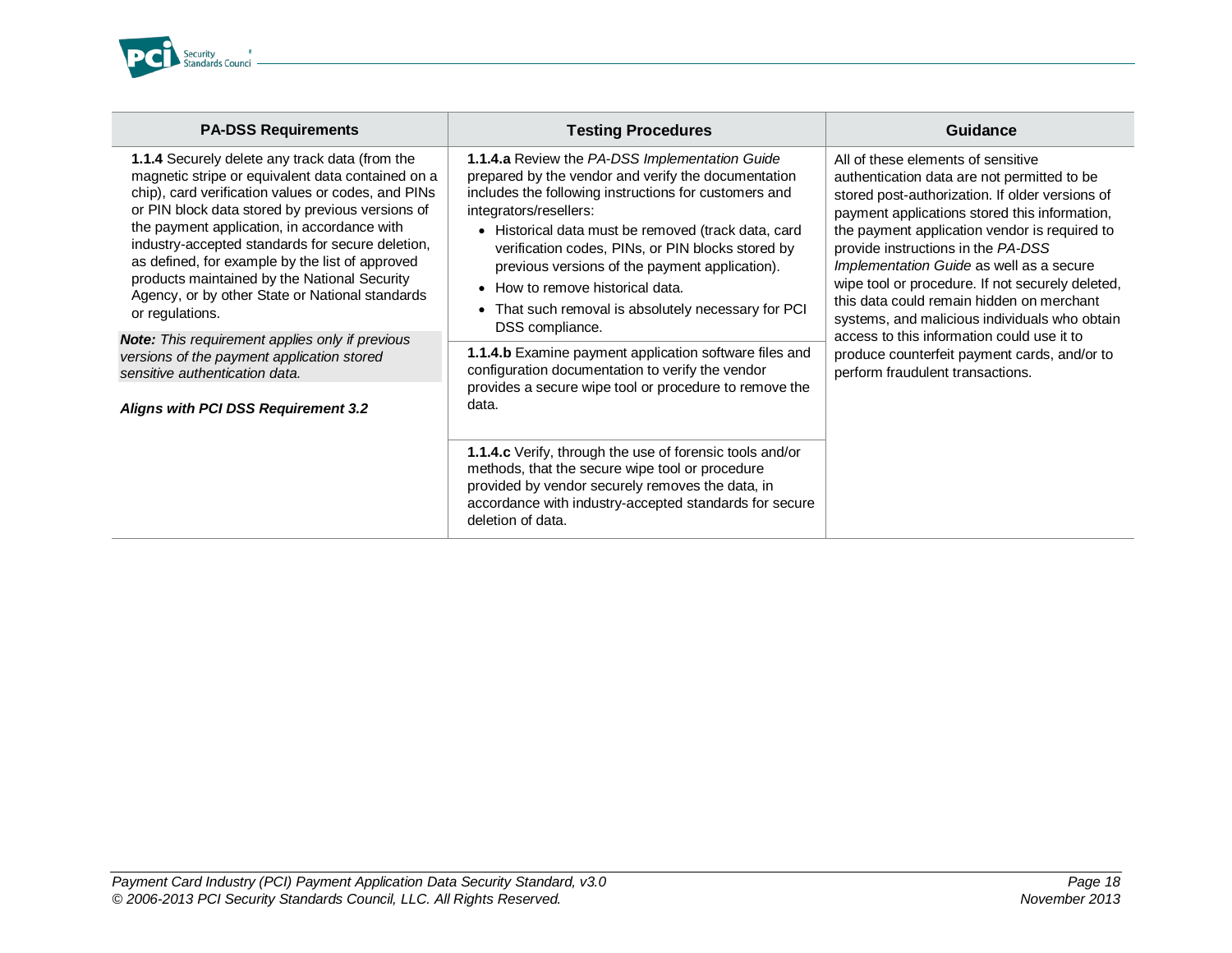

| <b>PA-DSS Requirements</b>                                                                                                                                                                                                                                                                                                                                                                                                                                                                                                                                                                                                                                                                                                                            | <b>Testing Procedures</b>                                                                                                                                                                                                                                                                                                                                                                                                                                                                                                                                                                                                                                                                    | <b>Guidance</b>                                                                                                                                                                                                                                                                                                                                                                                                                                                                                                                                                                                                                                                                                                                                                                                                                                                                                  |
|-------------------------------------------------------------------------------------------------------------------------------------------------------------------------------------------------------------------------------------------------------------------------------------------------------------------------------------------------------------------------------------------------------------------------------------------------------------------------------------------------------------------------------------------------------------------------------------------------------------------------------------------------------------------------------------------------------------------------------------------------------|----------------------------------------------------------------------------------------------------------------------------------------------------------------------------------------------------------------------------------------------------------------------------------------------------------------------------------------------------------------------------------------------------------------------------------------------------------------------------------------------------------------------------------------------------------------------------------------------------------------------------------------------------------------------------------------------|--------------------------------------------------------------------------------------------------------------------------------------------------------------------------------------------------------------------------------------------------------------------------------------------------------------------------------------------------------------------------------------------------------------------------------------------------------------------------------------------------------------------------------------------------------------------------------------------------------------------------------------------------------------------------------------------------------------------------------------------------------------------------------------------------------------------------------------------------------------------------------------------------|
| 1.1.5 Do not store sensitive authentication data<br>on vendor systems. If any sensitive<br>authentication data (pre-authorization data) must<br>be used for debugging or troubleshooting<br>purposes, ensure the following:<br>• Sensitive authentication data is collected<br>only when needed to solve a specific<br>problem.<br>• Such data is stored in a specific, known<br>location with limited access.<br>The minimum amount of data is collected as<br>needed to solve a specific problem.<br>• Sensitive authentication data is encrypted<br>with strong cryptography while stored.<br>Data is securely deleted immediately after<br>use, including from:<br>Log files<br>Debugging files<br>Other data sources received from<br>customers. | 1.1.5.a Examine the software vendor's procedures for<br>troubleshooting customers' problems and verify the<br>procedures include:<br>• Collection of sensitive authentication data only<br>when needed to solve a specific problem.<br>• Storage of such data in a specific, known location<br>with limited access.<br>• Collection of only a limited amount of data needed<br>to solve a specific problem.<br>• Encryption of sensitive authentication data while<br>stored.<br>• Secure deletion of such data immediately after use.<br>1.1.5.b Select a sample of recent troubleshooting<br>requests from customers, and verify each event<br>followed the procedure examined at 1.1.5.a. | If the vendor provides services to their<br>customers that could result in the collection of<br>sensitive authentication data (for example, for<br>troubleshooting or debugging purposes), the<br>vendor must minimize the collection of data,<br>and ensure it is secured and securely deleted<br>as soon as it is no longer needed.<br>If troubleshooting a problem requires the<br>application to be temporarily configured to<br>capture sensitive authentication data (SAD),<br>the application should be returned to its usual<br>secure configuration (that is, to disable the<br>collection of SAD) immediately upon<br>completion of the necessary data capture.<br>Once it is no longer needed, the SAD should<br>be deleted in accordance with industry-<br>accepted standards (for example, using a<br>secure wipe program that ensures that the<br>data is can never be retrieved). |
|                                                                                                                                                                                                                                                                                                                                                                                                                                                                                                                                                                                                                                                                                                                                                       | 1.1.5.c Review the PA-DSS Implementation Guide<br>prepared by the vendor and verify the documentation<br>includes the following instructions for customers and<br>integrators/resellers:                                                                                                                                                                                                                                                                                                                                                                                                                                                                                                     |                                                                                                                                                                                                                                                                                                                                                                                                                                                                                                                                                                                                                                                                                                                                                                                                                                                                                                  |
| Aligns with PCI DSS Requirement 3.2.                                                                                                                                                                                                                                                                                                                                                                                                                                                                                                                                                                                                                                                                                                                  | • Collect sensitive authentication only when needed<br>to solve a specific problem.<br>• Store such data only in specific, known locations<br>with limited access.<br>• Collect only the limited amount of data needed to<br>solve a specific problem.<br>• Encrypt sensitive authentication data while stored.<br>• Securely delete such data immediately after use.                                                                                                                                                                                                                                                                                                                        |                                                                                                                                                                                                                                                                                                                                                                                                                                                                                                                                                                                                                                                                                                                                                                                                                                                                                                  |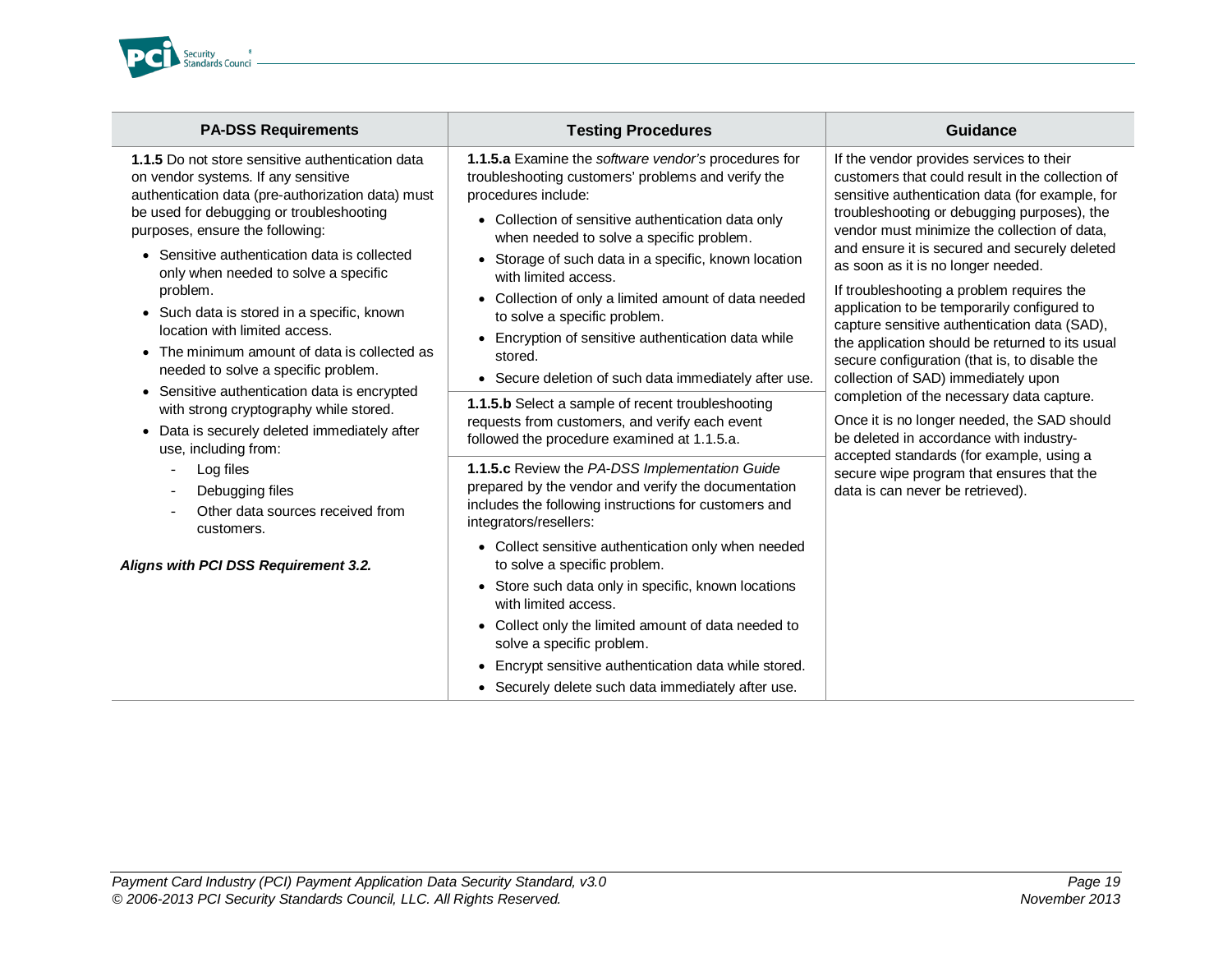

#### <span id="page-19-0"></span>*Requirement 2: Protect stored cardholder data*

| <b>PA-DSS Requirements</b>                                                                                                                                                                                                                                                                                                                                                                                                                                            | <b>Testing Procedures</b>                                                                                                                                                                                                                                                                                                                                                                                                                                                                                                                                                                                                                                                                                                                                                                                                                                                                                                                                                                                                      | Guidance                                                                                                                                                                                                                                                                                                                                                                                                                                                                                                                                                                                                                                                                                                                                                                                                                                                                                               |
|-----------------------------------------------------------------------------------------------------------------------------------------------------------------------------------------------------------------------------------------------------------------------------------------------------------------------------------------------------------------------------------------------------------------------------------------------------------------------|--------------------------------------------------------------------------------------------------------------------------------------------------------------------------------------------------------------------------------------------------------------------------------------------------------------------------------------------------------------------------------------------------------------------------------------------------------------------------------------------------------------------------------------------------------------------------------------------------------------------------------------------------------------------------------------------------------------------------------------------------------------------------------------------------------------------------------------------------------------------------------------------------------------------------------------------------------------------------------------------------------------------------------|--------------------------------------------------------------------------------------------------------------------------------------------------------------------------------------------------------------------------------------------------------------------------------------------------------------------------------------------------------------------------------------------------------------------------------------------------------------------------------------------------------------------------------------------------------------------------------------------------------------------------------------------------------------------------------------------------------------------------------------------------------------------------------------------------------------------------------------------------------------------------------------------------------|
| 2.1 Software vendor must provide guidance to<br>customers regarding secure deletion of cardholder<br>data after expiration of customer-defined retention<br>period.<br>Aligns with PCI DSS Requirement 3.1                                                                                                                                                                                                                                                            | 2.1 Review the PA-DSS Implementation Guide<br>prepared by the vendor and verify the documentation<br>includes the following guidance for customers and<br>integrators/resellers:<br>• Cardholder data exceeding the customer-defined<br>retention period must be securely deleted.<br>• A list of all locations where the payment application<br>stores cardholder data (so that customer knows the<br>locations of data that needs to be deleted).<br>• Instructions that customers need to securely delete<br>cardholder data when no longer required for legal,<br>regulatory, or business purposes.<br>• Instructions on how to securely delete cardholder<br>data stored by the payment application, including<br>data stored on underlying software or systems (such<br>as OS, databases, etc.)<br>• Instructions for configuring the underlying software<br>or systems (such as OS, databases, etc.) to prevent<br>inadvertent capture or retention of cardholder<br>data-for example, system backup or restore points. | To support PCI DSS Requirement 3.1, the<br>vendor must provide details of all locations<br>where the payment application may store<br>cardholder data, including in any underlying<br>software or systems (such as OS, databases,<br>etc.), as well as instructions for securely<br>deleting the data from these locations once the<br>data has exceeded the customer's defined<br>retention period.<br>Customers and integrators/resellers must also<br>be provided with configuration details for the<br>underlying systems and software that the<br>application runs on, to ensure these underlying<br>systems are not capturing cardholder data<br>without the customer's knowledge. The<br>customer needs to know how the underlying<br>systems could be capturing data from the<br>application so they can either prevent it from<br>being captured or ensure the data is properly<br>protected. |
| 2.2 Mask PAN when displayed (the first six and last<br>four digits are the maximum number of digits to be<br>displayed), such that only personnel with a<br>legitimate business need can see the full PAN.<br><b>Note:</b> This requirement does not supersede stricter<br>requirements in place for displays of cardholder<br>data-for example, legal or payment card brand<br>requirements for point-of-sale (POS) receipts.<br>Aligns with PCI DSS Requirement 3.3 | 2.2.a Review the PA-DSS Implementation Guide<br>prepared by the vendor to verify the documentation<br>includes the following guidance for customers and<br>integrators/resellers:<br>• Details of all instances where PAN is displayed,<br>including but not limited to POS devices, screens,<br>logs, and receipts.<br>• Confirmation that the payment application masks<br>PAN by default on all displays.<br>• Instructions for how to configure the payment<br>application such that only personnel with a<br>legitimate business need can see the full PAN.                                                                                                                                                                                                                                                                                                                                                                                                                                                               | The display of full PAN on items such as<br>computer screens, payment card receipts,<br>faxes, or paper reports can result in this data<br>being obtained by unauthorized individuals<br>and used fraudulently.<br>This requirement relates to protection of PAN<br>displayed on screens, paper receipts,<br>printouts, etc., and is not to be confused with<br>PA-DSS Requirement 2.3 for protection of<br>PAN when stored in files, databases, etc.                                                                                                                                                                                                                                                                                                                                                                                                                                                  |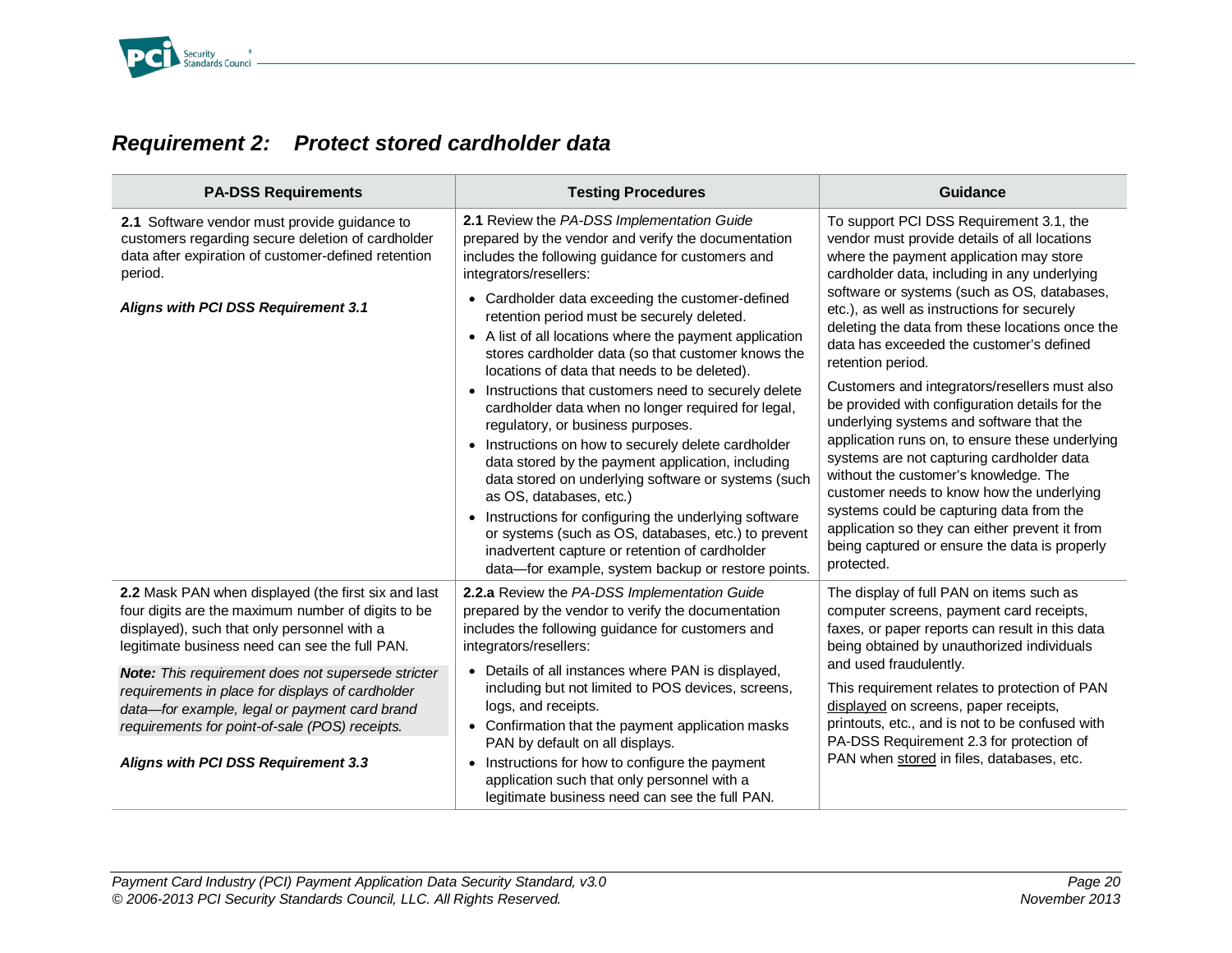

| <b>PA-DSS Requirements</b>                                                                                                                                                                                                                                                                                                                                                                                                                                                                                                       | <b>Testing Procedures</b>                                                                                                                                                                                                                                                                                                                                                                                                                                                                                                                                                                                                                                                                                                                                                                | Guidance                                                                                                                                                                                                                                                                                                                                                                                                                                                                                                                                                                                                                                                                                                                                                                                                                    |
|----------------------------------------------------------------------------------------------------------------------------------------------------------------------------------------------------------------------------------------------------------------------------------------------------------------------------------------------------------------------------------------------------------------------------------------------------------------------------------------------------------------------------------|------------------------------------------------------------------------------------------------------------------------------------------------------------------------------------------------------------------------------------------------------------------------------------------------------------------------------------------------------------------------------------------------------------------------------------------------------------------------------------------------------------------------------------------------------------------------------------------------------------------------------------------------------------------------------------------------------------------------------------------------------------------------------------------|-----------------------------------------------------------------------------------------------------------------------------------------------------------------------------------------------------------------------------------------------------------------------------------------------------------------------------------------------------------------------------------------------------------------------------------------------------------------------------------------------------------------------------------------------------------------------------------------------------------------------------------------------------------------------------------------------------------------------------------------------------------------------------------------------------------------------------|
|                                                                                                                                                                                                                                                                                                                                                                                                                                                                                                                                  | 2.2.b Install the payment application and examine all<br>displays of PAN data, including but not limited to POS<br>devices, screens, logs, and receipts. For each instance<br>where PAN is displayed, verify that PAN is masked<br>when displayed.                                                                                                                                                                                                                                                                                                                                                                                                                                                                                                                                       |                                                                                                                                                                                                                                                                                                                                                                                                                                                                                                                                                                                                                                                                                                                                                                                                                             |
|                                                                                                                                                                                                                                                                                                                                                                                                                                                                                                                                  | 2.2.c Configure the payment application according to<br>the PA-DSS Implementation Guide to allow only<br>personnel with a legitimate business need to see the full<br>PAN, For each instance where PAN is displayed,<br>examine application configurations and displays of PAN<br>to verify that instructions for masking PAN are accurate,<br>and that only personnel with a legitimate business need<br>can see the full PAN.                                                                                                                                                                                                                                                                                                                                                          |                                                                                                                                                                                                                                                                                                                                                                                                                                                                                                                                                                                                                                                                                                                                                                                                                             |
| 2.3 Render PAN unreadable anywhere it is stored<br>(including data on portable digital media, backup<br>media, and in logs) by using any of the following<br>approaches:<br>• One-way hashes based on strong cryptography<br>(hash must be of the entire PAN)<br>• Truncation (hashing cannot be used to replace<br>the truncated segment of PAN)<br>• Index tokens and pads (pads must be securely<br>stored)<br>• Strong cryptography with associated key-<br>management processes and procedures.<br>(Continued on next page) | 2.3a Review the PA-DSS Implementation Guide<br>prepared by the vendor to verify the documentation<br>includes the following guidance for customers and<br>integrators/resellers:<br>• Details of any configurable options for each method<br>used by the application to render cardholder data<br>unreadable, and instructions on how to configure<br>each method for all locations where cardholder data<br>is stored by the payment application (per PA-DSS<br>Requirement 2.1).<br>• A list of all instances where cardholder data may be<br>output for the merchant to store outside of the<br>payment application, and instructions that the<br>merchant is responsible for rendering PAN<br>unreadable in all such instances.<br>2.3.b Examine the method used to protect the PAN, | Lack of protection of PANs can allow malicious<br>individuals to view or download this data.<br>One-way hash functions based on strong<br>cryptography can be used to render cardholder<br>data unreadable. Hash functions are<br>appropriate when there is no need to retrieve<br>the original number (one-way hashes are<br>irreversible).<br>The intent of truncation is that only a portion<br>(not to exceed the first six and last four digits)<br>of the PAN is stored.<br>An index token is a cryptographic token that<br>replaces the PAN based on a given index for<br>an unpredictable value. A one-time pad is a<br>system in which a randomly generated private<br>key is used only once to encrypt a message<br>that is then decrypted using a matching one-<br>time pad and key.<br>(Continued on next page) |
|                                                                                                                                                                                                                                                                                                                                                                                                                                                                                                                                  | including the encryption algorithms (if applicable). Verify<br>that the PAN is rendered unreadable using any of the<br>following methods:<br>• One-way hashes based on strong cryptography<br>• Truncation<br>• Index tokens and pads, with the pads being<br>securely stored<br>• Strong cryptography, with associated key-<br>management processes and procedures.                                                                                                                                                                                                                                                                                                                                                                                                                     |                                                                                                                                                                                                                                                                                                                                                                                                                                                                                                                                                                                                                                                                                                                                                                                                                             |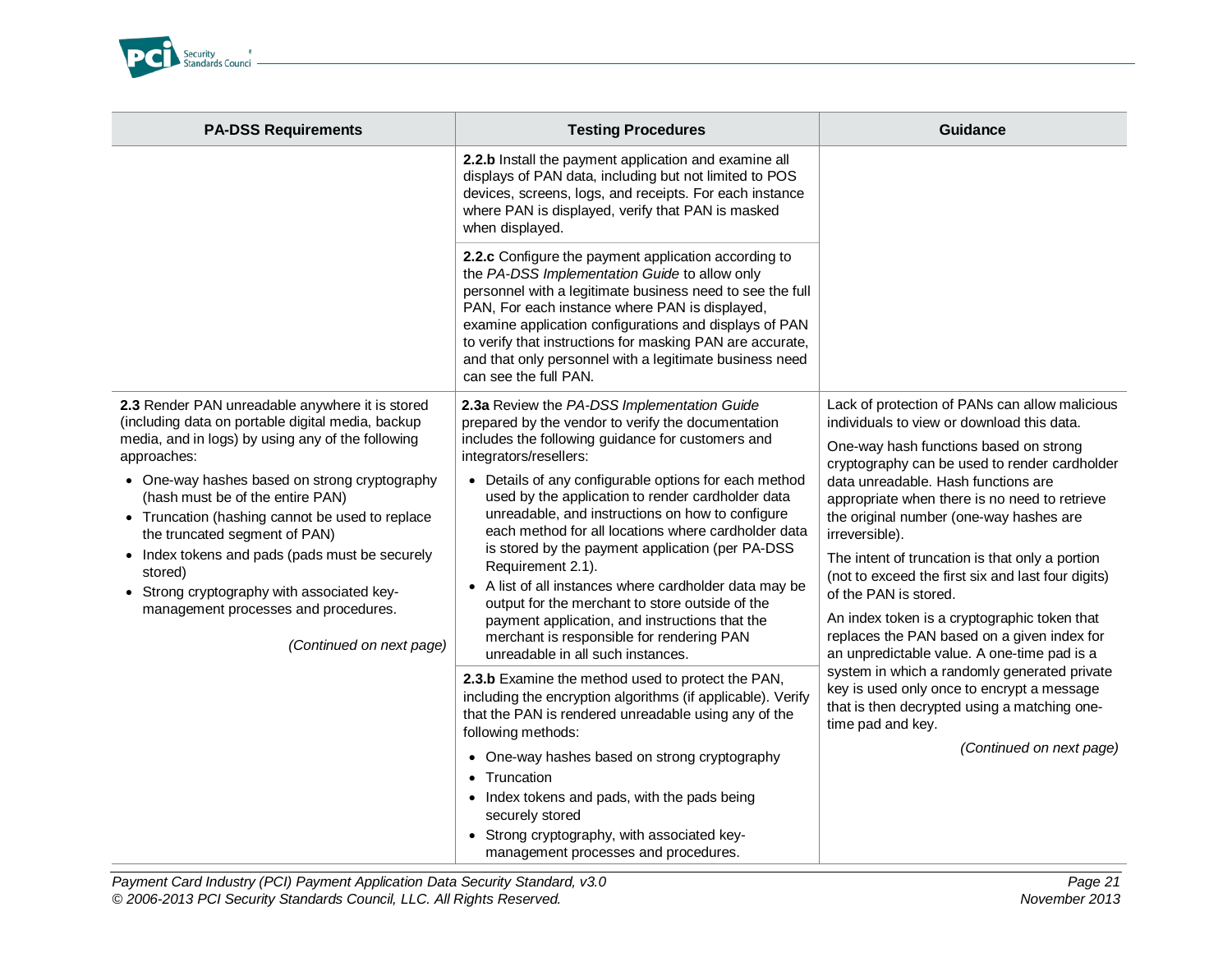

| <b>PA-DSS Requirements</b>                                                                                                                                                                                                                                                                                                                                                                                                                                                                   | <b>Testing Procedures</b>                                                                                                                                                                                                                                                                                                                                            | <b>Guidance</b>                                                                                                                                                                                                                                                                                       |
|----------------------------------------------------------------------------------------------------------------------------------------------------------------------------------------------------------------------------------------------------------------------------------------------------------------------------------------------------------------------------------------------------------------------------------------------------------------------------------------------|----------------------------------------------------------------------------------------------------------------------------------------------------------------------------------------------------------------------------------------------------------------------------------------------------------------------------------------------------------------------|-------------------------------------------------------------------------------------------------------------------------------------------------------------------------------------------------------------------------------------------------------------------------------------------------------|
| <b>Notes:</b><br>It is a relatively trivial effort for a malicious<br>individual to reconstruct original PAN data if they<br>have access to both the truncated and hashed<br>version of a PAN. Where hashed and truncated<br>versions of the same PAN are generated by a<br>payment application, additional controls should<br>be in place to ensure that hashed and truncated<br>versions cannot be correlated to reconstruct the<br>original PAN.<br>• The PAN must be rendered unreadable | 2.3.c Examine several tables or files from data<br>repositories created or generated by the application to<br>verify the PAN is rendered unreadable.                                                                                                                                                                                                                 | The intent of strong cryptography (as defined<br>in the PCI DSS and PA-DSS Glossary of<br>Terms, Abbreviations, and Acronyms) is that<br>the encryption be based on an industry-tested<br>and accepted algorithm (not a proprietary or<br>"home-grown" algorithm), with strong<br>cryptographic keys. |
|                                                                                                                                                                                                                                                                                                                                                                                                                                                                                              | 2.3.d If the application creates or generates files for use<br>outside the application (for example, files generated for<br>export or backup), including for storage on removable<br>media, examine a sample of generated files, including<br>those generated on removable media (for example,<br>back-up tapes), to confirm that the PAN is rendered<br>unreadable. |                                                                                                                                                                                                                                                                                                       |
| anywhere it is stored, even outside the payment<br>application (for example, log files output by the<br>application for storage in the merchant                                                                                                                                                                                                                                                                                                                                              | 2.3.e Examine a sample of audit logs created or<br>generated by the application to confirm that the PAN is<br>rendered unreadable or removed from the logs.                                                                                                                                                                                                          |                                                                                                                                                                                                                                                                                                       |
| environment).<br>Aligns with PCI DSS Requirement 3.4                                                                                                                                                                                                                                                                                                                                                                                                                                         | 2.3.f If the software vendor stores the PAN for any<br>reason (for example, because log files, debugging files,<br>and other data sources are received from customers for<br>debugging or troubleshooting purposes), verify that the<br>PAN is rendered unreadable in accordance with<br>Requirements 2.3.a through 2.3.e, above.                                    |                                                                                                                                                                                                                                                                                                       |
| 2.4 Payment application must protect keys used to<br>secure cardholder data against disclosure and<br>misuse.                                                                                                                                                                                                                                                                                                                                                                                | 2.4.a Examine product documentation and interview<br>responsible personnel to verify that controls are in place<br>that restrict access to cryptographic keys used by the                                                                                                                                                                                            | Cryptographic keys must be strongly protected<br>because those who obtain access will be able<br>to decrypt data.                                                                                                                                                                                     |
| Note: This requirement applies to keys used to<br>encrypt stored cardholder data, as well as to key-<br>encrypting keys used to protect data-encrypting<br>keys. Such key-encrypting keys must be at least as<br>strong as the data-encrypting key.                                                                                                                                                                                                                                          | application.<br>2.4.b Examine system configuration files to verify that:<br>• Keys are stored in encrypted format<br>• Key-encrypting keys are stored separately from<br>data-encrypting keys<br>• Key-encrypting keys are at least as strong as the                                                                                                                 | The requirement for payment applications to<br>protect keys from disclosure and misuse<br>applies to both data-encrypting keys and key-<br>encrypting keys.<br>There should be very few who have access to<br>cryptographic keys, usually only those who                                              |
| Aligns with PCI DSS Requirement 3.5                                                                                                                                                                                                                                                                                                                                                                                                                                                          | data encrypting keys they protect.<br>2.4.c Review the PA-DSS Implementation Guide                                                                                                                                                                                                                                                                                   | have key custodian responsibilities.                                                                                                                                                                                                                                                                  |
|                                                                                                                                                                                                                                                                                                                                                                                                                                                                                              | prepared by the vendor and verify that customers and<br>integrators/resellers are instructed to:                                                                                                                                                                                                                                                                     |                                                                                                                                                                                                                                                                                                       |
|                                                                                                                                                                                                                                                                                                                                                                                                                                                                                              | • Restrict access to keys to the fewest number of<br>custodians necessary.<br>• Store keys securely in the fewest possible locations                                                                                                                                                                                                                                 |                                                                                                                                                                                                                                                                                                       |
|                                                                                                                                                                                                                                                                                                                                                                                                                                                                                              | and forms.                                                                                                                                                                                                                                                                                                                                                           |                                                                                                                                                                                                                                                                                                       |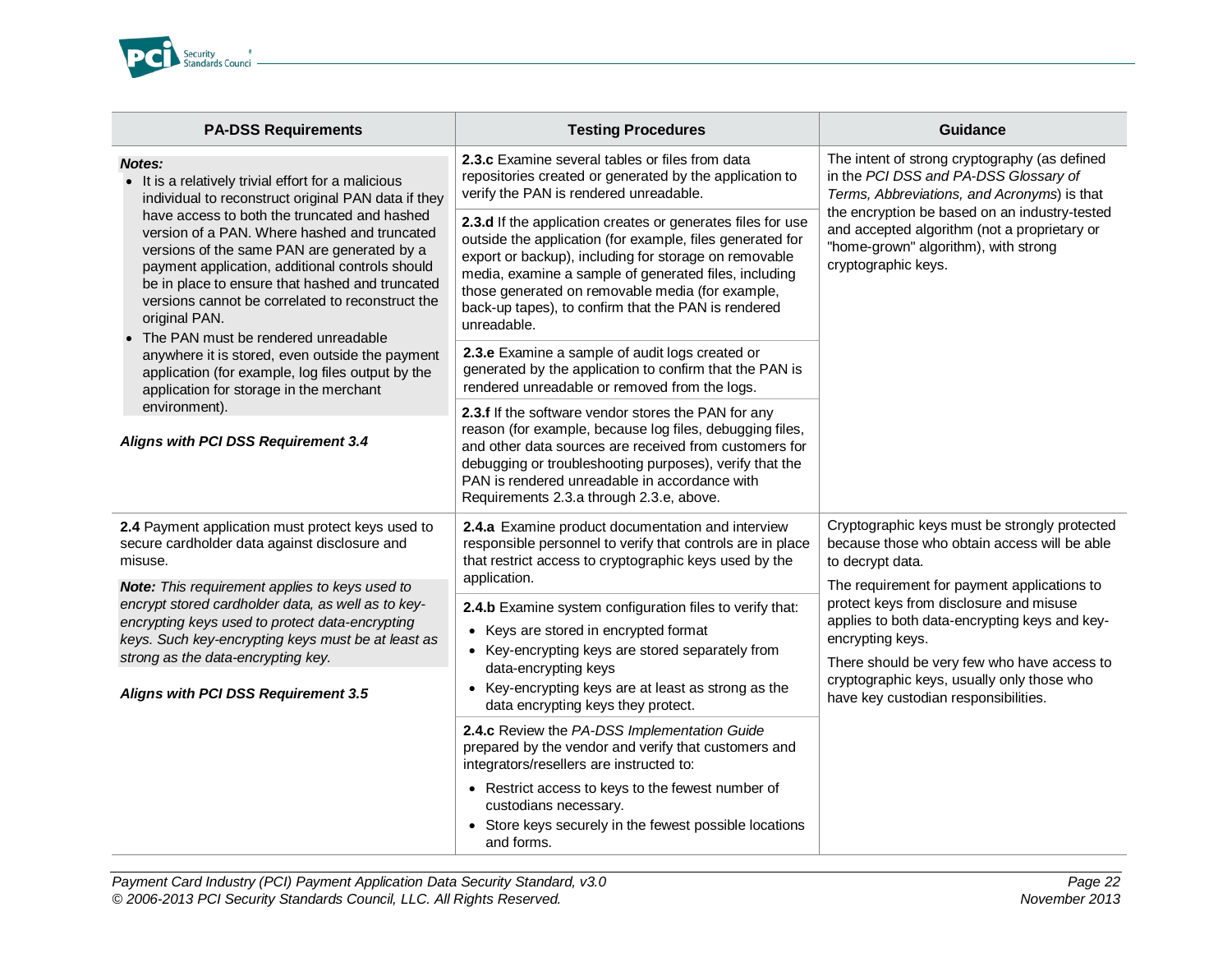

| <b>PA-DSS Requirements</b>                                                                                                                                                                                                       | <b>Testing Procedures</b>                                                                                                                                                                                                                                                                                                                                                                                                                                                                                                                     | <b>Guidance</b>                                                                                                                                                                                                                                                                                                                                                                                                                                                                                                                                                                                                                                                         |
|----------------------------------------------------------------------------------------------------------------------------------------------------------------------------------------------------------------------------------|-----------------------------------------------------------------------------------------------------------------------------------------------------------------------------------------------------------------------------------------------------------------------------------------------------------------------------------------------------------------------------------------------------------------------------------------------------------------------------------------------------------------------------------------------|-------------------------------------------------------------------------------------------------------------------------------------------------------------------------------------------------------------------------------------------------------------------------------------------------------------------------------------------------------------------------------------------------------------------------------------------------------------------------------------------------------------------------------------------------------------------------------------------------------------------------------------------------------------------------|
| 2.5 Payment application must implement key-<br>management processes and procedures for<br>cryptographic keys used for encryption of cardholder<br>data, including at least the following:<br>Aligns with PCI DSS Requirement 3.6 | 2.5 Review the PA-DSS Implementation Guide<br>prepared by the vendor and verify the documentation<br>includes the following instructions for customers and<br>integrators/resellers:<br>• How to securely generate, distribute, protect,<br>change, store, and retire/replace encryption keys,<br>where customers or integrators/resellers are<br>involved in these key-management activities.<br>• A sample Key Custodian Form for key custodians to<br>acknowledge that they understand and accept their<br>key-custodian responsibilities. | The manner in which cryptographic keys are<br>managed is a critical part of the continued<br>security of the payment application. A good<br>key-management process, whether it is<br>manual or automated as part of the encryption<br>product, is based on industry standards and<br>addresses all key elements at 2.5.1 through<br>2.5.7.<br>Providing guidance to customers on how to<br>securely transmit, store and update<br>cryptographic keys can help prevent keys from<br>being mismanaged or disclosed to<br>unauthorized entities.<br>This requirement applies to keys used to<br>encrypt stored cardholder data, and any<br>respective key-encrypting keys. |
| 2.5.1 Generation of strong cryptographic keys                                                                                                                                                                                    | 2.5.1.a Review the PA-DSS Implementation Guide<br>and verify it includes instructions for customers and<br>integrators/resellers on how to securely generate<br>cryptographic keys.                                                                                                                                                                                                                                                                                                                                                           | The payment application must generate strong<br>keys, as defined in the PCI DSS and PA-DSS<br>Glossary of Terms, Abbreviations, and<br>Acronyms under "Strong Cryptography."                                                                                                                                                                                                                                                                                                                                                                                                                                                                                            |
|                                                                                                                                                                                                                                  | 2.5.1.b Test the application, including the methods<br>used to generate cryptographic keys, to verify that the<br>instructions in the PA-DSS Implementation Guide<br>result in the generation of strong cryptographic keys.                                                                                                                                                                                                                                                                                                                   |                                                                                                                                                                                                                                                                                                                                                                                                                                                                                                                                                                                                                                                                         |
| 2.5.2 Secure cryptographic key distribution                                                                                                                                                                                      | 2.5.2.a Review the PA-DSS Implementation Guide<br>and verify it includes instructions for customers and<br>integrators/resellers on how to securely distribute<br>cryptographic keys.                                                                                                                                                                                                                                                                                                                                                         | The payment application must distribute keys<br>securely, meaning the keys are not distributed<br>in the clear, and only via authorized<br>processes.                                                                                                                                                                                                                                                                                                                                                                                                                                                                                                                   |
|                                                                                                                                                                                                                                  | 2.5.2.b Test the application, including the methods<br>used to distribute cryptographic keys, to verify that the<br>instructions in the PA-DSS Implementation Guide<br>result in the secure distribution of cryptographic keys.                                                                                                                                                                                                                                                                                                               |                                                                                                                                                                                                                                                                                                                                                                                                                                                                                                                                                                                                                                                                         |
| 2.5.3 Secure cryptographic key storage                                                                                                                                                                                           | 2.5.3.a Review the PA-DSS Implementation Guide<br>and verify it includes instructions for customers and<br>integrators/resellers on how to securely store<br>cryptographic keys.                                                                                                                                                                                                                                                                                                                                                              | The payment application must store keys<br>securely (for example, by encrypting them with<br>a key-encrypting key).                                                                                                                                                                                                                                                                                                                                                                                                                                                                                                                                                     |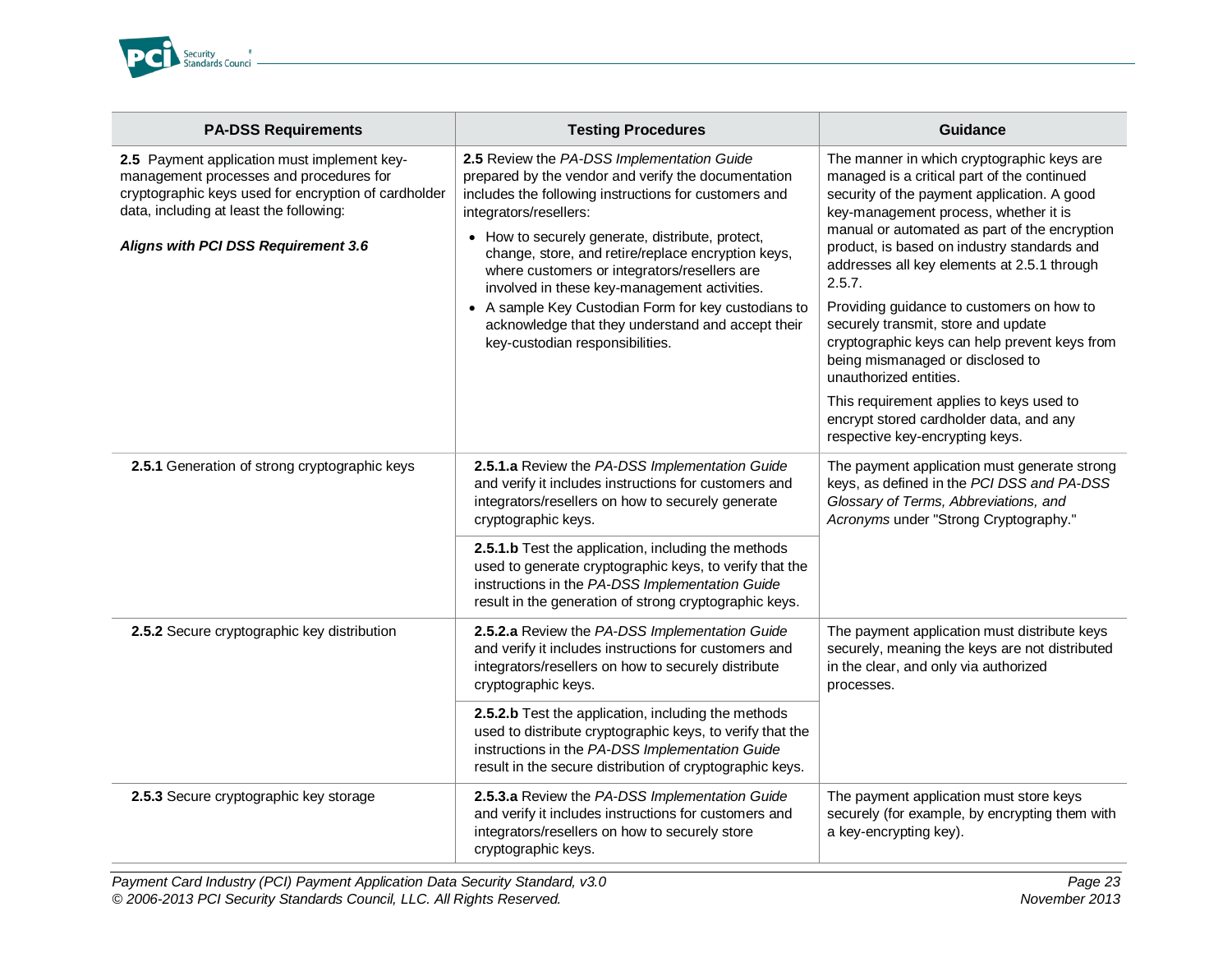

| <b>PA-DSS Requirements</b>                                                                                                                                                                                                                                                                                                                                                                                             | <b>Testing Procedures</b>                                                                                                                                                                                                                                                                                                                                                                                                                            | Guidance                                                                                                                                                                                                                                                                                                                                                                                                                                                                                                 |
|------------------------------------------------------------------------------------------------------------------------------------------------------------------------------------------------------------------------------------------------------------------------------------------------------------------------------------------------------------------------------------------------------------------------|------------------------------------------------------------------------------------------------------------------------------------------------------------------------------------------------------------------------------------------------------------------------------------------------------------------------------------------------------------------------------------------------------------------------------------------------------|----------------------------------------------------------------------------------------------------------------------------------------------------------------------------------------------------------------------------------------------------------------------------------------------------------------------------------------------------------------------------------------------------------------------------------------------------------------------------------------------------------|
|                                                                                                                                                                                                                                                                                                                                                                                                                        | 2.5.3.b Test the application, including the methods<br>used to store cryptographic keys, to verify that the<br>instructions in the PA-DSS Implementation Guide<br>result in the secure storage of cryptographic keys.                                                                                                                                                                                                                                |                                                                                                                                                                                                                                                                                                                                                                                                                                                                                                          |
| 2.5.4 Cryptographic key changes for keys that<br>have reached the end of their cryptoperiod (for<br>example, after a defined period of time has passed<br>and/or after a certain amount of cipher-text has<br>been produced by a given key), as defined by the<br>associated application vendor or key owner, and<br>based on industry best practices and guidelines<br>(for example, NIST Special Publication 800-57. | 2.5.4.a Review the PA-DSS Implementation Guide<br>and verify it includes the following instructions for<br>customers and integrators/resellers:<br>Defined cryptoperiod for each key type used by<br>$\bullet$<br>the application.<br>• Procedures for enforcing key changes at the end<br>of the defined cryptoperiod.<br><b>2.5.4.b</b> Test the application, including the methods for<br>changing cryptographic keys, to verify the instructions | A cryptoperiod is the time span during which a<br>particular cryptographic key can be used for its<br>defined purpose. Considerations for defining<br>the cryptoperiod include, but are not limited to,<br>the strength of the underlying algorithm, size<br>or length of the key, risk of key compromise,<br>and the sensitivity of the data being encrypted.<br>Periodic changing of encryption keys when the<br>keys have reached the end of their<br>cryptoperiod is imperative to minimize the risk |
|                                                                                                                                                                                                                                                                                                                                                                                                                        | in the PA-DSS Implementation Guide result in key<br>changes at the end of the defined cryptoperiod.                                                                                                                                                                                                                                                                                                                                                  | of someone's obtaining the encryption keys,<br>and using them to decrypt data.                                                                                                                                                                                                                                                                                                                                                                                                                           |
| 2.5.5 Retirement or replacement of keys (for<br>example: by archiving, destruction, and/or<br>revocation as applicable) as deemed necessary<br>when the integrity of the key has been weakened<br>(for example, departure of an employee with<br>knowledge of a clear-text key component, etc.) or<br>keys are suspected of being compromised.                                                                         | 2.5.5.a Review the PA-DSS Implementation Guide<br>and verify it includes the following for customers and<br>integrators/resellers:<br>• Instructions that keys must be retired or replaced<br>when the integrity of the key has been weakened,<br>or there is a known or suspected compromise of<br>a key.                                                                                                                                           | Keys that are no longer used or needed, or<br>keys that are known or suspect compromised,<br>should be revoked and/or destroyed to ensure<br>that the keys can no longer be used. If such<br>keys need to be kept (for example, to support<br>archived, encrypted data) they should be<br>strongly protected.                                                                                                                                                                                            |
| Note: If retired or replaced cryptographic keys need<br>to be retained, these keys must be securely<br>archived (for example, by using a key-encrypting<br>key). Archived cryptographic keys should be used<br>only for decryption/verification purposes.                                                                                                                                                              | • Procedures for retiring or replacing keys (for<br>example: by archiving, destruction, and/or<br>revocation as applicable).<br>Procedures for ensuring that retired or replaced<br>cryptographic keys are not used for encryption<br>operations.                                                                                                                                                                                                    | The payment application should provide for<br>and facilitate a process to replace keys that<br>are due for replacement or that are known to<br>be, or suspected of being, compromised.                                                                                                                                                                                                                                                                                                                   |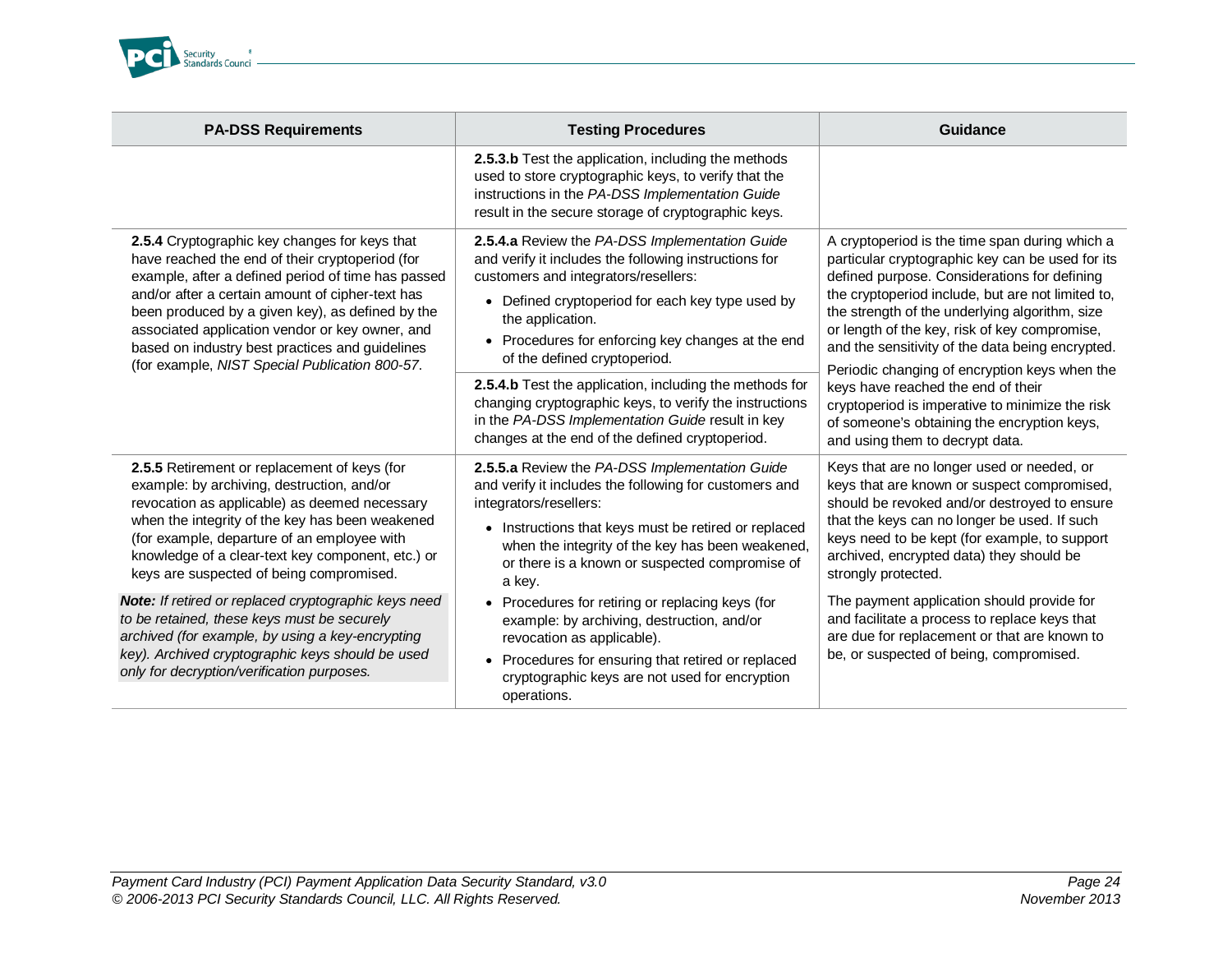

| <b>PA-DSS Requirements</b>                                                                                                                                                    | <b>Testing Procedures</b>                                                                                                                                                                                                                                                                                       | Guidance                                                                                                                                                                                                                                                                                                                                   |
|-------------------------------------------------------------------------------------------------------------------------------------------------------------------------------|-----------------------------------------------------------------------------------------------------------------------------------------------------------------------------------------------------------------------------------------------------------------------------------------------------------------|--------------------------------------------------------------------------------------------------------------------------------------------------------------------------------------------------------------------------------------------------------------------------------------------------------------------------------------------|
|                                                                                                                                                                               | 2.5.5.b Test the application, including the methods for<br>retiring or replacing cryptographic keys, to verify that<br>the instructions in the PA-DSS Implementation Guide<br>result the retirement or replacement of keys (for<br>example: by archiving, destruction, and/or revocation<br>as applicable).     |                                                                                                                                                                                                                                                                                                                                            |
|                                                                                                                                                                               | 2.5.5.c Test the application with the retired/replaced<br>keys to verify that the instructions in the PA-DSS<br>Implementation Guide ensure the application does not<br>use retired or replaced keys for encryption operations.                                                                                 |                                                                                                                                                                                                                                                                                                                                            |
| 2.5.6 If the payment application supports manual<br>clear-text cryptographic key-management<br>operations, these operations must enforce split<br>knowledge and dual control. | 2.5.6.a Review the PA-DSS Implementation Guide<br>and verify it includes the following for customers and<br>integrators/resellers:<br>• Details of any manual clear-text cryptographic                                                                                                                          | Split knowledge and dual control of keys are<br>used to eliminate the possibility of one person<br>having access to the whole key This control is<br>applicable for manual key-management                                                                                                                                                  |
| <b>Note:</b> Examples of manual key-management<br>operations include, but are not limited to: key<br>generation, transmission, loading, storage and<br>destruction.           | key-management operations supported by the<br>application.<br>• Instructions for enforcing split knowledge and<br>dual control for all such operations.                                                                                                                                                         | operations.<br>Split knowledge is a method in which two or<br>more people separately have key components<br>that individually convey no knowledge of the                                                                                                                                                                                   |
|                                                                                                                                                                               | 2.5.6.b Test the application, including all manual<br>clear-text cryptographic key-management operations,<br>to verify that the instructions in the PA-DSS<br>Implementation Guide result in split knowledge and<br>dual control of keys being required for all manual<br>clear-text key-management procedures. | original cryptographic key; each person knows<br>only their own key component, and the<br>individual key components convey no<br>knowledge of the original cryptographic key).<br>Dual control requires two or more people to<br>perform a function, and no single person can<br>access or use the authentication materials of<br>another. |
| 2.5.7 Prevention of unauthorized substitution of<br>cryptographic keys                                                                                                        | 2.5.7.a Review the PA-DSS Implementation Guide<br>and verify it includes instructions for customers and<br>integrators/resellers on how to prevent unauthorized<br>substitution of cryptographic keys.                                                                                                          | The payment application should define<br>methods for users of the application to ensure<br>only authorized key substitutions can be made.<br>The application configuration should include<br>not allowing for or accepting substitution of<br>keys coming from unauthorized sources or<br>unexpected processes.                            |
|                                                                                                                                                                               | 2.5.7.b Test the application, including all methods for<br>substituting keys, to verify that the instructions in the<br>PA-DSS Implementation Guide prevent unauthorized<br>substitution of cryptographic keys.                                                                                                 |                                                                                                                                                                                                                                                                                                                                            |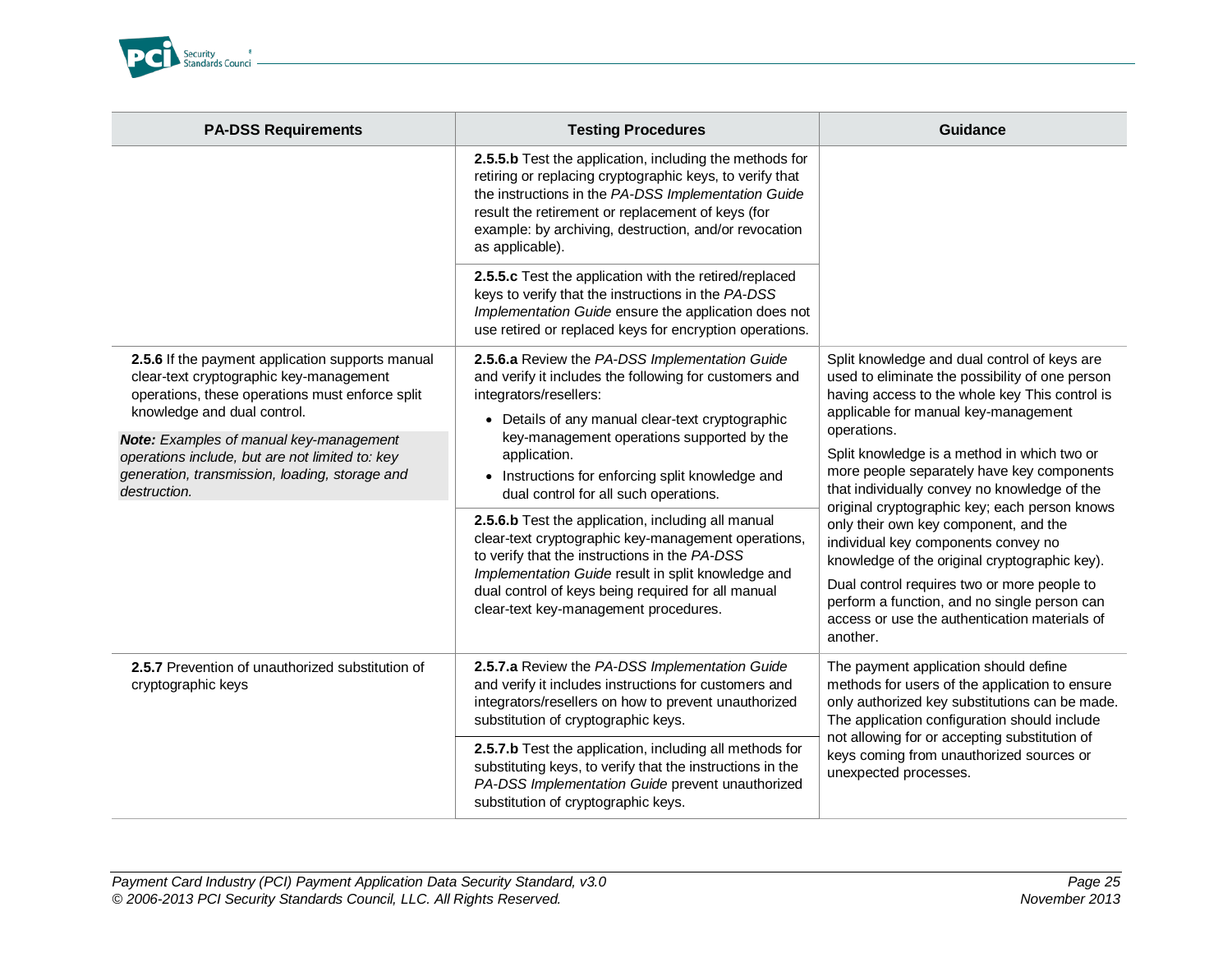

| <b>PA-DSS Requirements</b>                                                                                                                                                                                                                                             | <b>Testing Procedures</b>                                                                                                                                                                                                                                                                                                                                   | <b>Guidance</b>                                                                                                                                                                                                                                 |
|------------------------------------------------------------------------------------------------------------------------------------------------------------------------------------------------------------------------------------------------------------------------|-------------------------------------------------------------------------------------------------------------------------------------------------------------------------------------------------------------------------------------------------------------------------------------------------------------------------------------------------------------|-------------------------------------------------------------------------------------------------------------------------------------------------------------------------------------------------------------------------------------------------|
| 2.6 Provide a mechanism to render irretrievable any<br>cryptographic key material or cryptogram stored by<br>the payment application, in accordance with<br>industry-accepted standards.<br>These are cryptographic keys used to encrypt or<br>verify cardholder data. | 2.6.a Review the PA-DSS Implementation Guide<br>prepared by the vendor and verify the documentation<br>includes the following instructions for customers and<br>integrators/resellers:<br>• Procedures detailing how to use the tool or<br>procedure provided with the application to render<br>cryptographic material irretrievable.                       | Vendors should provide a mechanism so their<br>customers can securely delete old<br>cryptographic material when the customer no<br>longer needs it. Note that the deletion of old<br>cryptographic material is at the customers'<br>discretion. |
| <b>Note:</b> This requirement applies only if the payment<br>application uses or previous versions of the payment<br>application used cryptographic key materials or<br>cryptograms to encrypt cardholder data.                                                        | That cryptographic key material should be rendered<br>$\bullet$<br>irretrievable whenever keys are no longer used and<br>in accordance with key-management requirements<br>in PCI DSS.                                                                                                                                                                      | Cryptographic key materials and/or<br>cryptograms may be rendered irretrievable<br>through the use of tools or processes including<br>but not limited to:                                                                                       |
| Aligns with PCI DSS Requirement 3.6                                                                                                                                                                                                                                    | Procedures for re-encrypting historic data with new<br>$\bullet$<br>keys, including procedures for maintaining security<br>of clear-text data during the decryption/re-encryption<br>process.                                                                                                                                                               | • Secure deletion, as defined, for example,<br>in the list of approved products maintained<br>by the National Security Agency, or by<br>other State or National standards or<br>regulations.                                                    |
|                                                                                                                                                                                                                                                                        | 2.6.b Examine final application product to verify the<br>vendor provides a tool and/or procedure with the<br>application to render cryptographic material<br>irretrievable.                                                                                                                                                                                 | The deletion of the key-encrypting key<br>(KEK) provided that residual data-<br>encrypting keys only exist in encrypted<br>form under the deleted KEK.                                                                                          |
|                                                                                                                                                                                                                                                                        | 2.6.c Test the application, including the methods<br>provided for rendering cryptographic key material<br>irretrievable. Verify, through use of forensic tools and/or<br>methods, that the secure wipe tool or procedure<br>provided by the vendor renders the cryptographic<br>material irretrievable, in accordance with industry-<br>accepted standards. |                                                                                                                                                                                                                                                 |
|                                                                                                                                                                                                                                                                        | 2.6.d Test the methods for re-encrypting historic data<br>with new keys, to verify the instructions in the PA-DSS<br>Implementation Guide result in successful re-encryption<br>of historic data with new keys.                                                                                                                                             |                                                                                                                                                                                                                                                 |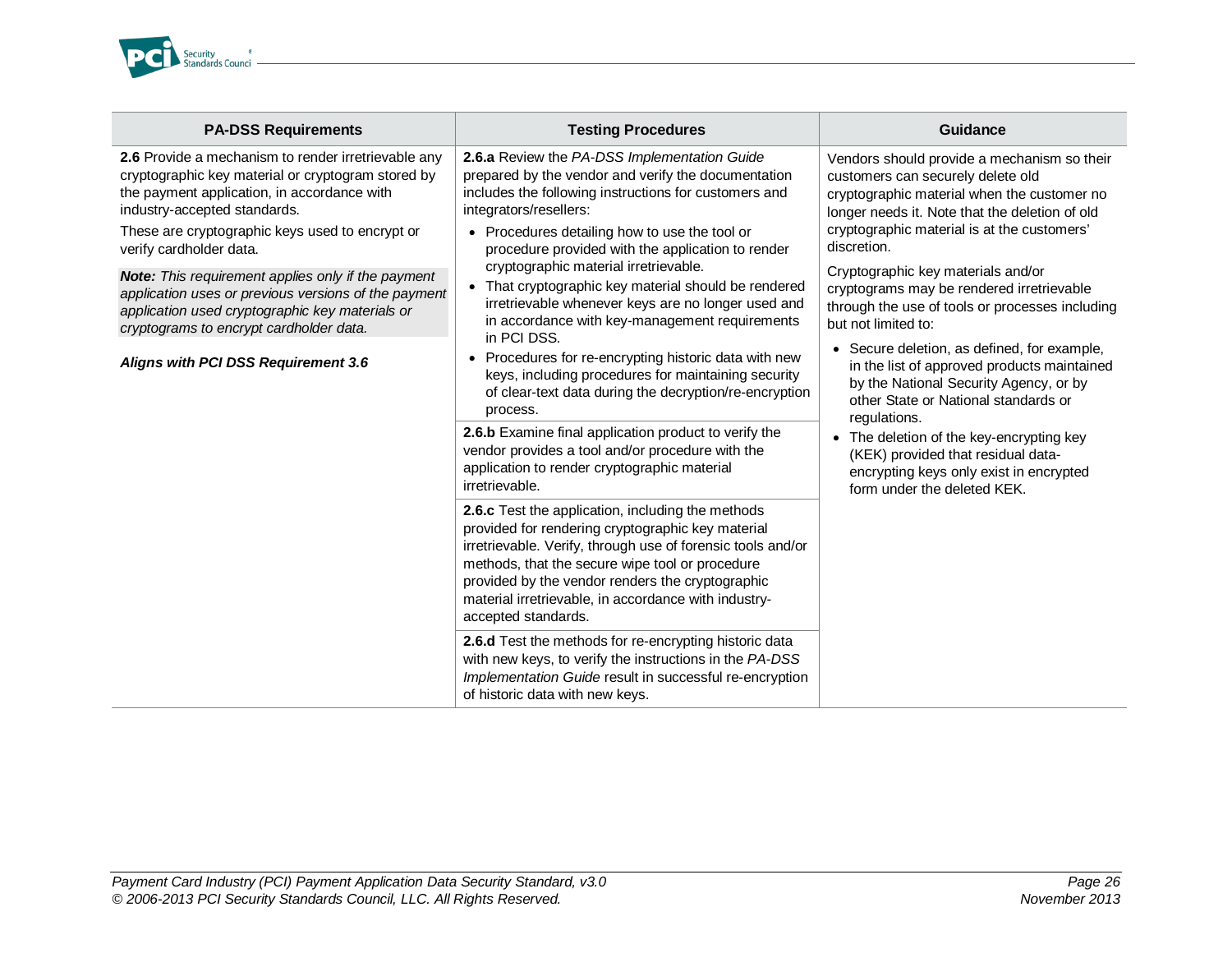

<span id="page-26-0"></span>

|  | <b>Requirement 3: Provide secure authentication features</b> |
|--|--------------------------------------------------------------|
|--|--------------------------------------------------------------|

| <b>PA-DSS Requirements</b>                                                                                                                                                                                                                                                                                                                                                                                                                                                                                                                                                                                                                                                                                                                                                                                                                                                                                                                                                                                                                                                                                                                                                                                                                                                     | <b>Testing Procedures</b>                                                                                                                                                                                                                                                                                                                                                                                                                                                                                                                                                                                                                                                                                                                                                                                                                                                                                                                                                                                                                                                                                                                                                                                                                                                                                                                                                                                                                                                                                                                                                                                                 | Guidance                                                                                                                                                                                                                                                                                                                                                                                                                                                                                                                                                                                                                                 |
|--------------------------------------------------------------------------------------------------------------------------------------------------------------------------------------------------------------------------------------------------------------------------------------------------------------------------------------------------------------------------------------------------------------------------------------------------------------------------------------------------------------------------------------------------------------------------------------------------------------------------------------------------------------------------------------------------------------------------------------------------------------------------------------------------------------------------------------------------------------------------------------------------------------------------------------------------------------------------------------------------------------------------------------------------------------------------------------------------------------------------------------------------------------------------------------------------------------------------------------------------------------------------------|---------------------------------------------------------------------------------------------------------------------------------------------------------------------------------------------------------------------------------------------------------------------------------------------------------------------------------------------------------------------------------------------------------------------------------------------------------------------------------------------------------------------------------------------------------------------------------------------------------------------------------------------------------------------------------------------------------------------------------------------------------------------------------------------------------------------------------------------------------------------------------------------------------------------------------------------------------------------------------------------------------------------------------------------------------------------------------------------------------------------------------------------------------------------------------------------------------------------------------------------------------------------------------------------------------------------------------------------------------------------------------------------------------------------------------------------------------------------------------------------------------------------------------------------------------------------------------------------------------------------------|------------------------------------------------------------------------------------------------------------------------------------------------------------------------------------------------------------------------------------------------------------------------------------------------------------------------------------------------------------------------------------------------------------------------------------------------------------------------------------------------------------------------------------------------------------------------------------------------------------------------------------------|
| 3.1 The payment application must support and<br>enforce the use of unique user IDs and secure<br>authentication for all administrative access and for<br>all access to cardholder data. Secure<br>authentication must be enforced to all accounts<br>generated or managed by the application by the<br>completion of installation and for subsequent<br>changes after installation.<br>The application must enforce 3.1.1 through 3.1.11<br>below:<br><b>Note:</b> The term "subsequent changes" as used<br>throughout Requirement 3 refers to any<br>application changes that result in user accounts<br>reverting to default settings, changes to existing<br>account configurations, and changes that<br>generate new accounts or recreate existing<br>accounts.<br>Note: These password controls are not intended<br>to apply to personnel who only have access to<br>one card number at a time to facilitate a single<br>transaction. These controls are applicable for<br>access by personnel with administrative<br>capabilities, for access to systems with cardholder<br>data, and for access controlled by the payment<br>application.<br>This requirement applies to the payment<br>application and all associated tools used to view<br>or access cardholder data. | 3.1.a Examine the PA-DSS Implementation Guide created by<br>the vendor to verify that customers and integrators/resellers<br>are:<br>Provided clear and unambiguous directions on how the<br>$\bullet$<br>payment application enforces strong authentication for all<br>authentication credentials that the application generates or<br>manages, by:<br>Enforcing secure changes to authentication<br>$\equiv$<br>credentials by the completion of installation per<br>Requirements 3.1.1 through 3.1.11).<br>Enforcing secure changes for any subsequent<br>changes (after installation) to authentication<br>credentials per Requirements 3.1.1 through 3.1.11).<br>• Advised that, to maintain PCI DSS compliance, any<br>changes made to authentication configurations would need<br>to be verified as providing authentication methods that are<br>at least as rigorous as PCI DSS requirements.<br>Advised to assign secure authentication to any default<br>$\bullet$<br>accounts (even if they won't be used), and then disable or<br>do not use the accounts.<br>Provided clear and unambiguous directions for all<br>$\bullet$<br>authentication credentials used by the payment application<br>(but which are not generated or managed by the<br>application), on how, by the completion of installation and<br>for any changes after installation, to change authentication<br>credentials and create strong authentication per<br>Requirements 3.1.1 through 3.1.11 below, for all<br>application level and user accounts with administrative<br>access and for all accounts with access to cardholder data. | By ensuring each user is uniquely<br>identified-instead of using one ID for<br>several employees-an application<br>supports the PCI DSS requirements to<br>maintain individual responsibility for<br>actions and an effective audit trail per<br>employee. This will help speed issue<br>resolution and containment when misuse<br>or malicious intent occurs.<br>Secure authentication, when used in<br>addition to unique IDs, helps protect<br>users' IDs from being compromised, since<br>anyone attempting to compromise an<br>account would need to know both the<br>unique ID and the password (or other<br>authentication used). |
| Aligns with PCI DSS Requirements 8.1 and 8.2                                                                                                                                                                                                                                                                                                                                                                                                                                                                                                                                                                                                                                                                                                                                                                                                                                                                                                                                                                                                                                                                                                                                                                                                                                   |                                                                                                                                                                                                                                                                                                                                                                                                                                                                                                                                                                                                                                                                                                                                                                                                                                                                                                                                                                                                                                                                                                                                                                                                                                                                                                                                                                                                                                                                                                                                                                                                                           |                                                                                                                                                                                                                                                                                                                                                                                                                                                                                                                                                                                                                                          |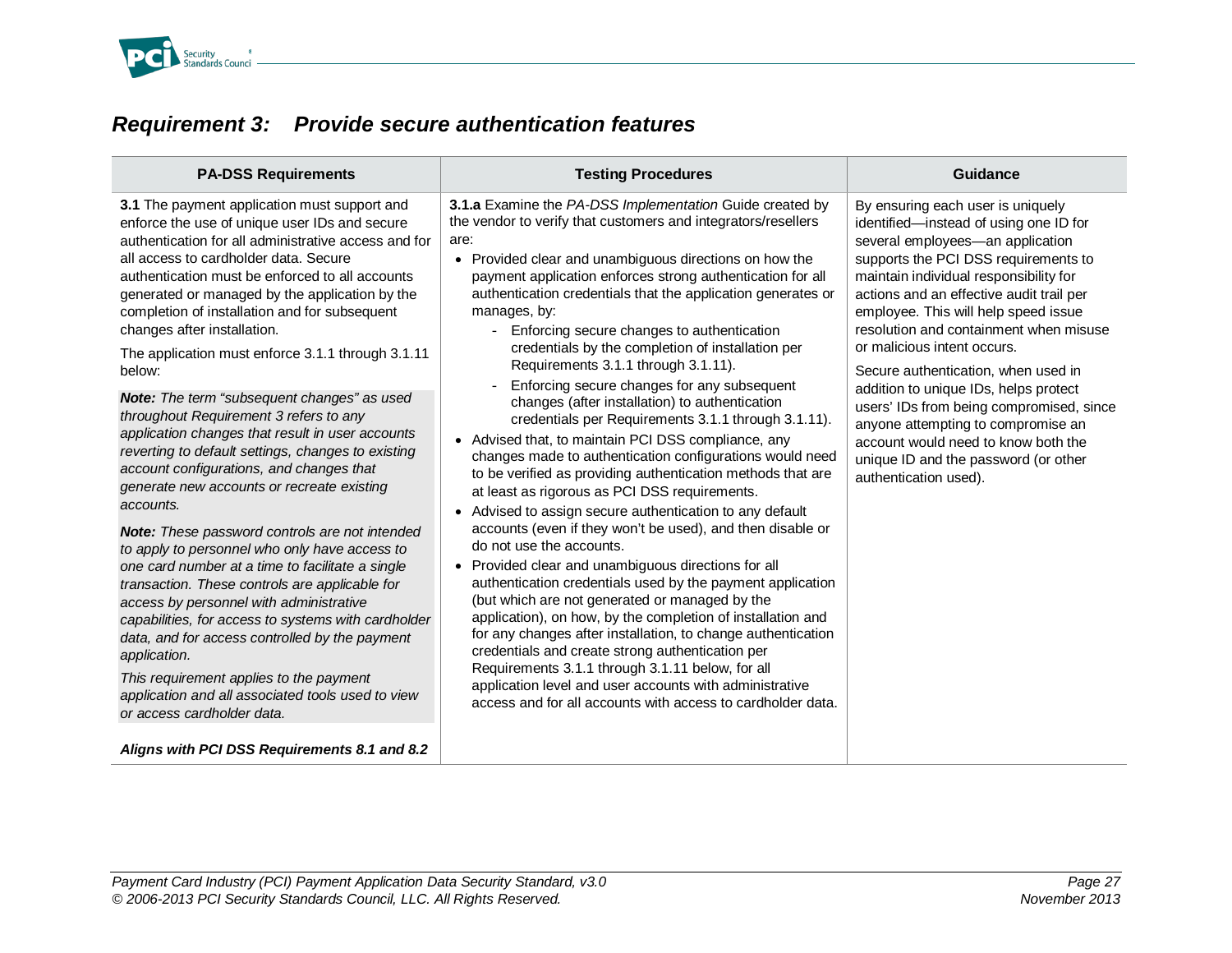

| <b>PA-DSS Requirements</b>                                                                                                                                                                                                                                                                                                                              | <b>Testing Procedures</b>                                                                                                                                                                                                                                                                                                                                        | <b>Guidance</b>                                                                                                                                                                                                                                                                                                                                                                                       |
|---------------------------------------------------------------------------------------------------------------------------------------------------------------------------------------------------------------------------------------------------------------------------------------------------------------------------------------------------------|------------------------------------------------------------------------------------------------------------------------------------------------------------------------------------------------------------------------------------------------------------------------------------------------------------------------------------------------------------------|-------------------------------------------------------------------------------------------------------------------------------------------------------------------------------------------------------------------------------------------------------------------------------------------------------------------------------------------------------------------------------------------------------|
| 3.1.1 The payment application does not use (or<br>require the use of) default administrative<br>accounts for other necessary software (for<br>example, the payment application must not use<br>the database default administrative account).<br>Aligns with PCI DSS Requirement 2.1                                                                     | 3.1.1 Install and configure the payment application in<br>accordance with the PA-DSS Implementation Guide,<br>including configuring any administrative accounts for all<br>necessary software. Test the payment application to verify<br>the payment application does not use (or require the use of)<br>default administrative accounts for necessary software. | Default administrative accounts (and<br>passwords) are public knowledge, and<br>known to anyone who is familiar with the<br>payment application or underlying system<br>components. If default administrative<br>accounts and passwords are used, an<br>unauthorized individual may be able to<br>gain access to the application and data<br>simply by logging in with publicly known<br>credentials. |
| 3.1.2 The application must enforce the changing<br>of all default application passwords for all<br>accounts that are generated or managed by the<br>application, by the completion of installation and                                                                                                                                                  | 3.1.2 For all accounts generated or managed by the<br>application, test the application as follows:                                                                                                                                                                                                                                                              | If the application doesn't enforce changing<br>of default passwords, the application<br>could be left exposed to unauthorized<br>access by anyone knowledgeable of the<br>default settings.                                                                                                                                                                                                           |
| for subsequent changes after installation.<br>This applies to all accounts, including user<br>accounts, application and service accounts, and<br>accounts used by the vendor for support<br>purposes.                                                                                                                                                   | 3.1.2.a Install the application in accordance with the PA-DSS<br>Implementation Guide, examine account and password<br>settings and attempt to use all default passwords to verify<br>that the application enforces changes to any default payment<br>application passwords by completion of the installation<br>process.                                        |                                                                                                                                                                                                                                                                                                                                                                                                       |
| Note: This requirement cannot be met through<br>specifying a user process or via instructions in the<br>PA-DSS Implementation Guide. At the completion<br>of installation, and upon subsequent changes, the<br>application must technically prevent any default or<br>built-in accounts from being used until the default<br>password has been changed. | 3.1.2.b Test all application functionality that results in user<br>accounts reverting to default settings, changes to existing<br>account configurations, generation of new accounts, and<br>recreation of existing accounts.<br>For all types of changes performed, examine account and                                                                         |                                                                                                                                                                                                                                                                                                                                                                                                       |
| Aligns with PCI DSS Requirement 2.1                                                                                                                                                                                                                                                                                                                     | password settings and attempt to use all default passwords<br>to verify that the application enforces changes to all default<br>passwords upon completion of the change.                                                                                                                                                                                         |                                                                                                                                                                                                                                                                                                                                                                                                       |
| 3.1.3 The payment application assigns unique<br>IDs for user accounts.                                                                                                                                                                                                                                                                                  | 3.1.3 For all accounts that are generated or managed by the<br>application, test the application as follows:                                                                                                                                                                                                                                                     | When each user is assigned a unique<br>user ID, their access to and activities                                                                                                                                                                                                                                                                                                                        |
| Aligns with PCI DSS Requirements 8.1.1                                                                                                                                                                                                                                                                                                                  | 3.1.3.a Install the payment application in accordance with<br>the PA-DSS Implementation Guide and attempt to create<br>different application accounts with the same user ID to verify<br>that the payment application only assigns unique user IDs by<br>completion of the installation process.                                                                 | within the payment application can be<br>traced back to the individual who<br>performed them.                                                                                                                                                                                                                                                                                                         |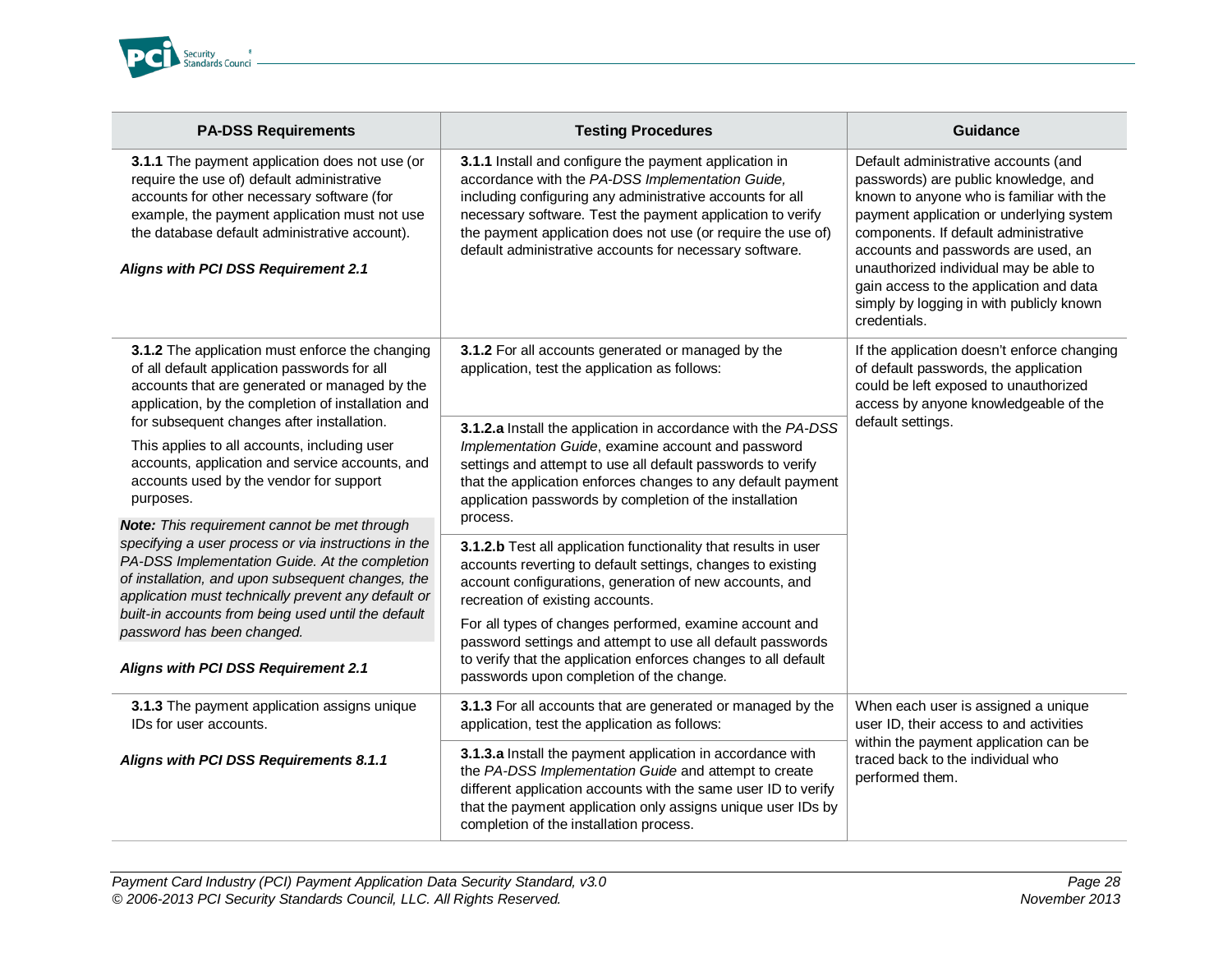

| <b>PA-DSS Requirements</b>                                                                                                                                                                                                                                                                                                | <b>Testing Procedures</b>                                                                                                                                                                                                                                                                     | Guidance                                                                                                                                                                                                                                                    |
|---------------------------------------------------------------------------------------------------------------------------------------------------------------------------------------------------------------------------------------------------------------------------------------------------------------------------|-----------------------------------------------------------------------------------------------------------------------------------------------------------------------------------------------------------------------------------------------------------------------------------------------|-------------------------------------------------------------------------------------------------------------------------------------------------------------------------------------------------------------------------------------------------------------|
|                                                                                                                                                                                                                                                                                                                           | 3.1.3.b Test all application functionality that results in user<br>accounts reverting to default settings, changes to existing<br>account configurations, generation of new accounts, and<br>recreation of existing accounts.                                                                 |                                                                                                                                                                                                                                                             |
|                                                                                                                                                                                                                                                                                                                           | For all types of changes performed, examine account<br>settings and test application functionality to verify that unique<br>user IDs are assigned for all accounts upon completion of<br>the change.                                                                                          |                                                                                                                                                                                                                                                             |
| 3.1.4 The payment application employs at least<br>one of the following methods to authenticate all<br>users:<br>Something you know, such as a password<br>or passphrase<br>Something you have, such as a token<br>device or smart card<br>Something you are, such as a biometric.<br>Aligns with PCI DSS Requirements 8.2 | 3.1.4 For all accounts generated or managed by the<br>application, test the application as follows:                                                                                                                                                                                           | These authentication methods, when used<br>in addition to unique IDs, help protect<br>users' IDs from being compromised, since<br>the one attempting the compromise needs<br>to know both the unique ID and the<br>password (or other authentication used). |
|                                                                                                                                                                                                                                                                                                                           | 3.1.4.a Install the payment application in accordance with<br>the PA-DSS Implementation Guide and test authentication<br>methods to verify that the application requires at least one of<br>the defined authentication methods for all accounts by<br>completion of the installation process. |                                                                                                                                                                                                                                                             |
|                                                                                                                                                                                                                                                                                                                           | 3.1.4.b Test all application functionality that results in user<br>accounts reverting to default settings, changes to existing<br>account configurations, generation of new accounts, and<br>recreation of existing accounts.                                                                 |                                                                                                                                                                                                                                                             |
|                                                                                                                                                                                                                                                                                                                           | For all types of changes performed, test authentication<br>methods to verify that the application requires at least one of<br>the defined authentication methods for all accounts, upon<br>completion of the change.                                                                          |                                                                                                                                                                                                                                                             |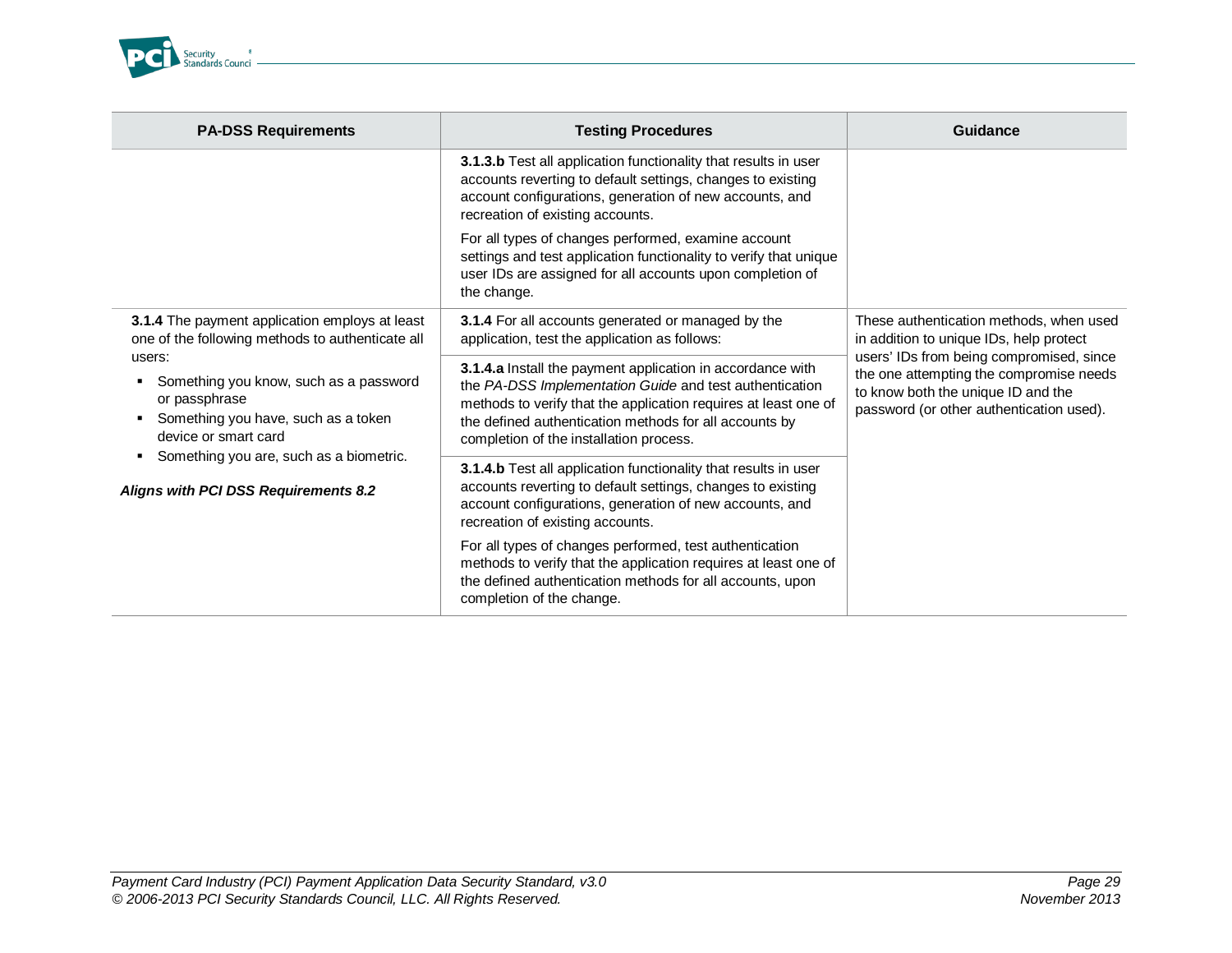

| <b>PA-DSS Requirements</b>                                                                                                                                                                                                                                           | <b>Testing Procedures</b>                                                                                                                                                                                                                                                                                                                    | Guidance                                                                                                                                                                                                                                                                                                                                                                    |
|----------------------------------------------------------------------------------------------------------------------------------------------------------------------------------------------------------------------------------------------------------------------|----------------------------------------------------------------------------------------------------------------------------------------------------------------------------------------------------------------------------------------------------------------------------------------------------------------------------------------------|-----------------------------------------------------------------------------------------------------------------------------------------------------------------------------------------------------------------------------------------------------------------------------------------------------------------------------------------------------------------------------|
| 3.1.5 The payment application does not require<br>or use any group, shared, or generic accounts                                                                                                                                                                      | For all accounts generated or managed by the<br>3.1.5<br>application, test the application as follows:                                                                                                                                                                                                                                       | If multiple users share the same<br>authentication credentials (for example,<br>user account and password), it becomes<br>impossible to assign accountability for, or<br>to have effective logging of, an individual's<br>actions, since a given action could have<br>been performed by anyone that has<br>knowledge of the authentication<br>credentials.                  |
| and passwords.<br>Aligns with PCI DSS Requirement 8.5                                                                                                                                                                                                                | 3.1.5.a Install the payment application in accordance with<br>the PA-DSS Implementation Guide, examine account<br>settings and test application functionality to verify that, by<br>completion of the installation process, the application does<br>not require or use any group, shared, or generic accounts<br>and passwords.              |                                                                                                                                                                                                                                                                                                                                                                             |
|                                                                                                                                                                                                                                                                      | 3.1.5.b Test all application functionality that results in user<br>accounts reverting to default settings, changes to existing<br>account configurations, generation of new accounts, and<br>recreation of existing accounts.                                                                                                                |                                                                                                                                                                                                                                                                                                                                                                             |
|                                                                                                                                                                                                                                                                      | For all types of changes performed, examine account<br>settings and test application functionality to verify that the<br>application does not rely on or use any group, shared, or<br>generic accounts and passwords upon completion of the<br>change.                                                                                       |                                                                                                                                                                                                                                                                                                                                                                             |
| 3.1.6 The payment application requires that<br>passwords meet the following:                                                                                                                                                                                         | 3.1.6 For all accounts generated or managed by the<br>application, test the application as follows:                                                                                                                                                                                                                                          | Malicious individuals will often try to find<br>accounts with weak or non-existent<br>passwords in order to gain access to an<br>application or system. If passwords are<br>short or simple to guess, it is relatively<br>easy for a malicious individual to find<br>these weak accounts, and compromise an<br>application or system under the guise of a<br>valid user ID. |
| Require a minimum length of at least seven<br>$\bullet$<br>characters.<br>• Contain both numeric and alphabetic<br>characters.<br>Alternatively, the passwords/phrase must have<br>complexity and strength at least equivalent to<br>the parameters specified above. | 3.1.6.a Install the payment application in accordance with<br>the PA-DSS Implementation Guide and examine account<br>settings to verify that by completion of the installation<br>process, the application requires passwords to require a<br>minimum of the following complexity and strength:<br>• Be at least seven characters in length. |                                                                                                                                                                                                                                                                                                                                                                             |
|                                                                                                                                                                                                                                                                      | • Contain both numeric and alphabetic characters.                                                                                                                                                                                                                                                                                            | (Continued on next page)                                                                                                                                                                                                                                                                                                                                                    |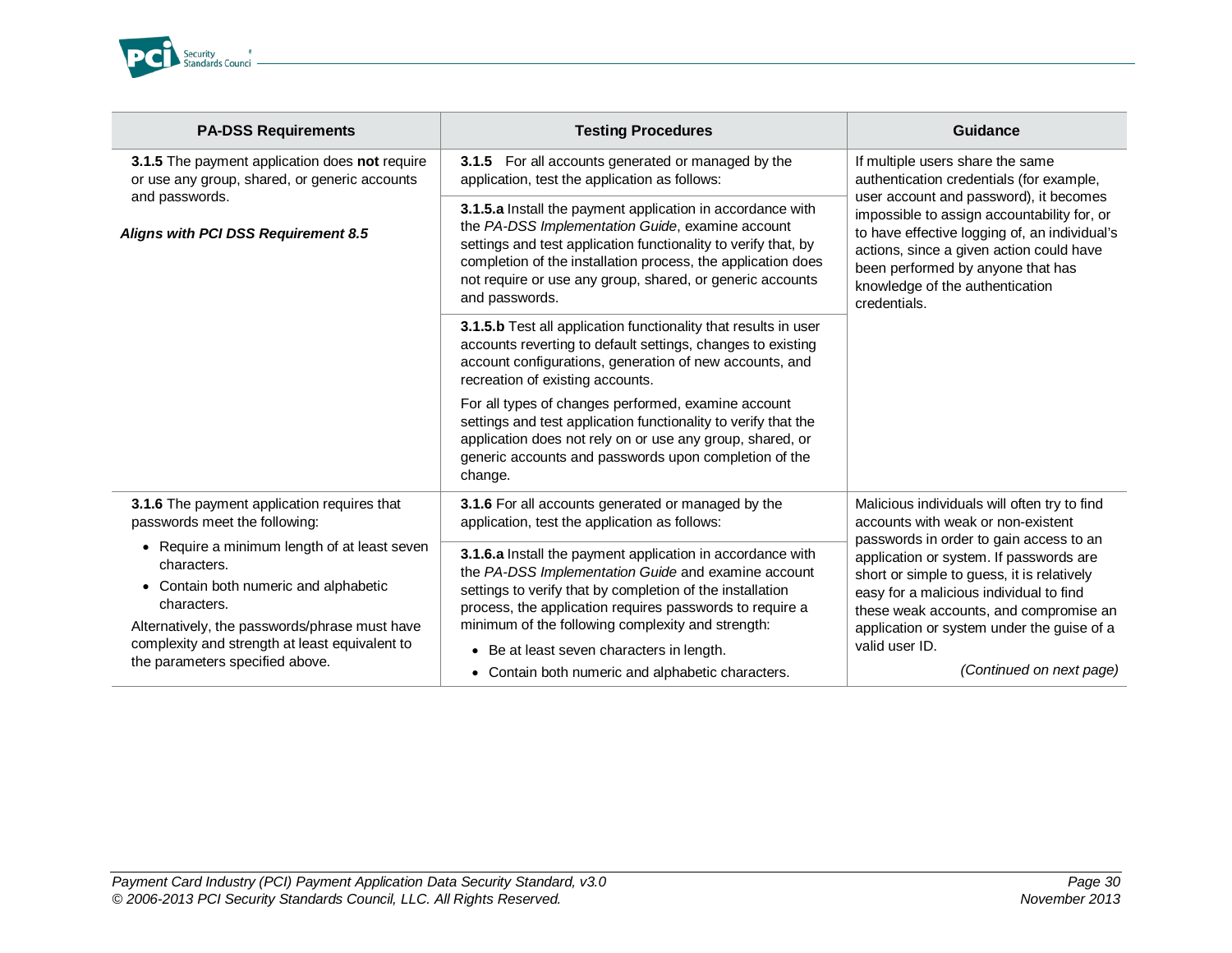

| <b>PA-DSS Requirements</b>                                                                  | <b>Testing Procedures</b>                                                                                                                                                                                                                                                                                                                                  | <b>Guidance</b>                                                                                                                                                                                                                                                                                                                                                                                                                       |
|---------------------------------------------------------------------------------------------|------------------------------------------------------------------------------------------------------------------------------------------------------------------------------------------------------------------------------------------------------------------------------------------------------------------------------------------------------------|---------------------------------------------------------------------------------------------------------------------------------------------------------------------------------------------------------------------------------------------------------------------------------------------------------------------------------------------------------------------------------------------------------------------------------------|
|                                                                                             | 3.1.6.b Test all application functionality that results in user<br>accounts reverting to default settings, changes to existing<br>account configurations, generation of new accounts, and<br>recreation of existing accounts.                                                                                                                              | This requirement specifies passwords be<br>a minimum of seven characters in length<br>and that both numeric and alphabetic<br>characters should be used. For cases<br>where this minimum cannot be met due to<br>technical limitations, entities can use<br>"equivalent strength" to evaluate their<br>alternative. NIST SP 800-63-1 defines<br>"entropy" as "a measure of the difficulty of<br>guessing or determining a password or |
|                                                                                             | For all types of changes performed, examine account<br>settings and test application functionality to verify that, upon<br>completion of the change, the application requires<br>passwords to require a minimum of the following complexity<br>and strength:                                                                                               |                                                                                                                                                                                                                                                                                                                                                                                                                                       |
|                                                                                             | • Be at least seven characters in length                                                                                                                                                                                                                                                                                                                   | key." This document and others that                                                                                                                                                                                                                                                                                                                                                                                                   |
|                                                                                             | • Contain both numeric and alphabetic characters.                                                                                                                                                                                                                                                                                                          | discuss "password entropy" can be<br>referenced for more information on                                                                                                                                                                                                                                                                                                                                                               |
|                                                                                             | 3.1.6.c If the application uses a different minimum character<br>set and length for passwords, calculate the entropy of the<br>passwords required by the application, and verify that it is at<br>least equivalent to the parameters specified above (that is, at<br>least as strong as 7 characters in length with numeric and<br>alphabetic characters), | entropy value and equivalent password<br>strength for passwords of different<br>minimum formats.                                                                                                                                                                                                                                                                                                                                      |
| 3.1.7 The payment application requires changes<br>to user passwords at least every 90 days. | 3.1.7 For all accounts generated or managed by the<br>application, test the application as follows:                                                                                                                                                                                                                                                        | Passwords/phrases that are valid for a<br>long time without being changed provide<br>malicious individuals with more time to<br>work on breaking the password/phrase.                                                                                                                                                                                                                                                                 |
| Aligns with PCI DSS Requirement 8.2.4                                                       | 3.1.7.a Install the payment application in accordance with<br>the PA-DSS Implementation Guide and examine account<br>settings to verify that the application requires user<br>passwords to be changed at least every 90 days by<br>completion of the installation process.                                                                                 |                                                                                                                                                                                                                                                                                                                                                                                                                                       |
|                                                                                             | 3.1.7.b Test all application functionality that results in user<br>accounts reverting to default settings, changes to existing<br>account configurations, generation of new accounts, and<br>recreation of existing accounts.                                                                                                                              |                                                                                                                                                                                                                                                                                                                                                                                                                                       |
|                                                                                             | For all types of changes performed, examine account<br>settings and test application functionality to verify that the<br>application requires user passwords to be changed at least<br>every 90 days upon completion of the change.                                                                                                                        |                                                                                                                                                                                                                                                                                                                                                                                                                                       |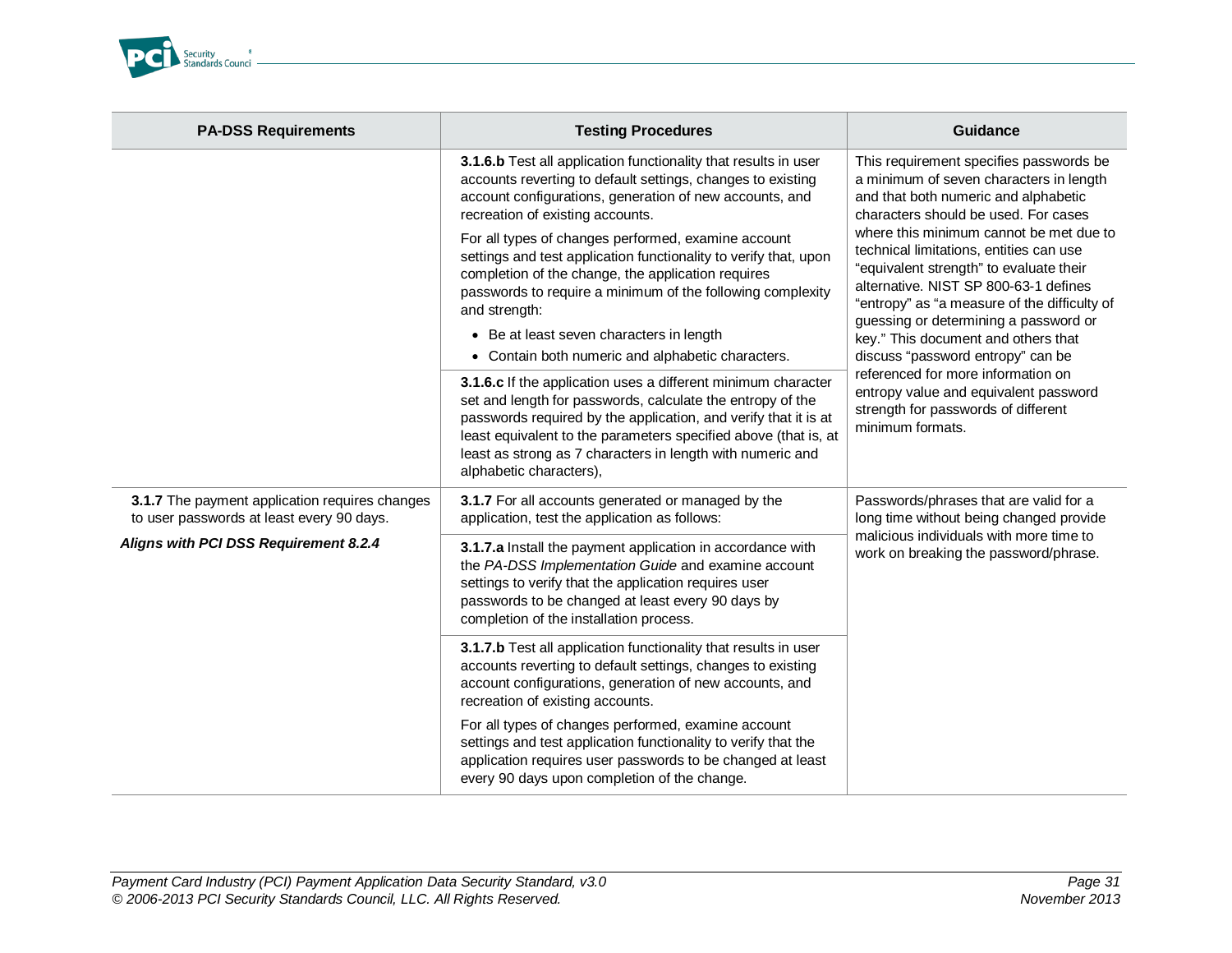

| <b>PA-DSS Requirements</b>                                                                                                                                                           | <b>Testing Procedures</b>                                                                                                                                                                                                                                                                                                        | <b>Guidance</b>                                                                                                                                                                                                                                                                                                                           |
|--------------------------------------------------------------------------------------------------------------------------------------------------------------------------------------|----------------------------------------------------------------------------------------------------------------------------------------------------------------------------------------------------------------------------------------------------------------------------------------------------------------------------------|-------------------------------------------------------------------------------------------------------------------------------------------------------------------------------------------------------------------------------------------------------------------------------------------------------------------------------------------|
| 3.1.8 The payment application keeps password<br>history and requires that a new password is<br>different than any of the last four passwords                                         | 3.1.8 For all accounts generated or managed by the<br>application, test the application as follows:                                                                                                                                                                                                                              | If password history isn't maintained, the<br>effectiveness of changing passwords is<br>reduced, as previous passwords can be<br>reused over and over. Requiring that<br>passwords cannot be reused for a period<br>of time reduces the likelihood that<br>passwords that have been guessed or<br>brute-forced will be used in the future. |
| used.<br>Aligns with PCI DSS Requirement 8.2.5                                                                                                                                       | 3.1.8.a Install the payment application in accordance with<br>the PA-DSS Implementation Guide and examine account<br>settings to verify that, by completion of the installation<br>process, the application keeps password history and<br>requires that a new password is different than any of the last<br>four passwords used. |                                                                                                                                                                                                                                                                                                                                           |
|                                                                                                                                                                                      | 3.1.8.b Test all application functionality that results in user<br>accounts reverting to default settings, changes to existing<br>account configurations, generation of new accounts, and<br>recreation of existing accounts.                                                                                                    |                                                                                                                                                                                                                                                                                                                                           |
|                                                                                                                                                                                      | For all types of changes performed, examine account<br>settings and test application functionality to verify that the<br>application keeps password history and requires that a new<br>password is different than any of the last four passwords<br>used, upon completion of the change.                                         |                                                                                                                                                                                                                                                                                                                                           |
| 3.1.9 The payment application limits repeated<br>access attempts by locking out the user account<br>after not more than six logon attempts.<br>Aligns with PCI DSS Requirement 8.1.6 | 3.1.9 For all accounts generated or managed by the<br>application, test the application as follows:                                                                                                                                                                                                                              | Without account-lockout mechanisms in<br>place, an attacker can continually attempt<br>to guess a password through manual or<br>automated tools (for example, password<br>cracking), until they achieve success and<br>gain access to a user's account.                                                                                   |
|                                                                                                                                                                                      | 3.1.9.a Install the payment application in accordance with<br>the PA-DSS Implementation Guide and examine account<br>settings to verify that, by completion of the installation<br>process, the application locks out user accounts after not<br>more than six invalid logon attempts.                                           |                                                                                                                                                                                                                                                                                                                                           |
|                                                                                                                                                                                      | 3.1.9.b Test all application functionality that results in user<br>accounts reverting to default settings, changes to existing<br>account configurations, generation of new accounts, and<br>recreation of existing accounts.                                                                                                    |                                                                                                                                                                                                                                                                                                                                           |
|                                                                                                                                                                                      | For all types of changes performed, examine account<br>settings and test application functionality to verify that the<br>application locks out user accounts after not more than six<br>invalid logon attempts, upon completion of the change.                                                                                   |                                                                                                                                                                                                                                                                                                                                           |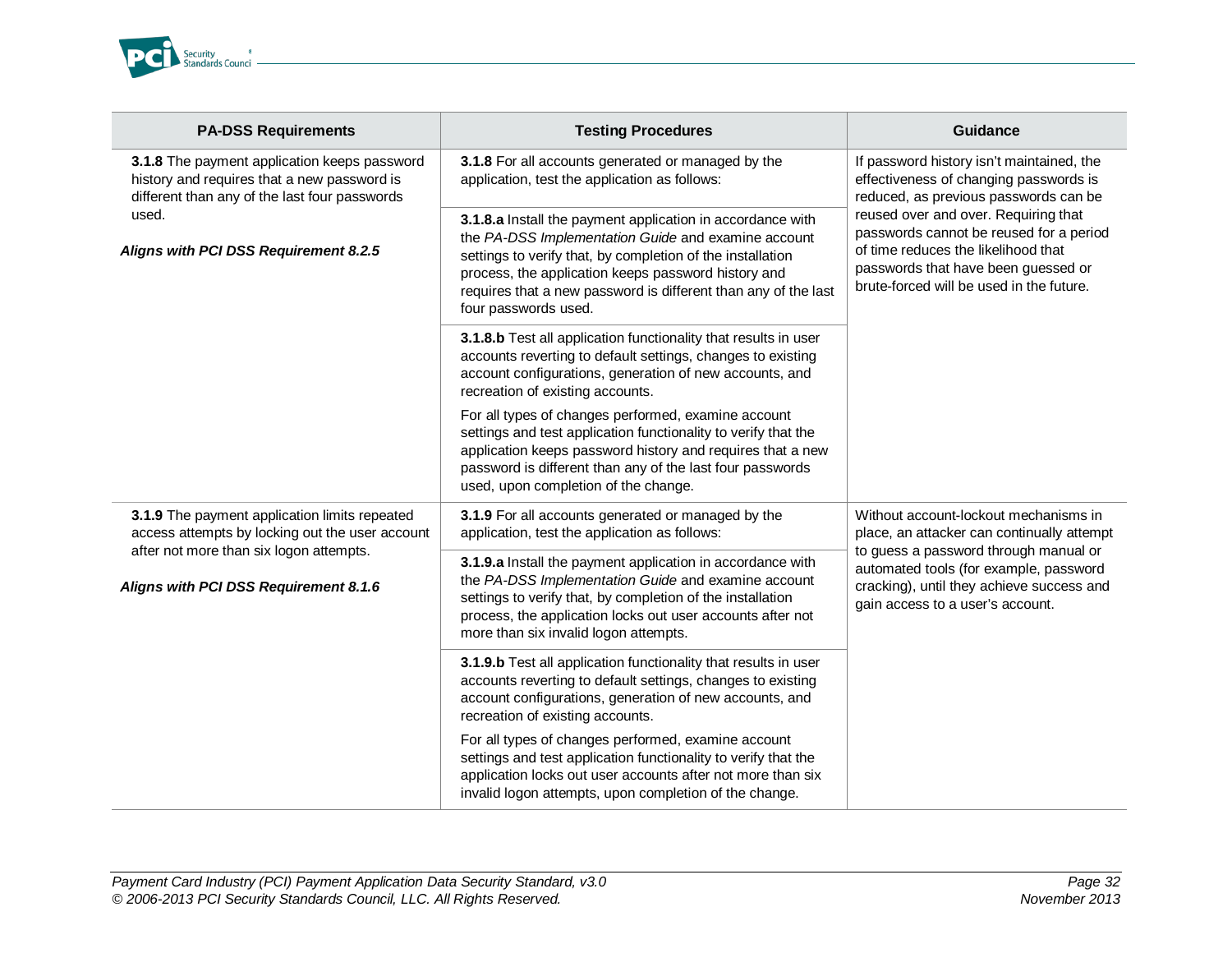

| <b>PA-DSS Requirements</b>                                                                                                                 | <b>Testing Procedures</b>                                                                                                                                                                                                                                                                                           | <b>Guidance</b>                                                                                                                                                                                                                                                                                                                                                                                                                                                                    |
|--------------------------------------------------------------------------------------------------------------------------------------------|---------------------------------------------------------------------------------------------------------------------------------------------------------------------------------------------------------------------------------------------------------------------------------------------------------------------|------------------------------------------------------------------------------------------------------------------------------------------------------------------------------------------------------------------------------------------------------------------------------------------------------------------------------------------------------------------------------------------------------------------------------------------------------------------------------------|
| 3.1.10 The payment application sets the lockout<br>duration to a minimum of 30 minutes or until an<br>administrator enables the user ID.   | 3.1.10 For all accounts generated or managed by the<br>application, test the application as follows:                                                                                                                                                                                                                | If an account is locked out due to<br>someone continually trying to guess a<br>password, controls to delay reactivation of<br>these locked accounts stops the malicious<br>individual from continually guessing the<br>password (they will have to stop for a<br>minimum of 30 minutes until the account<br>is reactivated). Additionally, if reactivation<br>must be requested, the administrator can<br>validate that it is the actual account owner<br>requesting reactivation. |
| Aligns with PCI DSS Requirement 8.1.7                                                                                                      | 3.1.10.a Install the payment application in accordance with<br>the PA-DSS Implementation Guide and examine account<br>settings to verify that, by completion of the installation<br>process, the application sets the lockout duration to a<br>minimum of 30 minutes or until administrator enables the<br>user ID. |                                                                                                                                                                                                                                                                                                                                                                                                                                                                                    |
|                                                                                                                                            | 3.1.10.b Test all application functionality that results in user<br>accounts reverting to default settings, changes to existing<br>account configurations, generation of new accounts, and<br>recreation of existing accounts.                                                                                      |                                                                                                                                                                                                                                                                                                                                                                                                                                                                                    |
|                                                                                                                                            | For all types of changes performed, examine account<br>settings and test application functionality to verify that the<br>application sets the lockout duration to a minimum of 30<br>minutes or until administrator enables the user ID, upon<br>completion of the change.                                          |                                                                                                                                                                                                                                                                                                                                                                                                                                                                                    |
| 3.1.11 If a payment application session has<br>been idle for more than 15 minutes, the<br>application requires the user to re-authenticate | 3.1.11 For all accounts generated or managed by the<br>application, test the application as follows:                                                                                                                                                                                                                | When users walk away from an open<br>session with access to the payment<br>application, that connection may be used<br>by others in the user's absence, resulting<br>in unauthorized account access and/or<br>account misuse.                                                                                                                                                                                                                                                      |
| to re-activate the session.<br>Aligns with PCI DSS Requirement 8.1.8                                                                       | 3.1.11.a Install the payment application in accordance with<br>the PA-DSS Implementation Guide and examine account<br>settings to verify that, by completion of the installation<br>process, the application sets a session idle time out to 15<br>minutes or less                                                  |                                                                                                                                                                                                                                                                                                                                                                                                                                                                                    |
|                                                                                                                                            | 3.1.11.b Test all application functionality that results in user<br>accounts reverting to default settings, changes to existing<br>account configurations, generation of new accounts, and<br>recreation of existing accounts.                                                                                      |                                                                                                                                                                                                                                                                                                                                                                                                                                                                                    |
|                                                                                                                                            | For all types of changes performed, examine account<br>settings and test application functionality to verify that the<br>application sets a session idle time out to 15 minutes or less,<br>upon completion of the change.                                                                                          |                                                                                                                                                                                                                                                                                                                                                                                                                                                                                    |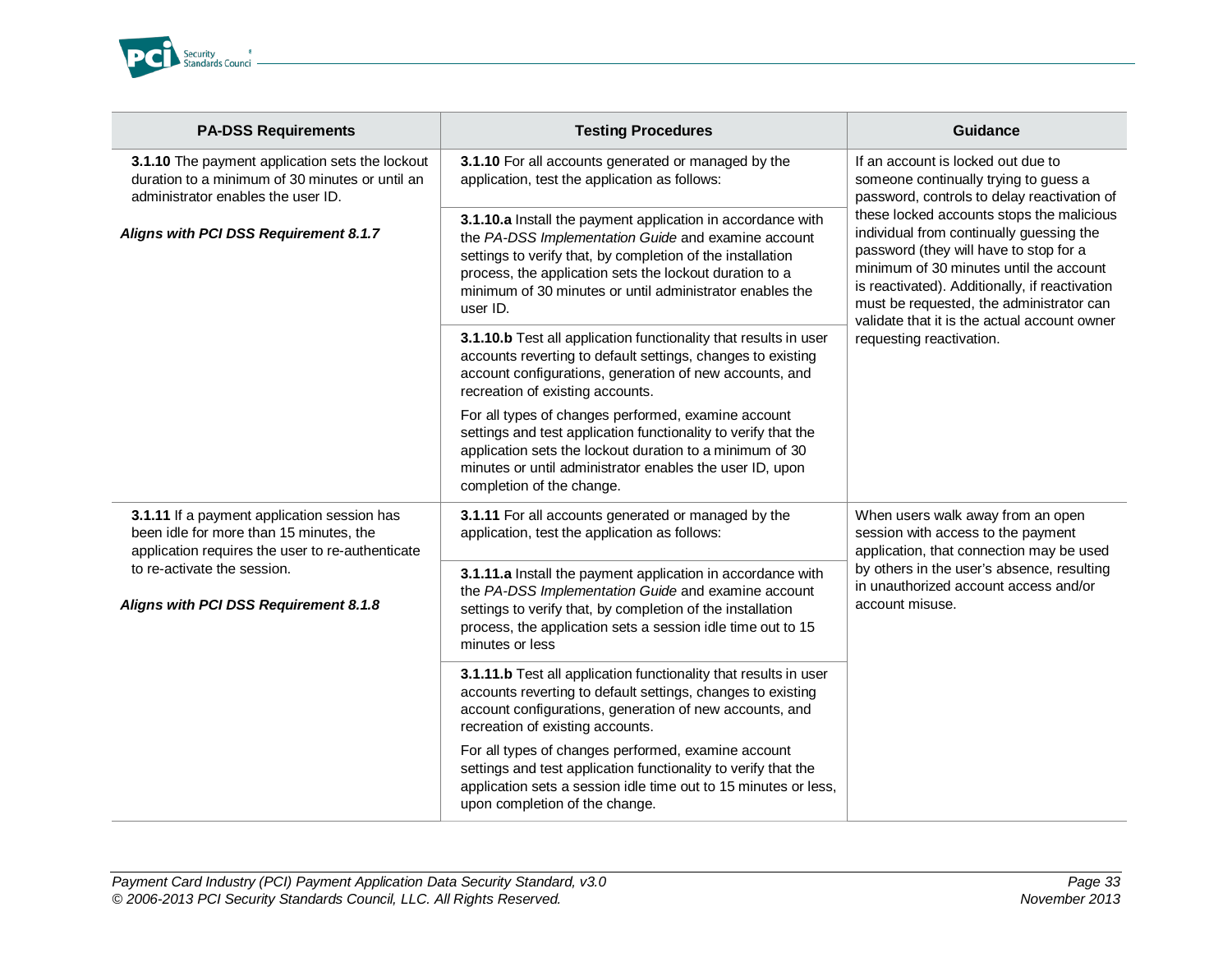

| <b>PA-DSS Requirements</b>                                                                                                                                                                                                                                                                                      | <b>Testing Procedures</b>                                                                                                                                                                                                                                                                                                                                                                                                                                                  | <b>Guidance</b>                                                                                                                                                                                                                                                                                                                                                                                                                                                                                                                                                                                               |
|-----------------------------------------------------------------------------------------------------------------------------------------------------------------------------------------------------------------------------------------------------------------------------------------------------------------|----------------------------------------------------------------------------------------------------------------------------------------------------------------------------------------------------------------------------------------------------------------------------------------------------------------------------------------------------------------------------------------------------------------------------------------------------------------------------|---------------------------------------------------------------------------------------------------------------------------------------------------------------------------------------------------------------------------------------------------------------------------------------------------------------------------------------------------------------------------------------------------------------------------------------------------------------------------------------------------------------------------------------------------------------------------------------------------------------|
| 3.2 Software vendor must provide guidance to<br>customers that all access to PCs, servers, and<br>databases with payment applications must require<br>a unique user ID and secure authentication.<br>Aligns with PCI DSS Requirements 8.1 and 8.2                                                               | 3.2 Examine the PA-DSS Implementation Guide created by<br>vendor to verify customers and integrators/resellers are<br>instructed to control access, via unique user ID and PCI DSS-<br>compliant secure authentication, to any PCs, servers, and<br>databases with payment applications and cardholder data.                                                                                                                                                               | If the application is installed on or<br>accessed by systems that do not enforce<br>strong identification and authentication<br>controls, the strong authentication<br>provided by the application could be<br>bypassed, resulting in insecure access.                                                                                                                                                                                                                                                                                                                                                        |
| 3.3 Secure all payment application passwords<br>(including passwords for user and application<br>accounts) during transmission and storage.<br>Aligns with PCI DSS Requirement 8.2.1                                                                                                                            | 3.3 Perform the following:                                                                                                                                                                                                                                                                                                                                                                                                                                                 | If payment application passwords are<br>stored or transmitted across the network<br>without encryption, a malicious individual<br>can easily intercept the password using a<br>"sniffer," or directly access the passwords<br>in files where they are stored, and use this<br>stolen data to gain unauthorized access.<br>Concatenating a unique input variable to<br>each password before the hashing<br>algorithm is applied reduces the<br>effectiveness of brute force attacks.<br>Examples of strong one-way<br>cryptographic algorithms suitable for<br>hashing passwords include PBKDF2 and<br>Bcrypt. |
| 3.3.1 Use strong cryptography to render all<br>payment application passwords unreadable<br>during transmission.                                                                                                                                                                                                 | 3.3.1.a Examine vendor documentation and application<br>configurations to verify that strong cryptography is used to<br>render all passwords unreadable at all times during<br>transmission.                                                                                                                                                                                                                                                                               |                                                                                                                                                                                                                                                                                                                                                                                                                                                                                                                                                                                                               |
|                                                                                                                                                                                                                                                                                                                 | 3.3.1.b For all types of application passwords, examine<br>transmissions of passwords (for example, by logging into the<br>application from another system, and authenticating the<br>application to other systems) to verify strong cryptography is<br>used to render all passwords unreadable at all times during<br>transmission.                                                                                                                                       |                                                                                                                                                                                                                                                                                                                                                                                                                                                                                                                                                                                                               |
| 3.3.2 Use a strong, one-way cryptographic<br>algorithm, based on approved standards to<br>render all payment application passwords<br>unreadable during storage.<br>Each password must have a unique input<br>variable that is concatenated with the password<br>before the cryptographic algorithm is applied. | 3.3.2.a Examine vendor documentation and application<br>configurations to verify that:<br>• Stored passwords are rendered unreadable using a<br>strong, one-way cryptographic algorithm, based on<br>approved standards.<br>• A unique input variable is concatenated with each<br>password before the cryptographic algorithm is applied.                                                                                                                                 |                                                                                                                                                                                                                                                                                                                                                                                                                                                                                                                                                                                                               |
| Note: The input variable does not need to be<br>unpredictable or secret                                                                                                                                                                                                                                         | 3.3.2.b For all types of application passwords, identify all<br>locations where the application may store passwords,<br>including within the application itself, on underlying systems,<br>log files, registry settings, etc. For all locations and types of<br>passwords, examine stored password files to verify that<br>passwords are rendered unreadable using a strong, one-way<br>cryptographic algorithm, with a unique input variable at all<br>times when stored. |                                                                                                                                                                                                                                                                                                                                                                                                                                                                                                                                                                                                               |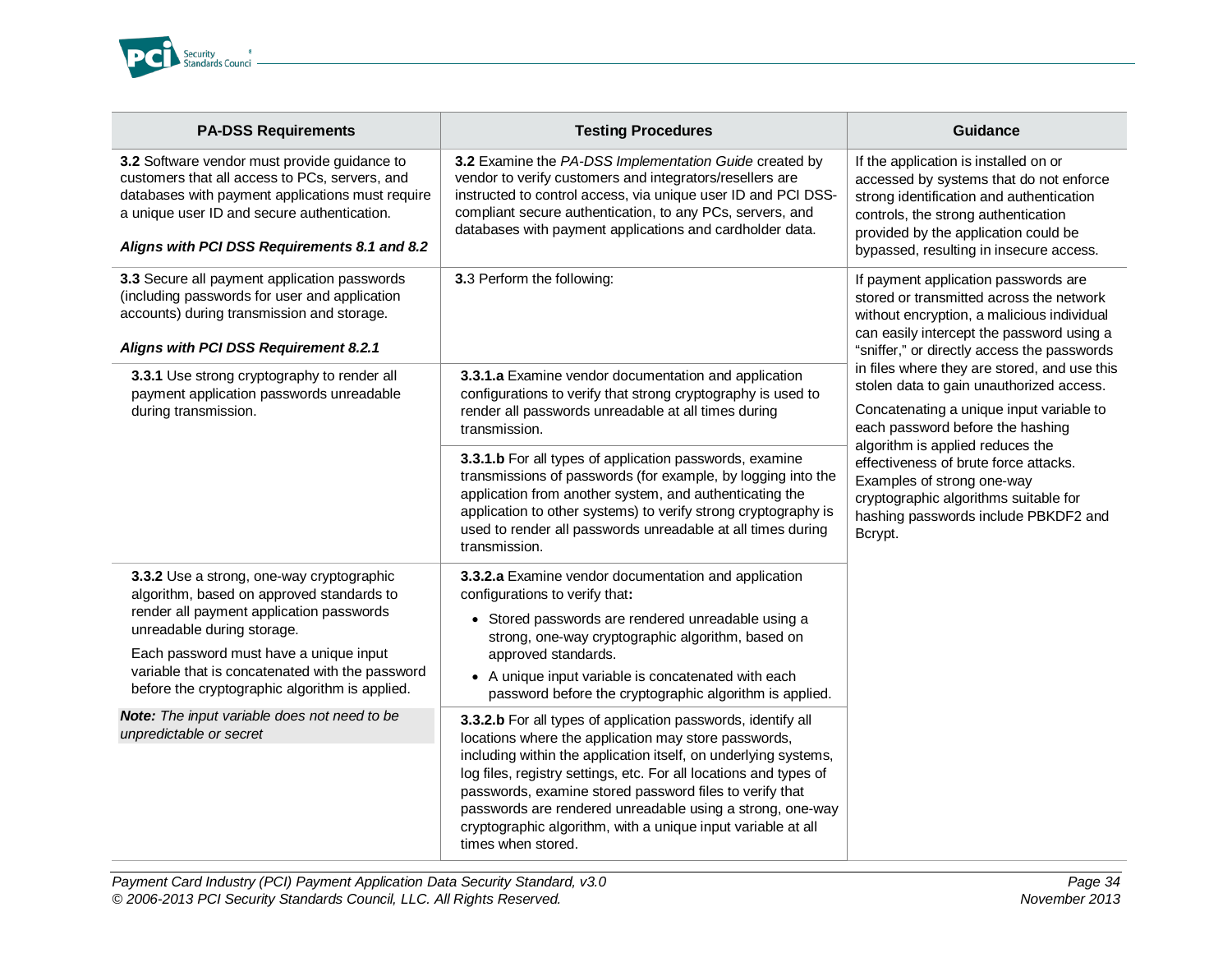

| <b>PA-DSS Requirements</b>                                                                                                                                                                                                                                                                                                                                                                                                                                    | <b>Testing Procedures</b>                                                                                                                                                                                                                                                                                                                                                                                                                                                                                                                                                                                                                                                                                                                      | Guidance                                                                                                                                                                                                                                                                                                                                                                                                                                                                                                                                                                                                                                                                                                           |
|---------------------------------------------------------------------------------------------------------------------------------------------------------------------------------------------------------------------------------------------------------------------------------------------------------------------------------------------------------------------------------------------------------------------------------------------------------------|------------------------------------------------------------------------------------------------------------------------------------------------------------------------------------------------------------------------------------------------------------------------------------------------------------------------------------------------------------------------------------------------------------------------------------------------------------------------------------------------------------------------------------------------------------------------------------------------------------------------------------------------------------------------------------------------------------------------------------------------|--------------------------------------------------------------------------------------------------------------------------------------------------------------------------------------------------------------------------------------------------------------------------------------------------------------------------------------------------------------------------------------------------------------------------------------------------------------------------------------------------------------------------------------------------------------------------------------------------------------------------------------------------------------------------------------------------------------------|
| 3.4 Payment application must limit access to<br>required functions/resources and enforce least<br>privilege for built-in accounts:<br>• By default, all application/service accounts<br>have access to only those functions/resources<br>specifically needed for purpose of the<br>application/service account.<br>• By default, all application/service accounts<br>have minimum level of privilege assigned for<br>each function/resource as needed for the | 3.4.a Install the payment application in accordance with the<br>PA-DSS Implementation Guide and examine settings for built-<br>in accounts to verify that, by completion of the installation<br>process:<br>• All application/service accounts have access to only those<br>functions/resources specifically needed for purpose of the<br>application/service account.<br>All application/service accounts have minimum level of<br>$\bullet$<br>privilege assigned for each function/resource as needed<br>for the application/service account.                                                                                                                                                                                               | In order to limit access to cardholder data<br>and sensitive functions to only those<br>accounts that need such access, access<br>needs and the level of privilege required<br>must be defined for each built-in account,<br>such that its assigned functions may be<br>performed but that no additional,<br>unnecessary access or privilege is<br>granted.<br>Assigning least privileges helps prevent<br>users without sufficient knowledge about<br>the application to incorrectly or<br>accidentally change application<br>configuration or alter its security settings.<br>Enforcing least privilege also helps to<br>minimize the scope of damage if an<br>unauthorized person gains access to a<br>user ID. |
| application/service account.<br>Aligns with PCI DSS Requirement 7                                                                                                                                                                                                                                                                                                                                                                                             | 3.4.b Test all application functionality that results in changes to<br>built-in accounts, including those that result in user accounts<br>reverting to default settings, changes to existing account<br>settings, generation of new accounts, and recreation of<br>existing accounts.<br>For all types of changes performed, examine settings for built-<br>in accounts and test application functionality to verify that upon<br>completion of the change:<br>• All application/service accounts have access to only those<br>functions/resources specifically needed for purpose of the<br>application/service account.<br>All application/service accounts have minimum level of<br>privilege assigned for each function/resource as needed |                                                                                                                                                                                                                                                                                                                                                                                                                                                                                                                                                                                                                                                                                                                    |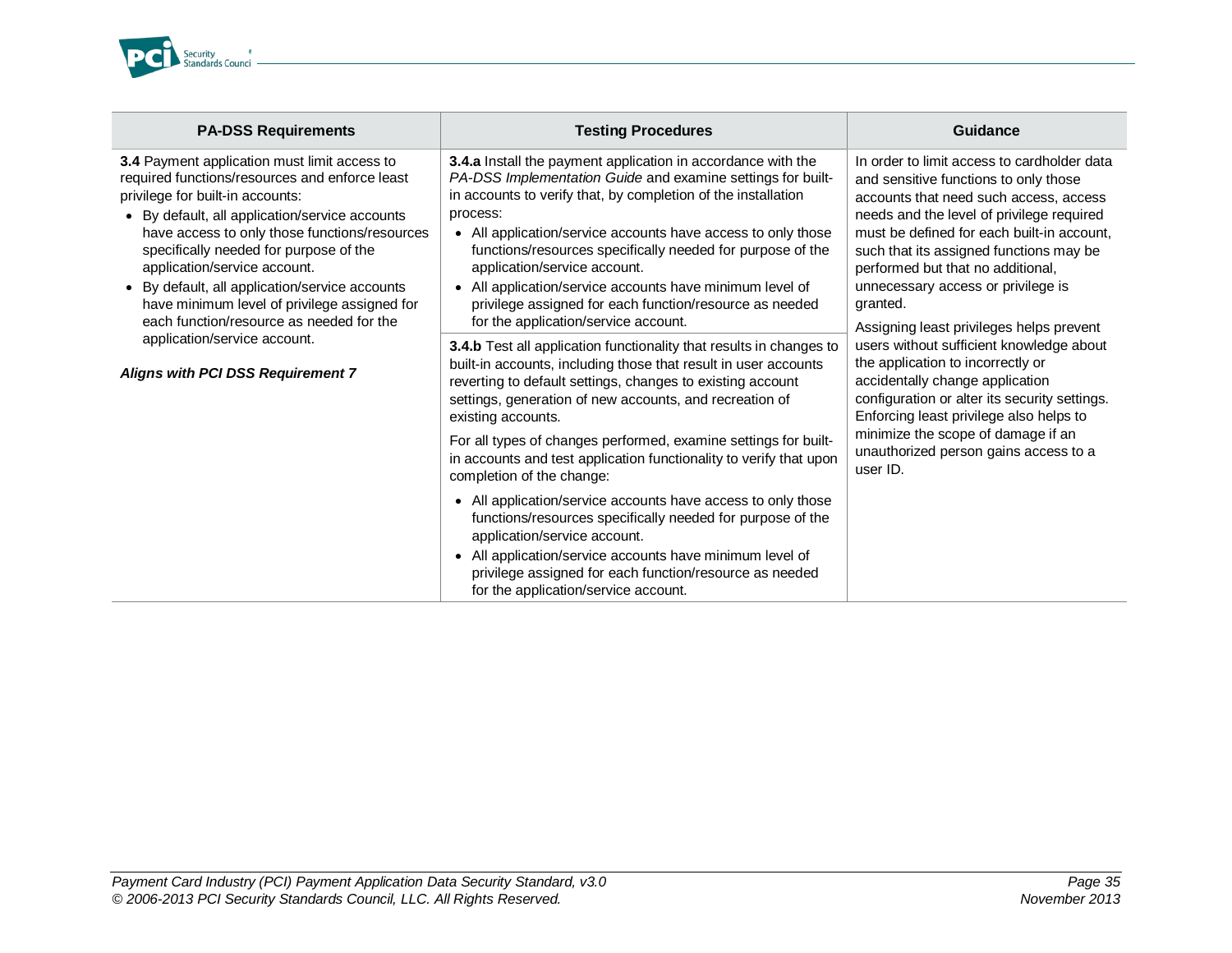

# <span id="page-35-0"></span>*Requirement 4: Log payment application activity*

| <b>PA-DSS Requirements</b>                                                                                                                                                                                                                                | <b>Testing Procedures</b>                                                                                                                                                                                                                                                                                                                                                                                                                                                                                                                                                                                                                                                                                                                                                                                    | Guidance                                                                                                                                                                                                                                                                                                                                                         |
|-----------------------------------------------------------------------------------------------------------------------------------------------------------------------------------------------------------------------------------------------------------|--------------------------------------------------------------------------------------------------------------------------------------------------------------------------------------------------------------------------------------------------------------------------------------------------------------------------------------------------------------------------------------------------------------------------------------------------------------------------------------------------------------------------------------------------------------------------------------------------------------------------------------------------------------------------------------------------------------------------------------------------------------------------------------------------------------|------------------------------------------------------------------------------------------------------------------------------------------------------------------------------------------------------------------------------------------------------------------------------------------------------------------------------------------------------------------|
| 4.1 At the completion of the installation process,<br>the "out of the box" default installation of the<br>payment application must log all user access and<br>be able to link all activities to individual users.<br>Aligns with PCI DSS Requirement 10.1 | 4.1.a Install the payment application. Test the application to<br>verify that payment application audit trails are automatically<br>enabled upon installation.                                                                                                                                                                                                                                                                                                                                                                                                                                                                                                                                                                                                                                               | It is critical that the payment application<br>has a process or mechanism that links<br>users to the application resources<br>accessed, generates audit logs, and<br>provides the ability to trace back<br>suspicious activity to a specific user. Post-<br>incident forensic teams heavily depend on<br>these logs to initiate the investigation.               |
|                                                                                                                                                                                                                                                           | 4.1.b Examine the PA-DSS Implementation Guide prepared<br>by the vendor to verify the following instructions are included:<br>• How to install the application so that logs are configured<br>and enabled by default upon completion of the installation<br>process.<br>• How to set PCI DSS-compliant log settings, per PA-DSS<br>Requirements 4.2, 4.3, and 4.4 below, for any logging<br>options that are configurable by the customer after<br>installation.<br>• Logs should not be disabled and doing so will result in non-<br>compliance with PCI DSS.<br>• How to configure PCI DSS-compliant log settings for any<br>third-party software components packaged with or required<br>by the payment application, for any logging options that are<br>configurable by the customer after installation. |                                                                                                                                                                                                                                                                                                                                                                  |
| 4.2 Payment application must provide automated<br>audit trails to reconstruct the following events:<br>Aligns with PCI DSS Requirement 10.2                                                                                                               | 4.2 Test the payment application by examining payment<br>application audit log settings and audit log output, and<br>perform the following:                                                                                                                                                                                                                                                                                                                                                                                                                                                                                                                                                                                                                                                                  | Logging of the events in $4.2.1 - 4.2.7$<br>enables an organization to identify and<br>trace potentially malicious activities.                                                                                                                                                                                                                                   |
| 4.2.1 All individual user accesses to cardholder<br>data from the application                                                                                                                                                                             | 4.2.1 Verify all individual access to cardholder data through<br>the payment application is logged.                                                                                                                                                                                                                                                                                                                                                                                                                                                                                                                                                                                                                                                                                                          | Malicious individuals could obtain<br>knowledge of a user account that has<br>access to cardholder data through the<br>application, or they could create a new,<br>unauthorized account in order to access<br>cardholder data. A record of all individual<br>accesses to cardholder data can identify<br>which accounts may have been<br>compromised or misused. |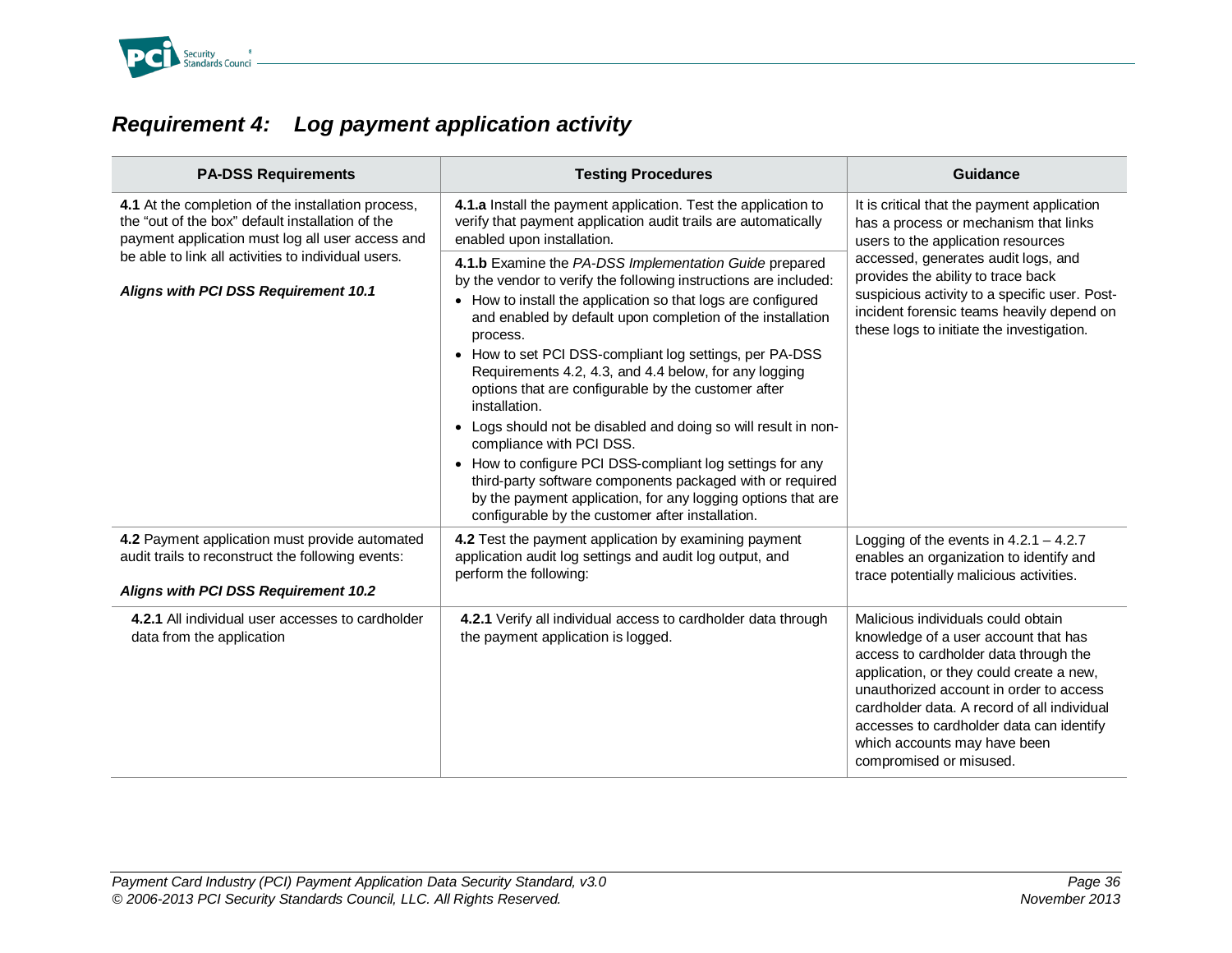

| <b>PA-DSS Requirements</b>                                                                                                                                                                                                                                                                              | <b>Testing Procedures</b>                                                                                                                                                                                                                                                                                                         | Guidance                                                                                                                                                                                                                                                                                                                                                                                                                                                                                                    |
|---------------------------------------------------------------------------------------------------------------------------------------------------------------------------------------------------------------------------------------------------------------------------------------------------------|-----------------------------------------------------------------------------------------------------------------------------------------------------------------------------------------------------------------------------------------------------------------------------------------------------------------------------------|-------------------------------------------------------------------------------------------------------------------------------------------------------------------------------------------------------------------------------------------------------------------------------------------------------------------------------------------------------------------------------------------------------------------------------------------------------------------------------------------------------------|
| 4.2.2 All actions taken by any individual with<br>administrative privileges as assigned in the<br>application                                                                                                                                                                                           | 4.2.2 Verify actions taken by any individual with<br>administrative privileges to the payment application are<br>logged.                                                                                                                                                                                                          | Accounts with increased privileges, such<br>as an "administrator" account, have the<br>potential to greatly impact the security or<br>operational functionality of the application.<br>Without a log of the activities performed,<br>an organization is unable to trace any<br>issues resulting from an administrative<br>mistake or misuse of privilege back to the<br>specific action and individual.                                                                                                     |
| 4.2.3 Access to application audit trails managed<br>by or within the application                                                                                                                                                                                                                        | 4.2.3 Verify access to application audit trails managed by or<br>within the application is logged.                                                                                                                                                                                                                                | Malicious users often attempt to alter audit<br>logs to hide their actions, and a record of<br>access allows an organization to trace any<br>inconsistencies or potential tampering of<br>the logs to an individual account.                                                                                                                                                                                                                                                                                |
| 4.2.4 Invalid logical access attempts                                                                                                                                                                                                                                                                   | 4.2.4 Verify invalid logical access attempts are logged.                                                                                                                                                                                                                                                                          | Malicious individuals will often perform<br>multiple access attempts on targeted<br>systems. Multiple invalid login attempts<br>may be an indication of an unauthorized<br>user's attempts to "brute force" or guess a<br>password.                                                                                                                                                                                                                                                                         |
| 4.2.5 Use of, and changes to the application's<br>identification and authentication mechanisms<br>(including but not limited to creation of new<br>accounts, elevation of privileges, etc.), and all<br>changes, additions, deletions to application<br>accounts with root or administrative privileges | 4.2.5 Verify use of and changes to the payment application's<br>identification and authentication mechanisms (including but<br>not limited to creation of new accounts, elevation of<br>privileges, etc.), and all changes, additions, deletions to<br>application accounts with root or administrative privileges are<br>logged. | Without knowing who was logged on at<br>the time of an incident, it is impossible to<br>identify the accounts used. Additionally,<br>malicious users may attempt to<br>manipulate the authentication controls<br>with the intent of bypassing them or<br>impersonating a valid account. Activities<br>including, but not limited to, creation of<br>new accounts, escalation of privilege, or<br>changes to access permissions may<br>indicate unauthorized use of a system's<br>authentication mechanisms. |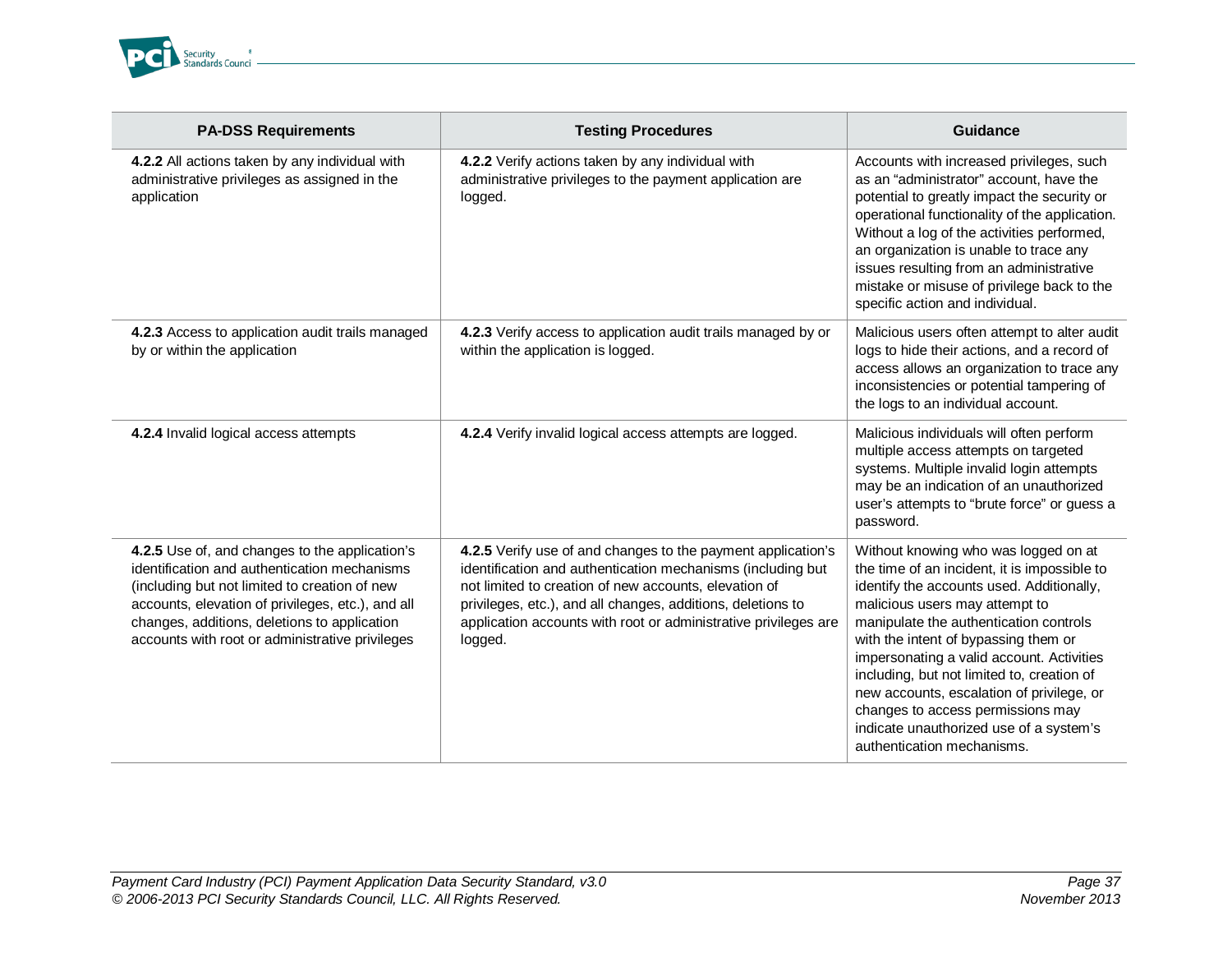

| <b>PA-DSS Requirements</b>                                                                                                                | <b>Testing Procedures</b>                                                                                                                                                               | Guidance                                                                                                                                                                                                                                                                                                                                                                |
|-------------------------------------------------------------------------------------------------------------------------------------------|-----------------------------------------------------------------------------------------------------------------------------------------------------------------------------------------|-------------------------------------------------------------------------------------------------------------------------------------------------------------------------------------------------------------------------------------------------------------------------------------------------------------------------------------------------------------------------|
| 4.2.6 Initialization, stopping, or pausing of the<br>application audit logs                                                               | 4.2.6 Verify the following are logged:<br>• Initialization of application audit logs<br>• Stopping or pausing of application audit logs.                                                | Turning the audit logs off (or pausing<br>them) prior to performing illicit activities is<br>a common practice for malicious users<br>wishing to avoid detection. Initialization of<br>audit logs could indicate that the log<br>function was disabled by a user to hide<br>their actions.                                                                              |
| 4.2.7 Creation and deletion of system-level<br>objects within or by the application                                                       | 4.2.7 Verify the creation and deletion of system-level objects<br>within or by the application is logged.                                                                               | Malicious users often create or replace<br>system-level objects on the target system<br>in order to control a particular function or<br>operation on that system. By logging<br>when system-level objects, such as<br>database tables or stored procedures, are<br>created or deleted, it will be easier to<br>determine whether such modifications<br>were authorized. |
| 4.3 Payment application must record at least the<br>following audit trail entries for each event:<br>Aligns with PCI DSS Requirement 10.3 | 4.3 Test the payment application by examining the payment<br>application's audit log settings and audit log output, and, for<br>each auditable event (from 4.2), perform the following: | By recording the details in $4.3.1 - 4.3.6$ for<br>the auditable events in 4.2, a potential<br>compromise can be quickly identified, and<br>with sufficient detail to know who, what,                                                                                                                                                                                   |
| 4.3.1 User identification                                                                                                                 | 4.3.1 Verify user identification is included in log entries.                                                                                                                            | where, when, and how.                                                                                                                                                                                                                                                                                                                                                   |
| 4.3.2 Type of event                                                                                                                       | 4.3.2 Verify type of event is included in log entries.                                                                                                                                  |                                                                                                                                                                                                                                                                                                                                                                         |
| 4.3.3 Date and time                                                                                                                       | 4.3.3 Verify date and time stamp is included in log entries.                                                                                                                            |                                                                                                                                                                                                                                                                                                                                                                         |
| 4.3.4 Success or failure indication                                                                                                       | 4.3.4 Verify success or failure indication is included in log<br>entries.                                                                                                               |                                                                                                                                                                                                                                                                                                                                                                         |
| 4.3.5 Origination of event                                                                                                                | 4.3.5 Verify origination of event is included in log entries.                                                                                                                           |                                                                                                                                                                                                                                                                                                                                                                         |
| 4.3.6 Identity or name of affected data, system<br>component, or resource                                                                 | 4.3.6 Verify identity or name of affected data, system<br>component, or resources is included in log entries.                                                                           |                                                                                                                                                                                                                                                                                                                                                                         |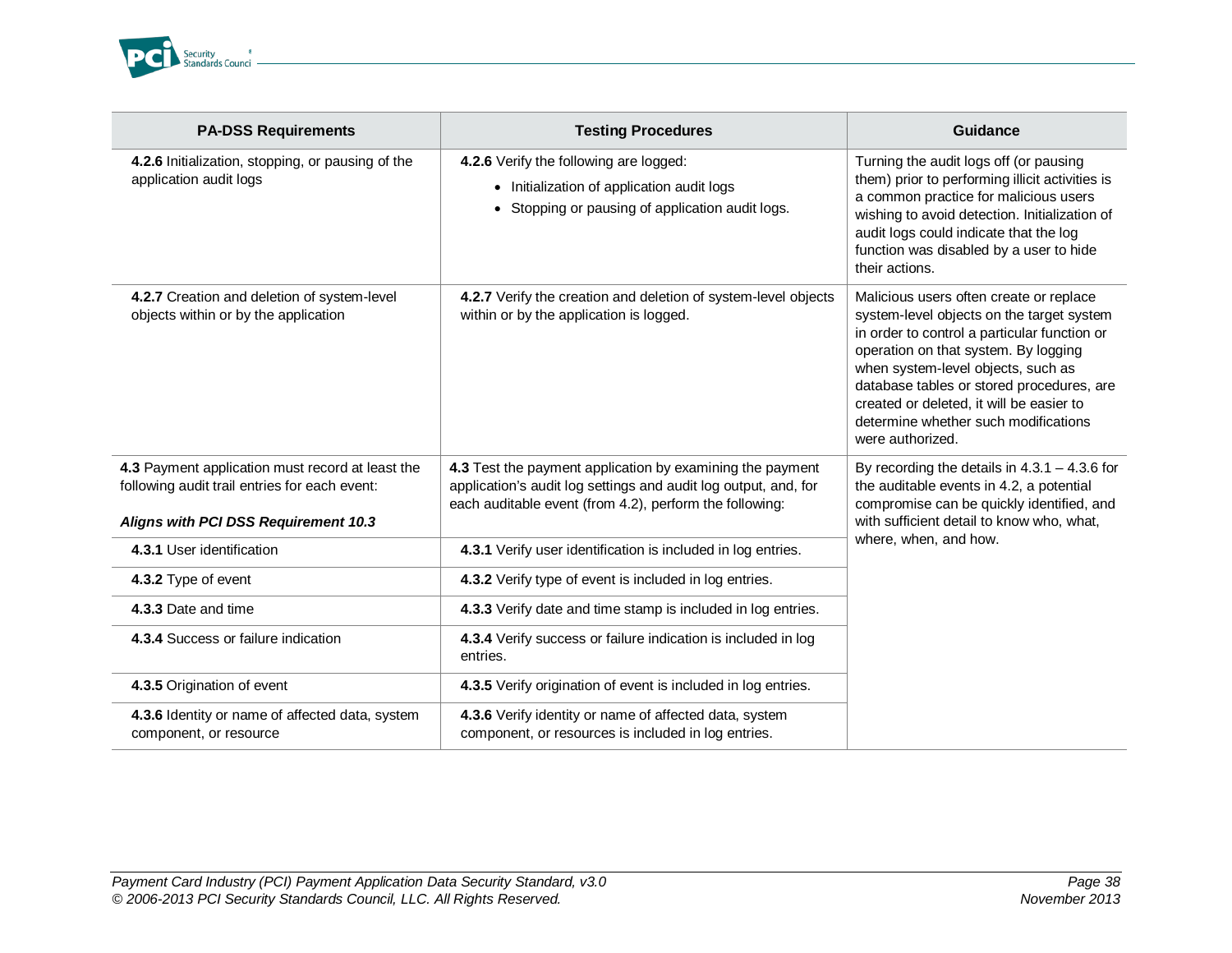

| <b>PA-DSS Requirements</b>                                                                                                                                                                                                                                                               | <b>Testing Procedures</b>                                                                                                                                                                                                                                                                                                                               | Guidance                                                                                                                                                                                                                                                                                                                                                                                                             |
|------------------------------------------------------------------------------------------------------------------------------------------------------------------------------------------------------------------------------------------------------------------------------------------|---------------------------------------------------------------------------------------------------------------------------------------------------------------------------------------------------------------------------------------------------------------------------------------------------------------------------------------------------------|----------------------------------------------------------------------------------------------------------------------------------------------------------------------------------------------------------------------------------------------------------------------------------------------------------------------------------------------------------------------------------------------------------------------|
| 4.4. Payment application must facilitate<br>centralized logging.<br><b>Note:</b> Examples of this functionality may include,<br>but are not limited to:<br>• Logging via industry standard log file<br>mechanisms such as Common Log File<br>System (CLFS), Syslog, delimited text, etc. | 4.4.a Examine the PA-DSS Implementation Guide prepared<br>by the vendor to verify that customers and<br>integrators/resellers are provided with:<br>• A description of which centralized logging mechanisms are<br>supported<br>• Instructions and procedures for incorporating the payment<br>application logs into a centralized logging environment. | Without adequate protection of audit logs,<br>their completeness, accuracy, and<br>integrity cannot be guaranteed, and the<br>audit logs can be rendered useless as an<br>investigation tool after a compromise.<br>Including payment application logs in a<br>centralized logging system allows the<br>customer to integrate and correlate their<br>logs, and secure the logs consistently in<br>their environment. |
| • Providing functionality and documentation to<br>convert the application's proprietary log format<br>into industry standard log formats suitable for<br>prompt, centralized logging.<br>Aligns with PCI DSS Requirement 10.5.3                                                          | 4.4.b Install and configure the payment application according<br>to the PA-DSS Implementation Guide to verify that the<br>instructions are accurate, and that functionality that facilitates<br>a merchant's ability to assimilate logs into their centralized log<br>server is provided.                                                               |                                                                                                                                                                                                                                                                                                                                                                                                                      |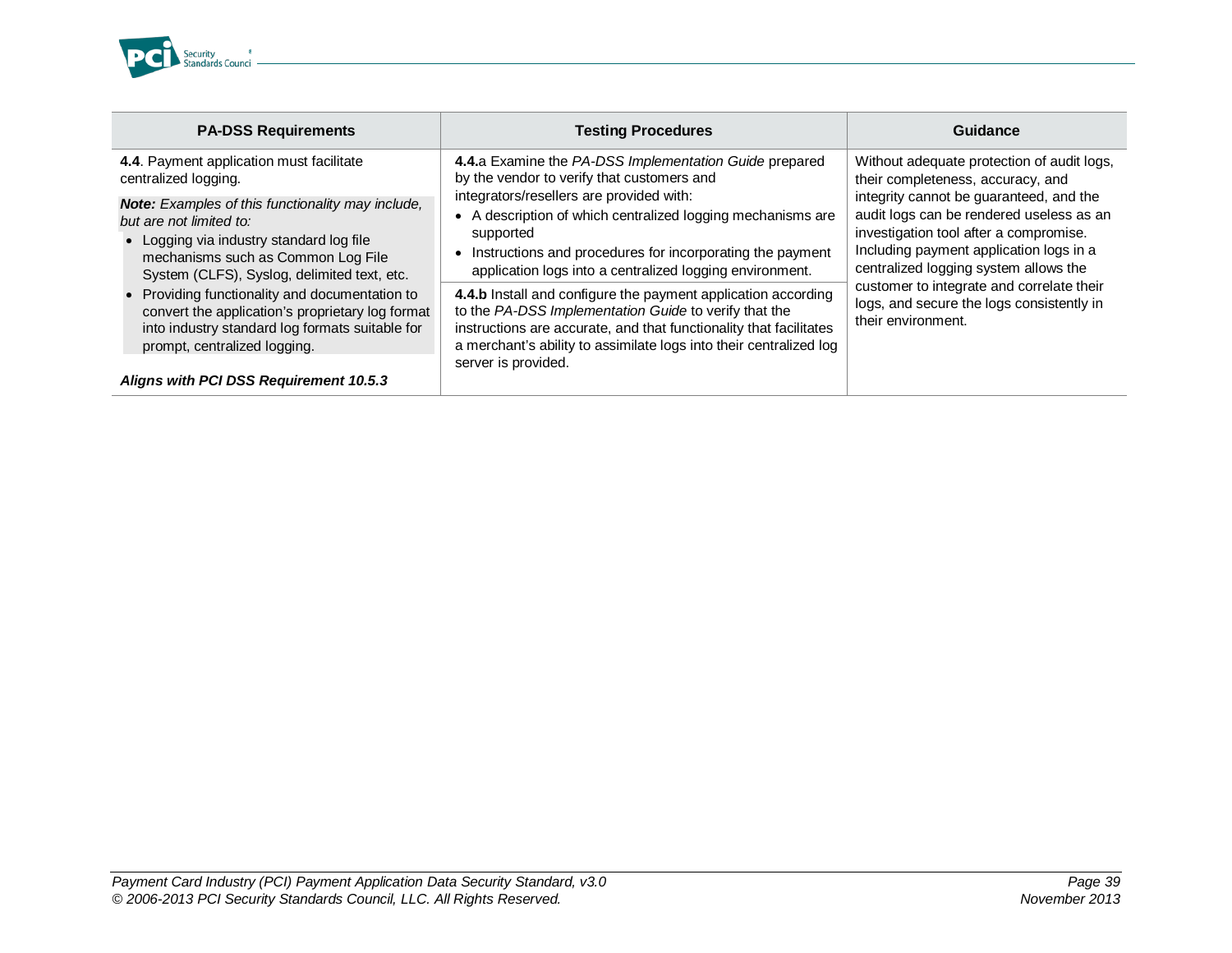

# *Requirement 5: Develop secure payment applications*

| <b>PA-DSS Requirements</b>                                                                                                                                                                                                                                                                                                        | <b>Testing Procedures</b>                                                                                                                                                                                                                                                                                                                                                                                         | <b>Guidance</b>                                                                                                                   |
|-----------------------------------------------------------------------------------------------------------------------------------------------------------------------------------------------------------------------------------------------------------------------------------------------------------------------------------|-------------------------------------------------------------------------------------------------------------------------------------------------------------------------------------------------------------------------------------------------------------------------------------------------------------------------------------------------------------------------------------------------------------------|-----------------------------------------------------------------------------------------------------------------------------------|
| 5.1 The software vendor has defined and<br>implemented a formal process for secure<br>development of payment applications, which                                                                                                                                                                                                  | 5.1.a Examine documented software-development processes<br>and verify that processes are based on industry standards<br>and/or best practices.                                                                                                                                                                                                                                                                    | Without the inclusion of security during the<br>requirements definition, design, analysis,<br>and testing phases of the software- |
| includes:<br>• Payment applications are developed in<br>accordance with PCI DSS and PA-DSS (for<br>example, secure authentication and logging).<br>• Development processes are based on industry<br>standards and/or best practices.<br>• Information security is incorporated throughout<br>the software development life cycle. | 5.1.b Verify documented software-development processes<br>include procedures for the following:<br>• Incorporating information security throughout the software<br>development life cycle.<br>• Developing payment applications in accordance with PCI<br>DSS and PA-DSS Requirements.<br>5.1.c Verify documented software-development processes<br>include:                                                      | development process, security<br>vulnerabilities can be inadvertently or<br>maliciously introduced into application<br>code.      |
| • Security reviews are performed prior to<br>release of an application or application update.<br>Aligns with PCI DSS Requirement 6.3                                                                                                                                                                                              | Defined security reviews prior to release of an application<br>or application update.<br>• Procedures for security reviews to be performed to ensure<br>the security objectives of PCI DSS and PA-DSS are being<br>met.                                                                                                                                                                                           |                                                                                                                                   |
|                                                                                                                                                                                                                                                                                                                                   | 5.1.d Interview software developers to confirm that<br>documented processes are followed such that:                                                                                                                                                                                                                                                                                                               |                                                                                                                                   |
|                                                                                                                                                                                                                                                                                                                                   | • Information security is incorporated throughout the<br>software development life cycle.<br>• Payment applications are developed in accordance with<br>PCI DSS and PA-DSS Requirements.<br>• Security reviews are performed at defined intervals<br>throughout the development process and prior to release,<br>to ensure that security objectives, including PCI DSS and<br>PA-DSS requirements, are being met. |                                                                                                                                   |
| 5.1.1 Live PANs are not used for testing or<br>development.                                                                                                                                                                                                                                                                       | 5.1.1.a Review software development processes to verify<br>that they include procedures to ensure live PANs are not<br>used for testing or development.                                                                                                                                                                                                                                                           | Payment card brands and many acquirers<br>are able to provide account numbers<br>suitable for testing in the event that           |
| Aligns with PCI DSS Requirement 6.4.3                                                                                                                                                                                                                                                                                             | 5.1.1.b Observe testing processes and interview personnel<br>to verify live PANs are not used for testing or development.                                                                                                                                                                                                                                                                                         | realistic PANs are needed to test<br>application functionality prior to release.                                                  |
|                                                                                                                                                                                                                                                                                                                                   | 5.1.1.c Examine samples of test data to verify live PANs are<br>not used for testing or development.                                                                                                                                                                                                                                                                                                              |                                                                                                                                   |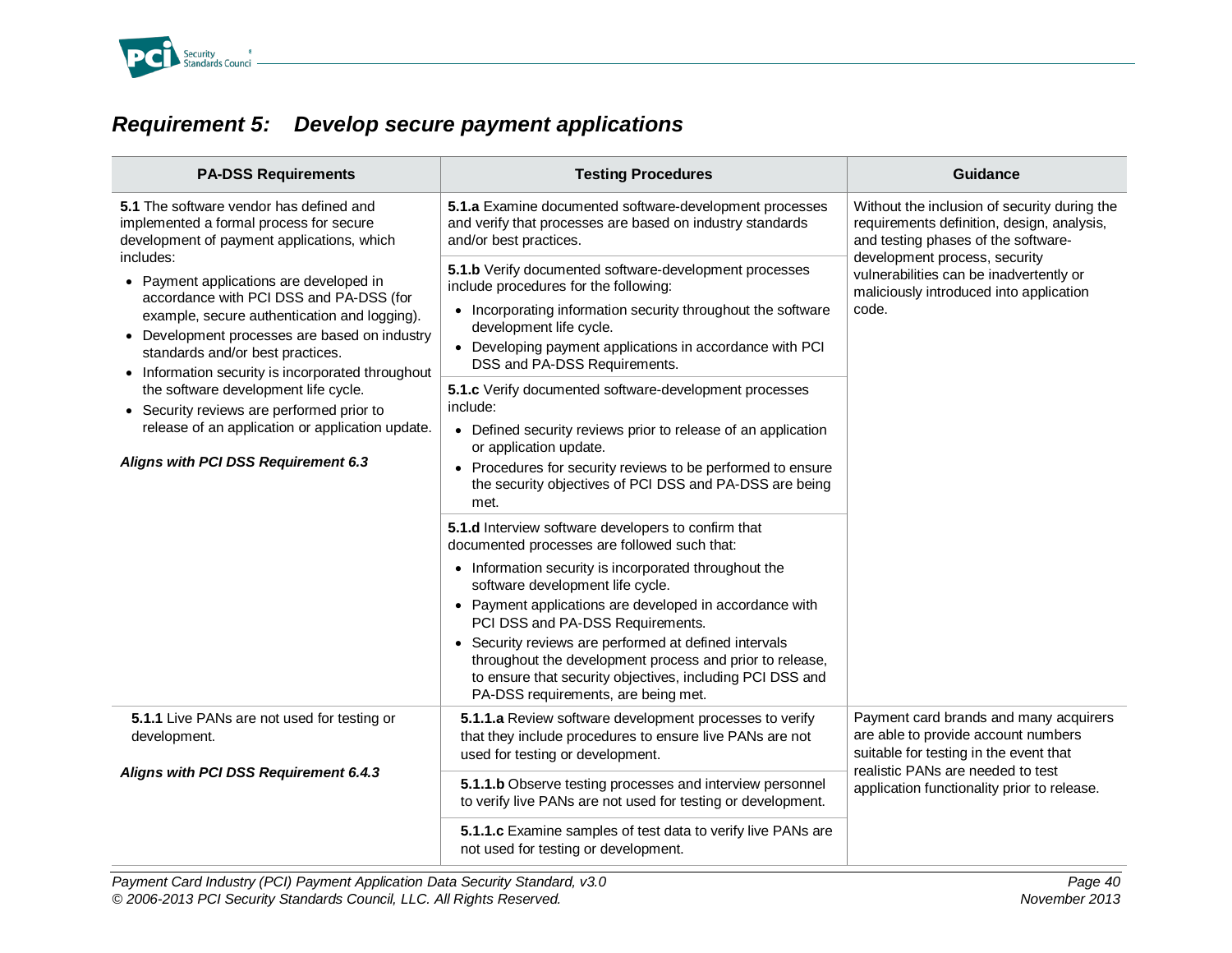

| <b>PA-DSS Requirements</b>                                                                                                                 | <b>Testing Procedures</b>                                                                                                                                                                                                        | Guidance                                                                                                                                                                                                                                                                                   |
|--------------------------------------------------------------------------------------------------------------------------------------------|----------------------------------------------------------------------------------------------------------------------------------------------------------------------------------------------------------------------------------|--------------------------------------------------------------------------------------------------------------------------------------------------------------------------------------------------------------------------------------------------------------------------------------------|
| 5.1.2 Test data and accounts are removed<br>before release to customer.<br>Aligns with PCI DSS Requirement 6.4.4                           | 5.1.2.a Review software-development processes to verify<br>they include procedures to ensure test data and accounts<br>are removed before payment application is released to<br>customers.                                       | Test data and accounts should be<br>removed from the application before it is<br>released to customers, since inclusion of<br>these items may give away information<br>about key constructs within the<br>application.                                                                     |
|                                                                                                                                            | 5.1.2.b Observe testing processes and interview personnel<br>to verify test data and accounts are removed before release<br>to customer.                                                                                         |                                                                                                                                                                                                                                                                                            |
|                                                                                                                                            | 5.1.2.c Examine the final payment application product to<br>verify test data and accounts are removed before release to<br>customer.                                                                                             |                                                                                                                                                                                                                                                                                            |
| 5.1.3 Custom payment application accounts,<br>user IDs, and passwords are removed before<br>payment applications are released to customers | 5.1.3.a Review software-development processes to verify<br>they include procedures to ensure custom payment<br>application accounts, user IDs, and passwords are removed<br>before payment application is released to customers. | Pre-release custom accounts, user IDs<br>and passwords could be used as a back<br>door for developers or other individuals<br>with knowledge of those accounts to gain<br>access to the application, and could<br>facilitate compromise of the application<br>and related cardholder data. |
| Aligns with PCI DSS Requirement 6.3.1                                                                                                      | 5.1.3.b Observe testing processes and interview personnel<br>to verify that custom payment application accounts, user IDs,<br>and passwords are removed before payment application is<br>released to customers.                  |                                                                                                                                                                                                                                                                                            |
|                                                                                                                                            | 5.1.3.c Examine the final payment application product to<br>verify that custom payment application accounts, user IDs,<br>and passwords are removed before payment application is<br>released to customers.                      |                                                                                                                                                                                                                                                                                            |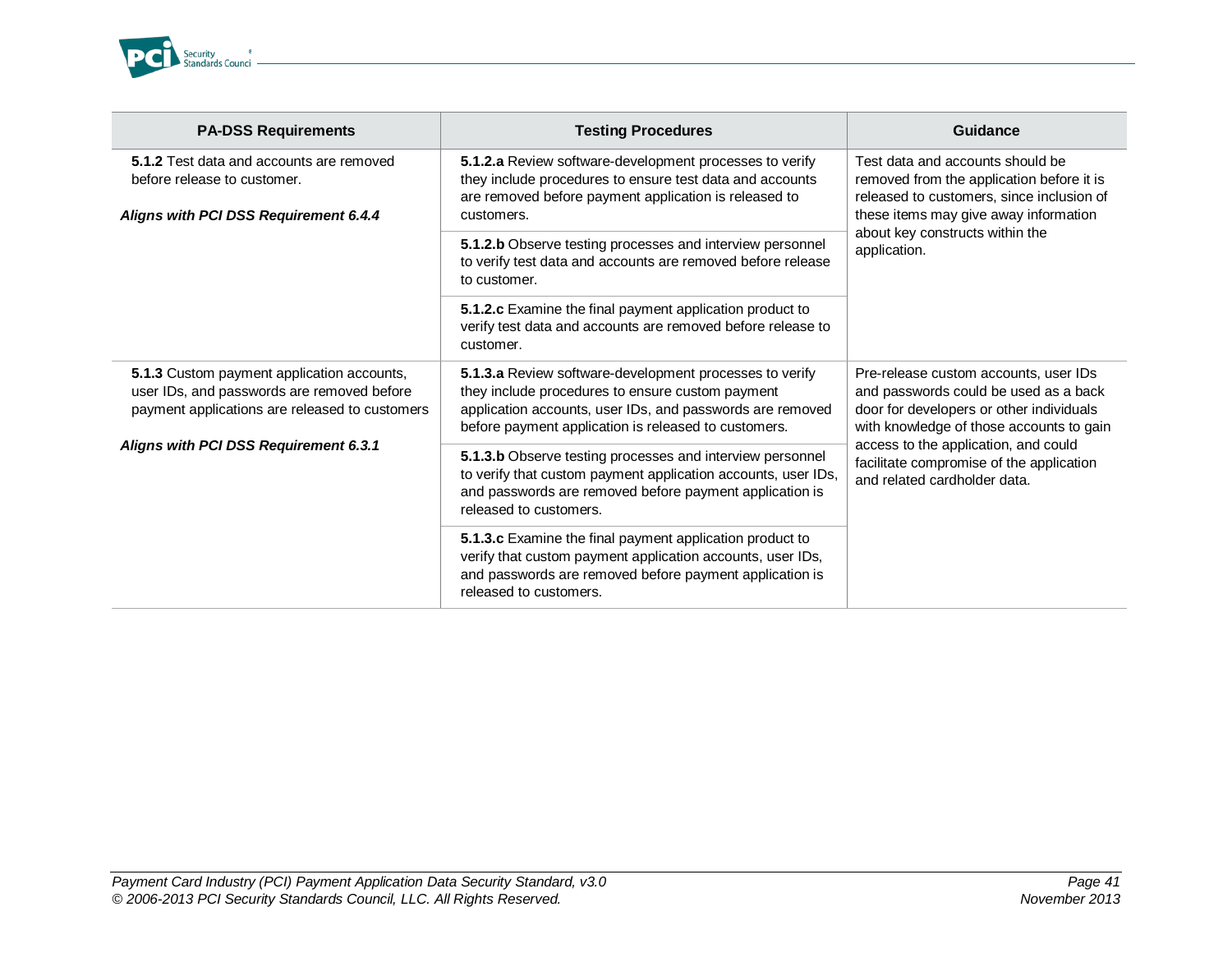

**5.1.4** Payment application code is reviewed prior to release to customers after any significant change, to identify any potential coding vulnerability (using either manual or automated processes) to include at least the following:

- Code changes are reviewed by individuals other than the originating code author, and by individuals who are knowledgeable in code-review techniques and secure coding practices.
- Code reviews ensure code is developed according to secure coding guidelines*.* (See PA-DSS Requirement 5.2.)
- Appropriate corrections are implemented prior to release.
- Code-review results are reviewed and approved by management prior to release.
- Documented code-review results include management approval, code author, and code reviewer, and what corrections were implemented prior to release.

*Note: This requirement for code reviews applies to all payment application components (both internal and public-facing web applications), as part of the system development life cycle. Code reviews can be conducted by knowledgeable internal personnel or third parties.* 

*Aligns with PCI DSS Requirement 6.3.2*

**5.1.4.a** Examine written software-development procedures and interview responsible personnel to verify the vendor performs code reviews for all significant application code changes (using either manual or automated processes) as follows:

**PACE REGISTER REGISTER REGISTER SCHOOLS REGISTER SCHOOLS AND THE CONSTRUCTION CONSTRUCTS** 

- Code changes are reviewed by individuals other than the originating code author, and by individuals who are knowledgeable in code-review techniques and secure coding practices.
- Code reviews ensure code is developed according to secure coding guidelines*.* (See PA-DSS Requirement 5.2.)
- Appropriate corrections are implemented prior to release.
- Code-review results are reviewed and approved by management prior to release.
- Code-review results are documented including management approval, code author, and code reviewer, and what corrections were implemented prior to release.

**5.1.4.b** Examine code-review results for a sample of code changes to verify:

- Code reviews were performed by a knowledgeable individual other than the code author.
- Code reviews were developed according to secure coding guidelines.
- Appropriate corrections were implemented prior to release.
- Code-review results were reviewed and approved by management prior to release.

Security vulnerabilities in application code are commonly exploited by malicious individuals to gain access to a network and compromise cardholder data. In order to protect against these types of attacks, proper code-reviewing techniques should be used.

Code-review techniques should verify that secure coding best practices were employed throughout the development process. The application vendor should incorporate relevant secure coding practices as applicable to the particular technologies used.

Reviews should be performed by an individual knowledgeable in the technology and experienced in codereview techniques in order to identify potential coding issues. Assigning code reviews to someone other than the developer of the code allows an independent, objective review to be performed.

Correcting coding errors before the code is released prevents faulty code from exposing customer environments to potential exploit. Faulty code is also far more difficult and expensive to address after it has been deployed. Including a formal review and signoff by management prior to release helps to ensure that code is approved and has been developed in accordance with policies and procedures.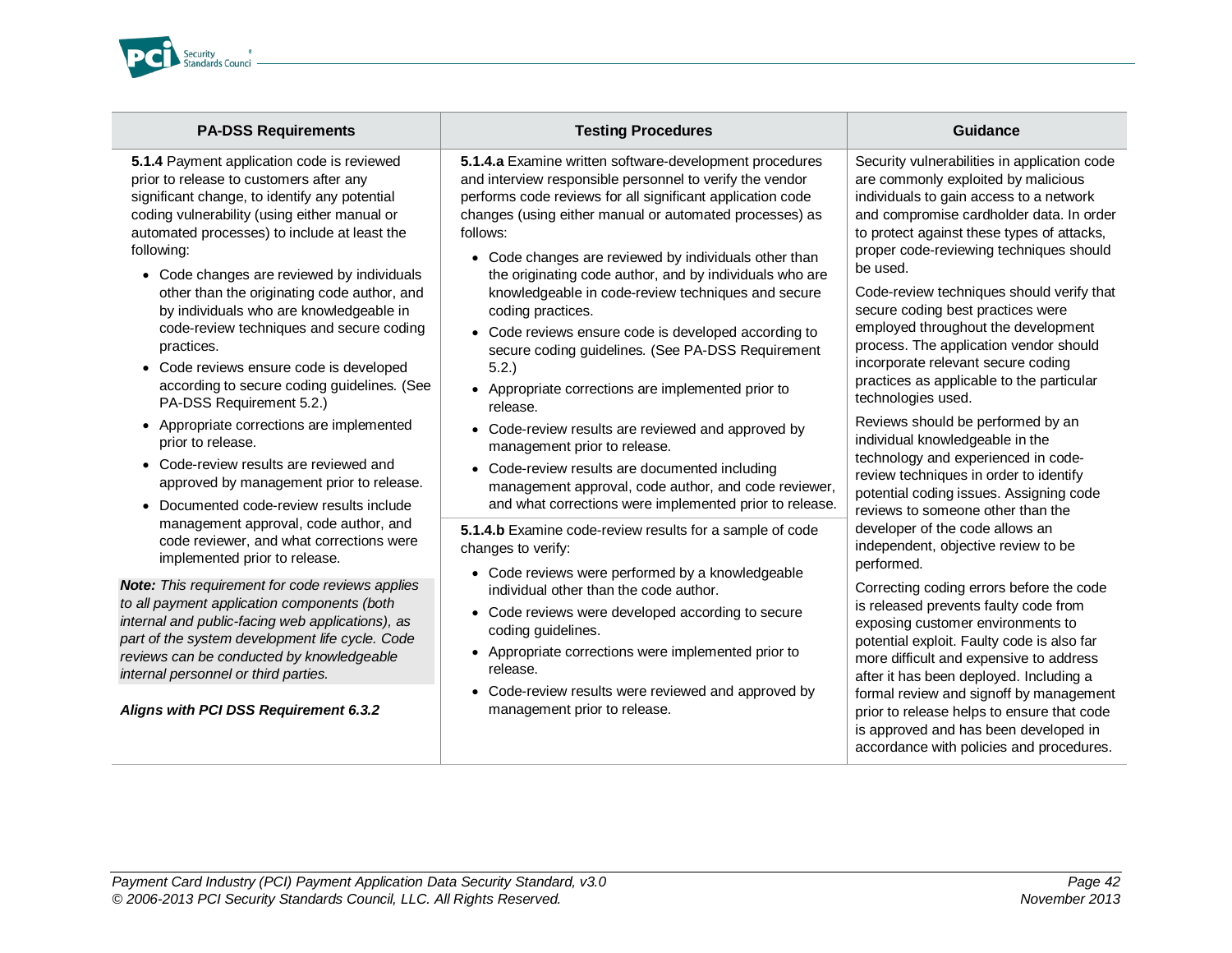

| <b>PA-DSS Requirements</b>                                                                                                                                                                                                                                                                                                                                                                                                                                                          | <b>Testing Procedures</b>                                                                                                                                                                                                                                                                                                                                                                                                                                                                                                                                                                                                                                                                                                                                                                                                                                                                                                                               | <b>Guidance</b>                                                                                                                                                                                                                                                                                                                                                                                                                                                                                                                                                                                                                                                                                                   |
|-------------------------------------------------------------------------------------------------------------------------------------------------------------------------------------------------------------------------------------------------------------------------------------------------------------------------------------------------------------------------------------------------------------------------------------------------------------------------------------|---------------------------------------------------------------------------------------------------------------------------------------------------------------------------------------------------------------------------------------------------------------------------------------------------------------------------------------------------------------------------------------------------------------------------------------------------------------------------------------------------------------------------------------------------------------------------------------------------------------------------------------------------------------------------------------------------------------------------------------------------------------------------------------------------------------------------------------------------------------------------------------------------------------------------------------------------------|-------------------------------------------------------------------------------------------------------------------------------------------------------------------------------------------------------------------------------------------------------------------------------------------------------------------------------------------------------------------------------------------------------------------------------------------------------------------------------------------------------------------------------------------------------------------------------------------------------------------------------------------------------------------------------------------------------------------|
| 5.1.5 Secure source-control practices are<br>implemented to verify integrity of source code<br>during the development process.                                                                                                                                                                                                                                                                                                                                                      | 5.1.5.a Examine written software-development procedures<br>and interview responsible personnel to verify the vendor<br>maintains secure source control practices to verify integrity<br>of source code during the development process.                                                                                                                                                                                                                                                                                                                                                                                                                                                                                                                                                                                                                                                                                                                  | Good source-code control practices help<br>ensure that all changes to code are<br>intended and authorized, and performed<br>only by those with a legitimate reason to<br>change the code. Examples of these<br>practices include check-in and check-out<br>procedures for code with strict access<br>controls, and a comparison immediately<br>before updating code to confirm that the<br>last approved version hasn't been<br>changed (for example, using a<br>checksum).                                                                                                                                                                                                                                       |
|                                                                                                                                                                                                                                                                                                                                                                                                                                                                                     | 5.1.5.b Examine mechanisms and observe procedures for<br>securing source code to verify integrity of source code is<br>maintained during the development process.                                                                                                                                                                                                                                                                                                                                                                                                                                                                                                                                                                                                                                                                                                                                                                                       |                                                                                                                                                                                                                                                                                                                                                                                                                                                                                                                                                                                                                                                                                                                   |
| 5.1.6 Payment applications are developed<br>according to industry best practices for secure<br>coding techniques, including:<br>• Developing with least privilege for the<br>application environment.<br>• Developing with fail-safe defaults (all<br>execution is by default denied unless<br>specified within initial design).<br>Developing for all access point<br>$\bullet$<br>considerations, including input variances<br>such as multi-channel input to the<br>application. | 5.1.6.a Examine software-development processes to verify<br>that secure coding techniques are defined and include:<br>• Developing with least privilege for the application<br>environment.<br>• Developing with fail-safe default (all execution is by<br>default denied unless specified within initial design).<br>Developing for all access point considerations, including<br>input variances such as multi-channel input to the<br>application.<br>5.1.6.b Interview developers to verify that applications are<br>developed according to industry best practices for secure<br>coding techniques, including:<br>• Developing with least privilege for the application<br>environment.<br>• Developing with fail-safe defaults (all execution is by<br>default denied unless specified within initial design).<br>Developing for all access point considerations, including<br>input variances such as multi-channel input to the<br>application. | Developing applications with least<br>privilege is the most effective way to<br>ensure insecure assumptions aren't<br>introduced into the application. Including<br>fail-safe defaults could prevent an attacker<br>from obtaining sensitive information about<br>an application failure that could then be<br>used to create subsequent attacks.<br>Ensuring that security is applied to all<br>accesses and inputs into the application<br>avoids the likelihood that an input channel<br>may be left open to compromise. Failure<br>to consider these concepts while<br>developing code could result in the<br>release of an insecure application and<br>potentially excessive remediation at a<br>later time. |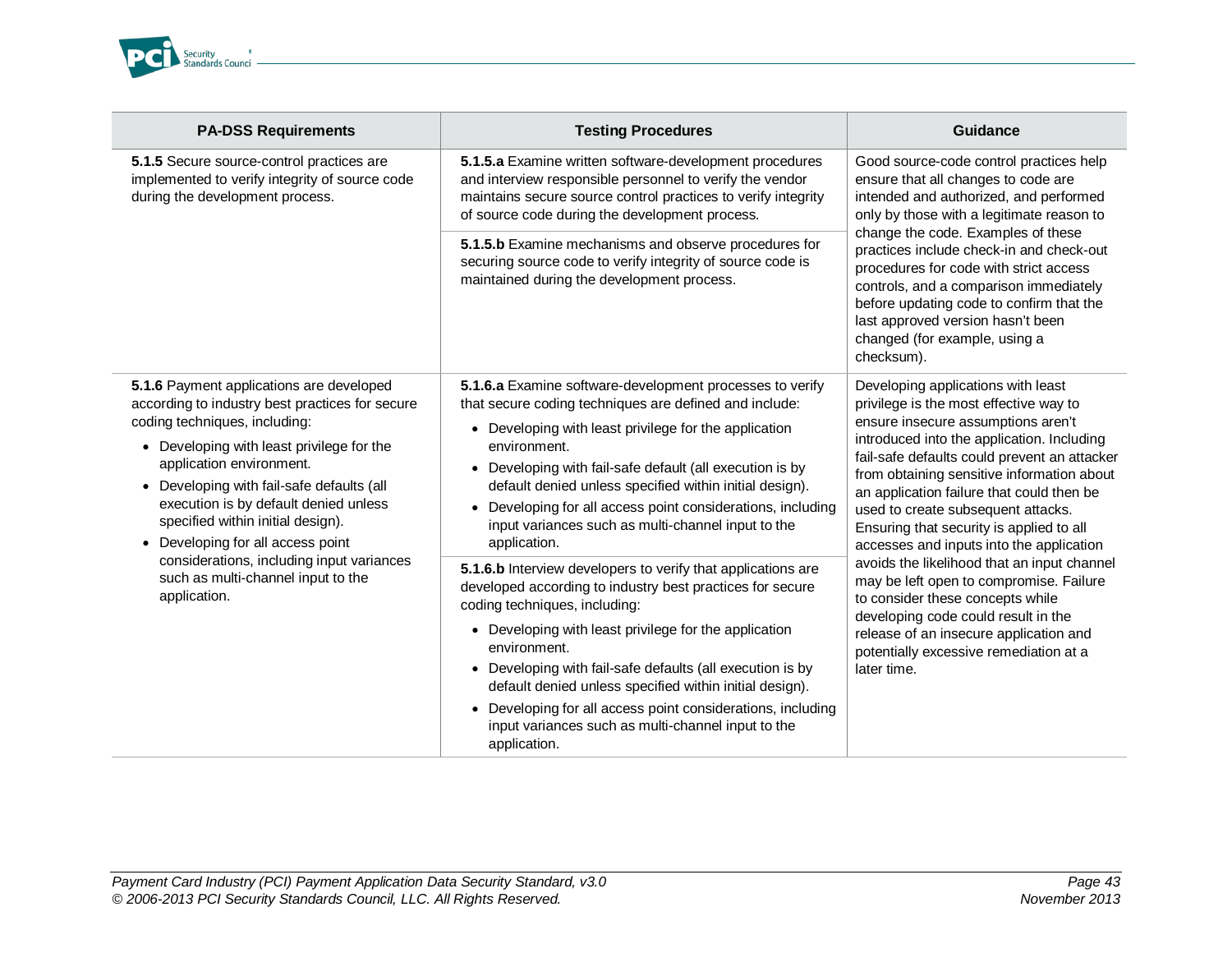

Ī

| <b>PA-DSS Requirements</b>                                                                         | <b>Testing Procedures</b>                                                                                                                       | <b>Guidance</b>                                                                                                                                                                                                                                                                            |
|----------------------------------------------------------------------------------------------------|-------------------------------------------------------------------------------------------------------------------------------------------------|--------------------------------------------------------------------------------------------------------------------------------------------------------------------------------------------------------------------------------------------------------------------------------------------|
| 5.1.6.1 Coding techniques include<br>documentation of how PAN and/or SAD are<br>handled in memory. | 5.1.6.1.a Examine coding techniques to verify they include<br>documentation of how PAN and/or SAD are handled in<br>memory.                     | Attackers use malware tools to capture<br>sensitive data from memory. Minimizing<br>the exposure of PAN/SAD while in<br>memory will help reduce the likelihood<br>that it can be captured by a malicious user<br>or be unknowingly saved to disk in a<br>memory file and left unprotected. |
|                                                                                                    | 5.1.6.1.b Interview developers to verify that they consider<br>how PAN/SAD are handled in memory during the<br>application-development process. |                                                                                                                                                                                                                                                                                            |
|                                                                                                    |                                                                                                                                                 | This requirement is intended to ensure<br>that consideration is given for how PAN<br>and SAD are handled in memory.                                                                                                                                                                        |
|                                                                                                    |                                                                                                                                                 | Understanding when and for how long<br>sensitive data is present in memory, as<br>well as in what format, will help application<br>vendors to identify potential insecurities in<br>their applications and determine whether<br>additional protections are needed.                         |
|                                                                                                    |                                                                                                                                                 | Whether or not any coding techniques<br>result from this activity will depend on the<br>particular software being developed and<br>the technologies in use.                                                                                                                                |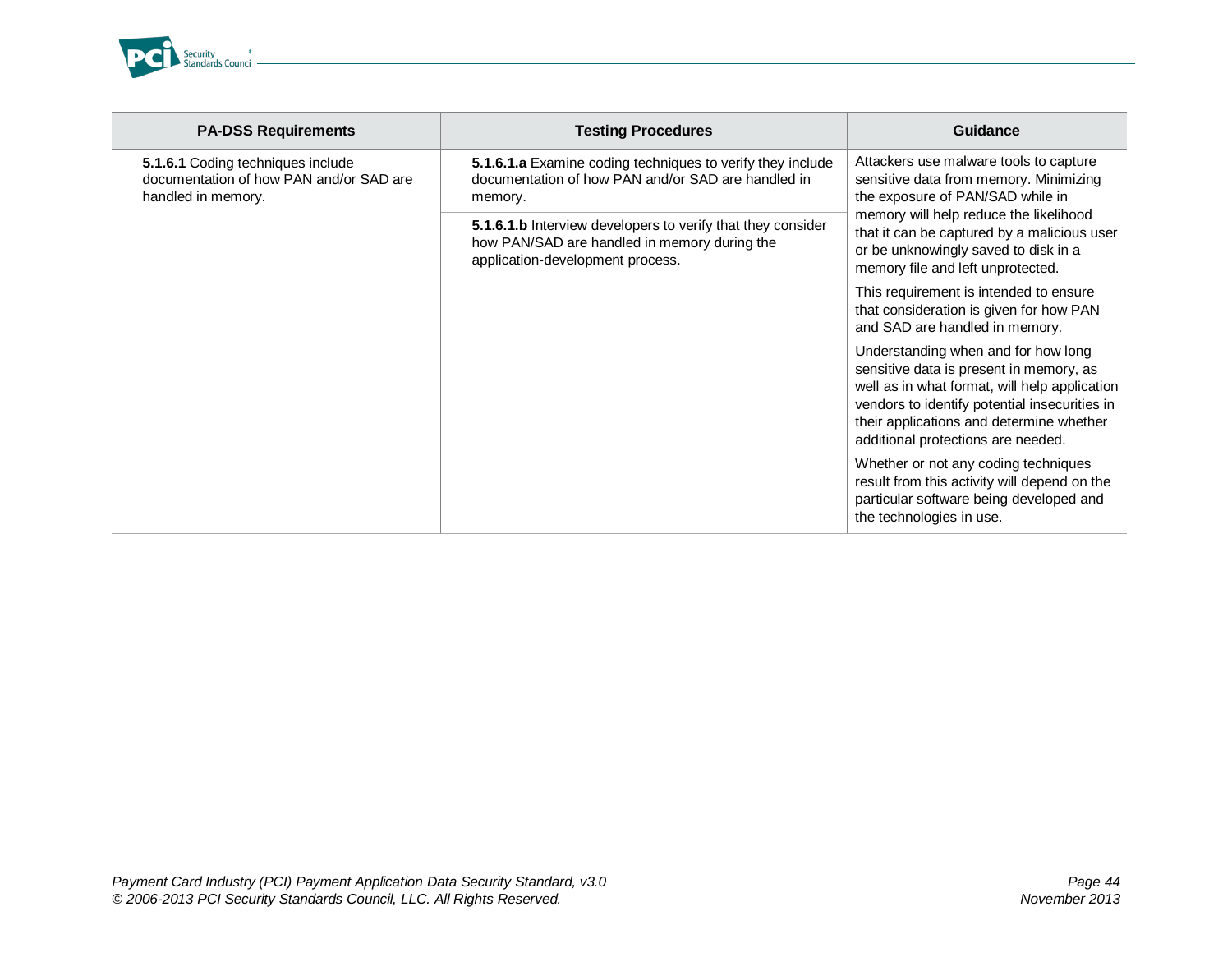

| <b>PA-DSS Requirements</b>                                                                                                                                                                                                                                                                                                                                                                                                                                     | <b>Testing Procedures</b>                                                                                                                                                                                            | <b>Guidance</b>                                                                                                                                                                                                                                                                                                                                                                              |
|----------------------------------------------------------------------------------------------------------------------------------------------------------------------------------------------------------------------------------------------------------------------------------------------------------------------------------------------------------------------------------------------------------------------------------------------------------------|----------------------------------------------------------------------------------------------------------------------------------------------------------------------------------------------------------------------|----------------------------------------------------------------------------------------------------------------------------------------------------------------------------------------------------------------------------------------------------------------------------------------------------------------------------------------------------------------------------------------------|
| 5.1.7 Provide training in secure development<br>practices for application developers, as<br>applicable for the developer's job function and<br>technology used, for example:                                                                                                                                                                                                                                                                                   | 5.1.7a Verify documented software-development processes<br>require training in secure development practices for<br>application developers as applicable for the developer's job<br>function and technology used.     | Ensuring developers are knowledgeable<br>about secure development practices will<br>help minimize the number of security<br>vulnerabilities introduced through poor                                                                                                                                                                                                                          |
| • Secure application design<br>Secure coding techniques to avoid common<br>coding vulnerabilities (for example, vendor                                                                                                                                                                                                                                                                                                                                         | 5.1.7.b Interview a sample of developers to verify that they<br>are knowledgeable in secure development practices and<br>coding techniques, as applicable to the technology used.                                    | coding practices. Trained personnel are<br>also more likely to identify potential<br>security issues in the application design<br>and code. Software-development                                                                                                                                                                                                                             |
| guidelines, OWASP Top 10, SANS CWE<br>Top 25, CERT Secure Coding, etc.)<br>Managing sensitive data in memory<br>Code reviews<br>• Security testing (for example, penetration-<br>testing techniques)<br>• Risk-assessment techniques.                                                                                                                                                                                                                          | 5.1.7.c Examine records of training to verify that all<br>application developers receive training as applicable for their<br>job function and technology used.                                                       | platforms and methodologies change<br>frequently, as do the threats and risks to<br>software applications. Training in secure<br>development practices should keep up to<br>date with changing development<br>practices.                                                                                                                                                                     |
| <b>Note:</b> Training for application developers may be<br>provided in-house or by third parties. Examples of<br>how training may be delivered include on-the-job,<br>instructor-led, and computer-based.                                                                                                                                                                                                                                                      |                                                                                                                                                                                                                      |                                                                                                                                                                                                                                                                                                                                                                                              |
| 5.1.7.1 Update training as needed to address<br>new development technologies and methods<br>used.                                                                                                                                                                                                                                                                                                                                                              | 5.1.7.1 Examine training materials and interview a sample of<br>developers to verify that training is updated as needed to<br>address new development technologies and methods used.                                 |                                                                                                                                                                                                                                                                                                                                                                                              |
| 5.2 Develop all payment applications to prevent<br>common coding vulnerabilities in software-<br>development processes.                                                                                                                                                                                                                                                                                                                                        | 5.2 Verify that payment applications are not vulnerable to<br>common coding vulnerabilities by performing manual or<br>automated penetration testing that specifically attempts to<br>exploit each of the following: | The application layer is high-risk and may<br>be targeted by both internal and external<br>threats. Without proper security,<br>cardholder data and other confidential                                                                                                                                                                                                                       |
| <b>Note:</b> The vulnerabilities listed in PA-DSS<br>Requirements 5.2.1 through 5.2.9 and in PCI DSS<br>at 6.5.1 through 6.5.9 were current with industry<br>best practices when this version of PA DSS was<br>published. However, as industry best practices for<br>vulnerability management are updated (for<br>example, the OWASP Top 10, SANS CWE Top<br>25, CERT Secure Coding, etc.), the current best<br>practices must be used for these requirements. |                                                                                                                                                                                                                      | company information can be exposed.<br>Requirements 5.2.1 through 5.2.9 are the<br>minimum controls that should be in place.<br>This list is composed of the most common<br>coding vulnerabilities at the time that this<br>version of the PA-DSS was published. As<br>industry-recognized common coding<br>vulnerabilities change, vendor coding<br>practices should likewise be updated to |
| Aligns with PCI DSS Requirement 6.5                                                                                                                                                                                                                                                                                                                                                                                                                            |                                                                                                                                                                                                                      | match.                                                                                                                                                                                                                                                                                                                                                                                       |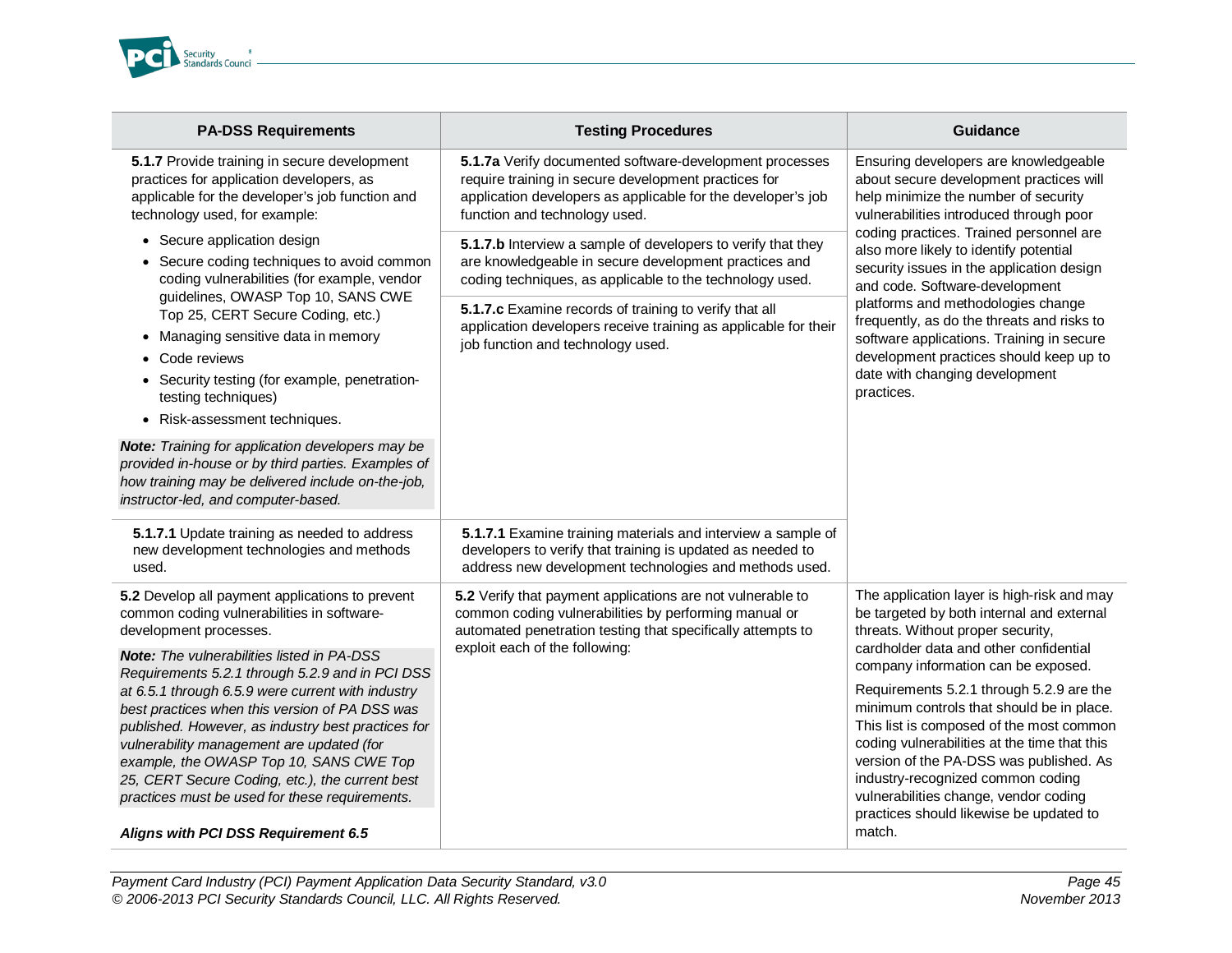

| <b>PA-DSS Requirements</b>                                                                                                                                       | <b>Testing Procedures</b>                                                                                                                                                                                                               | Guidance                                                                                                                                                                                                                                                                                                                                                                                                                                                                                                                                                                                             |
|------------------------------------------------------------------------------------------------------------------------------------------------------------------|-----------------------------------------------------------------------------------------------------------------------------------------------------------------------------------------------------------------------------------------|------------------------------------------------------------------------------------------------------------------------------------------------------------------------------------------------------------------------------------------------------------------------------------------------------------------------------------------------------------------------------------------------------------------------------------------------------------------------------------------------------------------------------------------------------------------------------------------------------|
|                                                                                                                                                                  | Note: Requirements 5.2.1 through 5.2.6, below, apply to all payment applications (internal or external):                                                                                                                                |                                                                                                                                                                                                                                                                                                                                                                                                                                                                                                                                                                                                      |
| 5.2.1 Injection flaws, particularly SQL injection.<br>Also consider OS Command Injection, LDAP<br>and XPath injection flaws as well as other<br>injection flaws. | 5.2.1 Injection flaws, particularly SQL injection, are<br>addressed by coding techniques that include:<br>• Validating input to verify user data cannot modify<br>meaning of commands and queries<br>• Utilizing parameterized queries. | Injection flaws, particularly SQL injection,<br>are a commonly used method for<br>compromising applications. Injection<br>occurs when user-supplied data is sent to<br>an interpreter as part of a command or<br>query. The attacker's hostile data tricks<br>the interpreter into executing unintended<br>commands or changing data, thereby<br>exposing components inside the<br>application to attacks such as buffer<br>overflows.                                                                                                                                                               |
|                                                                                                                                                                  |                                                                                                                                                                                                                                         | All input data should be validated by the<br>application before being processed-for<br>example, by checking for all alpha<br>characters, mix of alpha and numeric<br>characters, etc.                                                                                                                                                                                                                                                                                                                                                                                                                |
| 5.2.2 Buffer Overflow                                                                                                                                            | 5.2.2 Buffer Overflows are addressed by coding techniques<br>that include:<br>• Validating buffer boundaries<br>• Truncating input strings.                                                                                             | Buffer overflows occur when an<br>application does not have appropriate<br>bounds checking on its buffer space. This<br>can cause the information in the buffer to<br>be pushed out of the buffer's memory<br>space and into executable memory space.<br>When this occurs, the attacker has the<br>ability to insert malicious code at the end<br>of the buffer and then push that malicious<br>code into executable memory space by<br>overflowing the buffer. The malicious code<br>is then executed and often enables the<br>attacker remote access to the application<br>and/or infected system. |
| 5.2.3 Insecure cryptographic storage                                                                                                                             | 5.2.3 Insecure cryptographic storage is addressed by coding<br>techniques that:<br>• Prevent cryptographic flaws<br>• Use strong cryptographic algorithms and keys.                                                                     | Applications that do not utilize strong<br>cryptographic functions properly to store<br>data are at increased risk of being<br>compromised and exposing authentication<br>credentials and/or cardholder data.                                                                                                                                                                                                                                                                                                                                                                                        |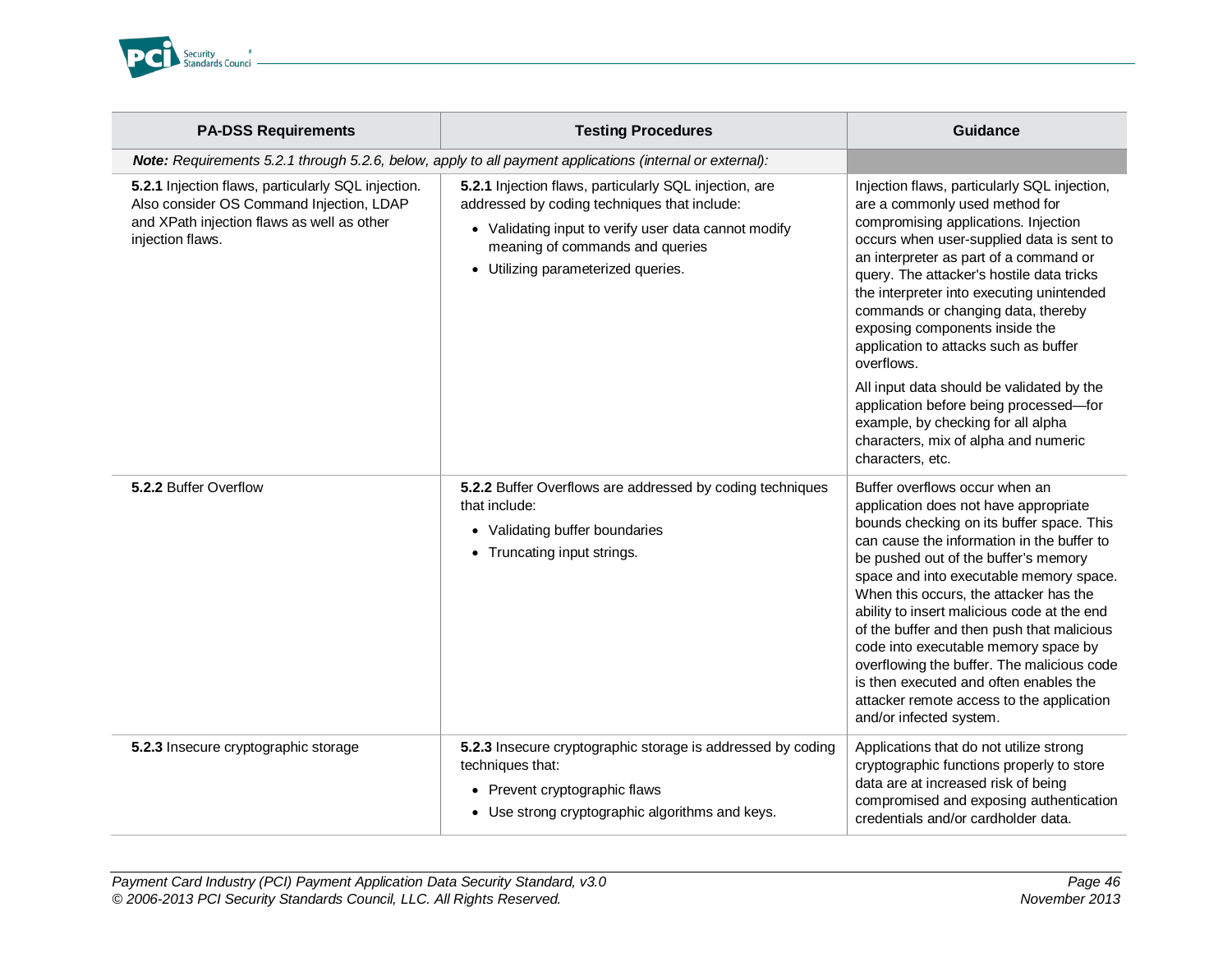

| <b>PA-DSS Requirements</b>                                                                                                              | <b>Testing Procedures</b>                                                                                                                                                                        | Guidance                                                                                                                                                                                                                                                                                                                                                                                                                                                                                                                                                                                                                                                                                                                                                                                                                            |
|-----------------------------------------------------------------------------------------------------------------------------------------|--------------------------------------------------------------------------------------------------------------------------------------------------------------------------------------------------|-------------------------------------------------------------------------------------------------------------------------------------------------------------------------------------------------------------------------------------------------------------------------------------------------------------------------------------------------------------------------------------------------------------------------------------------------------------------------------------------------------------------------------------------------------------------------------------------------------------------------------------------------------------------------------------------------------------------------------------------------------------------------------------------------------------------------------------|
| 5.2.4 Insecure communications                                                                                                           | 5.2.4 Insecure communications are addressed by coding<br>techniques that properly authenticate and encrypt all<br>sensitive communications.                                                      | Applications that fail to adequately encrypt<br>sensitive network traffic using strong<br>cryptography are at increased risk of<br>being compromised and exposing<br>cardholder data.                                                                                                                                                                                                                                                                                                                                                                                                                                                                                                                                                                                                                                               |
| 5.2.5 Improper error handling                                                                                                           | 5.2.5 Improper error handling is addressed by coding<br>techniques that do not leak information via error messages<br>(for example, by returning generic rather than specific error<br>details). | Applications that leak information about<br>their configuration, internal workings, or<br>expose privileged information through<br>improper error-handling methods are at<br>risk of compromise. Attackers use these<br>weaknesses to steal sensitive data or<br>compromise the system altogether. If a<br>malicious individual can create errors that<br>the application does not handle properly,<br>they can gain detailed system information,<br>create denial-of-service interruptions,<br>cause security to fail, or crash the<br>application or system. For example, the<br>message "incorrect password provided"<br>tells an attacker that the user ID provided<br>was accurate and that they should focus<br>their efforts only on the password. Use<br>more generic error messages, like "data<br>could not be verified." |
| 5.2.6 All "high risk" vulnerabilities as identified in<br>the vulnerability identification process at PA-<br><b>DSS Requirement 7.1</b> | 5.2.6 Coding techniques address any "high risk"<br>vulnerabilities that could affect the application, as identified<br>in PA-DSS Requirement 7.1.                                                | All vulnerabilities determined by the<br>vendor's vulnerability risk-ranking process<br>(defined in PA-DSS Requirement 7.1) to<br>be "high risk" and that could affect the<br>application should be identified and<br>addressed during application<br>development.                                                                                                                                                                                                                                                                                                                                                                                                                                                                                                                                                                  |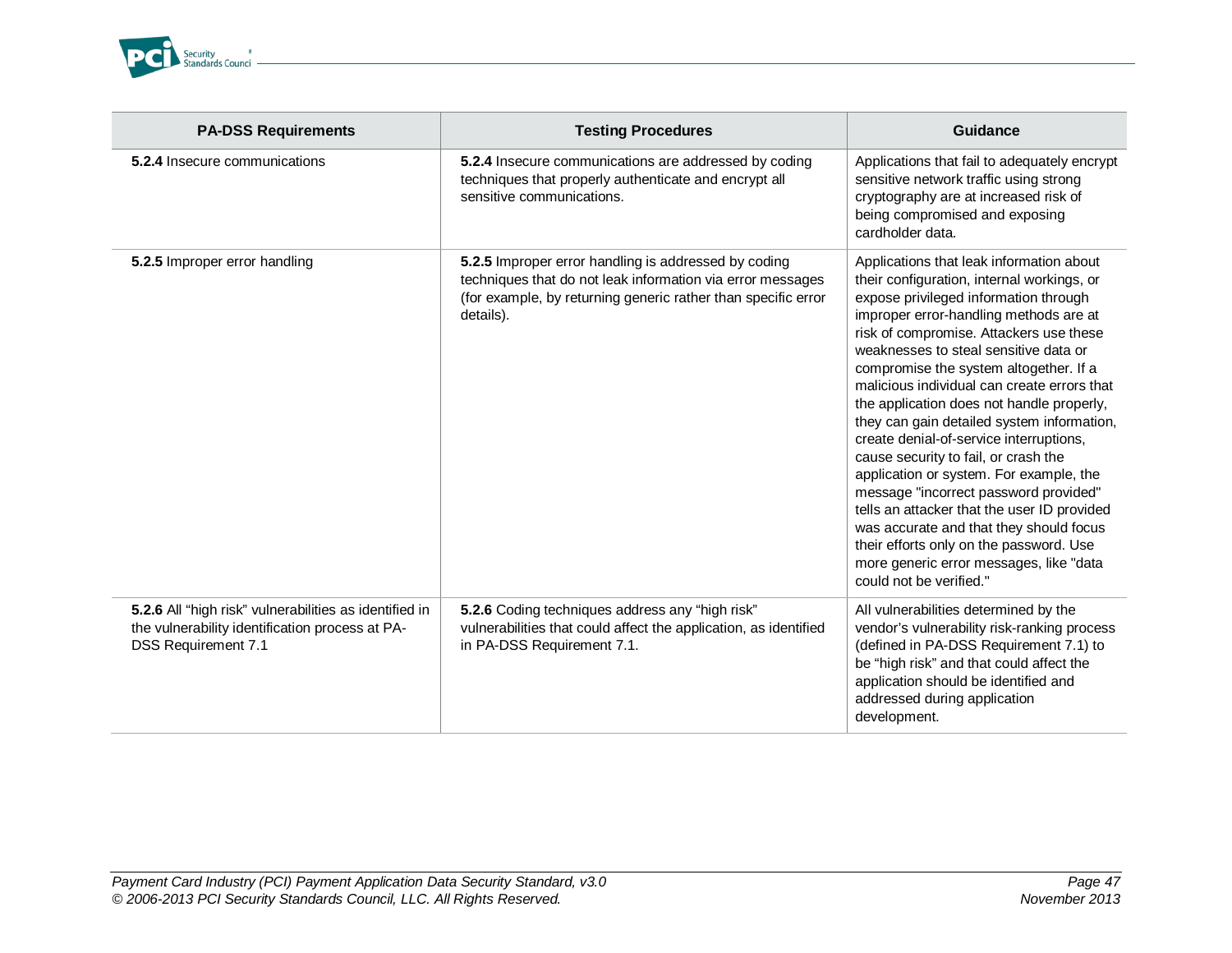

| <b>PA-DSS Requirements</b>                                                                                                                   | <b>Testing Procedures</b>                                                                                                                                                                                                                                                                                                                                                         | Guidance                                                                                                                                                                                                                                                                                                                                                                                                                                                                                                                                                                                                                                                                                                                                                                                                                                                                  |
|----------------------------------------------------------------------------------------------------------------------------------------------|-----------------------------------------------------------------------------------------------------------------------------------------------------------------------------------------------------------------------------------------------------------------------------------------------------------------------------------------------------------------------------------|---------------------------------------------------------------------------------------------------------------------------------------------------------------------------------------------------------------------------------------------------------------------------------------------------------------------------------------------------------------------------------------------------------------------------------------------------------------------------------------------------------------------------------------------------------------------------------------------------------------------------------------------------------------------------------------------------------------------------------------------------------------------------------------------------------------------------------------------------------------------------|
| <b>Note:</b> Requirements 5.2.7 through 5.2.10, below, apply to web-based applications and application interfaces<br>(internal or external): |                                                                                                                                                                                                                                                                                                                                                                                   | Web applications have unique security<br>risks based upon their architecture as well<br>as the relative ease and occurrence of<br>compromise.                                                                                                                                                                                                                                                                                                                                                                                                                                                                                                                                                                                                                                                                                                                             |
| 5.2.7 Cross-site scripting (XSS)                                                                                                             | 5.2.7 Cross-site scripting (XSS) is addressed by coding<br>techniques that include:<br>• Validating all parameters before inclusion<br>• Utilizing context-sensitive escaping.                                                                                                                                                                                                    | XSS flaws occur whenever an application<br>takes user supplied data and sends it to a<br>web browser without first validating or<br>encoding that content. XSS allows<br>attackers to execute script in the victim's<br>browser that can hijack user sessions,<br>deface web sites, introduce worms, etc.                                                                                                                                                                                                                                                                                                                                                                                                                                                                                                                                                                 |
| 5.2.8 Improper access control such as insecure<br>direct object references, failure to restrict URL<br>access, and directory traversal)      | 5.2.8 Improper access control, such as insecure direct object<br>references, failure to restrict URL access, and directory<br>traversal is addressed by coding technique that include:<br>• Proper authentication of users<br>• Sanitizing input<br>Not exposing internal object references to users<br>• User interfaces that do not permit access to<br>unauthorized functions. | A direct object reference occurs when a<br>developer exposes a reference to an<br>internal implementation object, such as a<br>file, directory, database record, or key, as<br>a URL or form parameter. Attackers can<br>manipulate those references to access<br>other objects without authorization.<br>An attacker who can enumerate and<br>navigate the directory structure of a<br>website (directory traversal) could gain<br>access to unauthorized information as<br>well as further insight into the workings of<br>the site for later exploitation.<br>User interfaces that permit access to<br>unauthorized functions could result in<br>unauthorized individuals gaining access to<br>privileged credentials or cardholder data.<br>Limiting access to data resources will help<br>prevent cardholder data from being<br>presented to unauthorized resources. |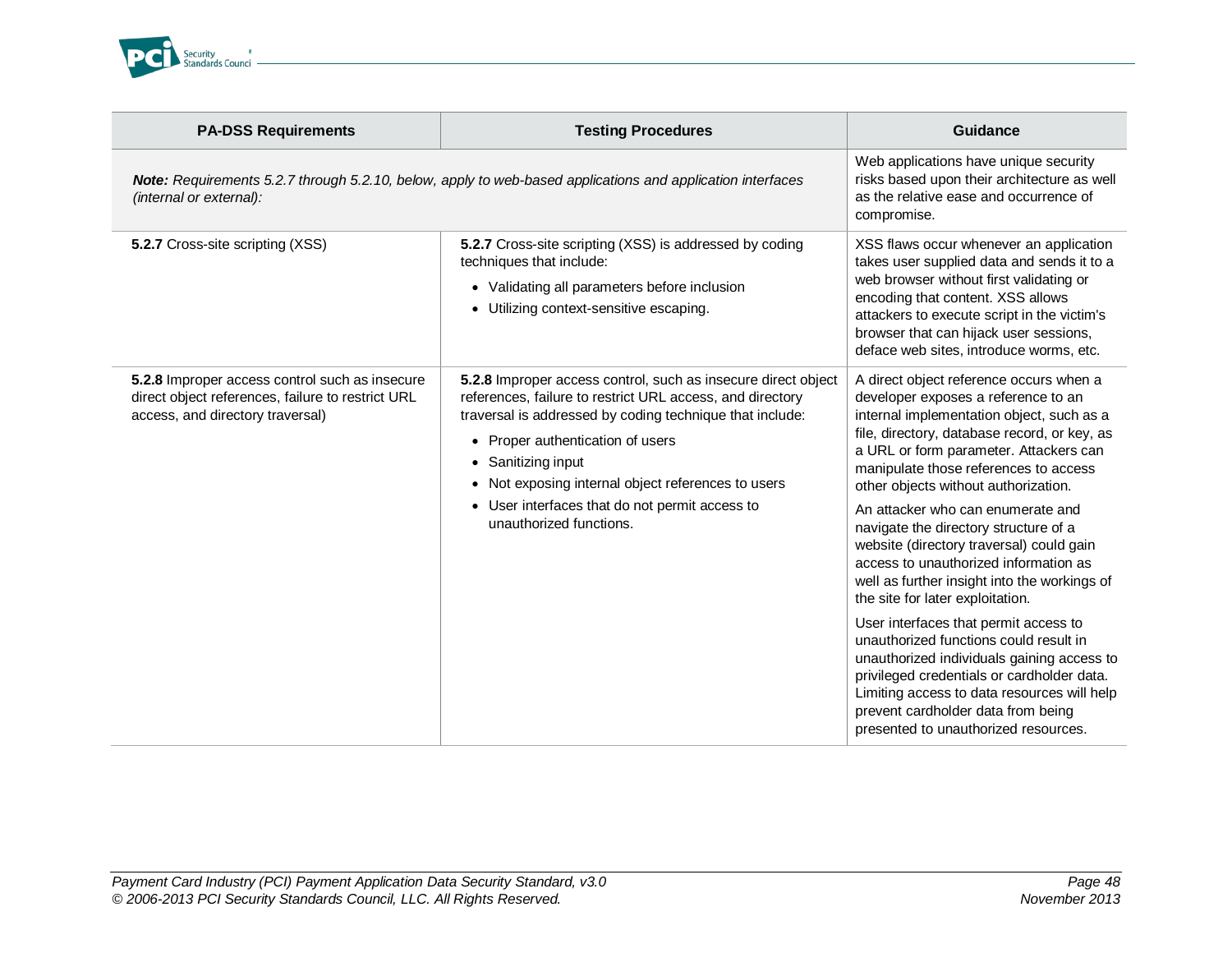

| <b>PA-DSS Requirements</b>                                                                                                                                                                                                                                              | <b>Testing Procedures</b>                                                                                                                                                                                                                                                                                                     | Guidance                                                                                                                                                                                                                                                                                                                                                     |
|-------------------------------------------------------------------------------------------------------------------------------------------------------------------------------------------------------------------------------------------------------------------------|-------------------------------------------------------------------------------------------------------------------------------------------------------------------------------------------------------------------------------------------------------------------------------------------------------------------------------|--------------------------------------------------------------------------------------------------------------------------------------------------------------------------------------------------------------------------------------------------------------------------------------------------------------------------------------------------------------|
| 5.2.9 Cross-site request forgery (CSRF)                                                                                                                                                                                                                                 | 5.2.9 Cross-site request forgery (CSRF) is addressed by<br>coding techniques that ensure applications do not rely on<br>authorization credentials and tokens automatically submitted<br>by browsers.                                                                                                                          | A CSRF attack forces a logged-on victim's<br>browser to send a pre-authenticated<br>request to a vulnerable web application,<br>which then enables the attacker to<br>perform any state-changing operations the<br>victim is authorized to perform (such as<br>updating account details, making<br>purchases, or even authenticating to the<br>application). |
| 5.2.10 Broken authentication and session<br>management                                                                                                                                                                                                                  | 5.2.10 Broken authentication and session management is<br>addressed via coding techniques that commonly include:<br>• Flagging session tokens (for example cookies) as<br>"secure"<br>• Not exposing session IDs in the URL<br>• Incorporating appropriate time-outs and rotation of<br>session IDs after a successful login. | Secure authentication and session<br>management prevents unauthorized<br>individuals from compromising legitimate<br>account credentials, keys, or session<br>tokens that would otherwise enable the<br>intruder to assume the identity of an<br>authorized user.                                                                                            |
| 5.3 Software vendor must follow change-control<br>procedures for all application changes. Change-<br>control procedures must follow the same software<br>development processes as new releases (as<br>defined in PA-DSS Requirement 5.1), and include<br>the following: | 5.3.a Examine the vendor's change-control procedures for<br>software modifications, and:<br>• Verify the procedures follow documented software-<br>development processes as defined in Requirement 5.1<br>• Verify that the procedures require items $5.3.1 - 5.3.4$<br>below.                                                | If not properly managed, the impact of<br>software updates and security patches<br>might not be fully realized and could have<br>unintended consequences.                                                                                                                                                                                                    |
| Aligns with PCI DSS Requirement 6.4.5                                                                                                                                                                                                                                   | 5.3.b Interview developers to determine recent payment<br>application changes. Examine recent payment application<br>changes and trace them back to related change-control<br>documentation. For each change examined, verify the<br>following was documented according to the change-control<br>procedures:                  |                                                                                                                                                                                                                                                                                                                                                              |
| 5.3.1 Documentation of impact                                                                                                                                                                                                                                           | 5.3.1 Verify that documentation of customer impact is<br>included in the change-control documentation for each<br>change.                                                                                                                                                                                                     | The impact of the change should be<br>documented so that all affected parties<br>can plan appropriately for any processing<br>changes.                                                                                                                                                                                                                       |
| 5.3.2 Documented approval of change by<br>appropriate authorized parties                                                                                                                                                                                                | 5.3.2 Verify that documented approval by appropriate<br>authorized parties is present for each change.                                                                                                                                                                                                                        | Approval by authorized parties indicates<br>that the change is a legitimate and<br>approved change sanctioned by<br>management.                                                                                                                                                                                                                              |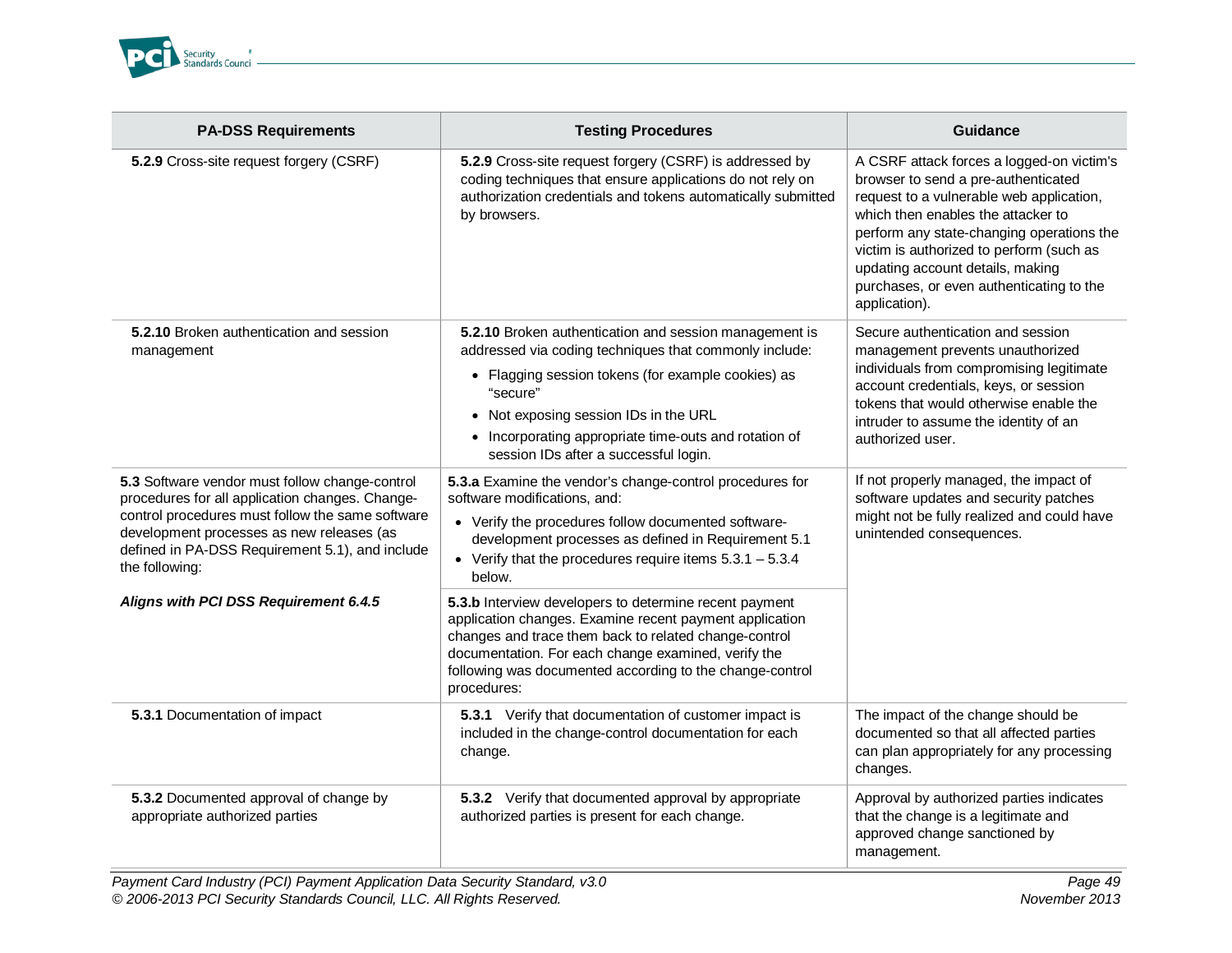

| <b>PA-DSS Requirements</b>                                                                                                                                                                                                                                                                                                                                                                                                                                | <b>Testing Procedures</b>                                                                                                                                                                                                                                                                                                                                                                                                                                                                                                                                                                                                                                                                                                 | Guidance                                                                                                                                                                                                                                                                                                                                                                                                                            |
|-----------------------------------------------------------------------------------------------------------------------------------------------------------------------------------------------------------------------------------------------------------------------------------------------------------------------------------------------------------------------------------------------------------------------------------------------------------|---------------------------------------------------------------------------------------------------------------------------------------------------------------------------------------------------------------------------------------------------------------------------------------------------------------------------------------------------------------------------------------------------------------------------------------------------------------------------------------------------------------------------------------------------------------------------------------------------------------------------------------------------------------------------------------------------------------------------|-------------------------------------------------------------------------------------------------------------------------------------------------------------------------------------------------------------------------------------------------------------------------------------------------------------------------------------------------------------------------------------------------------------------------------------|
| 5.3.3 Functionality testing to verify that the<br>change does not adversely impact the security<br>of the system                                                                                                                                                                                                                                                                                                                                          | 5.3.3.a For each sampled change, verify that functionality<br>testing was performed to verify that the change does not<br>adversely impact the security of the system.                                                                                                                                                                                                                                                                                                                                                                                                                                                                                                                                                    | Thorough testing should be performed to<br>verify that the security of the payment<br>application is not reduced by                                                                                                                                                                                                                                                                                                                 |
|                                                                                                                                                                                                                                                                                                                                                                                                                                                           | 5.3.3.b Verify that all changes (including patches) are tested<br>for compliance with 5.2 before being released.                                                                                                                                                                                                                                                                                                                                                                                                                                                                                                                                                                                                          | implementing a change. Testing should<br>validate that all existing security controls<br>remain in place, are replaced with equally<br>strong controls, or are strengthened after<br>any change to the application.                                                                                                                                                                                                                 |
| 5.3.4 Back-out or product de-installation<br>procedures                                                                                                                                                                                                                                                                                                                                                                                                   | 5.3.4 Verify that back-out or product de-installation<br>procedures are prepared for each change.                                                                                                                                                                                                                                                                                                                                                                                                                                                                                                                                                                                                                         | For each change, there should be back-<br>out procedures in case the change fails or<br>adversely affects the security of the<br>application, to allow the application to be<br>restored back to its previous state.                                                                                                                                                                                                                |
| 5.4 The payment application vendor must<br>document and follow a software-versioning<br>methodology as part of their system development<br>lifecycle. The methodology must follow the<br>procedures in the PA-DSS Program Guide for<br>changes to payment applications and include at<br>least the following:                                                                                                                                             | 5.4 Examine documented software development processes to<br>verify they include the software vendor's versioning<br>methodology, and that the versioning methodology must be in<br>accordance with the PA-DSS Program Guide.<br>Verify that the documented versioning methodology is required<br>to be followed for the payment application, including all<br>changes to the payment application.                                                                                                                                                                                                                                                                                                                         | Without a thoroughly defined versioning<br>methodology, changes to applications<br>may not be properly identified, and<br>customers and integrators/resellers may<br>not understand the impact of a version<br>change to the application.                                                                                                                                                                                           |
| 5.4.1 The versioning methodology must define<br>the specific version elements used, as follows:<br>• Details of how the elements of the version<br>scheme are in accordance with<br>requirements specified in the PA-DSS<br>Program Guide.<br>• The format of the version scheme, including<br>number of elements, separators, character<br>set, etc. (consisting of alphabetic, numeric,<br>and/or alphanumeric characters).<br>(Continued on next page) | 5.4.1.a Examine the documented versioning methodology to<br>verify it includes the following:<br>• Details of how the elements of the version numbering<br>scheme are in accordance with requirements specified<br>in the PA-DSS Program Guide.<br>• The format of the version numbering scheme is<br>specified and includes details of number of elements,<br>separators, character set, etc. (e.g., 1.1.1.N, consisting<br>of alphabetic, numeric, and/or alphanumeric<br>characters).<br>• A definition of what each element represents in the<br>version-numbering scheme (e.g., type of change, major,<br>minor, or maintenance release, wildcard, etc.)<br>• Definition of elements that indicate use of wildcards. | Payment application vendor versioning<br>methodology should include a defined<br>version scheme that specifically identifies<br>the elements being used, format of the<br>version, hierarchy of different version<br>elements, and so on, for the particular<br>payment application.<br>The version scheme should clearly specify<br>how each of the various elements is used<br>in the version number.<br>(Continued on next page) |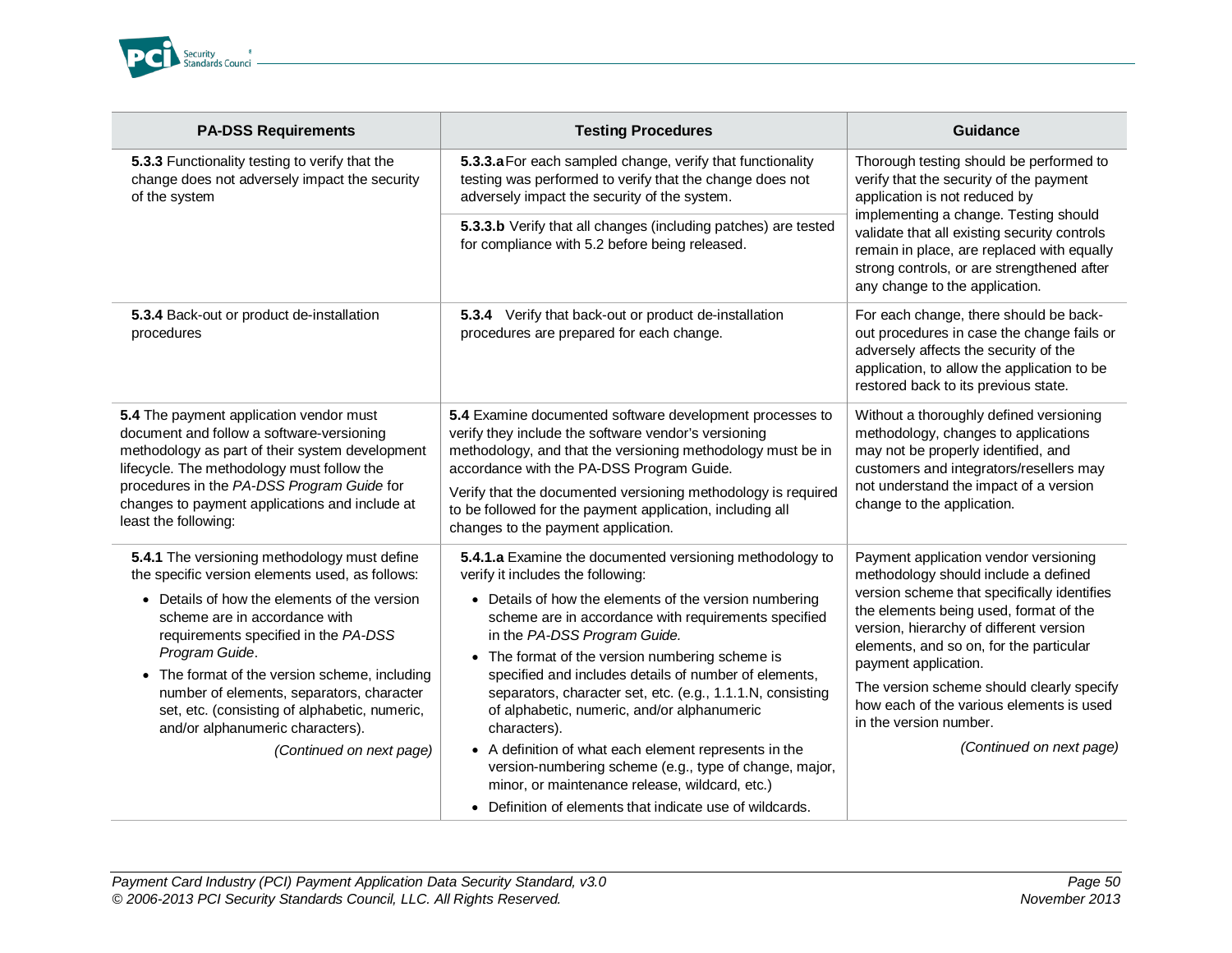

| <b>PA-DSS Requirements</b>                                                                                                                                                                                                                                                                                                                                                                                                                                                                                                                                                                                                     | <b>Testing Procedures</b>                                                                                                                                                                                                                                                                                                                                                                                                                                                                                                                                                                                                                                                                                                                                                                                                                                                                                                                                                | <b>Guidance</b>                                                                                                                                                                                                                                                                                                                                                              |
|--------------------------------------------------------------------------------------------------------------------------------------------------------------------------------------------------------------------------------------------------------------------------------------------------------------------------------------------------------------------------------------------------------------------------------------------------------------------------------------------------------------------------------------------------------------------------------------------------------------------------------|--------------------------------------------------------------------------------------------------------------------------------------------------------------------------------------------------------------------------------------------------------------------------------------------------------------------------------------------------------------------------------------------------------------------------------------------------------------------------------------------------------------------------------------------------------------------------------------------------------------------------------------------------------------------------------------------------------------------------------------------------------------------------------------------------------------------------------------------------------------------------------------------------------------------------------------------------------------------------|------------------------------------------------------------------------------------------------------------------------------------------------------------------------------------------------------------------------------------------------------------------------------------------------------------------------------------------------------------------------------|
| • Definition of what each element represents<br>in the version scheme (for example, type of<br>change, major, minor, or maintenance                                                                                                                                                                                                                                                                                                                                                                                                                                                                                            | 5.4.1.b Verify the elements of the version scheme are in<br>accordance with the types of changes specified in the PA-<br>DSS Program Guide.                                                                                                                                                                                                                                                                                                                                                                                                                                                                                                                                                                                                                                                                                                                                                                                                                              | The version scheme can be indicated in a<br>number of ways-for example,<br>N.NN.NNA, where "N" indicates a numeric                                                                                                                                                                                                                                                           |
| release, wildcard, etc.)<br>• Definition of elements that indicate use of<br>wildcards.<br>Note: Wildcards may only be substituted for<br>elements of the version number that represent<br>non-security impacting changes. Refer to 5.5.3 for<br>additional requirements on the use of wildcards.                                                                                                                                                                                                                                                                                                                              | 5.4.1.c Examine recent payment application changes, the<br>version numbers assigned, and the change-control<br>documentation that specifies the type of application change,<br>and verify that the elements in the version number match the<br>applicable change and the parameters defined in the<br>documented versioning methodology.<br>5.4.1.d Interview a sample of developers and verify that they<br>are knowledgeable in the version scheme, including the<br>acceptable use of wildcards in the version number.                                                                                                                                                                                                                                                                                                                                                                                                                                                | element and "A" indicates an alphabetic<br>element. The versioning scheme should<br>include identification of the character set<br>(for example, 0-9, A-Z, etc.) that can be<br>used for each element in the version.<br>Without a properly defined version<br>scheme, changes made to the application<br>may not be accurately represented by the<br>version number format. |
| 5.4.2 The versioning methodology must indicate<br>the type and impact of all application changes in<br>accordance with the PA-DSS Program Guide,<br>including:<br>• Descriptions of all types and impacts of<br>application changes.<br>• Specific identification and definition of<br>changes that:<br>Have no impact on functionality of the<br>application or its dependencies<br>Have impact on application<br>functionality but no impact on security<br>or PA-DSS requirements<br>Have impact to any security<br>functionality or PA-DSS requirement.<br>• How each type of change ties to a specific<br>version number. | 5.4.2.a Examine the software vendor's documented<br>versioning methodology to verify the version methodology<br>includes:<br>• Description of all types and impacts of application<br>changes (for example, changes that have no impact,<br>low impact, or high impact to the application)<br>• Specific identification and definition of changes that:<br>Have no impact on functionality of the application<br>or its dependencies<br>Have impact on application functionality but no<br>impact on security or PA-DSS requirements<br>Have impact to any security functionality or PA-<br>DSS requirement.<br>How each type of change ties to a specific version<br>number.<br>5.4.2.b Verify that the versioning methodology is in<br>accordance with the PA-DSS Program Guide requirements.<br>5.4.2.c Interview personnel and observe processes for each<br>type of change to verify that the documented methodology is<br>being followed for all types of changes. |                                                                                                                                                                                                                                                                                                                                                                              |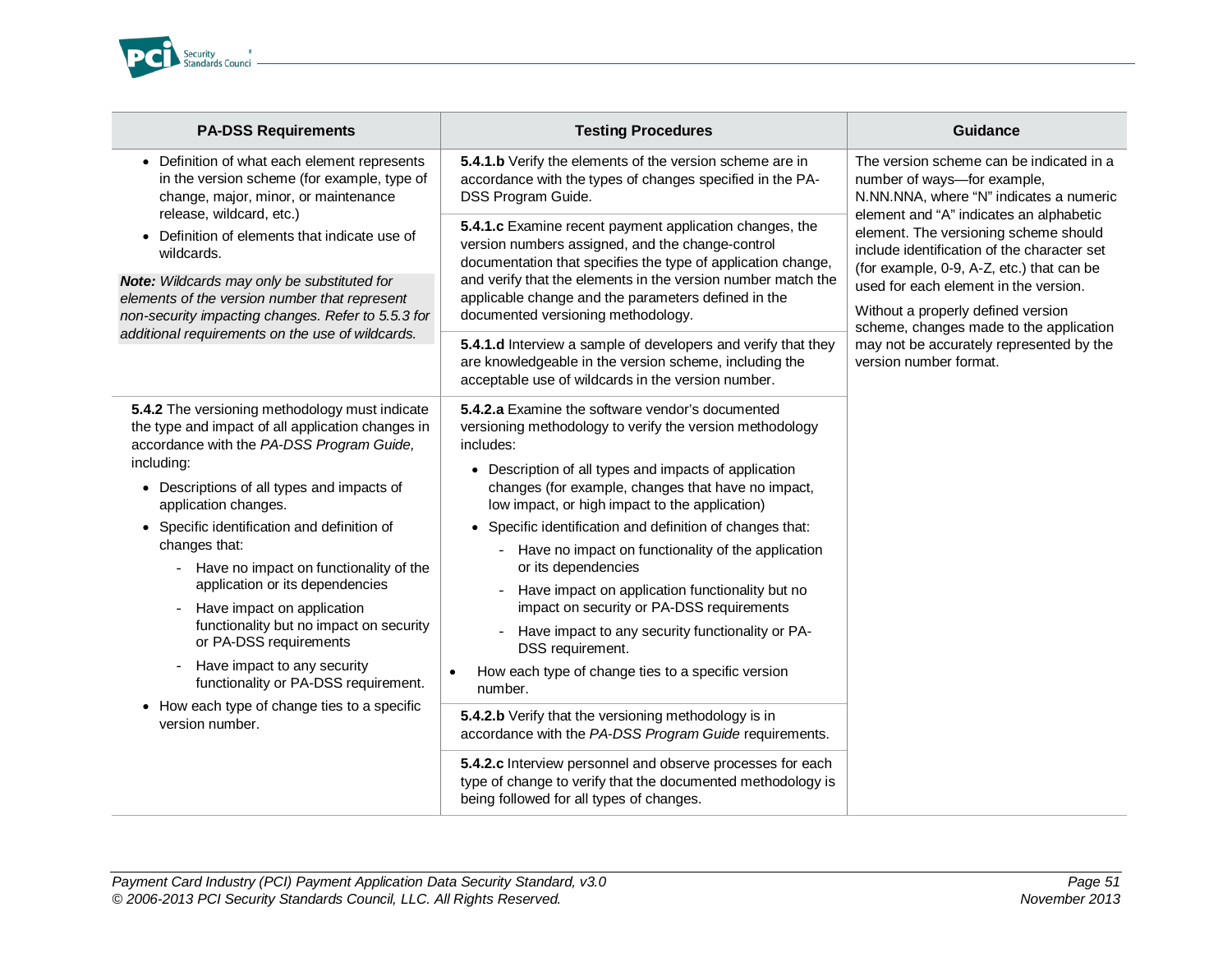

| <b>PA-DSS Requirements</b>                                                                                                                                                                                                                                                                                                                                                                                                                                                                                                                                                                                                                                                                                                                                                                                      | <b>Testing Procedures</b>                                                                                                                                                                                                                                                                                                                                                                                                                                                                                                                                                                                                                                                                                                                                                                                                                                                                                                                                                                                                              | <b>Guidance</b>                                                                                                                                                                                                                                                                                                                                                                                                                                                                                                                                                                                                                                                                                                                                                                                                                                           |
|-----------------------------------------------------------------------------------------------------------------------------------------------------------------------------------------------------------------------------------------------------------------------------------------------------------------------------------------------------------------------------------------------------------------------------------------------------------------------------------------------------------------------------------------------------------------------------------------------------------------------------------------------------------------------------------------------------------------------------------------------------------------------------------------------------------------|----------------------------------------------------------------------------------------------------------------------------------------------------------------------------------------------------------------------------------------------------------------------------------------------------------------------------------------------------------------------------------------------------------------------------------------------------------------------------------------------------------------------------------------------------------------------------------------------------------------------------------------------------------------------------------------------------------------------------------------------------------------------------------------------------------------------------------------------------------------------------------------------------------------------------------------------------------------------------------------------------------------------------------------|-----------------------------------------------------------------------------------------------------------------------------------------------------------------------------------------------------------------------------------------------------------------------------------------------------------------------------------------------------------------------------------------------------------------------------------------------------------------------------------------------------------------------------------------------------------------------------------------------------------------------------------------------------------------------------------------------------------------------------------------------------------------------------------------------------------------------------------------------------------|
|                                                                                                                                                                                                                                                                                                                                                                                                                                                                                                                                                                                                                                                                                                                                                                                                                 | 5.4.2.d Select a sample of recent payment application<br>changes and review the change control documentation that<br>specifies the type of application change to verify that the<br>version assigned to the change matches the type of change<br>according to the documented methodology.                                                                                                                                                                                                                                                                                                                                                                                                                                                                                                                                                                                                                                                                                                                                              |                                                                                                                                                                                                                                                                                                                                                                                                                                                                                                                                                                                                                                                                                                                                                                                                                                                           |
| 5.4.3 The versioning methodology must<br>specifically identify whether wildcards are used<br>and, if so, how they are used. The following<br>must be included:<br>Details of how wildcards are used in the<br>$\bullet$<br>versioning methodology.<br>• Wildcards are never used for any change<br>that has an impact on security or any PA-<br>DSS requirements.<br>• Any element of the version number used to<br>represent a non-security-impacting change<br>(including a wildcard element) must never<br>be used to represent a security impacting<br>change.<br>• Wildcard elements must not precede<br>version elements that could represent<br>security-impacting changes. Any version<br>elements that appear after a wildcard<br>element must not be used to represent<br>security-impacting changes. | 5.4.3.a Examine the software vendor's documented<br>versioning methodology to verify that it includes specific<br>identification of how wildcards are used, including:<br>• Details of how wildcards are used in the versioning<br>methodology.<br>• Wildcards are never used for any change that has an<br>impact on security or any PA-DSS requirements.<br>• Any element of the version number used to represent a<br>non-security-impacting change (including a wildcard<br>element) must never be used to represent a security<br>impacting change.<br>• Any elements to the right of a wildcard cannot be used<br>for a security impacting change.<br>• Security-impacting change requires a change to other<br>version-number element that appears "to the left of" the<br>first wildcard element.<br>5.4.3.b Verify that any use of wildcards is in accordance with<br>the PA-DSS Program Guide requirements. For example,<br>elements that appear after a wildcard element cannot be<br>used for a security impacting change. | A PA-DSS "wildcard" element can<br>optionally be used in the version scheme<br>to represent multiple non-security-<br>impacting changes.<br>A wildcard is the only variable element of<br>the vendor's version scheme and is used<br>to indicate there are only minor, non-<br>security-impacting changes between each<br>version represented by the wildcard<br>element. For example, a version number<br>of 1.1.x would cover specific versions<br>1.1.2 and 1.1.3, etc., letting a customer<br>know that the code base between them is<br>effectively unchanged except for cosmetic<br>or other minor types of changes.<br>Any use of wildcards must be predefined<br>in the vendor's versioning methodology<br>and be used only in accordance with the<br>PA-DSS Program Guide.<br><b>Note:</b> Use of a wildcard is optional and is<br>not required. |
| Note: Wildcards may only be used in accordance<br>with the PA-DSS Program Guide.                                                                                                                                                                                                                                                                                                                                                                                                                                                                                                                                                                                                                                                                                                                                | 5.4.3.c Interview personnel and observe processes for each<br>type of change to verify that:<br>• Wildcards are never used for any change that has an<br>impact on security or any PA-DSS requirements.<br>• Elements of the version number used to represent non-<br>security-impacting changes (including a wildcard<br>element) are never be used to represent a security<br>impacting change.                                                                                                                                                                                                                                                                                                                                                                                                                                                                                                                                                                                                                                      |                                                                                                                                                                                                                                                                                                                                                                                                                                                                                                                                                                                                                                                                                                                                                                                                                                                           |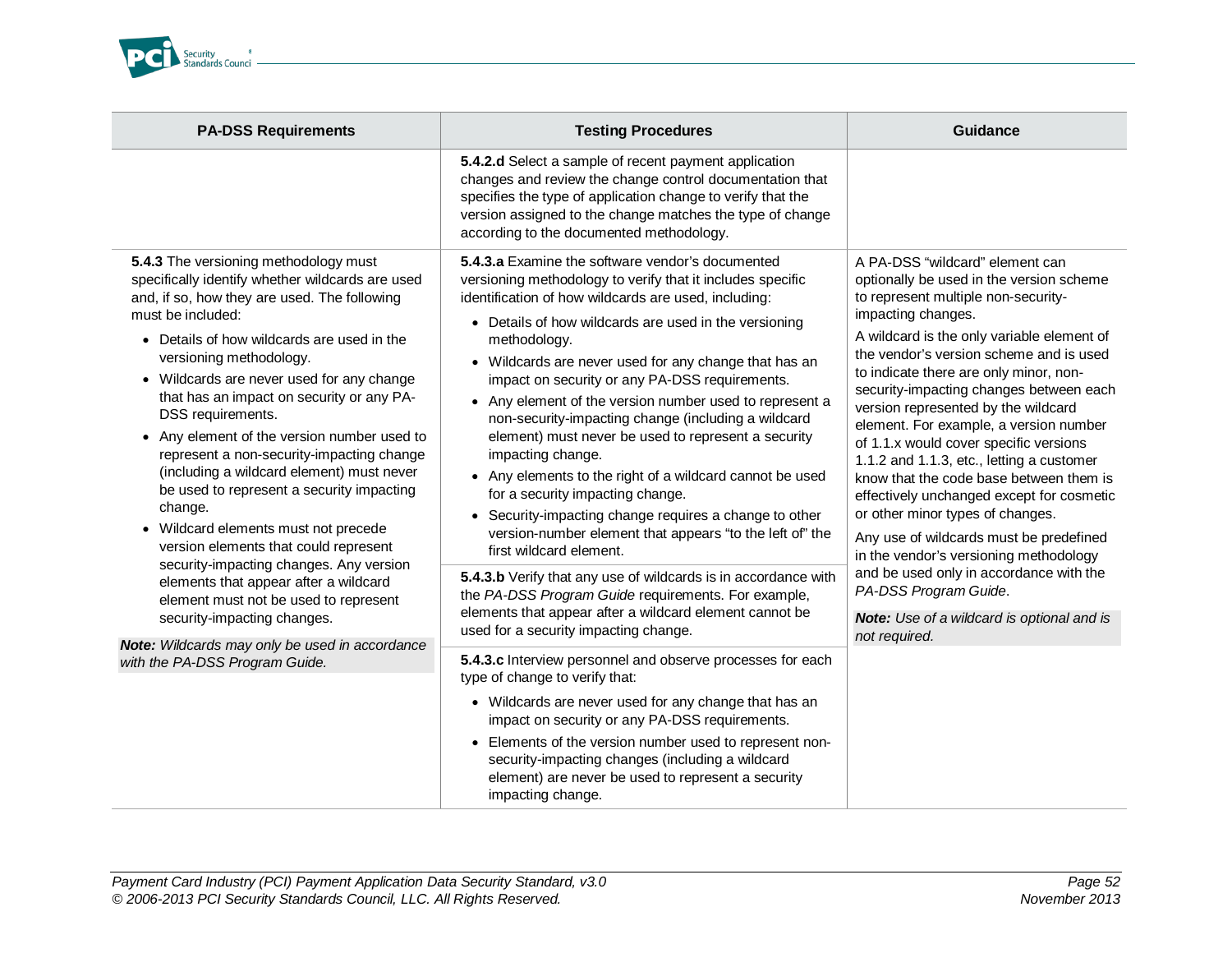

| <b>PA-DSS Requirements</b>                                                                                                                                                           | <b>Testing Procedures</b>                                                                                                                                                                          | Guidance                                                                                                                                                                                                                                                                                                                                                                     |
|--------------------------------------------------------------------------------------------------------------------------------------------------------------------------------------|----------------------------------------------------------------------------------------------------------------------------------------------------------------------------------------------------|------------------------------------------------------------------------------------------------------------------------------------------------------------------------------------------------------------------------------------------------------------------------------------------------------------------------------------------------------------------------------|
|                                                                                                                                                                                      | 5.4.3.d Select a sample of recent payment application<br>changes and review the change control documentation that<br>specifies the type of application change. Verify that:                        |                                                                                                                                                                                                                                                                                                                                                                              |
|                                                                                                                                                                                      | • Wildcards are not used for any change that has an<br>impact on security or any PA-DSS requirements.                                                                                              |                                                                                                                                                                                                                                                                                                                                                                              |
|                                                                                                                                                                                      | • Elements of the version number used to represent non-<br>security-impacting changes (including a wildcard<br>element) are not used to represent a security impacting<br>change.                  |                                                                                                                                                                                                                                                                                                                                                                              |
| 5.4.4 The vendor's published versioning<br>methodology must be communicated to<br>customers and integrators/resellers.                                                               | 5.4.4 Verify the PA-DSS Implementation Guide includes a<br>description of the vendor's published versioning<br>methodology for customers and integrators/resellers, and<br>includes the following: | Ensuring the vendors' versioning<br>methodology is included in the PA-DSS<br>Implementation Guide will provide<br>customers and integrators/resellers the<br>necessary information to understand<br>which version of the payment application<br>they are using as well as the types of<br>changes that have been made to each<br>version of the payment application.         |
|                                                                                                                                                                                      | • Details of versioning scheme, including the format of the<br>version scheme (number of elements, separators,<br>character set, etc.).                                                            |                                                                                                                                                                                                                                                                                                                                                                              |
|                                                                                                                                                                                      | • Details of how security-impacting changes will be<br>indicated by the version scheme.                                                                                                            |                                                                                                                                                                                                                                                                                                                                                                              |
|                                                                                                                                                                                      | • Details of how other types of changes will affect the<br>version.                                                                                                                                |                                                                                                                                                                                                                                                                                                                                                                              |
|                                                                                                                                                                                      | • Details of any wildcard elements that are used, including<br>confirmation that they will never be used to represent a<br>security-impacting change.                                              |                                                                                                                                                                                                                                                                                                                                                                              |
| 5.4.5 If an internal version mapping to published<br>versioning scheme is used, the versioning<br>methodology must include mapping of internal<br>versions to the external versions. | 5.4.5.a Examine the documented version methodology to<br>verify it includes a mapping of internal versions to published<br>external versions.                                                      | Some payment application vendors have<br>versioning methodologies for internal use<br>or reference that differ from the versioning<br>methodology used for external (or public)<br>releases. In these situations it is important<br>that both versioning methodologies are<br>well defined and documented, and the<br>relationship between them is thoroughly<br>documented. |
|                                                                                                                                                                                      | 5.4.5.b Examine recent changes to confirm internal version<br>mapping to published versioning scheme match according to<br>the type of change.                                                     |                                                                                                                                                                                                                                                                                                                                                                              |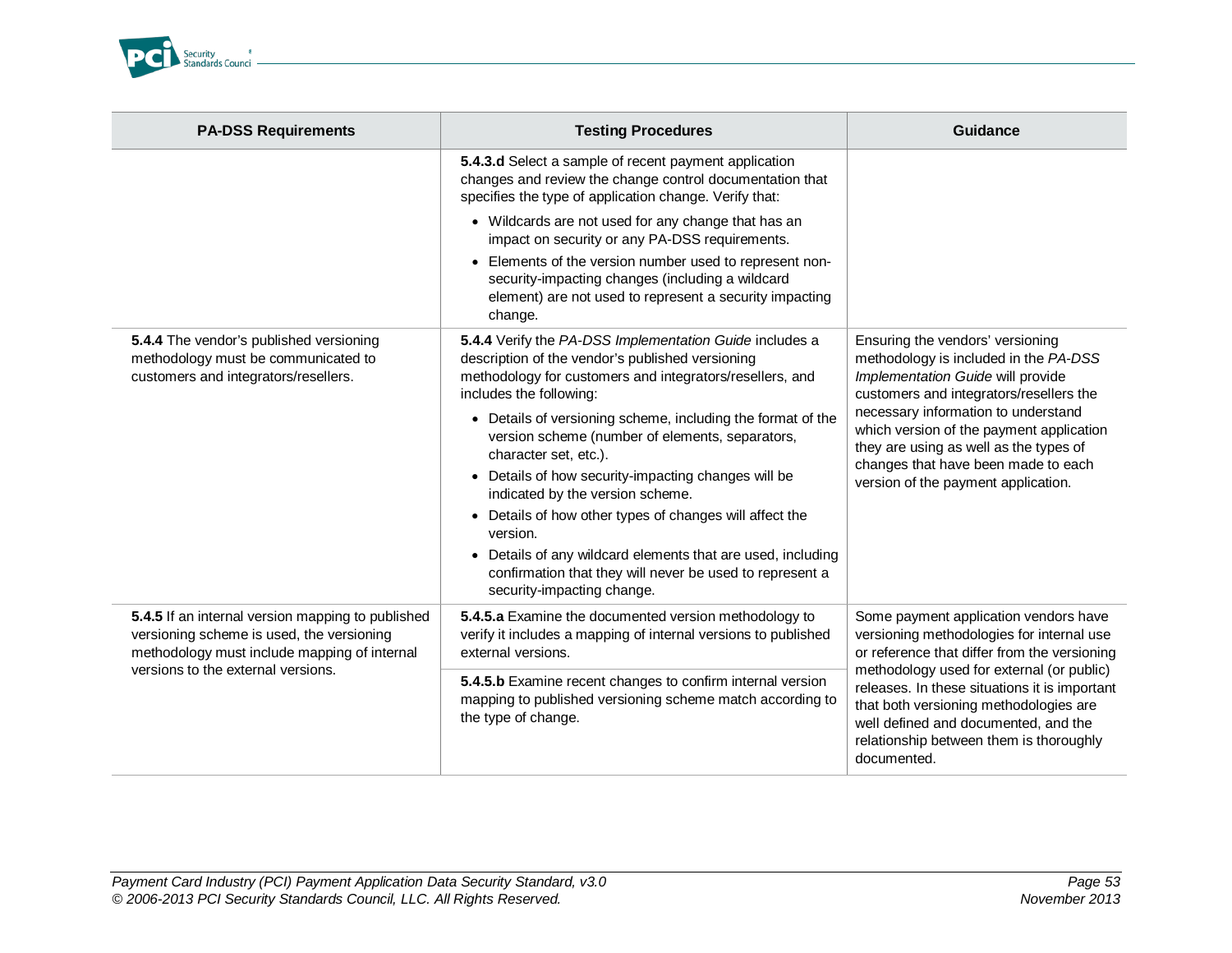

| <b>PA-DSS Requirements</b>                                                                                                                                                                                                                                                                                                                                                                                                                                                                                                                                                                                                                                                                                                                                                                                                                                                                                                                                                                                                                                                                                                                                                                                     | <b>Testing Procedures</b>                                                                                                                                                                                                                                                                                                                                                                                                                                                                                                                                                                                                                                                                                                                                                                                                                                                                                                                                                                                                                                                                                                                   | <b>Guidance</b>                                                                                                                                                                                                                                                                                                                                                                                                                                                                                                                                                                                                                                                |
|----------------------------------------------------------------------------------------------------------------------------------------------------------------------------------------------------------------------------------------------------------------------------------------------------------------------------------------------------------------------------------------------------------------------------------------------------------------------------------------------------------------------------------------------------------------------------------------------------------------------------------------------------------------------------------------------------------------------------------------------------------------------------------------------------------------------------------------------------------------------------------------------------------------------------------------------------------------------------------------------------------------------------------------------------------------------------------------------------------------------------------------------------------------------------------------------------------------|---------------------------------------------------------------------------------------------------------------------------------------------------------------------------------------------------------------------------------------------------------------------------------------------------------------------------------------------------------------------------------------------------------------------------------------------------------------------------------------------------------------------------------------------------------------------------------------------------------------------------------------------------------------------------------------------------------------------------------------------------------------------------------------------------------------------------------------------------------------------------------------------------------------------------------------------------------------------------------------------------------------------------------------------------------------------------------------------------------------------------------------------|----------------------------------------------------------------------------------------------------------------------------------------------------------------------------------------------------------------------------------------------------------------------------------------------------------------------------------------------------------------------------------------------------------------------------------------------------------------------------------------------------------------------------------------------------------------------------------------------------------------------------------------------------------------|
| 5.4.6 Software vendor must have a process in<br>place to review application updates for<br>conformity with the versioning methodology prior<br>to release.                                                                                                                                                                                                                                                                                                                                                                                                                                                                                                                                                                                                                                                                                                                                                                                                                                                                                                                                                                                                                                                     | 5.4.6.a Examine documented software-development<br>processes and the versioning methodology to verify there is<br>a process in place to review application updates for<br>conformity with the versioning methodology prior to release.                                                                                                                                                                                                                                                                                                                                                                                                                                                                                                                                                                                                                                                                                                                                                                                                                                                                                                      | It is critical that payment application<br>vendors have a process in place to ensure<br>product updates match the intent and<br>scope of the planned release, and that<br>those changes are accurately                                                                                                                                                                                                                                                                                                                                                                                                                                                         |
|                                                                                                                                                                                                                                                                                                                                                                                                                                                                                                                                                                                                                                                                                                                                                                                                                                                                                                                                                                                                                                                                                                                                                                                                                | 5.4.6.b Interview software developers and observe<br>processes to verify that application updates are reviewed for<br>conformity with the versioning methodology prior to release.                                                                                                                                                                                                                                                                                                                                                                                                                                                                                                                                                                                                                                                                                                                                                                                                                                                                                                                                                          | communicated to customers. Otherwise,<br>changes could be made to an application<br>that may negatively impact a customer's<br>application security without their<br>knowledge.                                                                                                                                                                                                                                                                                                                                                                                                                                                                                |
| 5.5 Risk assessment techniques (for example,<br>application threat-modeling) are used to identify<br>potential application security design flaws and<br>vulnerabilities during the software-development<br>process. Risk assessment processes include the<br>following:<br>• Coverage of all functions of the payment<br>application, including but not limited to,<br>security-impacting features and features that<br>cross trust-boundaries.<br>• Assessment of application decision points,<br>process flows, data flows, data storage, and<br>trust boundaries.<br>• Identification of all areas within the payment<br>application that interact with PAN and/or SAD<br>or the cardholder data environment (CDE), as<br>well as any process-oriented outcomes that<br>could lead to the exposure of cardholder data.<br>• A list of potential threats and vulnerabilities<br>resulting from cardholder data flow analyses<br>and assign risk ratings (for example, high,<br>medium, or low priority) to each.<br>• Implementation of appropriate corrections and<br>countermeasures during the development<br>process.<br>Documentation of risk assessment results for<br>management review and approval. | 5.5 Examine written software-development procedures and<br>interview responsible personnel to verify the vendor uses risk<br>assessment techniques as part of the software-development<br>process, and that the processes include:<br>• Coverage of all functions of the payment application,<br>including but not limited to, security-impacting features and<br>features that cross trust boundaries.<br>• Assessment of application decision points, process flows,<br>data flows, data storage, and trust boundaries.<br>• Identification of all areas within payment applications that<br>interact with PAN/SAD or the cardholder data environment<br>(CDE), as well as any process-oriented outcomes that<br>could lead to the exposure of cardholder data.<br>• A list of potential threats and vulnerabilities resulting from<br>cardholder data flow analyses, and assign risk ratings (e.g.<br>high, medium, or low priority) to each.<br>• Implementation of appropriate corrections and<br>countermeasures during the development process.<br>• Documentation of risk assessment results for management<br>review and approval. | To maintain the quality and security of<br>payment applications, risk assessment<br>techniques should be employed by<br>application vendors during the software-<br>development process.<br>Threat modeling is a form of risk<br>assessment that can be used to analyze<br>an application's constructs and data flows<br>for opportunities where confidential<br>information may be exposed to<br>unauthorized application users. These<br>processes allow software developers and<br>architects to identify and resolve potential<br>security issues early in the development<br>process, improving application security<br>and minimizing development costs. |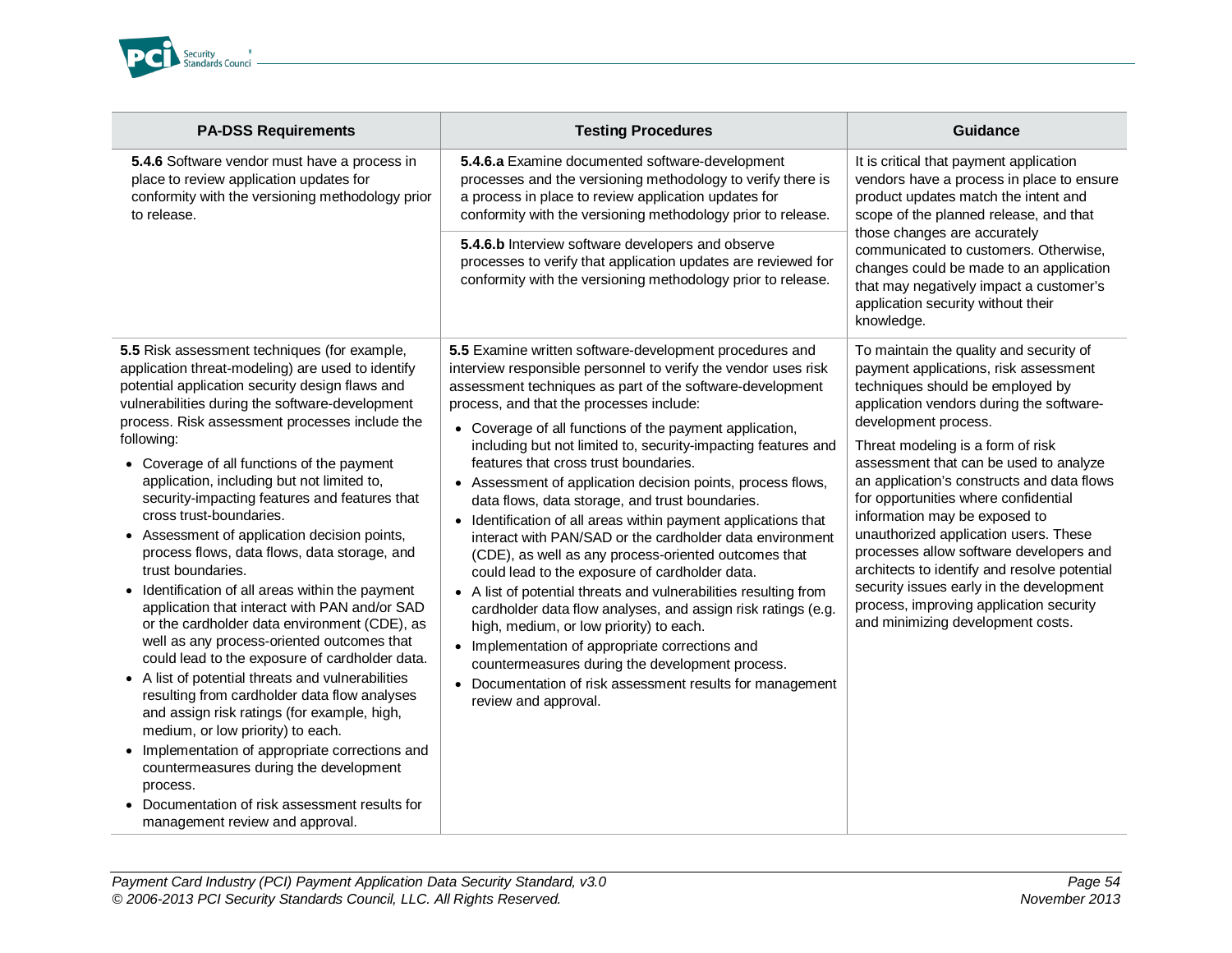

| <b>PA-DSS Requirements</b>                                                                                                                                                                                                  | <b>Testing Procedures</b>                                                                                                                                                                                                                                                                                        | Guidance                                                                                                                                                                                                                                                                                                                                                                                                                               |
|-----------------------------------------------------------------------------------------------------------------------------------------------------------------------------------------------------------------------------|------------------------------------------------------------------------------------------------------------------------------------------------------------------------------------------------------------------------------------------------------------------------------------------------------------------|----------------------------------------------------------------------------------------------------------------------------------------------------------------------------------------------------------------------------------------------------------------------------------------------------------------------------------------------------------------------------------------------------------------------------------------|
| 5.6 Software vendor must implement a process<br>to document and authorize the final release of<br>the application and any application updates.<br>Documentation includes:<br>• Signature by an authorized party to formally | <b>5.6.a</b> Examine documented processes to verify that final<br>release of the application and any application updates must be<br>formally approved and documented, including a signature by<br>an authorized party to formally approve the release and<br>confirmation that all SDLC processes were followed. | Someone within the payment application<br>vendor's organization should be<br>responsible for reviewing and ensuring all<br>aspects of the secure development<br>processes (as defined in Requirements<br>5.1 through 5.5) were performed. Without<br>a formal review and acknowledgment from<br>a responsible party, critical security<br>processes may be missed or excluded,<br>resulting in a faulty or less secure<br>application. |
| approve release of the application or<br>application update<br>• Confirmation that secure development<br>processes were followed by the vendor.                                                                             | 5.6.b For a sample of recent releases of application and<br>application updates, review approval documentation to verify it<br>includes<br>Formal approval and signature by an authorized party<br>Confirmation that that all secure development processes<br>were followed.                                     |                                                                                                                                                                                                                                                                                                                                                                                                                                        |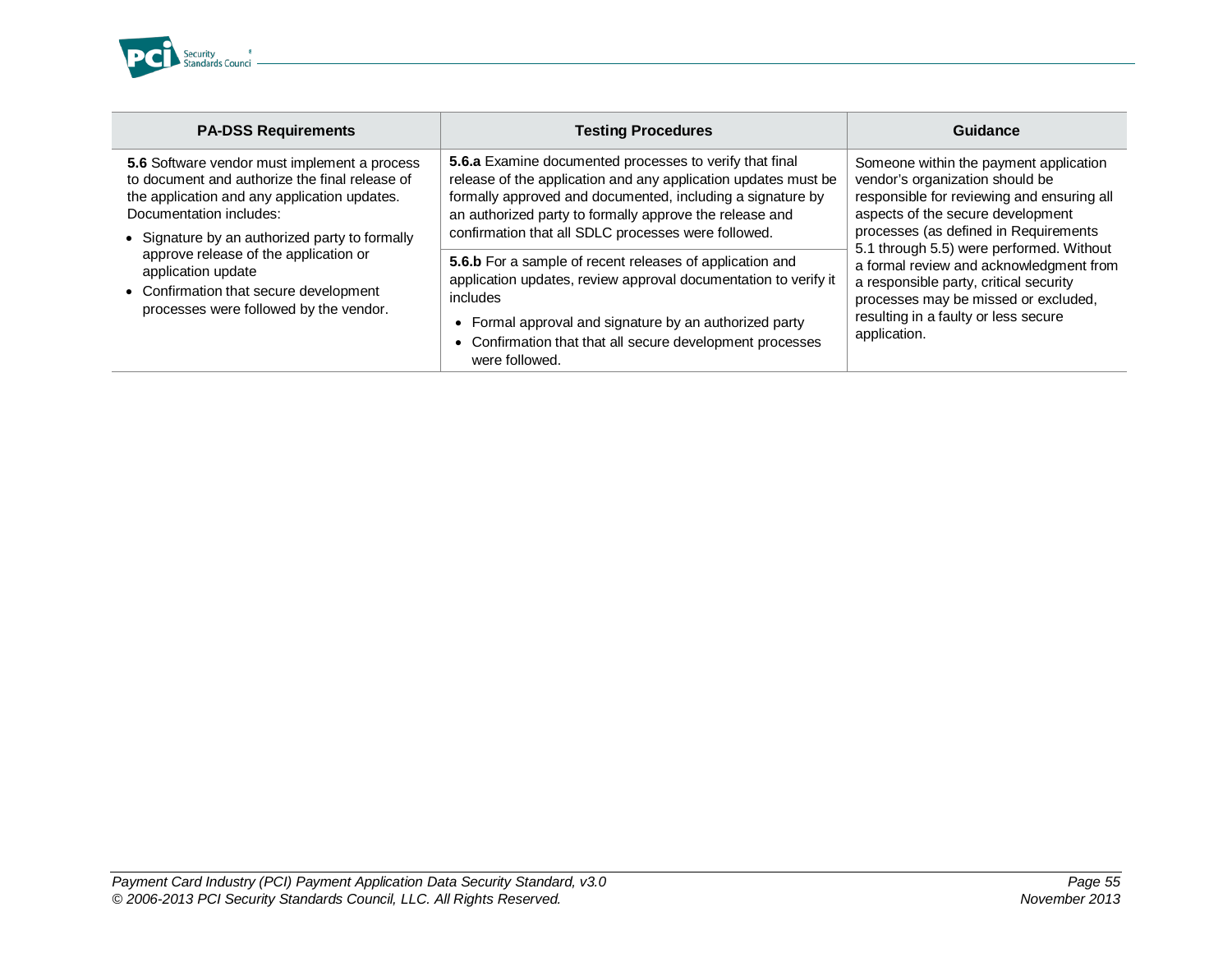

## *Requirement 6: Protect wireless transmissions*

| <b>PA-DSS Requirements</b>                                                                                                                                                           | <b>Testing Procedures</b>                                                                                                                                                                                                                                                                                                                                                                                                                                                                                                                                                                                                                                                                                                                                                                                                                                                                                                                                                                                                                                                                                                                                                                                                                          | <b>Guidance</b>                                                                                                                                                                                                                                                                                                                                                                                                                                                                                                                                                                                          |
|--------------------------------------------------------------------------------------------------------------------------------------------------------------------------------------|----------------------------------------------------------------------------------------------------------------------------------------------------------------------------------------------------------------------------------------------------------------------------------------------------------------------------------------------------------------------------------------------------------------------------------------------------------------------------------------------------------------------------------------------------------------------------------------------------------------------------------------------------------------------------------------------------------------------------------------------------------------------------------------------------------------------------------------------------------------------------------------------------------------------------------------------------------------------------------------------------------------------------------------------------------------------------------------------------------------------------------------------------------------------------------------------------------------------------------------------------|----------------------------------------------------------------------------------------------------------------------------------------------------------------------------------------------------------------------------------------------------------------------------------------------------------------------------------------------------------------------------------------------------------------------------------------------------------------------------------------------------------------------------------------------------------------------------------------------------------|
| 6.1 For payment applications using wireless<br>technology, change wireless vendor defaults,<br>including but not limited to default wireless<br>encryption keys, passwords, and SNMP | 6.1 For payment applications developed for use with wireless<br>technology, and for all wireless applications bundled with the<br>payment application, verify that the wireless applications do<br>not use vendor default settings, as follows:                                                                                                                                                                                                                                                                                                                                                                                                                                                                                                                                                                                                                                                                                                                                                                                                                                                                                                                                                                                                    | The exploitation of wireless technology is<br>a common method for malicious<br>individuals to gain access to the network<br>and cardholder data. If wireless networks                                                                                                                                                                                                                                                                                                                                                                                                                                    |
| community strings. The wireless technology must<br>be implemented securely.<br>Aligns with PCI DSS Requirements 1.2.3 &<br>2.1.1                                                     | 6.1.a Examine the PA-DSS Implementation Guide prepared by<br>the vendor to verify it includes the following for customers and<br>integrators/resellers:<br>• The payment application enforces changes of default<br>encryption keys, passwords and SNMP community strings<br>at installation for all wireless components controlled by the<br>application.<br>Procedures for changing wireless encryption keys and<br>passwords, including SNMP strings, anytime anyone with<br>knowledge of the keys/passwords leaves the company or<br>changes positions.<br>• Instructions for changing default encryption keys,<br>passwords, and SNMP community strings on any wireless<br>components provided with, but not controlled by, the<br>payment application.<br>• Instructions to install a firewall between any wireless<br>networks and systems that store cardholder data.<br>Details of any wireless traffic (including specific port<br>information) that the wireless function of the payment<br>application would use.<br>• Instructions to configure firewalls to deny or-if such traffic<br>is necessary for business purposes-permit only<br>authorized traffic between the wireless environment and<br>the cardholder data environment. | are not implemented with sufficient<br>security configurations (including changing<br>default settings), wireless sniffers can<br>eavesdrop on the traffic, easily capture<br>data and passwords, and easily enter and<br>attack a network. For these reasons,<br>payment applications must not require the<br>use of default or insecure wireless<br>settings.<br>If firewalls do not restrict access from<br>wireless networks into the CDE, malicious<br>individuals that gain unauthorized access<br>to the wireless network can easily connect<br>to the CDE and compromise account<br>information. |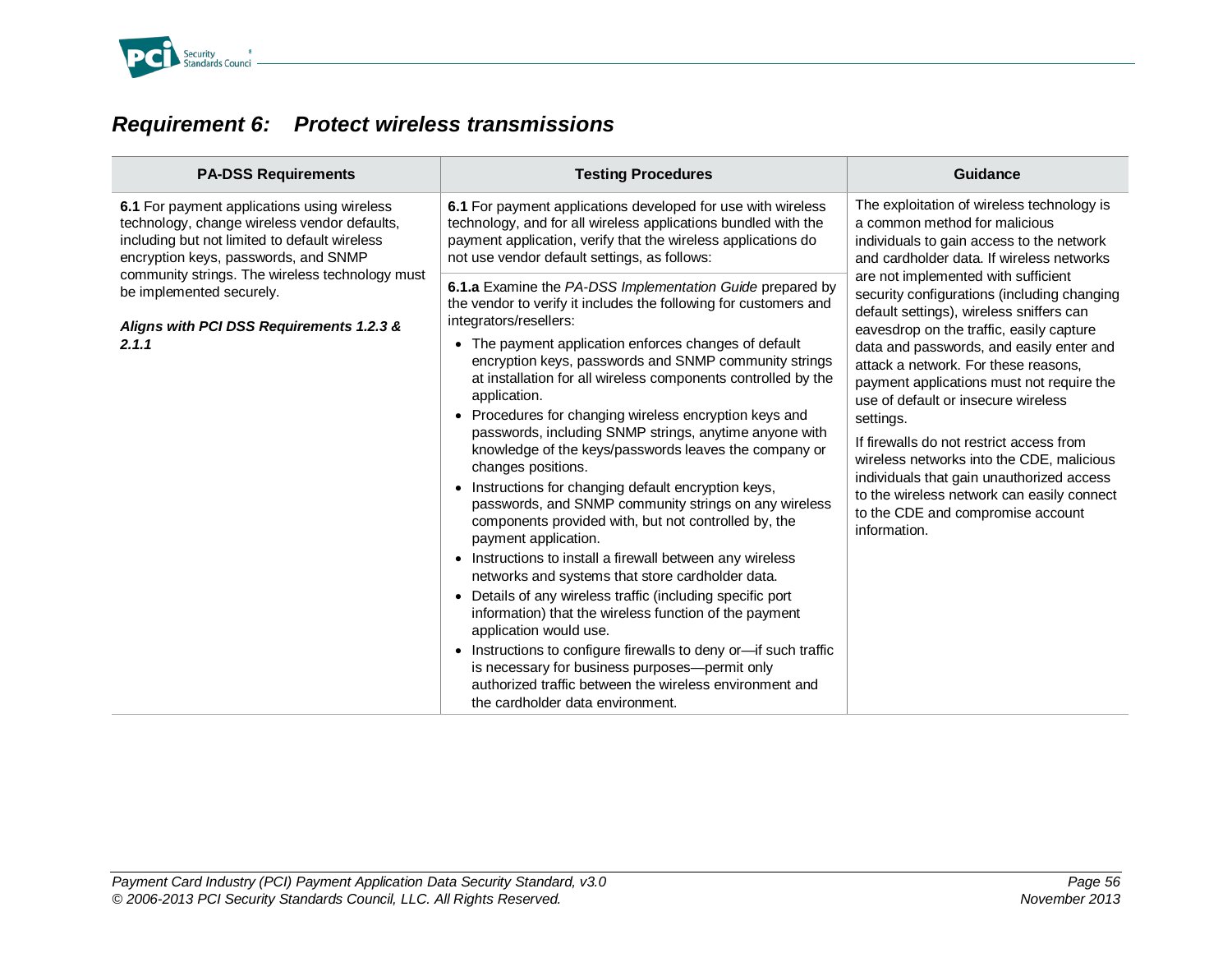

| <b>PA-DSS Requirements</b> | <b>Testing Procedures</b>                                                                                                                                                                                                                                                                                                                                                                                       | <b>Guidance</b> |
|----------------------------|-----------------------------------------------------------------------------------------------------------------------------------------------------------------------------------------------------------------------------------------------------------------------------------------------------------------------------------------------------------------------------------------------------------------|-----------------|
|                            | 6.1.b Install the application according to the PA-DSS<br>Implementation Guide and test application and wireless<br>settings to verify the following, for all wireless functionality<br>managed by the payment application:                                                                                                                                                                                      |                 |
|                            | • Encryption keys were changed from default at installation.                                                                                                                                                                                                                                                                                                                                                    |                 |
|                            | • Default SNMP community strings on wireless devices were<br>changed at installation.                                                                                                                                                                                                                                                                                                                           |                 |
|                            | • Default passwords/passphrases on access points were<br>changed at installation.                                                                                                                                                                                                                                                                                                                               |                 |
|                            | • Firmware on wireless devices is updated to support strong<br>encryption for authentication and transmission over<br>wireless networks.                                                                                                                                                                                                                                                                        |                 |
|                            | • Other security-related wireless vendor defaults were<br>changed, if applicable.                                                                                                                                                                                                                                                                                                                               |                 |
|                            | 6.1.c For all wireless functionality managed by the payment<br>application, follow instructions in the PA-DSS Implementation<br>Guide for changing wireless encryption keys,<br>passwords/passphrases, and SNMP strings. Verify that the<br>PA-DSS Implementation Guide instructions are accurate and<br>result in changed wireless encryption keys, passwords and<br>SNMP strings.                             |                 |
|                            | 6.1.d For all wireless components provided with, but not<br>controlled by, the payment application, follow instructions in<br>the PA-DSS Implementation Guide for changing default<br>encryption keys, passwords/passphrases and SNMP<br>community strings. Verify the PA-DSS Implementation Guide<br>instructions are accurate and result in changed wireless<br>encryption keys, passwords, and SNMP strings. |                 |
|                            | 6.1.e Install the application and test wireless functions to verify<br>the wireless traffic and ports used by the application are in<br>accordance with those documented in the PA-DSS<br>Implementation Guide.                                                                                                                                                                                                 |                 |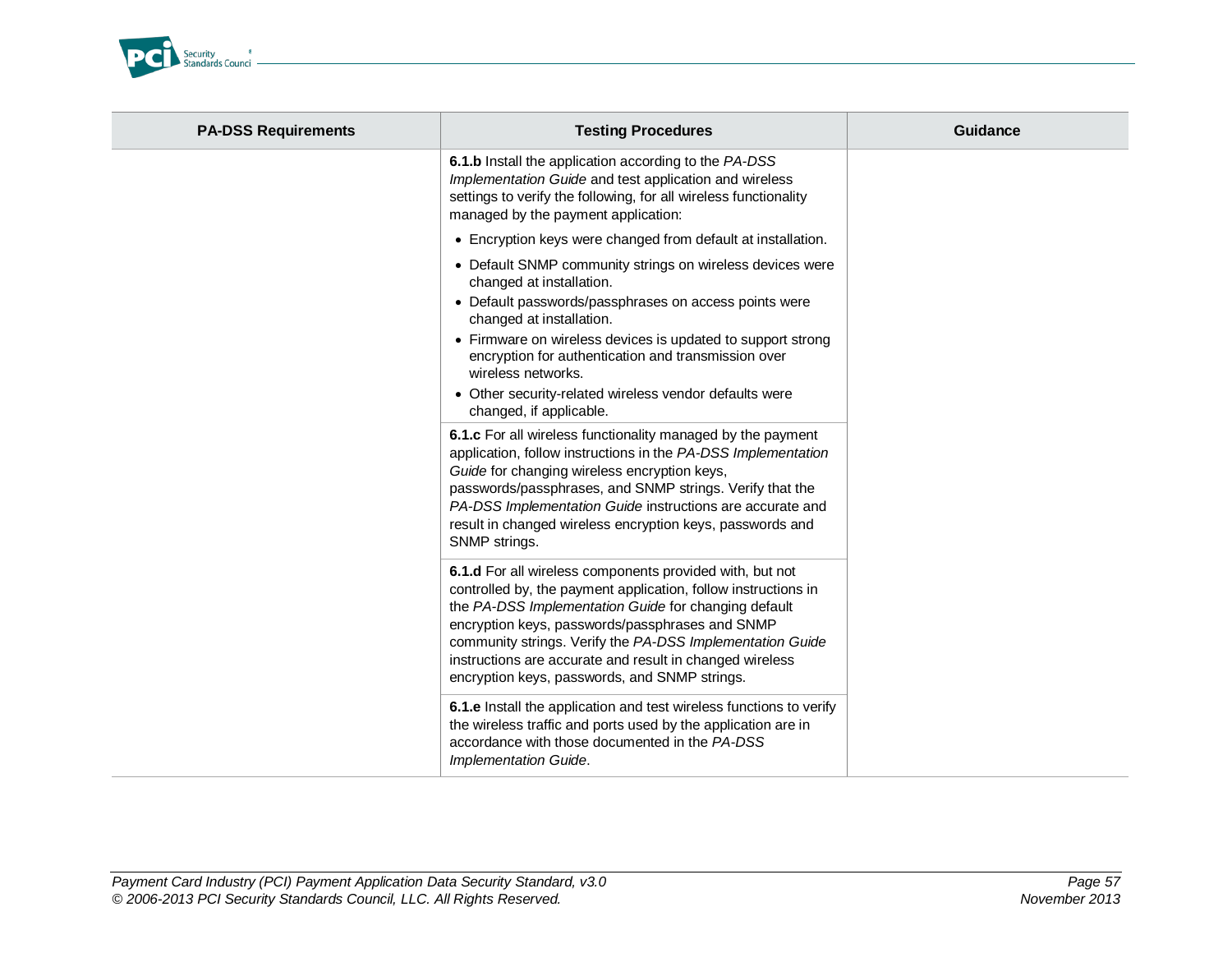

| <b>PA-DSS Requirements</b>                                                                                                                                                                                                             | <b>Testing Procedures</b>                                                                                                                                                                                                                                                                          | Guidance                                                                                                                                                                                               |
|----------------------------------------------------------------------------------------------------------------------------------------------------------------------------------------------------------------------------------------|----------------------------------------------------------------------------------------------------------------------------------------------------------------------------------------------------------------------------------------------------------------------------------------------------|--------------------------------------------------------------------------------------------------------------------------------------------------------------------------------------------------------|
| 6.2 For payment applications using wireless<br>technology, payment application must facilitate<br>use of industry best practices (for example, IEEE<br>802.11i) to implement strong encryption for<br>authentication and transmission. | 6.2.a For payment applications developed for use with<br>wireless technology, test all wireless functionality to verify the<br>application uses industry best practices (for example, IEEE<br>802.11.i) to provide strong encryption for authentication and<br>transmission.                       | Malicious users use free and widely<br>available tools to eavesdrop on wireless<br>communications. Use of strong<br>cryptography can help limit disclosure of<br>sensitive information across wireless |
| <b>Note:</b> The use of WEP as a security control is<br>prohibited.                                                                                                                                                                    | <b>6.2.b</b> For all wireless applications bundled with the payment<br>application, test wireless functionality to verify that industry                                                                                                                                                            | networks.<br>Strong cryptography for authentication                                                                                                                                                    |
| Aligns with PCI DSS Requirement 4.1.1                                                                                                                                                                                                  | best practices (for example, IEEE 802.11.i) are used to<br>provide strong encryption for authentication and transmission.                                                                                                                                                                          | and transmission of cardholder data is<br>required to prevent malicious users from<br>gaining access to data on a wireless                                                                             |
|                                                                                                                                                                                                                                        | <b>6.2.c</b> Examine the PA-DSS Implementation Guide prepared by<br>the vendor to verify it includes the following instructions for<br>customers and integrators/resellers:                                                                                                                        | network or utilizing wireless networks to<br>access other systems or data.                                                                                                                             |
|                                                                                                                                                                                                                                        | How to configure the application to use industry best<br>practices (for example, IEEE 802.11.i) for strong<br>encryption for authentication and transmission, and/or<br>How to configure all wireless applications bundled with the<br>٠<br>payment application to use industry best practices for |                                                                                                                                                                                                        |
|                                                                                                                                                                                                                                        | strong encryption for authentication and transmission.                                                                                                                                                                                                                                             |                                                                                                                                                                                                        |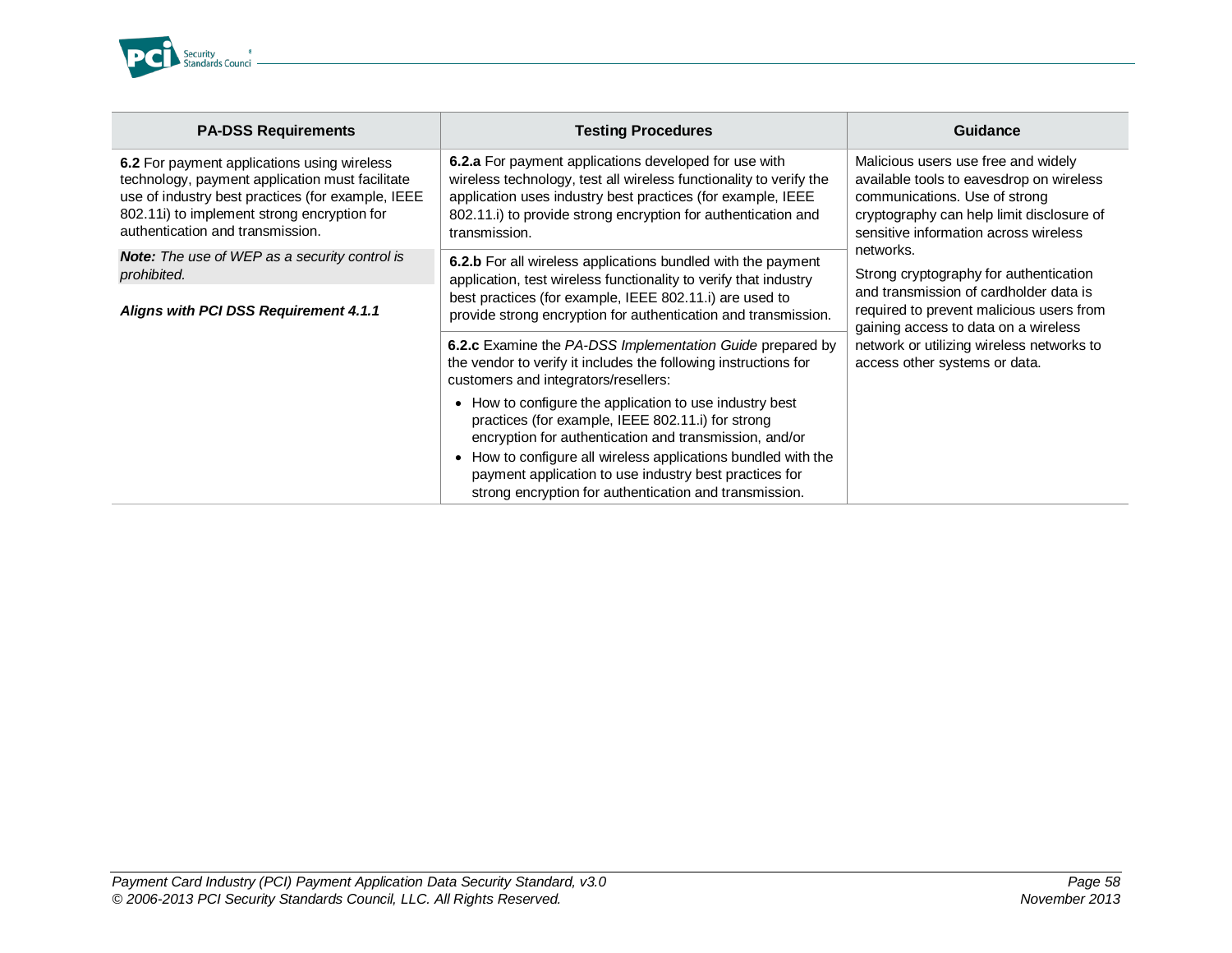

| <b>PA-DSS Requirements</b>                                                                                                                                                                                                                                                                                            | <b>Testing Procedures</b>                                                                                                                                                                                                                                                                                                                                                                                                                                                                                                                                                                                                                                                      | Guidance                                                                                                                                                                                                                                                                                                                                    |
|-----------------------------------------------------------------------------------------------------------------------------------------------------------------------------------------------------------------------------------------------------------------------------------------------------------------------|--------------------------------------------------------------------------------------------------------------------------------------------------------------------------------------------------------------------------------------------------------------------------------------------------------------------------------------------------------------------------------------------------------------------------------------------------------------------------------------------------------------------------------------------------------------------------------------------------------------------------------------------------------------------------------|---------------------------------------------------------------------------------------------------------------------------------------------------------------------------------------------------------------------------------------------------------------------------------------------------------------------------------------------|
| 6.3 Provide instructions for customers about<br>secure use of wireless technology,<br><b>Note:</b> This requirement applies to all payment<br>applications, regardless of whether the application<br>is developed for use with wireless technologies.<br>Aligns with PCI DSS Requirements 1.2.3, 2.1.1,<br>8, 4, 1, 1 | 6.3 Examine the PA-DSS Implementation Guide prepared by<br>the vendor to verify customers and integrators/resellers are<br>instructed on PCI DSS-compliant wireless settings, including<br>changing wireless vendor defaults and using industry best<br>practices to implement strong encryption for authentication and<br>transmission of cardholder data, as follows:<br>• Instructions to change all wireless default encryption keys,<br>passwords, and SNMP community strings upon                                                                                                                                                                                        | Payment application vendors will need to<br>provide instructions to customers for<br>configuring the application to support the<br>use of wireless technologies, even if the<br>application is not designed explicitly for<br>use in a wireless environment. Wireless<br>networks are commonplace, and<br>customers should be made aware of |
|                                                                                                                                                                                                                                                                                                                       | installation.<br>Instructions to change wireless encryption keys,<br>passwords, and SNMP strings anytime anyone with<br>knowledge of the keys/passwords leaves the company or<br>changes positions.<br>• Instructions to install a firewall between any wireless<br>networks and systems that store cardholder data and to<br>configure firewalls to deny or, if traffic is necessary for<br>business purposes, permit only authorized traffic between<br>the wireless environment and the cardholder data<br>environment.<br>Instructions to use industry best practices (for example,<br>IEEE 802.11.i) to provide strong encryption for<br>authentication and transmission. | common wireless security settings that<br>should be implemented to ensure the<br>security of the payment application.                                                                                                                                                                                                                       |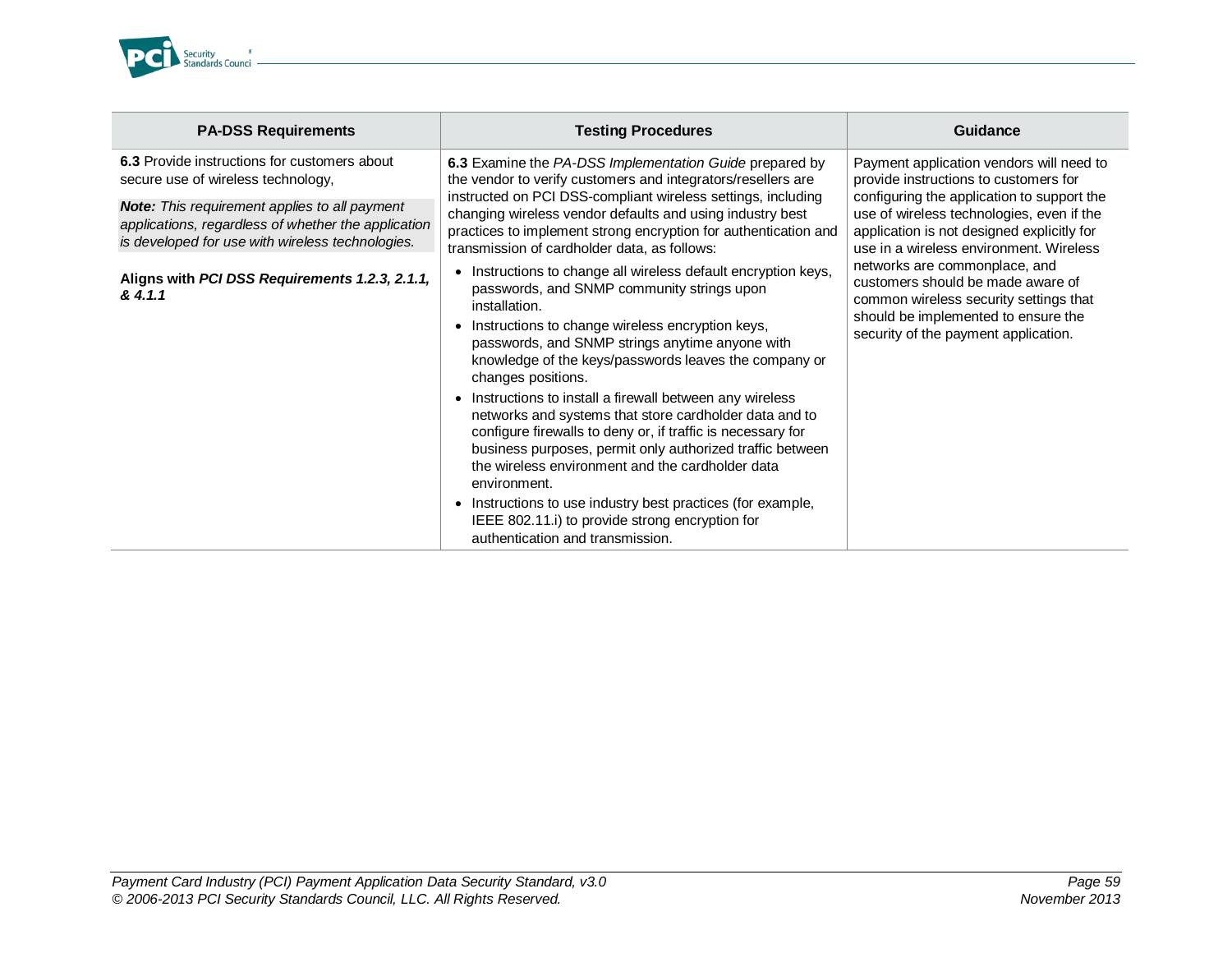

#### *Requirement 7: Test payment applications to address vulnerabilities and maintain payment application updates*

| <b>PA-DSS Requirements</b>                                                                                                                                                                                                 | <b>Testing Procedures</b>                                                                                                                                                                                                                                                                                                                                                                            | Guidance                                                                                                                                                                                                                                                                                                                                                                                                                                                                                                                                                                                                                 |
|----------------------------------------------------------------------------------------------------------------------------------------------------------------------------------------------------------------------------|------------------------------------------------------------------------------------------------------------------------------------------------------------------------------------------------------------------------------------------------------------------------------------------------------------------------------------------------------------------------------------------------------|--------------------------------------------------------------------------------------------------------------------------------------------------------------------------------------------------------------------------------------------------------------------------------------------------------------------------------------------------------------------------------------------------------------------------------------------------------------------------------------------------------------------------------------------------------------------------------------------------------------------------|
| 7.1 Software vendors must establish a process to<br>identify and manage vulnerabilities, as follows:                                                                                                                       | 7.1.a Examine vulnerability management process<br>documentation to verify procedures are defined to:                                                                                                                                                                                                                                                                                                 | Vendors need to keep up-to-date with new<br>vulnerabilities that may impact their<br>applications, including vulnerabilities in<br>underlying components or software<br>packaged with or required by the<br>application.<br>Payment application vendors<br>knowledgeable of vulnerabilities within their<br>own applications or in underlying<br>components should then be able to resolve<br>those vulnerabilities prior to release, or<br>implement other mechanisms to reduce the<br>likelihood that the vulnerability may be<br>exploited in the event a third-party security<br>patch is not immediately available. |
| <b>Note:</b> Any underlying software or systems that are<br>provided with or required by the payment<br>application (for example, web servers, third-party<br>libraries and programs) must be included in this<br>process. | Identify new security vulnerabilities using reputable<br>$\bullet$<br>sources for obtaining security vulnerability information<br>• Assign a risk ranking to all identified vulnerabilities<br>Test payment applications and updates for the presence of<br>$\bullet$<br>vulnerabilities prior to release.                                                                                           |                                                                                                                                                                                                                                                                                                                                                                                                                                                                                                                                                                                                                          |
| Aligns with PCI DSS Requirement 6.1                                                                                                                                                                                        | 7.1.b Verify that processes to identify new vulnerabilities and<br>implement corrections into payment application apply to all<br>software provided with or required by the payment application<br>(for example, web servers, third-party libraries and programs).                                                                                                                                   |                                                                                                                                                                                                                                                                                                                                                                                                                                                                                                                                                                                                                          |
| 7.1.1 Identify new security vulnerabilities using<br>reputable sources for obtaining security<br>vulnerability information.                                                                                                | 7.1.1 Interview responsible personnel and observe<br>processes to verify new security vulnerabilities are identified:<br>• In both the payment application and any underlying<br>software or systems provided with or required by the<br>payment application<br>• Using reputable sources (such as software/systems<br>vendor websites, NIST's NVD, MITRE's CVE, and the<br>DHS's US-CERT websites). | Reputable sources should be used for<br>vulnerability information and/or patches in<br>third-party software components. Sources<br>for vulnerability information should be<br>trustworthy and often include vendor<br>websites, industry news groups, mailing<br>lists, or RSS feeds. Examples of industry<br>sources include NIST's National<br>Vulnerability Database, MITRE's Common<br>Vulnerabilities and Exposures list, and the<br>US Department of Homeland Security's<br>US-CERT websites.                                                                                                                      |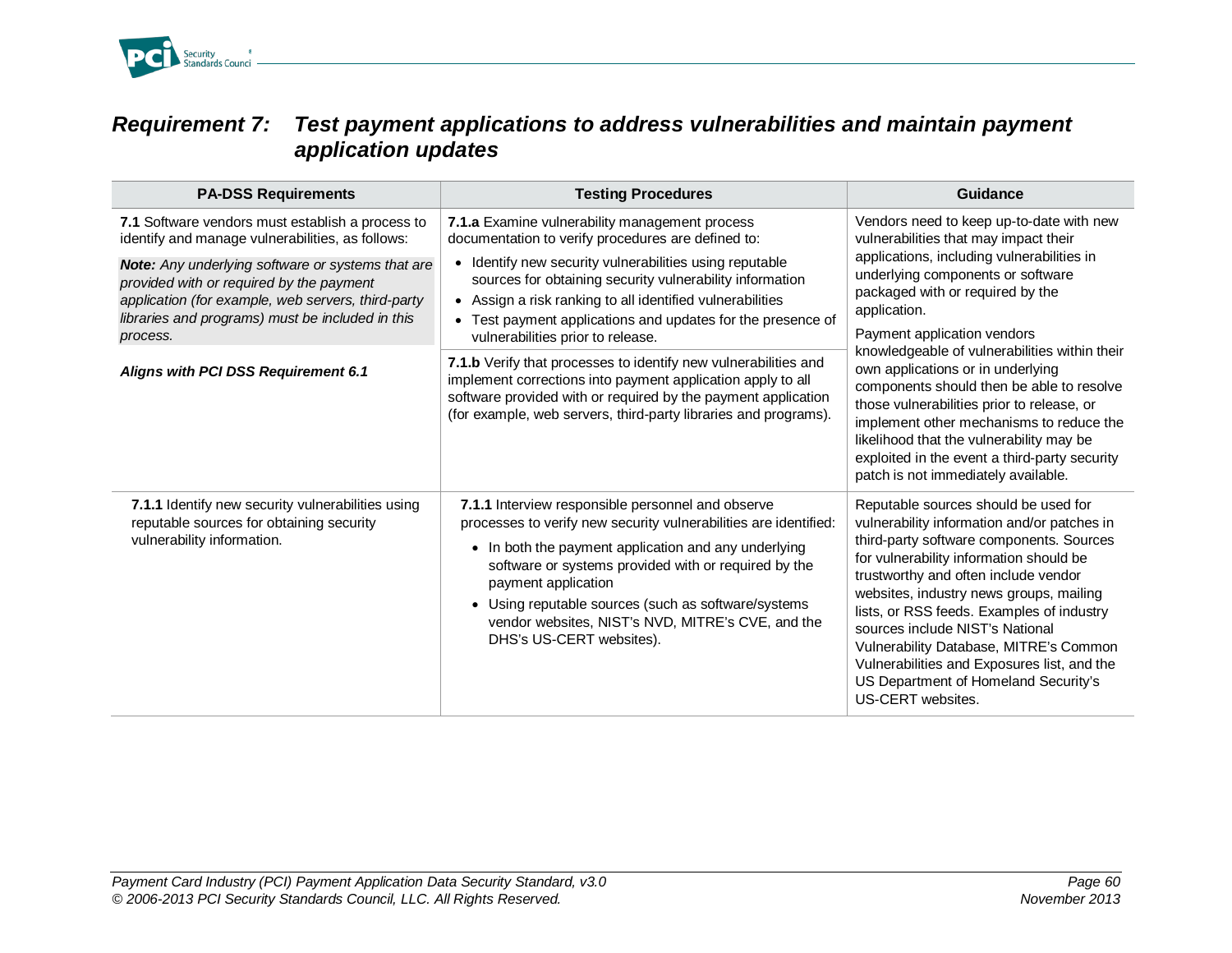

| <b>PA-DSS Requirements</b>                                                                                                                                                                                                                                                                                                                                                                                                                                                                                                                                                                                                                                                              | <b>Testing Procedures</b>                                                                                                                                                                                                                    | <b>Guidance</b>                                                                                                                                                                                                                                                                                                                                                                                                                                                     |
|-----------------------------------------------------------------------------------------------------------------------------------------------------------------------------------------------------------------------------------------------------------------------------------------------------------------------------------------------------------------------------------------------------------------------------------------------------------------------------------------------------------------------------------------------------------------------------------------------------------------------------------------------------------------------------------------|----------------------------------------------------------------------------------------------------------------------------------------------------------------------------------------------------------------------------------------------|---------------------------------------------------------------------------------------------------------------------------------------------------------------------------------------------------------------------------------------------------------------------------------------------------------------------------------------------------------------------------------------------------------------------------------------------------------------------|
| 7.1.2 Assign a risk ranking to all identified<br>vulnerabilities, including vulnerabilities involving<br>any underlying software or systems provided<br>with or required by the payment application.                                                                                                                                                                                                                                                                                                                                                                                                                                                                                    | 7.1.2 Interview responsible personnel and observe<br>processes to verify new security vulnerabilities are assigned<br>a risk ranking, including vulnerabilities involving any<br>underlying software or systems provided with or required by | Once the vendor identifies a vulnerability<br>that could affect their application, the risk<br>that the vulnerability poses must be<br>evaluated and ranked. This requires a                                                                                                                                                                                                                                                                                        |
| <b>Note:</b> Risk rankings should be based on industry<br>best practices as well as consideration of potential<br>impact. For example, criteria for ranking<br>vulnerabilities may include consideration of the<br>CVSS base score, and/or the classification by the<br>vendor, and/or impact to application functionality.<br>Risk rankings should, at a minimum, identify all<br>vulnerabilities considered to be a "high risk" to the<br>application. In addition to the risk ranking,<br>vulnerabilities may be considered "critical" if they<br>pose an imminent threat, impact critical<br>application components, or would result in a<br>potential compromise if not addressed. | the payment application.                                                                                                                                                                                                                     | process to actively monitor industry<br>sources for vulnerability information.<br>Classifying the risks (for example, as<br>"high," "medium," or "low") allows vendors<br>to identify, prioritize and address the<br>highest risk items (for example, by<br>releasing high-priority patches more<br>quickly), and reduce the likelihood that<br>vulnerabilities posing the greatest risk to<br>customer environments will be exploited.                             |
| 7.1.3 Test payment applications and updates for<br>the presence of vulnerabilities prior to release                                                                                                                                                                                                                                                                                                                                                                                                                                                                                                                                                                                     | 7.1.3 Interview responsible personnel and observe<br>processes to verify that payment applications are tested for<br>the presence of vulnerabilities prior to release.                                                                       | Adequate testing should be included in any<br>payment application vendor's vulnerability<br>management process to ensure that any<br>identified vulnerabilities have been properly<br>addressed prior to release.<br>Examples of testing methods may include<br>penetration testing and/or fuzz-testing<br>techniques to identify potential<br>vulnerabilities-for example, by injecting<br>malformed or unexpected data, or<br>modifying the bit size of the data. |
| 7.2 Software vendors must establish a process<br>for timely development and deployment of<br>security patches and upgrades.                                                                                                                                                                                                                                                                                                                                                                                                                                                                                                                                                             | 7.2 Examine process documentation for the development and<br>distribution of security patches and upgrades to verify the<br>process include procedures for 7.2.1 through 7.2.2:                                                              | Software updates to address security<br>vulnerabilities should be developed and<br>released to customers as quickly as<br>possible once a critical vulnerability has<br>been identified, to minimize the timeframe<br>and likelihood that the vulnerability could<br>be exploited.                                                                                                                                                                                  |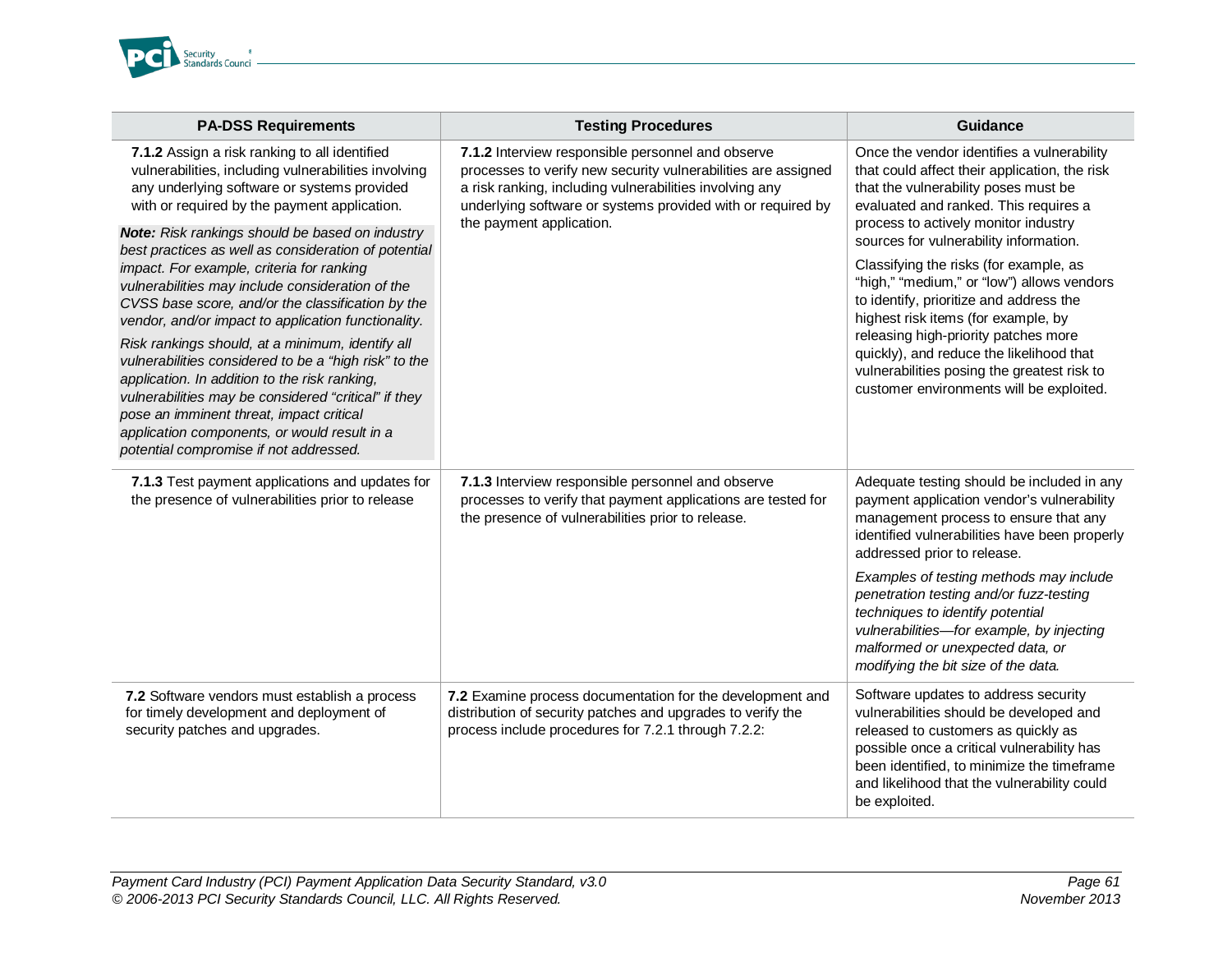

| <b>PA-DSS Requirements</b>                                                                                                                                                            | <b>Testing Procedures</b>                                                                                                                                                                                                                                  | Guidance                                                                                                                                                                                                                                                                                                                                                                                    |
|---------------------------------------------------------------------------------------------------------------------------------------------------------------------------------------|------------------------------------------------------------------------------------------------------------------------------------------------------------------------------------------------------------------------------------------------------------|---------------------------------------------------------------------------------------------------------------------------------------------------------------------------------------------------------------------------------------------------------------------------------------------------------------------------------------------------------------------------------------------|
| 7.2.1 Patches and updates are delivered to<br>customers in a secure manner with a known<br>chain of trust.                                                                            | 7.2.1 Interview responsible personnel and observe<br>processes to verify patches and updates are delivered to<br>customers in a secure manner with a known chain of trust.                                                                                 | Security patches must be distributed in a<br>manner that prevents malicious individuals<br>from intercepting the updates in transit,<br>modifying them, and then redistributing<br>them to unsuspecting customers.                                                                                                                                                                          |
| 7.2.2 Patches and updates are delivered to<br>customers in a manner that maintains the<br>integrity of the patch and update code.                                                     | 7.2.2.a Interview responsible personnel and observe<br>processes to verify patches and updates are delivered to<br>customers in a manner that maintains the integrity of the<br>patch and update code.                                                     | Security updates should include a<br>mechanism within the update process to<br>verify the update code has not been<br>replaced or tampered with. Examples of<br>integrity checks include, but are not limited<br>to, checksums, digitally-signed certificates,<br>etc.                                                                                                                      |
|                                                                                                                                                                                       | 7.2.2.b Interview responsible personnel and observe<br>application update processes to verify patches and updates<br>are integrity-tested on the target system prior to installation.                                                                      |                                                                                                                                                                                                                                                                                                                                                                                             |
|                                                                                                                                                                                       | 7.2.2.c Verify that the integrity of patch and update code is<br>maintained by running the update process with arbitrary<br>code and determining that the system will not allow the<br>update to occur.                                                    |                                                                                                                                                                                                                                                                                                                                                                                             |
| 7.3 Include release notes for all application<br>updates, including details and impact of the<br>update, and how the version number was<br>changed to reflect the application update. | 7.3.a Examine processes for releasing updates and interview<br>personnel to verify release notes are prepared for all updates,<br>including details and impact of the update, and how the<br>version number was changed to reflect the application update. | Release notes provide customers with<br>details about software updates, including<br>which files may have changed, which<br>application functionality was modified, as<br>well as any security-related features that<br>may be affected. Release notes should<br>also indicate how a particular patch or<br>update affects the overall version number<br>associated with the patch release. |
|                                                                                                                                                                                       | 7.3.b Examine release notes for a sample of application<br>updates and verify they were provided with the update.                                                                                                                                          |                                                                                                                                                                                                                                                                                                                                                                                             |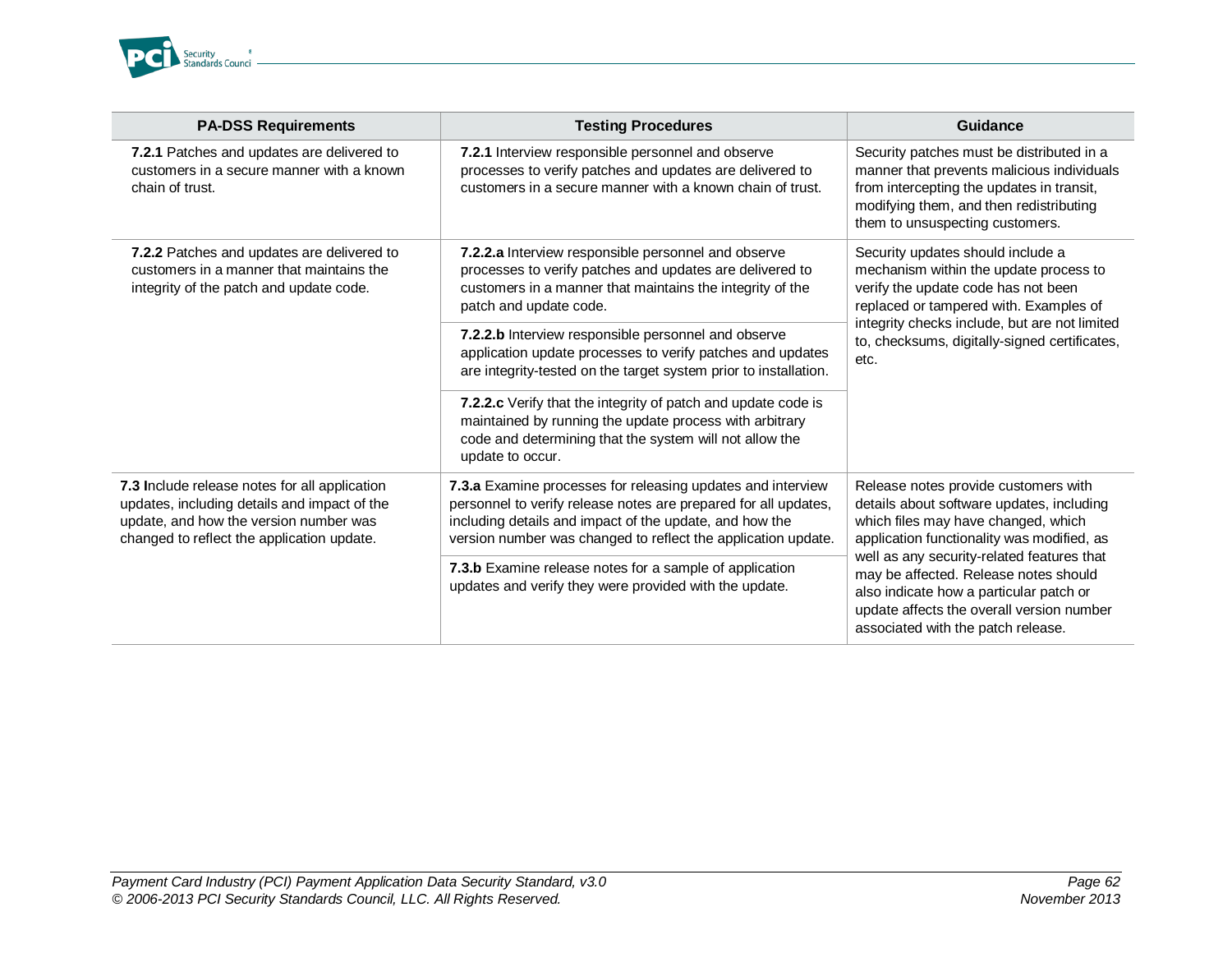

# *Requirement 8: Facilitate secure network implementation*

| <b>PA-DSS Requirements</b>                                                                                                                                                                                                                                                  | <b>Testing Procedures</b>                                                                                                                                                                                                                                                                                                                                 | Guidance                                                                                                                                                                                                                                                                                                                                                                                                                        |
|-----------------------------------------------------------------------------------------------------------------------------------------------------------------------------------------------------------------------------------------------------------------------------|-----------------------------------------------------------------------------------------------------------------------------------------------------------------------------------------------------------------------------------------------------------------------------------------------------------------------------------------------------------|---------------------------------------------------------------------------------------------------------------------------------------------------------------------------------------------------------------------------------------------------------------------------------------------------------------------------------------------------------------------------------------------------------------------------------|
| 8.1 The payment application must be able to be<br>implemented into a secure network environment.<br>Application must not interfere with use of devices,<br>applications, or configurations required for PCI<br>DSS compliance.                                              | 8.1.a Install the application in a PCI DSS compliant laboratory<br>environment according to the PA-DSS Implementation Guide.<br>Test the payment application to obtain evidence that it can run<br>in a network that is fully compliant with PCI DSS.                                                                                                     | Payment applications should be designed<br>and developed in such a way that the<br>installation and operation of the application<br>must not prevent an organization in<br>implementing other controls required for                                                                                                                                                                                                             |
| For example, payment application cannot interfere<br>with installation of patches, anti-malware<br>protection, firewall configurations, or any other<br>device, application, or configuration required for<br>PCI DSS compliance.                                           | 8.1.b Test the application and underlying systems to verify that<br>the payment application does not preclude the use of or<br>interfere with PCI DSS functions on underlying systems-for<br>example, the application does not inhibit installation of patches<br>or anti-malware updates, or interfere with the operation of<br>other PCI DSS functions. | PCI DSS compliance. For example, the<br>payment application must be able to<br>operate in an environment that runs anti-<br>virus solutions (for example, doesn't<br>require these solutions to be turned off or<br>uninstalled).                                                                                                                                                                                               |
| Aligns with PCI DSS Requirements 1, 3, 4, 5,<br>and 6                                                                                                                                                                                                                       |                                                                                                                                                                                                                                                                                                                                                           |                                                                                                                                                                                                                                                                                                                                                                                                                                 |
| 8.2 The payment application must only use or<br>require use of necessary and secure services,<br>protocols, daemons, components, and dependent<br>software and hardware, including those provided<br>by third parties, for any functionality of the<br>payment application. | 8.2.a Examine system services, protocols, daemons,<br>components, and dependent software and hardware enabled<br>or required by the payment application. Verify that only<br>necessary and secure services, protocols, daemons,<br>components, dependent software and hardware are enabled<br>by default "out of the box".                                | There are many protocols that a business<br>may need (or have enabled by default) that<br>are commonly used by malicious<br>individuals to compromise a system or<br>network. The payment application should<br>not require the use of an insecure protocol,<br>service, daemon, etc. If the application<br>does support the use of insecure services,<br>daemons, protocols or components, they<br>must be secured by default. |
| For example, if NetBIOS, file-sharing, Telnet,<br>FTP, etc., are required by the application, they are<br>secured via SSH, S-FTP, SSL, IPSec, or other<br>technology.                                                                                                       | 8.2.b Install the application and test application functions to<br>verify that if the application supports any insecure services,<br>daemons, protocols or components, they are securely<br>configured by default "out of the box".                                                                                                                       |                                                                                                                                                                                                                                                                                                                                                                                                                                 |
| Aligns with PCI DSS Requirement 2.2.2                                                                                                                                                                                                                                       | 8.2.c Verify that the PA-DSS Implementation Guide<br>documents all required protocols, services, components, and<br>dependent software and hardware that are necessary for any<br>functionality of the payment application, including those<br>provided by third parties.                                                                                 |                                                                                                                                                                                                                                                                                                                                                                                                                                 |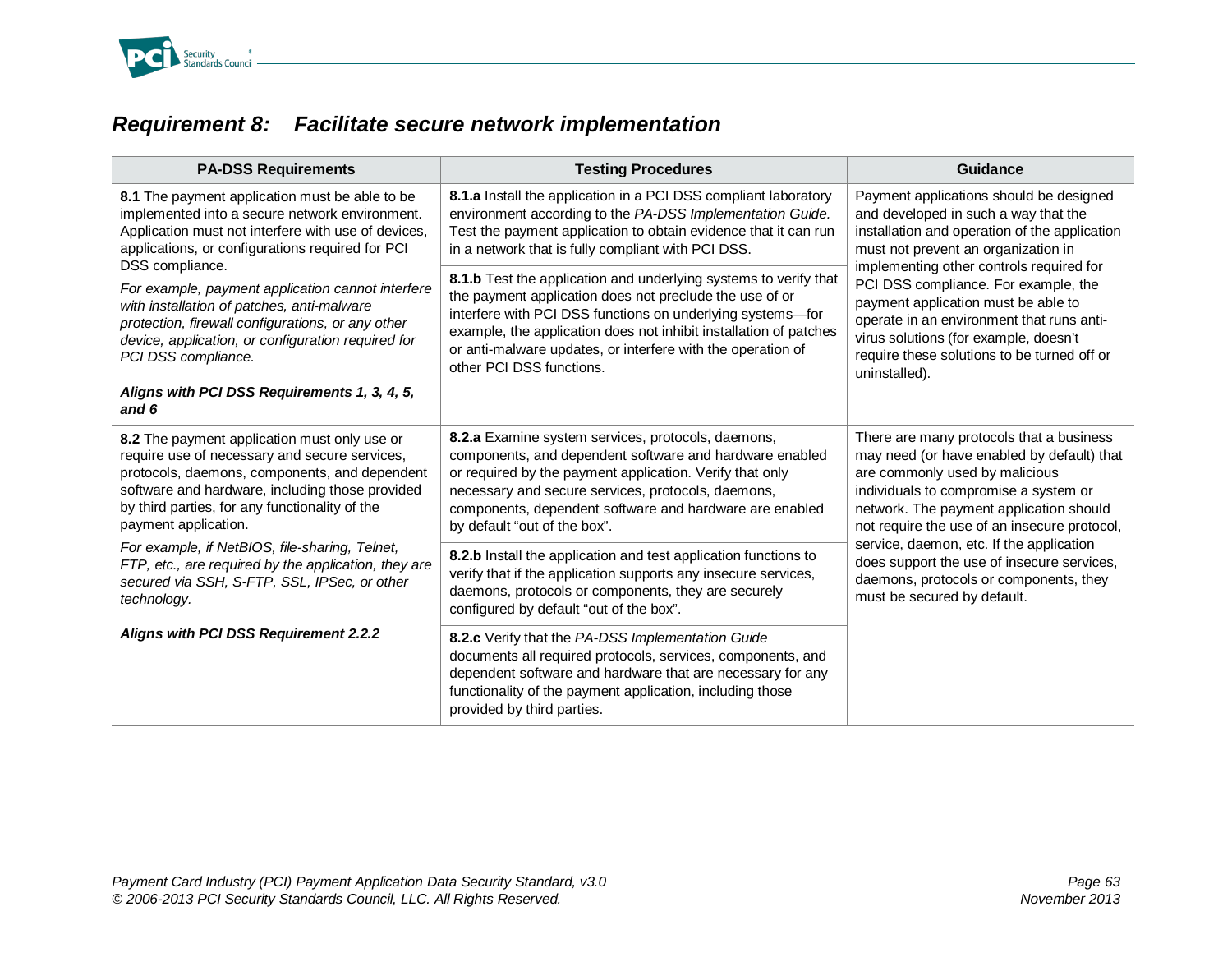

| <b>PA-DSS Requirements</b>                                                                                                                                                                                                                                                                                                                                                                                                                                                                                                                                                                                                                                                  | <b>Testing Procedures</b>                                                                                                                                                                                                                            | Guidance                                                                                                                                                                                                                                                                                                  |
|-----------------------------------------------------------------------------------------------------------------------------------------------------------------------------------------------------------------------------------------------------------------------------------------------------------------------------------------------------------------------------------------------------------------------------------------------------------------------------------------------------------------------------------------------------------------------------------------------------------------------------------------------------------------------------|------------------------------------------------------------------------------------------------------------------------------------------------------------------------------------------------------------------------------------------------------|-----------------------------------------------------------------------------------------------------------------------------------------------------------------------------------------------------------------------------------------------------------------------------------------------------------|
| 8.3 The payment application must not require use<br>of services or protocols that preclude the use of or<br>interfere with normal operation of two-factor<br>authentication technologies for secure remote<br>access (network-level access originating from<br>outside the network) to network resources<br>residing within the CDE).                                                                                                                                                                                                                                                                                                                                       | 8.3.a Examine payment application functionality to verify it<br>does not require use of any services or protocols that preclude<br>the use of or interfere with the normal operation of two-factor<br>authentication technologies for remote access. | Payment applications should be designed<br>and developed in such a way that the<br>installation and operation of the application<br>must not require an organization to use<br>services or protocols that would inhibit that<br>organization from implementing and<br>operating two-factor authentication |
| <b>Note:</b> Two-factor authentication requires that two<br>of the three authentication methods (see below)<br>be used for authentication. Using one factor twice<br>(for example, using two separate passwords) is<br>not considered two-factor authentication. The<br>authentication methods, also known as a factors,<br>are:<br>• Something you know, such as a password or<br>passphrase<br>• Something you have, such as a token device<br>or smart card<br>• Something you are, such as a biometric<br>Examples of two-factor technologies include<br>RADIUS with tokens, TACACS with tokens, or<br>other technologies that facilitate two-factor<br>authentication. | 8.3.b Identify remote-access mechanisms supported by the<br>application and verify that the mechanisms do not prevent two-<br>factor authentication.                                                                                                 | solutions for secure remote access. For<br>example, the application should not, by<br>default, use port 1812 (which is universally<br>known to be assigned to RADIUS by RFC<br>2865) if RADIUS is intended to be a<br>supported authentication and authorization<br>technology.                           |
| <b>Aligns with PCI DSS Requirement 8.3</b>                                                                                                                                                                                                                                                                                                                                                                                                                                                                                                                                                                                                                                  |                                                                                                                                                                                                                                                      |                                                                                                                                                                                                                                                                                                           |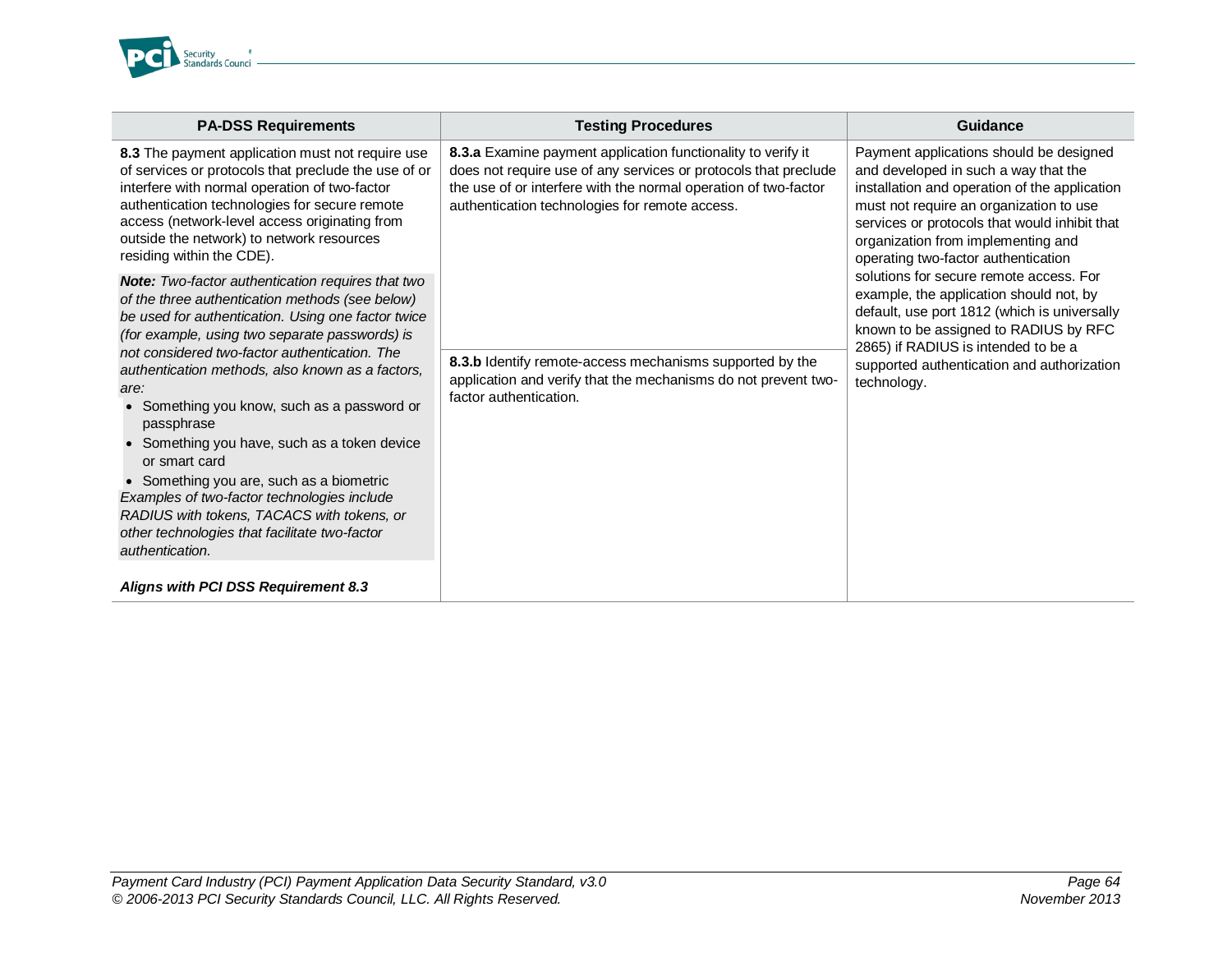

| <b>PA-DSS Requirements</b>                                                                                                                                                                                                                                                                                                    | <b>Testing Procedures</b>                                                                                                                                                                                                                                                                                                                                                                                                                                                                                                                                                                                                                                                                                                                                                                                           | Guidance                                                                                                                                                                                                                                                                                                     |
|-------------------------------------------------------------------------------------------------------------------------------------------------------------------------------------------------------------------------------------------------------------------------------------------------------------------------------|---------------------------------------------------------------------------------------------------------------------------------------------------------------------------------------------------------------------------------------------------------------------------------------------------------------------------------------------------------------------------------------------------------------------------------------------------------------------------------------------------------------------------------------------------------------------------------------------------------------------------------------------------------------------------------------------------------------------------------------------------------------------------------------------------------------------|--------------------------------------------------------------------------------------------------------------------------------------------------------------------------------------------------------------------------------------------------------------------------------------------------------------|
| 9.1 The payment application must be developed<br>such that any web server and any cardholder data<br>storage component (for example, a database<br>server) are not required to be on the same server,<br>nor is the data storage component required to be<br>on the same network zone (such as a DMZ) with<br>the web server. | 9.1.a Identify all payment application data storage components<br>(for example, databases) and all web servers.<br>Install data storage components and web servers on different<br>servers and test application functionality across the different<br>servers, Verify the payment application does not require any<br>data storage component (such as a database) to be installed<br>on the same server as a web server in order to function.                                                                                                                                                                                                                                                                                                                                                                       | Any web-server component of a payment<br>application is at substantially higher risk of<br>compromise given the open nature of<br>public networks (Internet, public wireless,<br>etc.) and the nature and volume of attacks<br>that can originate from those networks.<br>Cardholder data storage components |
| Aligns with PCI DSS Requirement 1.3.7                                                                                                                                                                                                                                                                                         | 9.1.b Install data storage components and web servers on<br>different network zones. Test all application functions across<br>the network zones to verify that the payment application does<br>not require any data storage component (such as a database)<br>to be installed on the same network zone as a web server in<br>order to function.                                                                                                                                                                                                                                                                                                                                                                                                                                                                     | require a higher level of protection than<br>public-facing application components. If<br>cardholder data is located within the DMZ,<br>it is easier for an external attacker to<br>access this information, since there are<br>fewer layers to penetrate.<br>For the same reason, web servers should         |
|                                                                                                                                                                                                                                                                                                                               | 9.1.c Examine the PA-DSS Implementation Guide prepared by<br>the vendor to verify it includes the following for customers and<br>integrators/resellers:<br>• Instructions not to store cardholder data on public-facing<br>systems (for example, web server and database server<br>must not be on same server).<br>• Instructions on how to configure the payment application to<br>use a DMZ to separate the Internet from systems storing<br>cardholder data (for example, installing a web server<br>component in a DMZ and installing a data storage<br>component on an internal different network zone).<br>• A list of services/ports that the application needs to use in<br>order to communicate across two network zones (so the<br>merchant can configure their firewall to open only required<br>ports). | never be stored on the same server as the<br>data storage component. If a malicious<br>individual were able to compromise an<br>account on the web server, they could also<br>have compromised the cardholder<br>database with no additional effort required.                                                |

# *Requirement 9: Cardholder data must never be stored on a server connected to the Internet*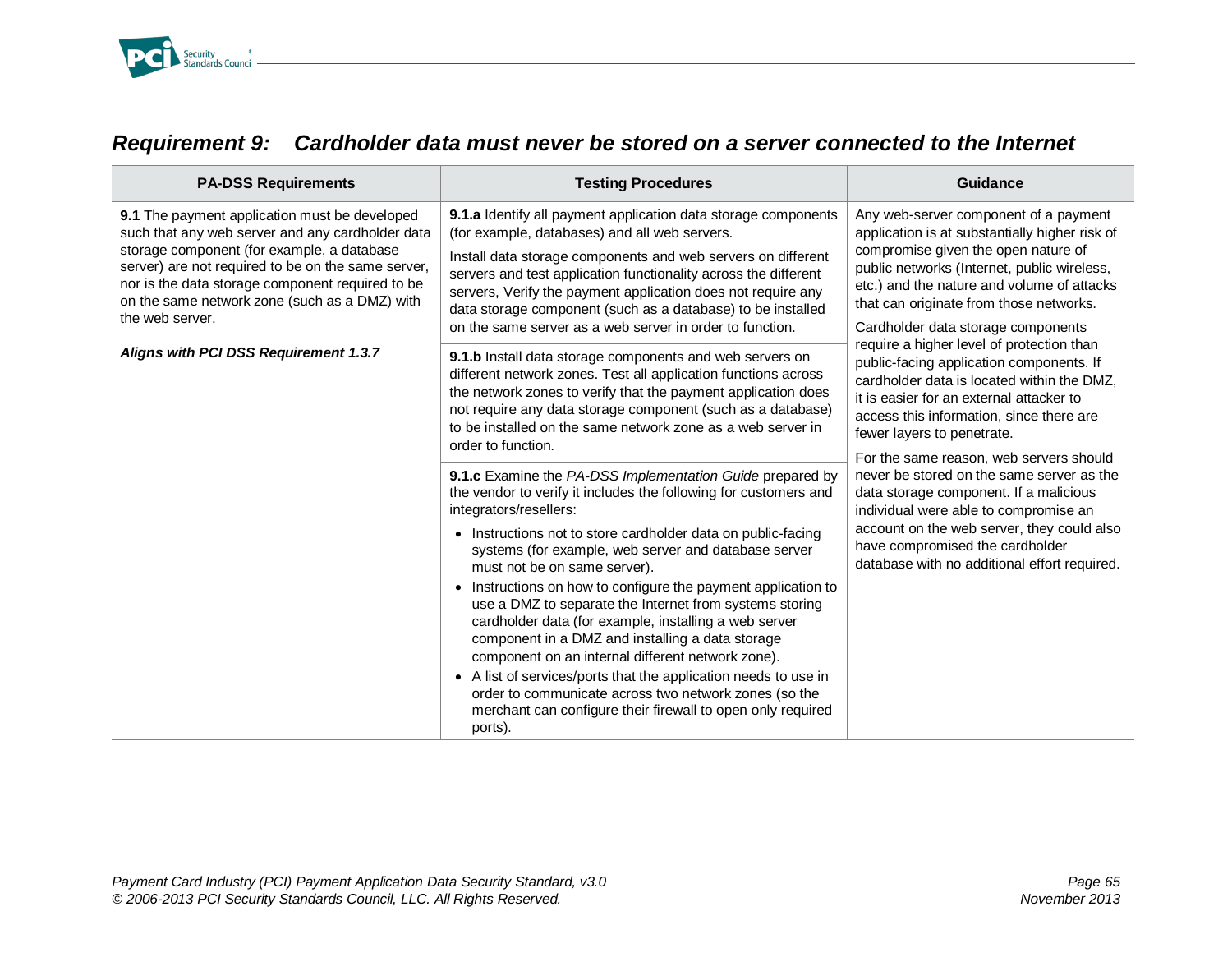

## *Requirement 10: Facilitate secure remote access to payment application*

| <b>PA-DSS Requirements</b>                                                                                                                                                                                                                                                                                                                                                                                                                                                                                                                                                                     | <b>Testing Procedures</b>                                                                                                                                                                                                                                                                                                                                                                                                                                                                                                                                                                                                                                                                                                                                   | <b>Guidance</b>                                                                                                                                                                                                                                                                                                                           |
|------------------------------------------------------------------------------------------------------------------------------------------------------------------------------------------------------------------------------------------------------------------------------------------------------------------------------------------------------------------------------------------------------------------------------------------------------------------------------------------------------------------------------------------------------------------------------------------------|-------------------------------------------------------------------------------------------------------------------------------------------------------------------------------------------------------------------------------------------------------------------------------------------------------------------------------------------------------------------------------------------------------------------------------------------------------------------------------------------------------------------------------------------------------------------------------------------------------------------------------------------------------------------------------------------------------------------------------------------------------------|-------------------------------------------------------------------------------------------------------------------------------------------------------------------------------------------------------------------------------------------------------------------------------------------------------------------------------------------|
| 10.1 Two-factor authentication must be used for<br>all remote access to the payment application that<br>originates from outside the customer environment.                                                                                                                                                                                                                                                                                                                                                                                                                                      | 10.1.a Examine the PA-DSS Implementation Guide prepared<br>by the vendor to verify it contains the following for customers<br>and integrators/resellers:                                                                                                                                                                                                                                                                                                                                                                                                                                                                                                                                                                                                    | Two-factor authentication requires two<br>methods of authentication for access<br>originating from outside the network.                                                                                                                                                                                                                   |
| <b>Note:</b> Two-factor authentication requires that two<br>of the three authentication methods be used for<br>authentication (see PA-DSS Requirement 3.1.4<br>for descriptions of authentication methods).<br>Aligns with PCI DSS Requirement 8.3                                                                                                                                                                                                                                                                                                                                             | • Instructions that all remote access originating from outside<br>the customer's network to the payment application must<br>use two-factor authentication in order to meet PCI DSS<br>requirements.<br>• A description of two-factor authentication mechanisms<br>supported by the application.<br>• Instructions for configuring the application to support two-<br>factor authentication (two of the three authentication<br>methods described in PA DSS Requirement 3.1.4).                                                                                                                                                                                                                                                                              | Payment application vendors will need to<br>provide instructions to customers for<br>configuring the application to support the<br>specified two-factor authentication<br>mechanisms in order to ensure those<br>mechanisms can be implemented properly<br>and meet applicable PCI DSS<br>requirements.<br>The requirement for two-factor |
|                                                                                                                                                                                                                                                                                                                                                                                                                                                                                                                                                                                                | 10.1.b If the application vendor has remote access to a<br>customer's payment application that originates from outside<br>the customer environment, examine vendor policies to verify<br>that the vendor supports customer requirements for two-factor<br>authentication for all such access.                                                                                                                                                                                                                                                                                                                                                                                                                                                               | authentication applies only where the<br>remote access originates from outside the<br>customer environment                                                                                                                                                                                                                                |
| 10.2 Any remote access into the payment<br>application must be performed securely, as<br>follows:                                                                                                                                                                                                                                                                                                                                                                                                                                                                                              | 10.2 Verify that any remote access is performed as follows:                                                                                                                                                                                                                                                                                                                                                                                                                                                                                                                                                                                                                                                                                                 | Any remote-access mechanism employed<br>by the payment application vendor and/or<br>integrators/resellers-for example, to                                                                                                                                                                                                                 |
| 10.2.1 If payment application updates are<br>delivered via remote access into customers'<br>systems, software vendors must tell customers<br>to turn on remote-access technologies only<br>when needed for downloads from vendor, and to<br>turn off immediately after download completes.<br>Alternatively, if delivered via virtual private<br>network (VPN) or other high-speed connection,<br>software vendors must advise customers to<br>properly configure a firewall or a personal<br>firewall product to secure "always-on"<br>connections.<br>Aligns with PCI DSS Requirements 1 and | 10.2.1.a If payment application updates are delivered via<br>remote access into customers' systems, examine the PA-<br>DSS Implementation Guide prepared by the vendor and<br>verify it contains:<br>• Instructions for customers and integrators/resellers<br>regarding secure use of remote-access technologies,<br>specifying that remote-access technologies used by<br>vendors and business partners should be activated only<br>when needed and immediately deactivated after use.<br>• Recommendation for customers and<br>integrators/resellers to use a securely configured firewall<br>or a personal firewall product if computer is connected<br>via VPN or other high-speed connection, to secure<br>these "always-on" connections, per PCI DSS | support services being delivered by those<br>providers-should support all applicable<br>PCI DSS requirements.                                                                                                                                                                                                                             |
| 12.3.9                                                                                                                                                                                                                                                                                                                                                                                                                                                                                                                                                                                         | Requirement 1.                                                                                                                                                                                                                                                                                                                                                                                                                                                                                                                                                                                                                                                                                                                                              |                                                                                                                                                                                                                                                                                                                                           |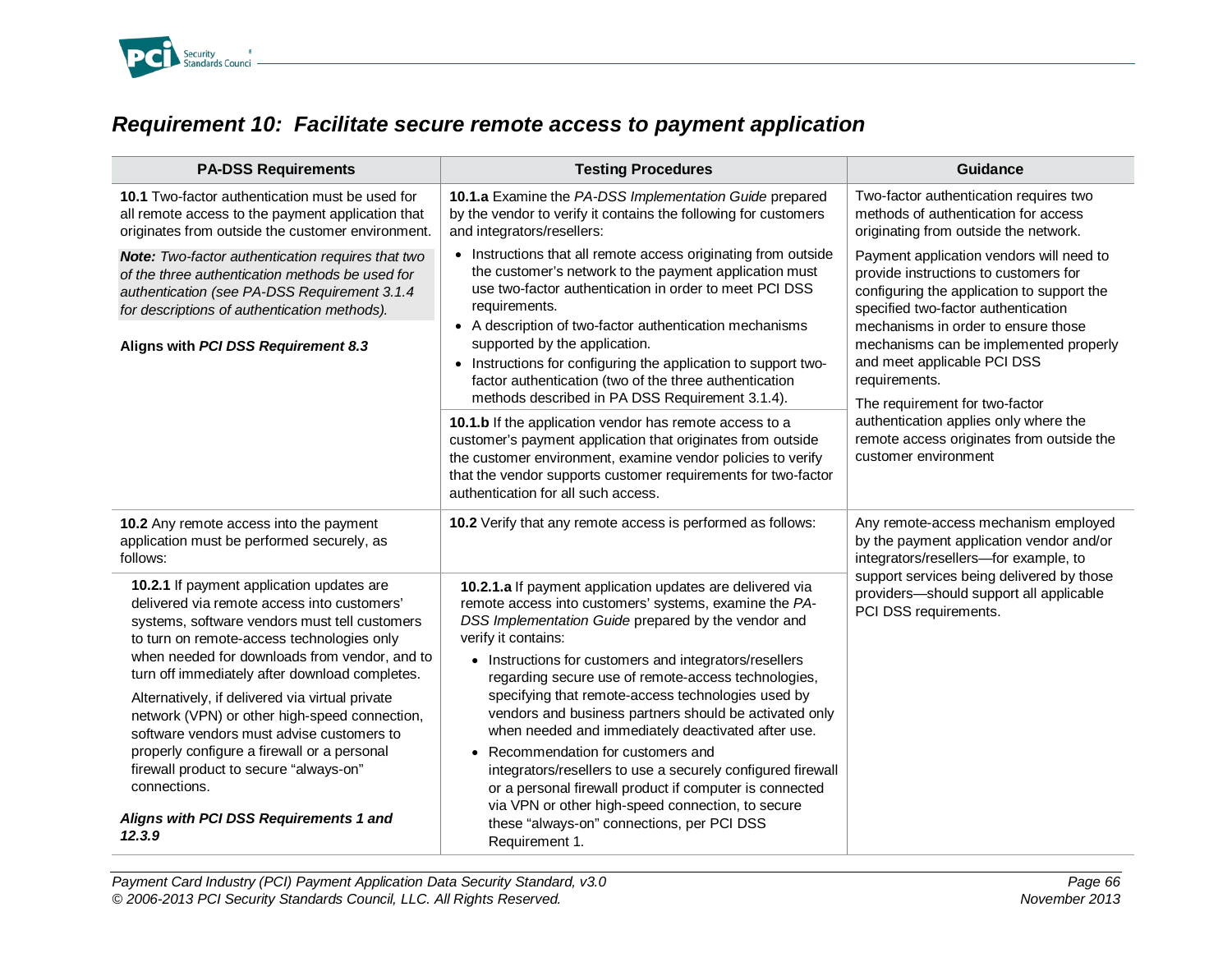

| <b>PA-DSS Requirements</b>                                                                                                                                                                                                                                       | <b>Testing Procedures</b>                                                                                                                                                                                                                                                                                                                                                                                                                                                                                                                                 | Guidance                                                                                                                                                                                                                                                                                                                                                                                                                                                                                         |
|------------------------------------------------------------------------------------------------------------------------------------------------------------------------------------------------------------------------------------------------------------------|-----------------------------------------------------------------------------------------------------------------------------------------------------------------------------------------------------------------------------------------------------------------------------------------------------------------------------------------------------------------------------------------------------------------------------------------------------------------------------------------------------------------------------------------------------------|--------------------------------------------------------------------------------------------------------------------------------------------------------------------------------------------------------------------------------------------------------------------------------------------------------------------------------------------------------------------------------------------------------------------------------------------------------------------------------------------------|
|                                                                                                                                                                                                                                                                  | 10.2.1.b If the vendor delivers payment application and/or<br>updates via remote access to customer networks, observe<br>the vendor's methods for delivering payment application<br>and/or updates via remote access to customer networks,<br>and verify the vendor method includes:<br>• Activation of remote-access technologies to customer<br>networks only when needed and immediate deactivation<br>after use.<br>• If remote access is via VPN or other high-speed<br>connection, the connection is secured according to PCI<br>DSS Requirement 1. |                                                                                                                                                                                                                                                                                                                                                                                                                                                                                                  |
| 10.2.2 If vendors or integrators/resellers can<br>access customers' payment applications<br>remotely, a unique authentication credential<br>(such as a password/phrase) must be used for<br>each customer environment.<br>Aligns with PCI DSS Requirements 8.5.1 | 10.2.2 If vendors or integrators/resellers can access<br>customers' payment applications remotely, examine vendor<br>processes and interview personnel to verify that a unique<br>password is used for each customer environment they have<br>access to.                                                                                                                                                                                                                                                                                                  | To prevent the compromise of multiple<br>customers' environments through the use<br>of a single set of credentials, vendors with<br>remote-access accounts to customer<br>environments should use a different<br>authentication credential for each<br>customer.<br>Avoid the use of repeatable formulas to<br>generate password that are easily<br>guessed. These credentials become<br>known over time and can be used by<br>unauthorized individuals to compromise<br>the vendor's customers. |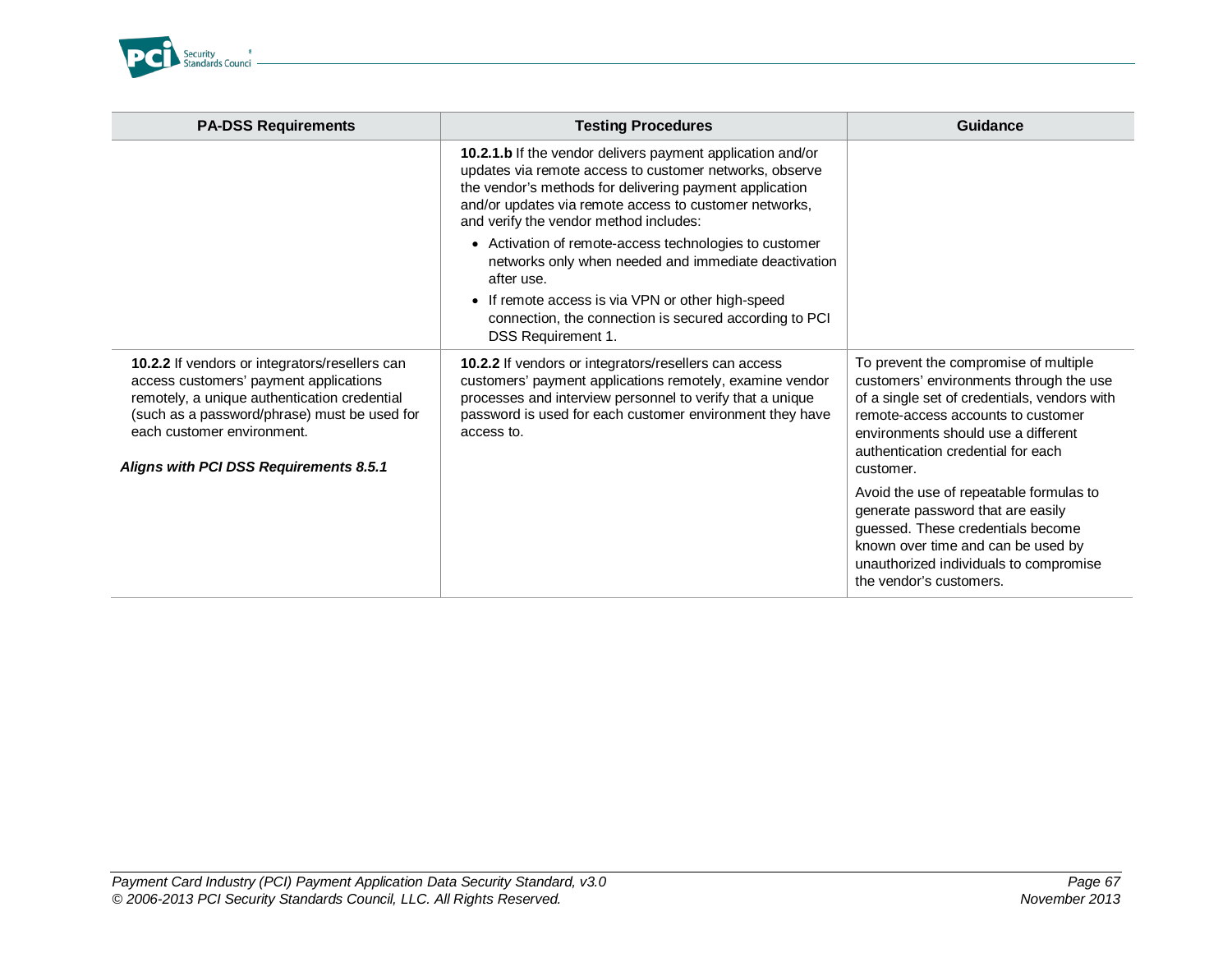

| <b>PA-DSS Requirements</b>                                                                                                                                                                                                                                                                                                                                                                                                                                                                                                                                                                                                                                                                                                                                                                                                                                                                                                                                                                          | <b>Testing Procedures</b>                                                                                                                                                                                                                                                                                                                                                                                                                                                                                                                                                                                                                                                                                                                                                                                                                                                                                                                                                                                                                                                                                                                                                                                                       | Guidance                                                                                                                                                                                                                                                                                                                                                                                       |
|-----------------------------------------------------------------------------------------------------------------------------------------------------------------------------------------------------------------------------------------------------------------------------------------------------------------------------------------------------------------------------------------------------------------------------------------------------------------------------------------------------------------------------------------------------------------------------------------------------------------------------------------------------------------------------------------------------------------------------------------------------------------------------------------------------------------------------------------------------------------------------------------------------------------------------------------------------------------------------------------------------|---------------------------------------------------------------------------------------------------------------------------------------------------------------------------------------------------------------------------------------------------------------------------------------------------------------------------------------------------------------------------------------------------------------------------------------------------------------------------------------------------------------------------------------------------------------------------------------------------------------------------------------------------------------------------------------------------------------------------------------------------------------------------------------------------------------------------------------------------------------------------------------------------------------------------------------------------------------------------------------------------------------------------------------------------------------------------------------------------------------------------------------------------------------------------------------------------------------------------------|------------------------------------------------------------------------------------------------------------------------------------------------------------------------------------------------------------------------------------------------------------------------------------------------------------------------------------------------------------------------------------------------|
| 10.2.3 Remote access to customers' payment<br>applications by vendors, integrators/resellers, or<br>customers must be implemented securely, for<br>example:<br>• Change default settings in the remote-<br>access software (for example, change<br>default passwords and use unique<br>passwords for each customer).<br>• Allow connections only from specific<br>(known) IP/MAC addresses.<br>• Use strong authentication and complex<br>passwords for logins (See PA-DSS<br>Requirements 3.1.1 through 3.1.11).<br>• Enable encrypted data transmission<br>according to PA-DSS Requirement 12.1.<br>• Enable account lockout after a certain<br>number of failed login attempts. (See PA-<br>DSS Requirements 3.1.9 through 3.1.10.)<br>Establish a VPN connection via a firewall<br>before access is allowed.<br>• Enable the logging function.<br>Restrict access to customer environments<br>to authorized integrators/resellers<br>personnel.<br>Aligns with PCI DSS Requirements 2, 8 and 10 | 10.2.3.a Examine the PA-DSS Implementation Guide<br>prepared by the vendor, and verify that customers and<br>integrators/resellers are instructed that all remote access to<br>the payment application must be implemented securely for<br>example:<br>• Change default settings in the remote-access software<br>(for example, change default passwords and use unique<br>passwords for each customer).<br>• Allow connections only from specific (known) IP/MAC<br>addresses.<br>• Use strong authentication and complex passwords for<br>logins (See PA-DSS Requirements 3.1.1 through<br>$3.1.11$ ).<br>• Enable encrypted data transmission according to PA-<br>DSS Requirement 12.1.<br>Enable account lockout after a certain number of failed<br>login attempts. (See PA-DSS Requirement 3.1.8.)<br>• Establish a VPN connection via a firewall before access<br>is allowed.<br>• Enable the logging function.<br>• Restrict access to customer environments to authorized<br>personnel.<br><b>10.2.3.b</b> If the software vendor can access customers'<br>payment applications remotely, observe the vendor's<br>remote-access methods and interview personnel to verify the<br>remote access is implemented securely | Payment application vendors will need to<br>provide instructions to customers and<br>integrators/resellers for configuring the<br>application to support secure remote<br>access in order to ensure those<br>mechanisms can be implemented properly<br>and meet PCI DSS requirements.<br>This requirement applies to all types of<br>remote access used to access the<br>customer environment. |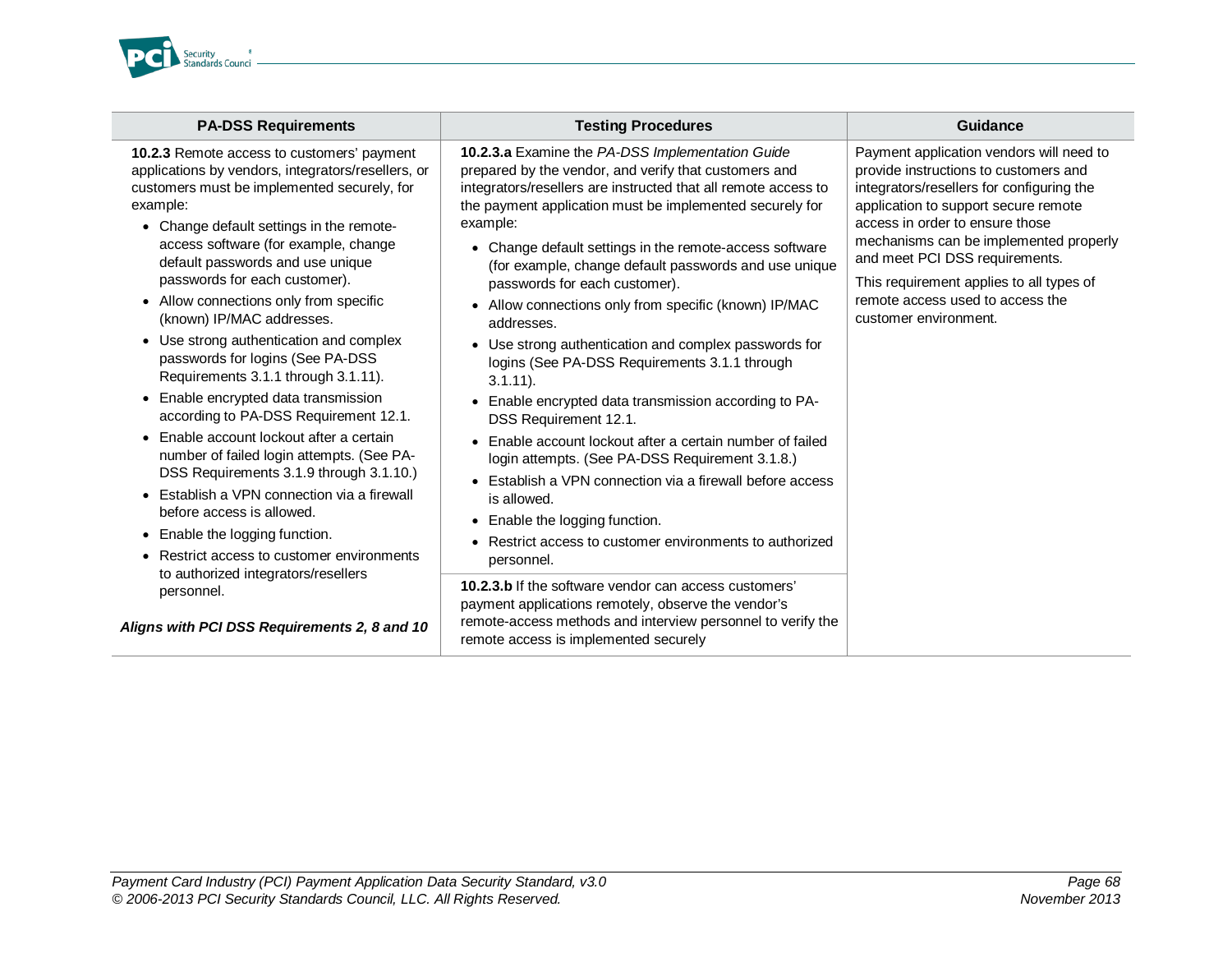

# *Requirement 11: Encrypt sensitive traffic over public networks*

| <b>PA-DSS Requirements</b>                                                                                                                                                                                                                                                                                                                                        | <b>Testing Procedures</b>                                                                                                                                                                                                                                                                                                                                                                                                                                                                                               | <b>Guidance</b>                                                                                                                                                                                                                                                                                                                                         |
|-------------------------------------------------------------------------------------------------------------------------------------------------------------------------------------------------------------------------------------------------------------------------------------------------------------------------------------------------------------------|-------------------------------------------------------------------------------------------------------------------------------------------------------------------------------------------------------------------------------------------------------------------------------------------------------------------------------------------------------------------------------------------------------------------------------------------------------------------------------------------------------------------------|---------------------------------------------------------------------------------------------------------------------------------------------------------------------------------------------------------------------------------------------------------------------------------------------------------------------------------------------------------|
| 11.1 If the payment application sends, or<br>facilitates sending, cardholder data over public<br>networks, the payment application must support<br>use of strong cryptography and security protocols                                                                                                                                                              | 11.1.a If the payment application sends, or facilitates sending,<br>cardholder data over public networks, verify that strong<br>cryptography and security protocols are provided with the<br>application, or that use thereof is specified.                                                                                                                                                                                                                                                                             | Because it is easy and common for a<br>malicious individual to intercept and/or<br>divert data while in transit, sensitive<br>information must be encrypted during                                                                                                                                                                                      |
| (for example, SSL/TLSIPSEC, SSH, etc.) to<br>safeguard sensitive cardholder data during<br>transmission over open, public networks, including<br>at least the following:<br>• Only trusted keys and certificates are<br>accepted.<br>• The protocol in use only supports secure<br>versions or configurations<br>• The encryption strength is appropriate for the | 11.1.b Examine the PA-DSS Implementation Guide prepared<br>by the vendor, and verify the vendor includes directions for<br>customers and integrators/resellers to use the strong<br>cryptography and security protocols provided by or specified<br>for use with the application, including:<br>Instructions that strong cryptography and security protocols<br>$\bullet$<br>must be used if cardholder data is ever transmitted over<br>public networks.<br>• Instructions for verifying that only trusted keys and/or | transmission over public networks.<br>Secure transmission of cardholder data<br>requires using trusted keys/certificates, a<br>secure protocol for transport, and proper<br>encryption strength to encrypt cardholder<br>data.<br>Note that some protocol implementations<br>(such as SSL version 2.0, SSH version 1.0,<br>and TLS 1.0) have documented |
| encryption methodology in use<br>Examples of open, public networks include but are<br>not limited to:<br>• The Internet<br>• Wireless technologies, including but not<br>limited to 802.11 and Bluetooth                                                                                                                                                          | certificates are accepted.<br>How to configure the payment application to use only<br>$\bullet$<br>secure versions and secure implementations of security<br>protocols.<br>• How to configure the payment application to use the proper<br>encryption strength for the encryption methodology in use.                                                                                                                                                                                                                   | vulnerabilities, such as buffer overflows,<br>that an attacker can use to gain control of<br>the affected system. Regardless of which<br>security protocols are used by the payment<br>application, ensure they are configured by<br>default to use only secure configurations                                                                          |
| • Cellular technologies, for example, Global<br>System for Mobile Communications (GSM),<br>Code division multiple access (CDMA)<br>• General Packet Radio Service (GPRS)                                                                                                                                                                                          | 11.1.c If strong cryptography and security protocols are<br>provided with the payment application, install and test the<br>application according to instructions in the PA-DSS<br>Implementation Guide, and verify:                                                                                                                                                                                                                                                                                                     | and versions to prevent an insecure<br>connection being used.                                                                                                                                                                                                                                                                                           |
| • Satellite communications                                                                                                                                                                                                                                                                                                                                        | • The protocol is implemented by default to use only trusted                                                                                                                                                                                                                                                                                                                                                                                                                                                            |                                                                                                                                                                                                                                                                                                                                                         |
| Aligns with PCI DSS Requirement 4.1                                                                                                                                                                                                                                                                                                                               | keys and/or certificates.<br>The protocol is implemented by default to use only secure<br>$\bullet$<br>configurations and does not support insecure versions or<br>configurations.<br>Proper encryption strength is implemented for the<br>$\bullet$<br>encryption methodology in use.                                                                                                                                                                                                                                  |                                                                                                                                                                                                                                                                                                                                                         |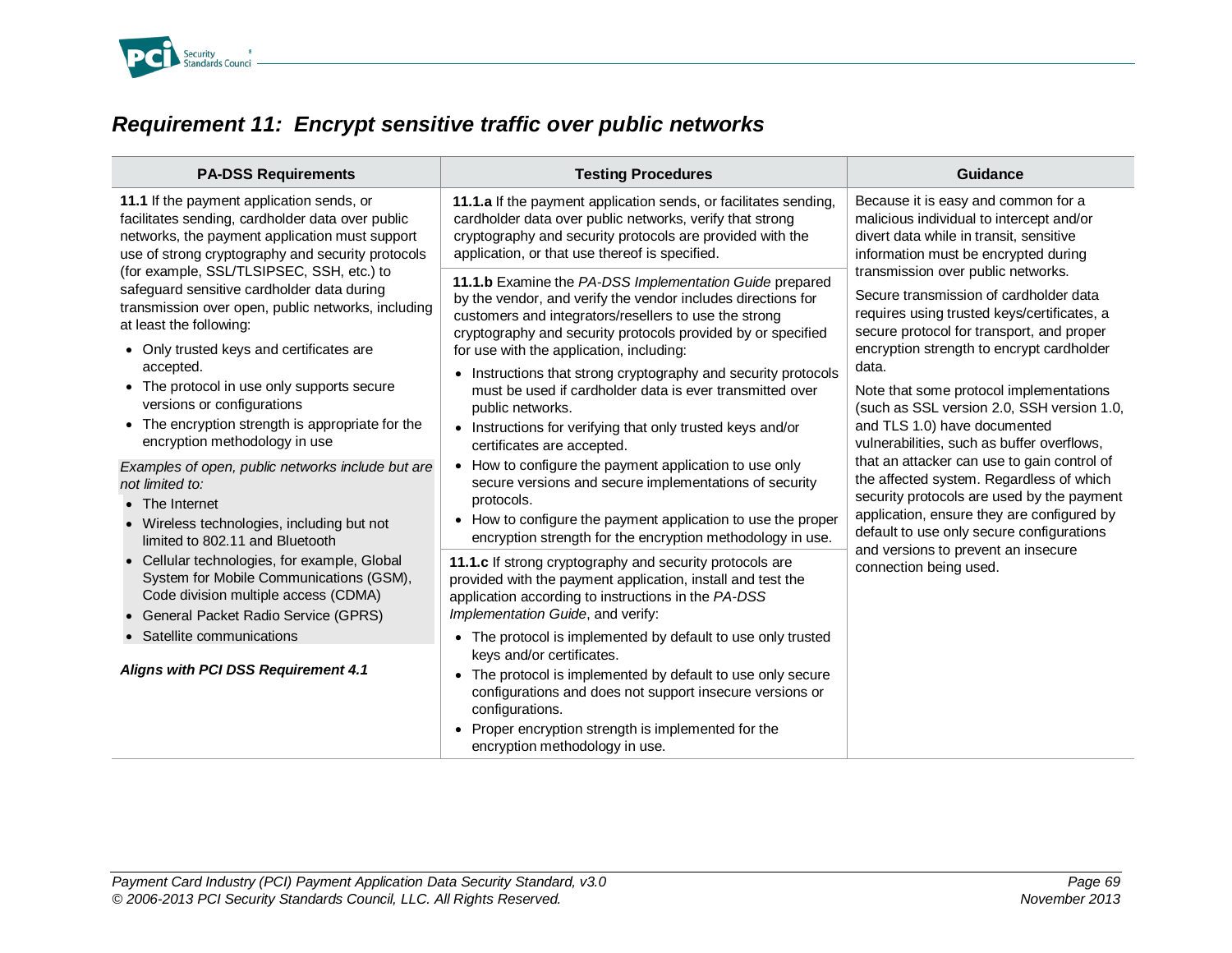

| <b>PA-DSS Requirements</b>                                                                                                                                                                                                                                      | <b>Testing Procedures</b>                                                                                                                                                                                                                                                                                                                                                                                                                                                                                                                                                                                                                                                                                                                                                 | Guidance                                                                                                                                                                                                                        |
|-----------------------------------------------------------------------------------------------------------------------------------------------------------------------------------------------------------------------------------------------------------------|---------------------------------------------------------------------------------------------------------------------------------------------------------------------------------------------------------------------------------------------------------------------------------------------------------------------------------------------------------------------------------------------------------------------------------------------------------------------------------------------------------------------------------------------------------------------------------------------------------------------------------------------------------------------------------------------------------------------------------------------------------------------------|---------------------------------------------------------------------------------------------------------------------------------------------------------------------------------------------------------------------------------|
| 11.2 If the payment application facilitates sending<br>of PANs by end-user messaging technologies (for<br>example, e-mail, instant messaging, chat), the<br>payment application must provide a solution that<br>renders the PAN unreadable or implements strong | 11.2.a If the payment application allows and/or facilitates<br>sending of PANs by end-user messaging technologies, verify<br>that a solution that renders the PAN unreadable or implements<br>strong cryptography is provided, or that use thereof is<br>specified.                                                                                                                                                                                                                                                                                                                                                                                                                                                                                                       | E-mail, instant messaging, and chat can be<br>easily intercepted by packet-sniffing during<br>delivery traversal across internal and public<br>networks. Do not utilize these messaging<br>tools to send PAN unless the payment |
| cryptography, or specify use of strong<br>cryptography to encrypt the PANs.<br>Aligns with PCI DSS Requirement 4.2                                                                                                                                              | 11.2.b Examine PA-DSS Implementation Guide prepared by<br>the vendor, and verify the vendor includes directions for<br>customers and integrators/resellers to use a solution provided<br>with or specified for use with the application, including:<br>Procedures for using the defined solution to render the<br>$\bullet$<br>PAN unreadable or secure the PAN with strong<br>cryptography.<br>• Instruction that PAN must always be rendered unreadable<br>or secured with strong cryptography whenever it is sent via<br>end-user messaging technologies.<br><b>11.2.c</b> If a solution is provided with the payment application,<br>install and test the application to verify that the solution<br>renders the PAN unreadable or implements strong<br>cryptography. | application provides for the use of strong<br>cryptography with these technologies or<br>renders the PAN unreadable.                                                                                                            |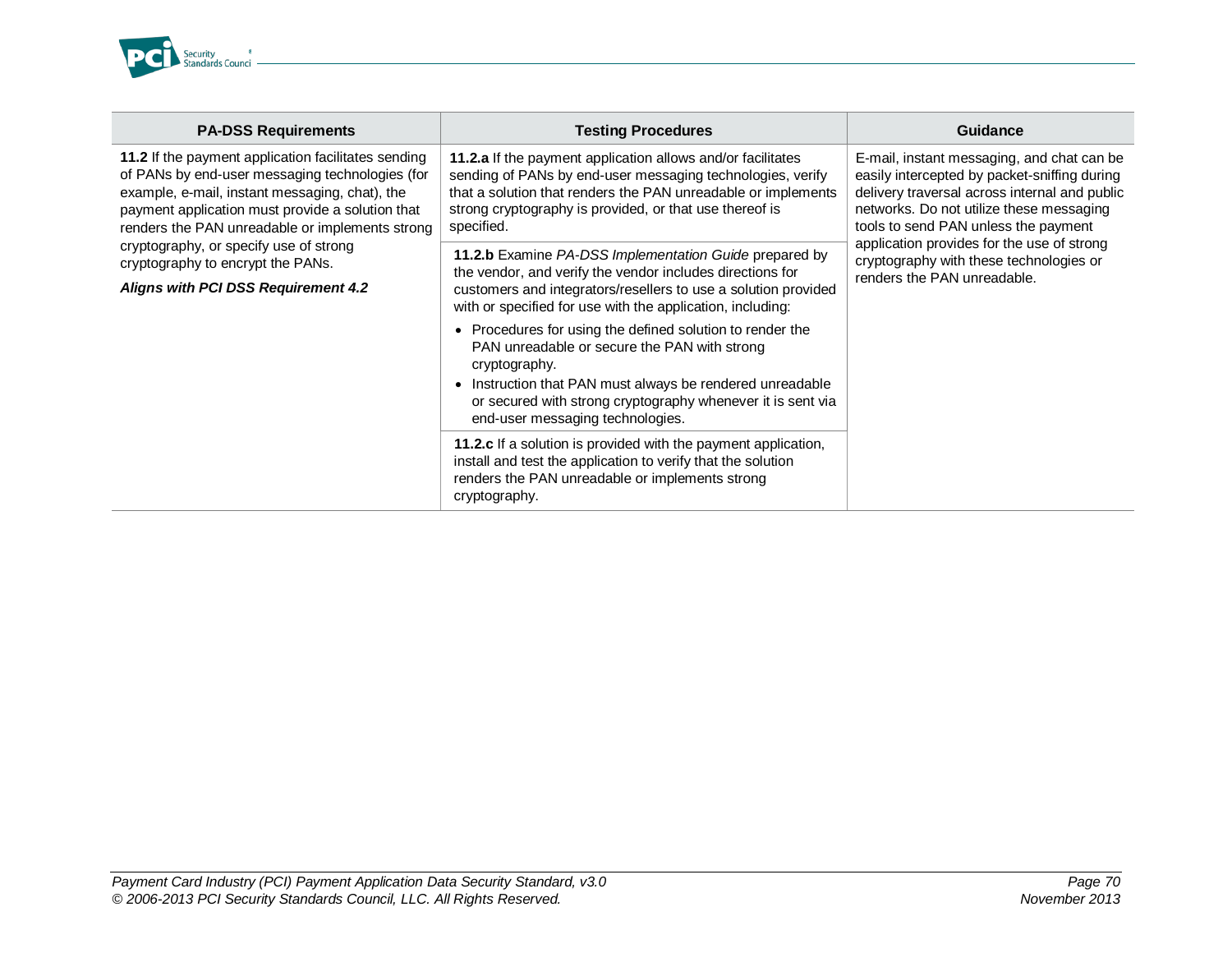

# *Requirement 12: Encrypt all non-console administrative access*

| <b>PA-DSS Requirements</b>                                                                                                                                                                                                                   | <b>Testing Procedures</b>                                                                                                                                                                                                                                                                                                            | Guidance                                                                                                                                                                                                                                                                                                                                                                             |
|----------------------------------------------------------------------------------------------------------------------------------------------------------------------------------------------------------------------------------------------|--------------------------------------------------------------------------------------------------------------------------------------------------------------------------------------------------------------------------------------------------------------------------------------------------------------------------------------|--------------------------------------------------------------------------------------------------------------------------------------------------------------------------------------------------------------------------------------------------------------------------------------------------------------------------------------------------------------------------------------|
| 12.1 If the payment application facilitates non-<br>console administrative access, encrypt all such<br>access with strong cryptography using<br>technologies such as SSH, VPN, or SSL/TLS, for<br>web-based management and other non-console | 12.1.a Install the payment application in a lab and test non-<br>console administration connections to verify that a strong<br>encryption method is invoked before the administrator's<br>password is requested.                                                                                                                     | If remote administration is not done with<br>secure authentication and encrypted<br>communications, sensitive administrative or<br>operational level information (like<br>administrator's passwords) can be revealed<br>to an eavesdropper. A malicious individual<br>could use this information to access the<br>application and/or network, modify<br>permissions, and steal data. |
| administrative access.                                                                                                                                                                                                                       | 12.1.b Examine payment application configuration settings to                                                                                                                                                                                                                                                                         |                                                                                                                                                                                                                                                                                                                                                                                      |
| Note: Clear-text protocols such as Telnet or rlogin<br>must never be used for administrative access.                                                                                                                                         | verify that clear-text protocols, such as Telnet and rlogin, are<br>not used by the payment application for non-console<br>administrative access.                                                                                                                                                                                    |                                                                                                                                                                                                                                                                                                                                                                                      |
| Aligns with PCI DSS Requirement 2.3                                                                                                                                                                                                          | 12.1.c Examine the PA-DSS Implementation Guide prepared<br>by the vendor, and verify it includes instructions for customers<br>and integrators/resellers how to configure the application to<br>use strong cryptography, using technologies such as SSH,<br>VPN, or SSL/TLS, for encryption of non-console administrative<br>access. |                                                                                                                                                                                                                                                                                                                                                                                      |
| 12.2 Instruct customers to encrypt all non-console<br>administrative access with strong cryptography,<br>using technologies such as SSH, VPN, or<br>SSL/TLS for web-based management and other<br>non-console administrative access.         | 12.2 Examine the PA-DSS Implementation Guide prepared by<br>the vendor and verify it includes instructions for customers and<br>integrators/resellers to implement strong cryptography, using<br>technologies such as SSH, VPN, or SSL/TLS, for encryption of<br>all non-console administrative access.                              | Payment application vendors will need to<br>provide instructions to customers and<br>integrators/resellers for configuring the<br>application to use strong cryptography for<br>encryption of all non-console administrative                                                                                                                                                         |
| <b>Note:</b> Clear-text protocols such as Telnet or rlogin<br>must never be used for administrative access.                                                                                                                                  |                                                                                                                                                                                                                                                                                                                                      | access. Doing so helps to ensure the<br>security controls are implemented properly<br>and meet PCI DSS and PA-DSS                                                                                                                                                                                                                                                                    |
| Aligns with PCI DSS Requirement 2.3                                                                                                                                                                                                          |                                                                                                                                                                                                                                                                                                                                      | quidelines.                                                                                                                                                                                                                                                                                                                                                                          |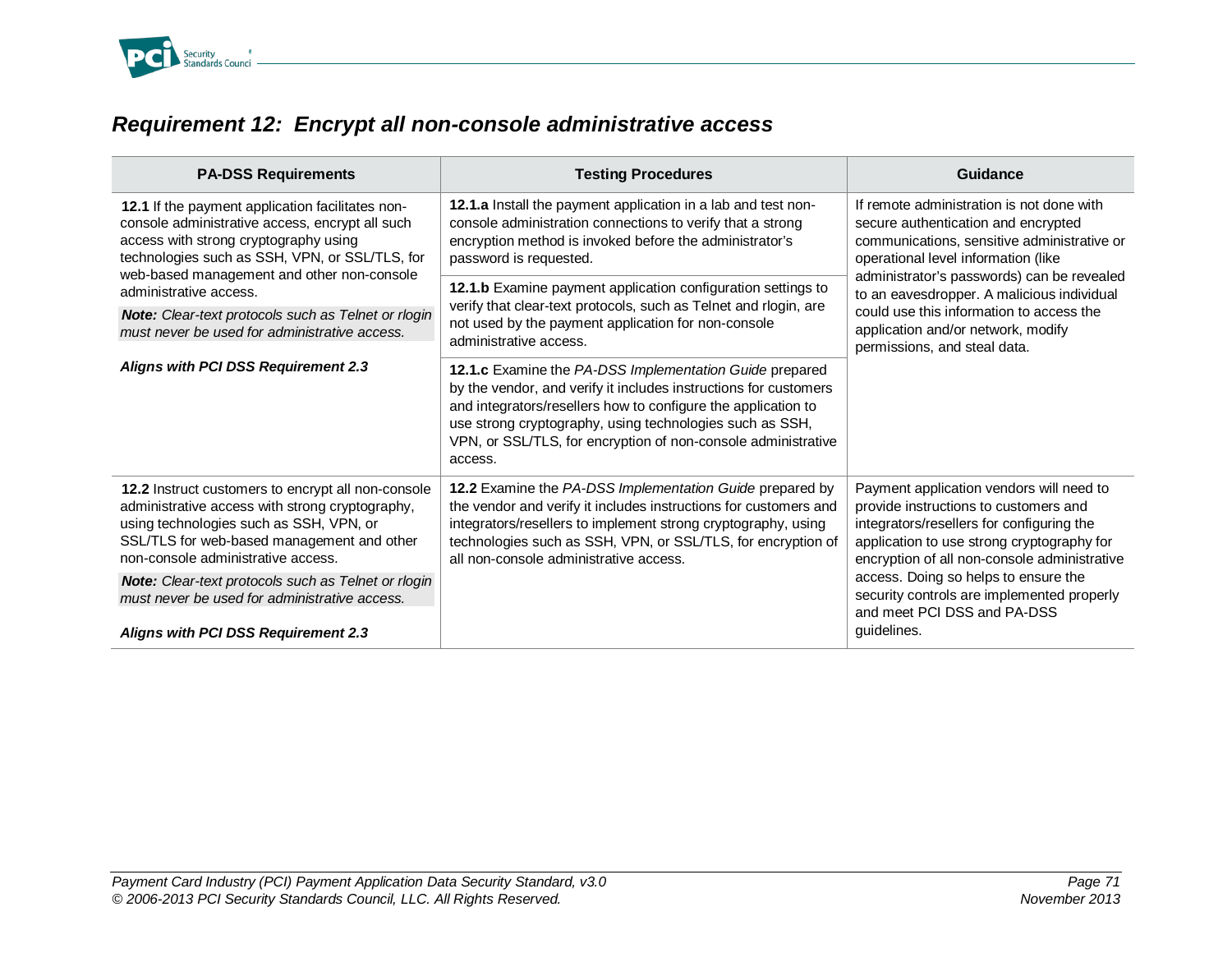

### *Requirement 13: Maintain a PA-DSS Implementation Guide for customers, resellers, and integrators*

| <b>PA-DSS Requirements</b>                                                                                                                                                                                                                                                            | <b>Testing Procedures</b>                                                                                                                                                                                                                                                                                                                                                                                                                       | <b>Guidance</b>                                                                                                                                                                                                                                                                                                                                                                                                                                                                                                  |
|---------------------------------------------------------------------------------------------------------------------------------------------------------------------------------------------------------------------------------------------------------------------------------------|-------------------------------------------------------------------------------------------------------------------------------------------------------------------------------------------------------------------------------------------------------------------------------------------------------------------------------------------------------------------------------------------------------------------------------------------------|------------------------------------------------------------------------------------------------------------------------------------------------------------------------------------------------------------------------------------------------------------------------------------------------------------------------------------------------------------------------------------------------------------------------------------------------------------------------------------------------------------------|
| 13.1 Develop, maintain, and disseminate a PA-<br>DSS Implementation Guide(s) for customers,<br>resellers, and integrators that accomplishes the<br>following:                                                                                                                         | 13.1 Examine the PA-DSS Implementation Guide and related<br>vendor processes, and interview personnel to verify:<br>• The PA-DSS Implementation Guide is disseminated to all<br>customers, resellers, and integrators with the application.<br>• The vendor has a mechanism in place to provide the PA-<br>DSS Implementation Guide to customers, resellers, and<br>integrators upon request.                                                   | A well-designed and detailed PA-DSS<br>Implementation Guide helps guide<br>customers and integrators/resellers in the<br>implementation of appropriate security<br>measures and configurations within the<br>payment application and its underlying<br>components in order to meet the relevant                                                                                                                                                                                                                  |
| 13.1.1 Provides relevant information specific to<br>the application for customers, resellers, and<br>integrators to use.                                                                                                                                                              | 13.1.1 Examine the PA-DSS Implementation Guide and<br>verify it:<br>• Clearly identifies the payment application name and<br>version to which it applies.<br>• Provides details of all application dependencies that are<br>required in order for the application to be configured in a<br>PCI DSS compliant manner.                                                                                                                            | PCI DSS and PA-DSS guidelines for<br>protecting cardholder data.                                                                                                                                                                                                                                                                                                                                                                                                                                                 |
| 13.1.2 Addresses all requirements in this<br>document wherever the PA-DSS<br>Implementation Guide is referenced.                                                                                                                                                                      | 13.1.2 Examine the PA-DSS Implementation Guide and,<br>using Appendix A as a reference, verify the PA-DSS<br>Implementation Guide covers all related requirements in this<br>document.                                                                                                                                                                                                                                                          |                                                                                                                                                                                                                                                                                                                                                                                                                                                                                                                  |
| 13.1.3 Includes a review at least annually and<br>upon changes to the application or to the PA-<br>DSS requirements, and is updated as needed to<br>keep the documentation current with all changes<br>affecting the application, as well as to the<br>requirements in this document. | 13.1.3.a Examine the PA-DSS Implementation Guide and<br>interview personnel to verify the PA-DSS Implementation<br>Guide is reviewed:<br>• At least annually<br>• Upon changes to the application<br>• Upon changes to these PA-DSS requirements.<br>13.1.3.b Verify the PA-DSS Implementation Guide is<br>updated as needed to keep current with:<br>• Changes to the PA-DSS requirements<br>• Changes to the application or its dependencies. | With each application update, system<br>functionality and, in some cases, critical<br>application security mechanisms are<br>modified or introduced. If the PA-DSS<br>Implementation Guide is not kept current<br>with the latest versions of the payment<br>application, customers and<br>integrators/resellers could overlook or<br>misconfigure critical application security<br>controls that could ultimately enable an<br>attacker to bypass such security<br>mechanisms and compromise sensitive<br>data. |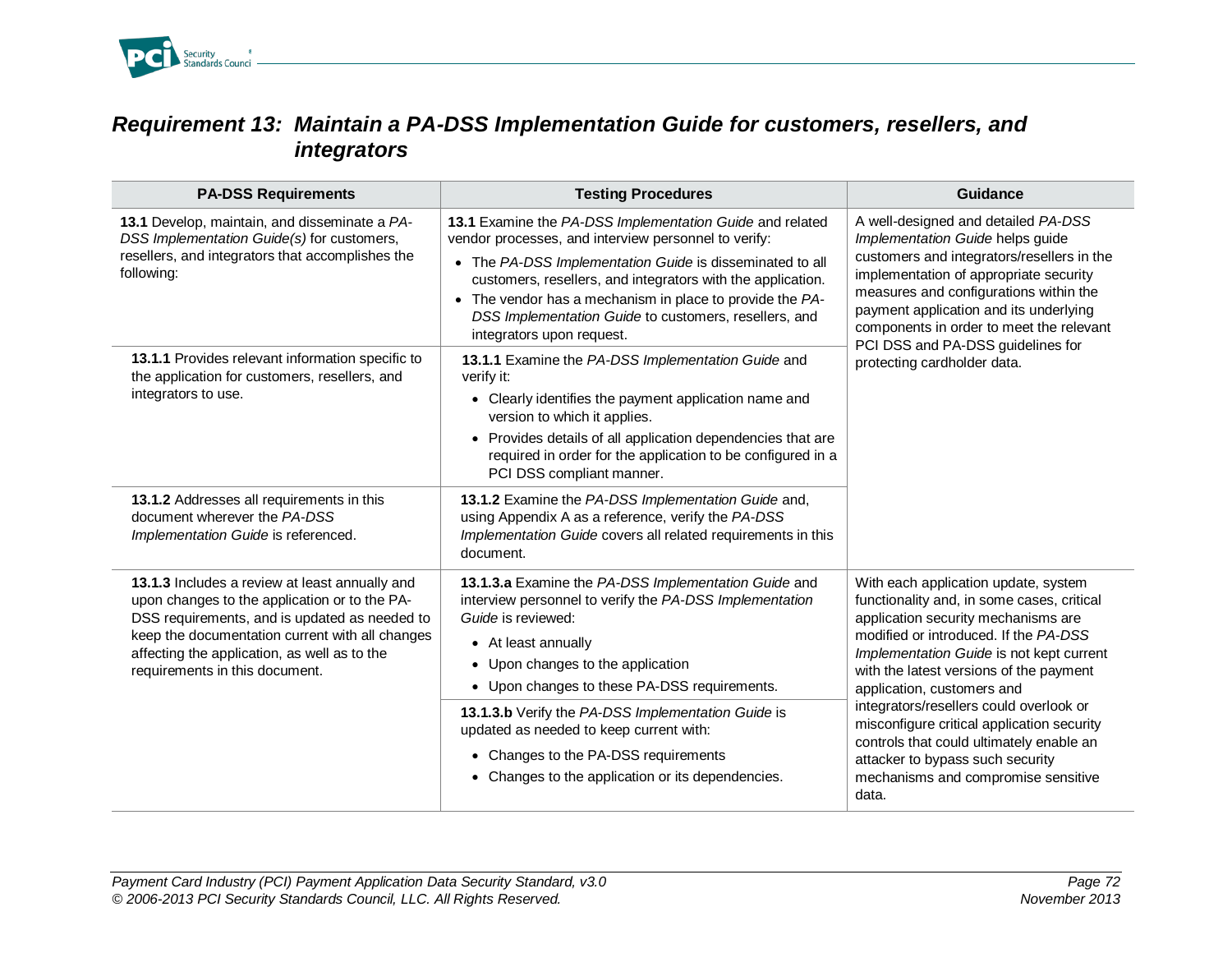

| <b>PA-DSS Requirements</b> | <b>Testing Procedures</b>                                                                                                                                                                                                                                                 | Guidance |
|----------------------------|---------------------------------------------------------------------------------------------------------------------------------------------------------------------------------------------------------------------------------------------------------------------------|----------|
|                            | 13.1.3.c Examine the PA-DSS Implementation Guide and<br>related vendor processes, and interview personnel to verify<br>the vendor has a mechanism in place to communicate<br>updates to customers, resellers, and integrators, and provide<br>updated versions as needed. |          |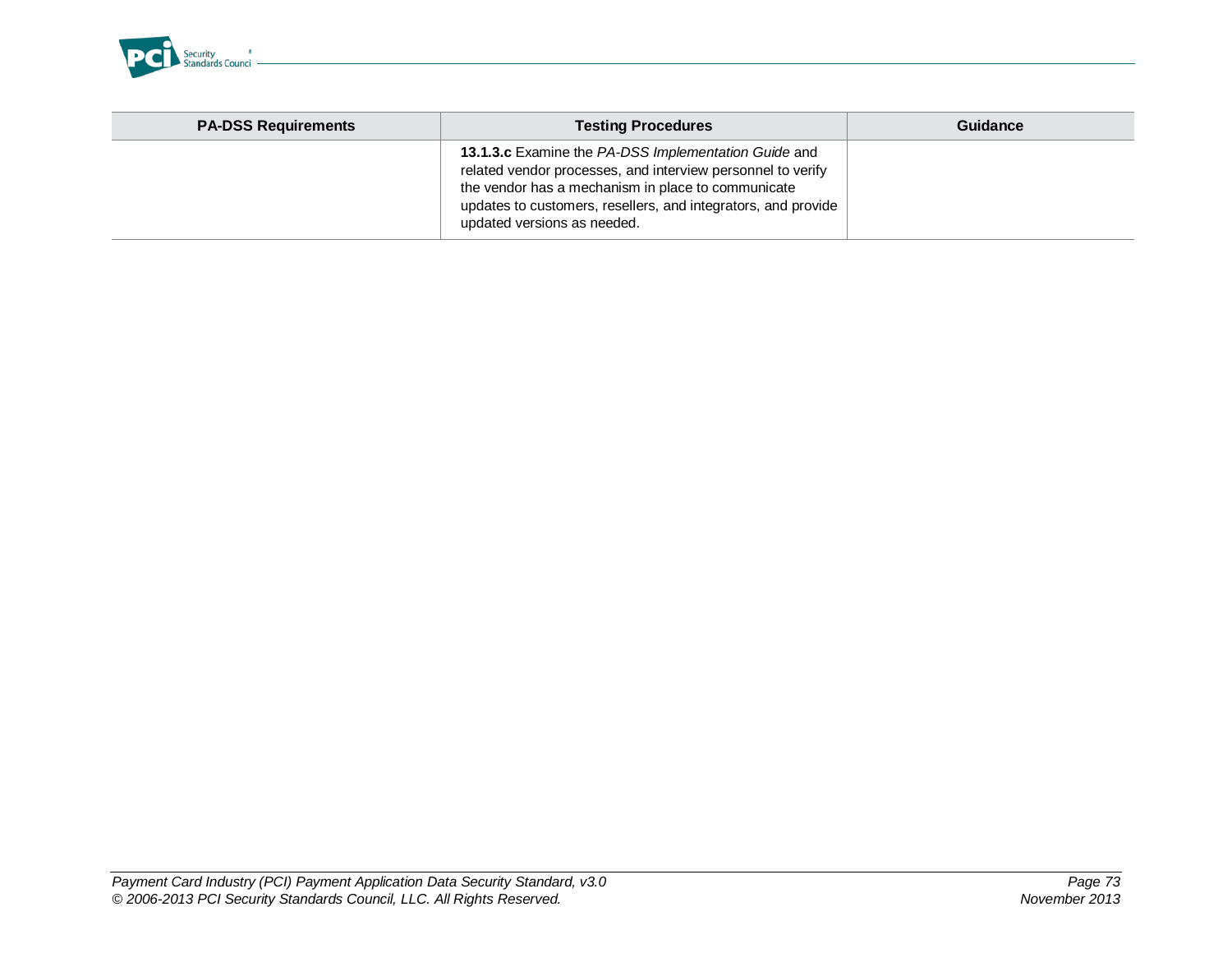

## *Requirement 14: Assign PA-DSS responsibilities for personnel, and maintain training programs for personnel, customers, resellers, and integrators*

| <b>PA-DSS Requirements</b>                                                                                                                                                                                                                                                                                                                                                                                                                                                                           | <b>Testing Procedures</b>                                                                                                                                                                                                                                                                                                                                                                                                                                                                                                                                                                                                                                                                                                                                                                                                                                                                                                                                                                                                                              | Guidance                                                                                                                                                                                                                                                                                                                                                                                   |
|------------------------------------------------------------------------------------------------------------------------------------------------------------------------------------------------------------------------------------------------------------------------------------------------------------------------------------------------------------------------------------------------------------------------------------------------------------------------------------------------------|--------------------------------------------------------------------------------------------------------------------------------------------------------------------------------------------------------------------------------------------------------------------------------------------------------------------------------------------------------------------------------------------------------------------------------------------------------------------------------------------------------------------------------------------------------------------------------------------------------------------------------------------------------------------------------------------------------------------------------------------------------------------------------------------------------------------------------------------------------------------------------------------------------------------------------------------------------------------------------------------------------------------------------------------------------|--------------------------------------------------------------------------------------------------------------------------------------------------------------------------------------------------------------------------------------------------------------------------------------------------------------------------------------------------------------------------------------------|
| 14.1 Provide training in information security and<br>PA-DSS for vendor personnel with PA-DSS<br>responsibility at least annually.                                                                                                                                                                                                                                                                                                                                                                    | 14.1 Examine training materials and interview responsible<br>personnel to verify that all vendor personnel with PA-DSS<br>responsibility receive training in PA-DSS and information<br>security at least annually.                                                                                                                                                                                                                                                                                                                                                                                                                                                                                                                                                                                                                                                                                                                                                                                                                                     | In order for a payment application to be<br>designed effectively to meet PA-DSS<br>guidelines, payment application vendor<br>personnel should be knowledgeable in PA-<br>DSS and their responsibilities with regards<br>to ongoing PA-DSS assessments. It is the<br>responsibility of the payment application<br>vendor to ensure their personnel are<br>properly educated in these areas. |
| 14.2 Assign roles and responsibilities to vendor<br>personnel including the following:<br>• Overall accountability for meeting all the<br>requirements in PA-DSS<br>• Keeping up-to-date within any changes in the<br>PCI SSC PA-DSS Program Guide<br>• Ensuring secure coding practices are followed<br>• Ensuring integrators/resellers receive training<br>and supporting materials<br>• Ensuring all vendor personnel with PA-DSS<br>responsibilities, including developers, receive<br>training | 14.2.a Examine documented responsibilities to verify that<br>responsibility for the following roles is formally assigned:<br>• Overall accountability for meeting all the requirements in<br>PA-DSS<br>• Keeping up-to-date within any changes in the PCI SSC<br>PA-DSS Program Guide<br>• Ensuring secure coding practices are followed<br>• Ensuring integrators/resellers receive training and<br>supporting materials<br>• Ensuring all vendor personnel with PA-DSS<br>responsibilities, including developers, receive training.<br>14.2.b Interview personnel assigned responsibility for the<br>following roles to confirm that roles and responsibilities are<br>defined and understood:<br>• Overall accountability for meeting all the requirements in<br><b>PA-DSS</b><br>• Keeping up-to-date within any changes in the PCI SSC<br>PA-DSS Program Guide<br>• Ensuring secure coding practices are followed<br>• Ensuring integrators/resellers receive training and<br>supporting materials<br>• Ensuring all vendor personnel with PA-DSS | Within each payment application vendor<br>organization, a responsible party (either an<br>individual or a team) should be assigned<br>formal responsibility for PA-DSS to ensure<br>all PA-DSS requirements are met<br>accordingly.                                                                                                                                                        |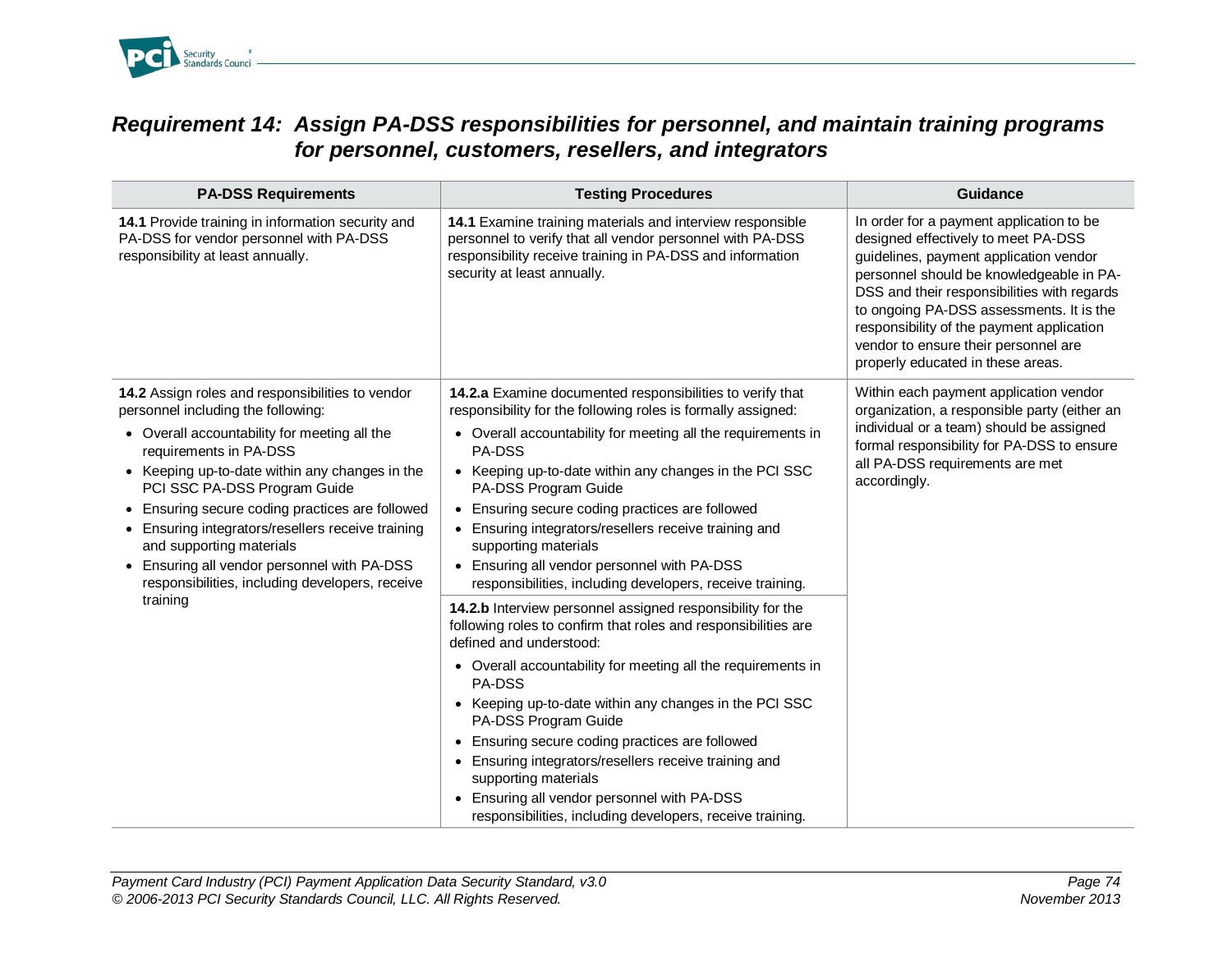

| <b>PA-DSS Requirements</b>                                                                                                                                                                                                                                                                                                                                                                                             | <b>Testing Procedures</b>                                                                                                                                                                                                                                                                                                                                                                                                                                                                                 | <b>Guidance</b>                                                                                                                                                                                                                                                                                                                                                                                                                                                                                      |
|------------------------------------------------------------------------------------------------------------------------------------------------------------------------------------------------------------------------------------------------------------------------------------------------------------------------------------------------------------------------------------------------------------------------|-----------------------------------------------------------------------------------------------------------------------------------------------------------------------------------------------------------------------------------------------------------------------------------------------------------------------------------------------------------------------------------------------------------------------------------------------------------------------------------------------------------|------------------------------------------------------------------------------------------------------------------------------------------------------------------------------------------------------------------------------------------------------------------------------------------------------------------------------------------------------------------------------------------------------------------------------------------------------------------------------------------------------|
| 14.3 Develop and implement training and<br>communication programs for payment application<br>integrators and resellers. Training should include<br>at least the following:<br>• How to implement the payment application<br>and related systems and networks in a PCI<br>DSS-compliant manner<br>• Coverage of all items noted for the PA-DSS<br>Implementation Guide throughout this<br>document (and in Appendix A). | 14.3.a Examine the training materials for integrators and<br>resellers, and confirm the materials include the following:<br>• Training on how to implement the payment application and<br>related systems and networks in a PCI DSS compliant<br>manner<br>• Coverage of all items noted for the PA-DSS<br>Implementation Guide throughout this document (and in<br>Appendix A).<br>14.3.b Examine the vendor's communication programs and<br>related vendor processes, and interview vendor personnel to | Incorrect configuration, maintenance or<br>support of an application may lead to<br>security vulnerabilities being introduced<br>into the customer's cardholder data<br>environment, which could then be exploited<br>by attackers. Application vendors should<br>provide training for integrator/resellers in<br>the secure installation and configuration of<br>the application to ensure that, when<br>installed in the merchant's environment, the<br>application facilitates PCI DSS compliance |
|                                                                                                                                                                                                                                                                                                                                                                                                                        | verify:<br>• Training materials are provided to integrators and resellers<br>• The vendor has a mechanism in place to provide updated<br>materials to integrators and resellers upon request.                                                                                                                                                                                                                                                                                                             | It is the responsibility of the payment<br>application vendor to provide integrators<br>and resellers with training in these areas.                                                                                                                                                                                                                                                                                                                                                                  |
|                                                                                                                                                                                                                                                                                                                                                                                                                        | 14.3.c Interview a sample of integrators and resellers to verify<br>that they received the training and training materials from the<br>application vendor.                                                                                                                                                                                                                                                                                                                                                |                                                                                                                                                                                                                                                                                                                                                                                                                                                                                                      |
|                                                                                                                                                                                                                                                                                                                                                                                                                        | 14.3.d Examine evidence of integrators and resellers receipt of<br>the training materials from the software vendor.                                                                                                                                                                                                                                                                                                                                                                                       |                                                                                                                                                                                                                                                                                                                                                                                                                                                                                                      |
| 14.3.1 Review training materials at least<br>annually and upon changes to the application or<br>to PA-DSS requirements.<br>Update the training materials as needed to keep<br>the documentation current with new payment<br>application versions and changes to PA-DSS<br>requirements.                                                                                                                                | 14.3.1.a Examine the training materials for integrators and<br>resellers and verify the materials are:<br>• Reviewed at least annually and upon changes to the<br>application or to PA-DSS requirements<br>• Updated as needed to keep the documentation current<br>with new payment application versions and changes to<br>PA-DSS requirements.                                                                                                                                                          | Training materials for payment application<br>vendor personnel, integrators and resellers<br>should be updated at least annually to<br>ensure the materials remain current with<br>the latest versions of the applications and<br>PA-DSS requirements. Use of outdated<br>training materials could render training<br>programs ineffective, leading to poorly<br>designed security functions within the                                                                                              |
|                                                                                                                                                                                                                                                                                                                                                                                                                        | 14.3.1.b Examine the distribution process for new payment<br>application versions and verify that updated documentation<br>is distributed to integrators and resellers with the updated<br>payment application.                                                                                                                                                                                                                                                                                           | application or improper application<br>configurations by integrators and resellers.                                                                                                                                                                                                                                                                                                                                                                                                                  |
|                                                                                                                                                                                                                                                                                                                                                                                                                        | 14.3.1.c Interview a sample of integrators and resellers to<br>verify they received updated training materials from the<br>application vendor.                                                                                                                                                                                                                                                                                                                                                            |                                                                                                                                                                                                                                                                                                                                                                                                                                                                                                      |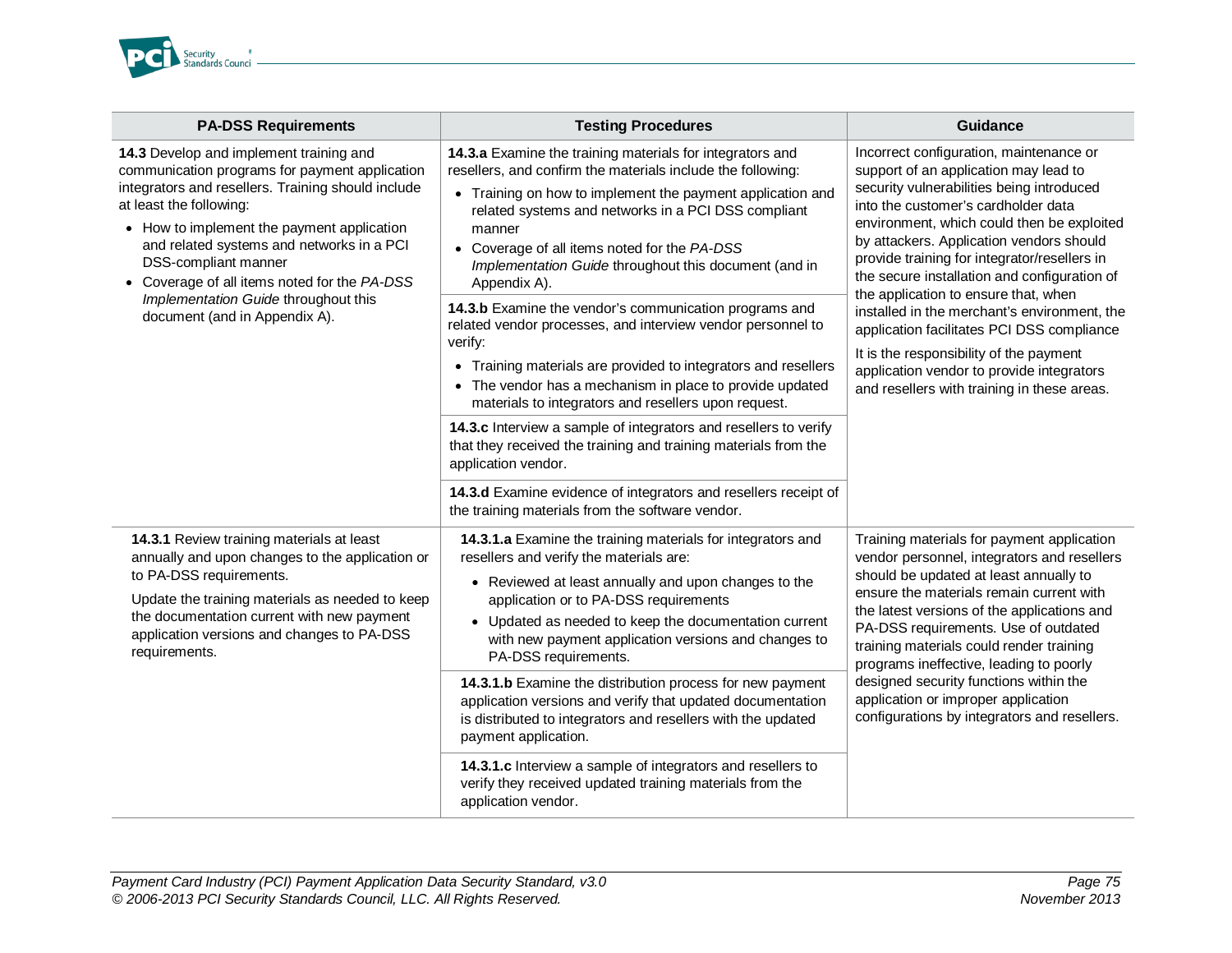

## **Appendix A: Summary of Contents for the** *PA-DSS Implementation Guide*

The intent of this Appendix is to summarize those PA-DSS requirements that have related *PA-DSS Implementation Guide* topics*,* to explain the content for the *PA-DSS Implementation Guide* provided to customers and integrators/resellers (see "PA-DSS Implementation Guide" on page 11), and to spell out responsibilities for implementing the related controls.

| <b>PA-DSS</b><br><b>Requirement</b> | <b>PA-DSS Topic</b>                                                                                                                          | <b>Required Implementation Guide Content</b>                                                                                                                                                                                                                                                                                                                                                                                                                                                                                                              | <b>Control Implementation Responsibility</b>                                                                                                                                                                                                                                                                                                                           |
|-------------------------------------|----------------------------------------------------------------------------------------------------------------------------------------------|-----------------------------------------------------------------------------------------------------------------------------------------------------------------------------------------------------------------------------------------------------------------------------------------------------------------------------------------------------------------------------------------------------------------------------------------------------------------------------------------------------------------------------------------------------------|------------------------------------------------------------------------------------------------------------------------------------------------------------------------------------------------------------------------------------------------------------------------------------------------------------------------------------------------------------------------|
| 1.1.4                               | Delete sensitive<br>authentication data<br>stored by previous<br>payment application<br>versions.                                            | The following instructions must be provided for<br>customers and integrators/resellers:<br>Historical data must be removed (track data, card<br>٠<br>verification codes, PINs, or PIN blocks stored by<br>previous versions of the payment application),<br>How to remove historical data.<br>۰.<br>Such removal is absolutely necessary for PCI DSS<br>٠<br>compliance.                                                                                                                                                                                  | Software Vendor: Provide tool or procedure for<br>customers to securely remove sensitive authentication<br>data stored by previous versions, per PA-DSS<br>Requirement 1.1.4.<br>Customers & Integrators/Resellers: Delete any<br>historical data per the PA-DSS Implementation Guide<br>and PA-DSS Requirement 1.1.4.                                                 |
| 1.1.5                               | Delete any sensitive<br>authentication data<br>(pre-authorization)<br>gathered as a result of<br>troubleshooting the<br>payment application. | The following instructions must be provided for<br>customers and integrators/resellers:<br>Sensitive authentication data (pre-authorization)<br>must only be collected when needed to solve a<br>specific problem.<br>Such data must be stored only in specific, known<br>٠<br>locations with limited access.<br>Only collect a limited amount of such data as<br>л.<br>needed to solve a specific problem.<br>Sensitive authentication data must be encrypted<br>٠<br>while stored.<br>Such data must be securely deleted immediately<br>٠<br>after use. | <b>Software Vendor:</b> Do not store sensitive authentication<br>data; and perform any troubleshooting of customer's<br>problems according to PA-DSS Requirement 1.1.5.a.<br>Customers & Integrators/Resellers: Do not store<br>sensitive authentication data; and troubleshoot any<br>problems per the PA-DSS Implementation Guide and<br>PA-DSS Requirement 1.1.5.a. |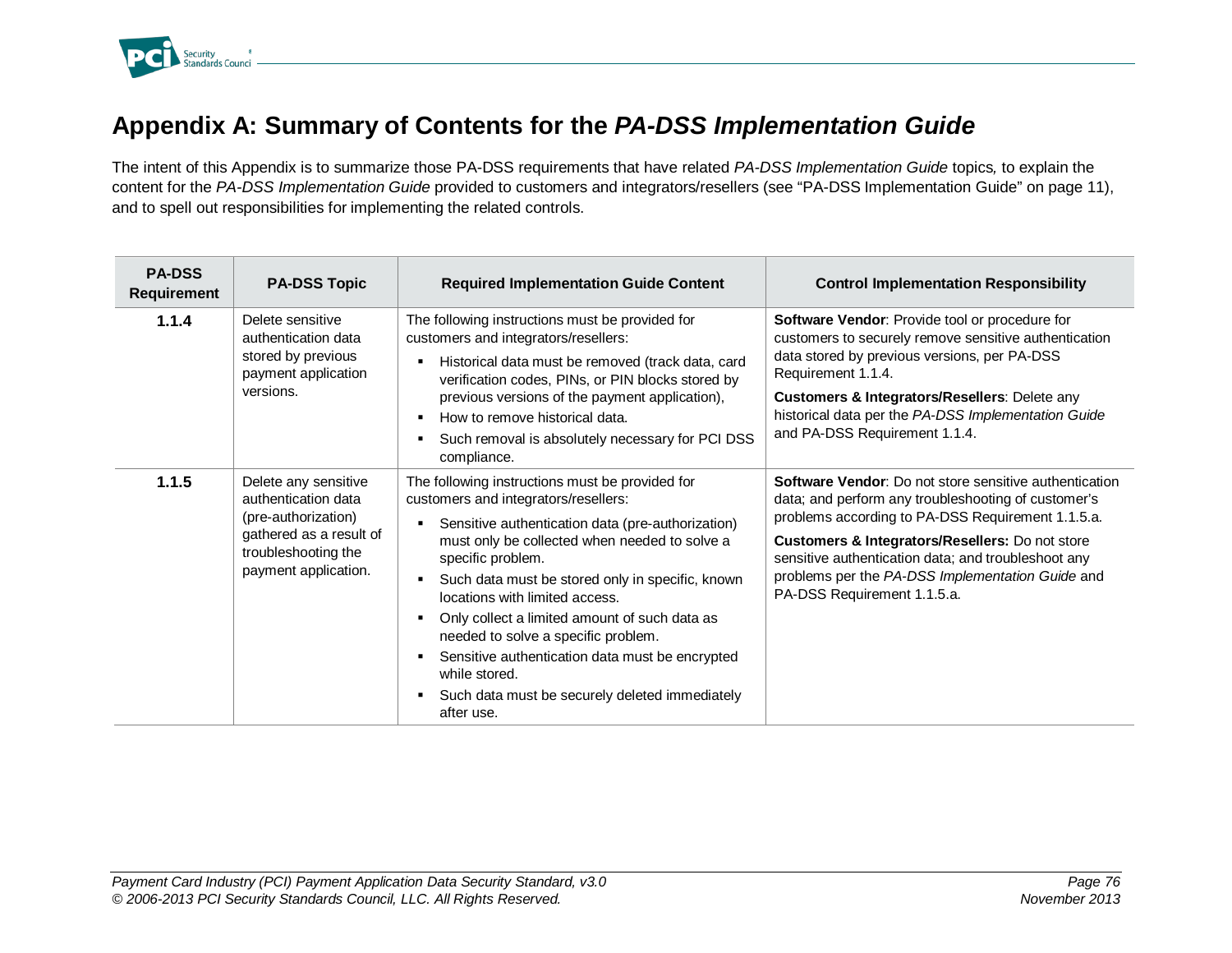

| <b>PA-DSS</b><br><b>Requirement</b> | <b>PA-DSS Topic</b>                                                                              | <b>Required Implementation Guide Content</b>                                                                                                                                                                                                                                                                                                                                                                                                                                                                                                                                                                                                                                                                                                                                                                                                                          | <b>Control Implementation Responsibility</b>                                                                                                                                                                                                                                                                                                                                                                                                                                                                                 |
|-------------------------------------|--------------------------------------------------------------------------------------------------|-----------------------------------------------------------------------------------------------------------------------------------------------------------------------------------------------------------------------------------------------------------------------------------------------------------------------------------------------------------------------------------------------------------------------------------------------------------------------------------------------------------------------------------------------------------------------------------------------------------------------------------------------------------------------------------------------------------------------------------------------------------------------------------------------------------------------------------------------------------------------|------------------------------------------------------------------------------------------------------------------------------------------------------------------------------------------------------------------------------------------------------------------------------------------------------------------------------------------------------------------------------------------------------------------------------------------------------------------------------------------------------------------------------|
| 2.1                                 | Securely delete<br>cardholder data after<br>customer-defined<br>retention period.                | The following must be provided for customers and<br>integrators/resellers:<br>Instruction that cardholder data exceeding the<br>customer-defined retention period must be<br>securely deleted.<br>A list of all locations where payment application<br>٠<br>stores cardholder data, so that customer knows the<br>locations of data that needs to be deleted.<br>Instruction that customers need to securely delete<br>٠<br>cardholder data when no longer required for legal,<br>regulatory, or business purposes.<br>How to securely delete cardholder data stored by<br>٠<br>the payment application, including data stored on<br>underlying software or systems (such as OS,<br>databases, etc.).<br>How to configure the underlying software or<br>٠<br>systems (such as OS, databases, etc.) to prevent<br>inadvertent capture or retention of cardholder data. | Software Vendor: Provide guidance to customers that<br>cardholder data exceeding customer-defined retention<br>periods must be securely deleted where such data is<br>stored by the payment application and underlying<br>software or systems, and how to securely delete<br>cardholder data stored by the payment application.<br>Customers & Integrators/Resellers: Securely delete<br>cardholder data exceeding customer-defined retention<br>period, per the PA-DSS Implementation Guide and PA-<br>DSS Requirement 2.1. |
| 2.2                                 | Mask PAN when<br>displayed so only<br>personnel with a<br>business need can see<br>the full PAN. | The following must be provided for customers and<br>integrators/resellers:<br>Details of all instances where PAN is displayed,<br>including but not limited to POS devices, screens,<br>logs, and receipts.<br>Confirmation that the payment application masks<br>٠<br>PAN by default on all displays.<br>Instructions on how to configure the payment<br>٠<br>application such that only personnel with a<br>legitimate business need can see the full PAN.                                                                                                                                                                                                                                                                                                                                                                                                          | <b>Software Vendor: Provide instructions to customers for</b><br>masking PAN so only personnel with a business need<br>can see the full PAN.<br>Customers & Integrators/Resellers: Mask displays of<br>PAN so only personnel with a business need can see<br>the full PAN, per the PA-DSS Implementation Guide and<br>PA-DSS Requirement 2.2.                                                                                                                                                                                |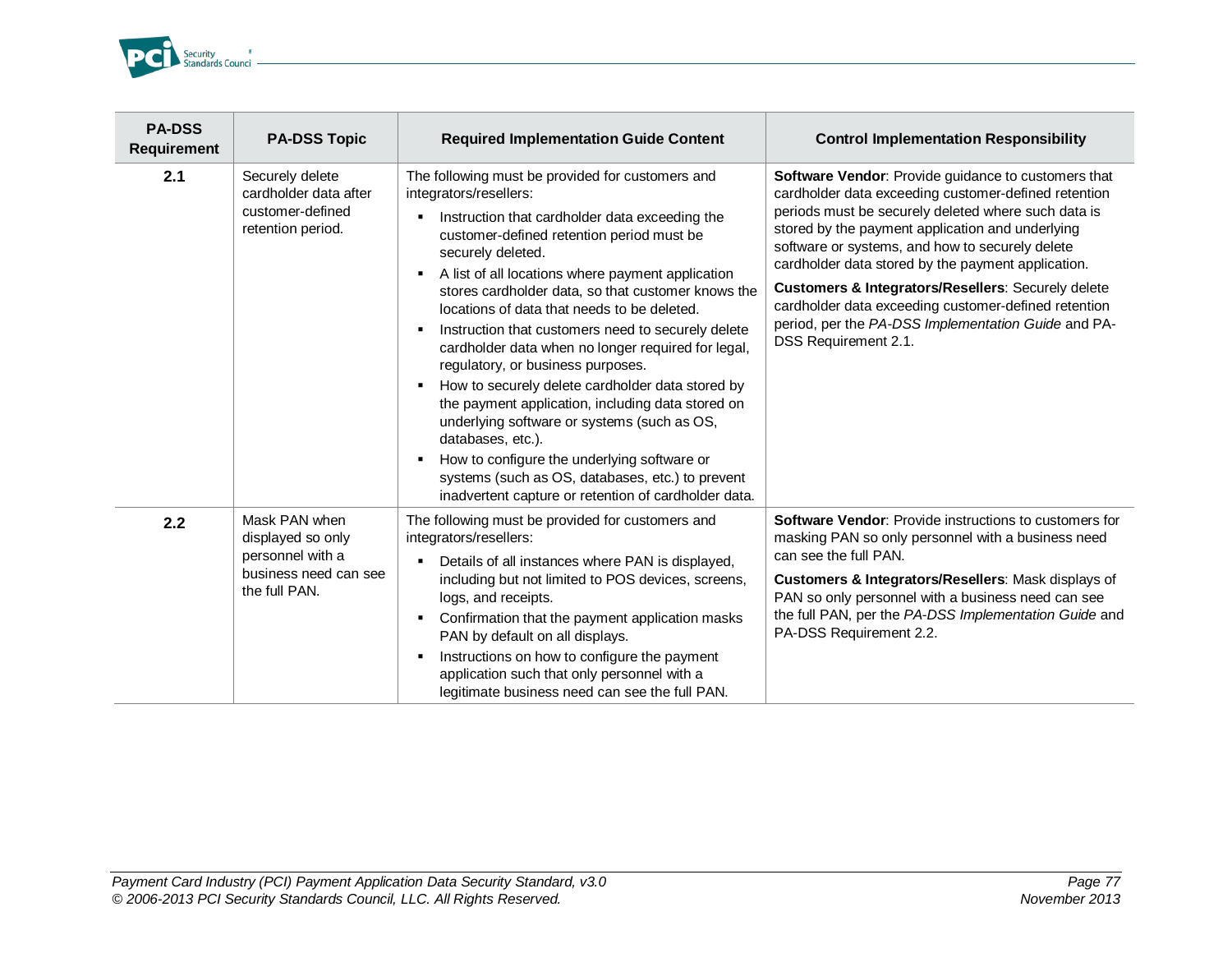

| <b>PA-DSS</b><br><b>Requirement</b> | <b>PA-DSS Topic</b>                                                                                                                 | <b>Required Implementation Guide Content</b>                                                                                                                                                                                                                                                                                                                                                                                                                                                                                                                                                                                   | <b>Control Implementation Responsibility</b>                                                                                                                                                                                                                                                                                                                                                                                                                                               |
|-------------------------------------|-------------------------------------------------------------------------------------------------------------------------------------|--------------------------------------------------------------------------------------------------------------------------------------------------------------------------------------------------------------------------------------------------------------------------------------------------------------------------------------------------------------------------------------------------------------------------------------------------------------------------------------------------------------------------------------------------------------------------------------------------------------------------------|--------------------------------------------------------------------------------------------------------------------------------------------------------------------------------------------------------------------------------------------------------------------------------------------------------------------------------------------------------------------------------------------------------------------------------------------------------------------------------------------|
| 2.3                                 | Render PAN<br>unreadable anywhere it<br>is stored (including<br>data on portable digital<br>media, backup media,<br>and in logs).   | The following must be provided for customers and<br>integrators/resellers:<br>Details of any configurable options for each<br>method used by the application to render<br>cardholder data unreadable, and instructions on<br>how to configure each method for all locations<br>where cardholder data is stored by the payment<br>application (per PA-DSS Requirement 2.1).<br>A list of all instances where cardholder data may<br>٠<br>be output for the merchant to store outside of the<br>payment application, and instructions that the<br>merchant is responsible for rendering PAN<br>unreadable in all such instances. | <b>Software Vendor: Provide instructions to customers for</b><br>rendering PAN unreadable anywhere it is stored or<br>output by the application.<br>Customers & Integrators/Resellers: Render PAN<br>unreadable anywhere it is stored per the PA-DSS<br>Implementation Guide and PA-DSS Requirement 2.3.                                                                                                                                                                                   |
| 2.4                                 | Protect keys used to<br>secure cardholder data<br>against disclosure and<br>misuse.                                                 | The following instructions must be provided for<br>customers and integrators/resellers:<br>Restrict access to keys to the fewest number of<br>$\blacksquare$<br>custodians necessary.<br>Store keys securely in the fewest possible<br>٠<br>locations and forms.                                                                                                                                                                                                                                                                                                                                                               | Software Vendor: Provide guidance to customers that<br>keys used to secure cardholder data should be stored<br>securely in the fewest possible locations, and access to<br>keys must be restricted to the fewest possible<br>custodians.<br><b>Customers &amp; Integrators/Resellers: Store keys</b><br>securely in the fewest possible locations, and restrict<br>access to keys to the fewest possible custodians, per<br>the PA-DSS Implementation Guide and PA-DSS<br>Requirement 2.4. |
| 2.5                                 | Implement key-<br>management<br>processes and<br>procedures for<br>cryptographic keys<br>used for encryption of<br>cardholder data. | The following must be provided for customers and<br>integrators/resellers:<br>Instructions on how to securely generate,<br>٠<br>distribute, protect, change, store, and retire/replace<br>encryption keys, where customers or<br>integrators/resellers are involved in these key-<br>management activities.<br>A sample Key Custodian Form for key custodians<br>л.<br>to acknowledge that they understand and accept<br>their key-custodian responsibilities.                                                                                                                                                                 | <b>Software Vendor: Provide instructions to customers</b><br>that access cryptographic keys used for encryption of<br>cardholder data to implement key-management<br>processes and procedures.<br>Customers & Integrators/Resellers: Implement key-<br>management processes and procedures for<br>cryptographic keys used for encryption of cardholder<br>data per PA-DSS Implementation Guide and PA-DSS<br>Requirement 2.5.                                                              |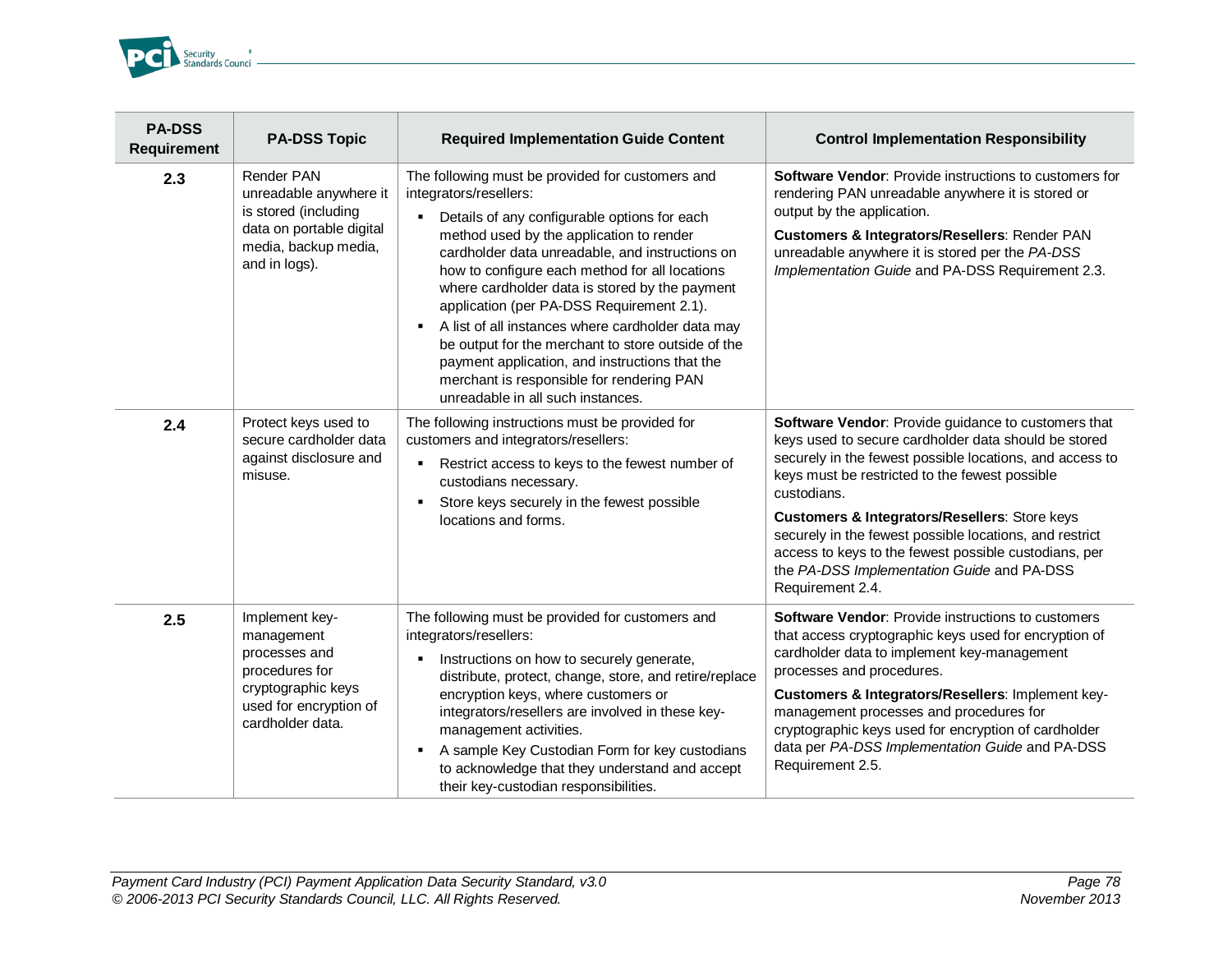

| <b>PA-DSS</b><br><b>Requirement</b> | <b>PA-DSS Topic</b>                                                                                                                     | <b>Required Implementation Guide Content</b>                                                                                                                                                                                                                                                                                                                                                                                                                                                                                                                                                                                                                                                                                                                      | <b>Control Implementation Responsibility</b>                                                                                                                                                                                                                                                                                                                                                                                 |
|-------------------------------------|-----------------------------------------------------------------------------------------------------------------------------------------|-------------------------------------------------------------------------------------------------------------------------------------------------------------------------------------------------------------------------------------------------------------------------------------------------------------------------------------------------------------------------------------------------------------------------------------------------------------------------------------------------------------------------------------------------------------------------------------------------------------------------------------------------------------------------------------------------------------------------------------------------------------------|------------------------------------------------------------------------------------------------------------------------------------------------------------------------------------------------------------------------------------------------------------------------------------------------------------------------------------------------------------------------------------------------------------------------------|
| $2.5.1 - 2.5.7$                     | Implement secure key-<br>management functions.                                                                                          | Provide instructions for customers and<br>integrators/resellers on how to perform key-<br>management functions including:<br>Generation of strong cryptographic keys.<br>٠<br>Secure cryptographic key distribution.<br>٠<br>Secure cryptographic key storage.<br>٠<br>Cryptographic key changes for keys that have<br>reached the end of their cryptoperiod.<br>Retirement or replacement of keys as deemed<br>٠<br>necessary when the integrity of the key has been<br>weakened or keys are suspected of being<br>compromised.<br>Split knowledge and dual control for any manual<br>٠<br>clear-text cryptographic key-management<br>operations supported by the payment application.<br>Prevention of unauthorized substitution of<br>٠<br>cryptographic keys. | <b>Software Vendor: Provide instructions to customers to</b><br>implement secure key-management functions.<br>Customers & Integrators/Resellers: Implement secure<br>key-management functions for cryptographic keys per<br>PA-DSS Implementation Guide and PA-DSS<br>Requirements 2.5.1 - 2.5.7.                                                                                                                            |
| 2.6                                 | Provide a mechanism<br>to render irretrievable<br>cryptographic key<br>material or cryptograms<br>stored by the payment<br>application. | The following must be provided for customers and<br>integrators/resellers:<br>Procedures detailing how to use the tool or<br>٠<br>procedure provided with the application to render<br>cryptographic material irretrievable.<br>Instruction that cryptographic key material be<br>٠<br>rendered irretrievable whenever keys are no longer<br>used and in accordance with key-management<br>requirements in PCI DSS.<br>Instructions on how to re-encrypt historic data with<br>٠<br>new keys, including procedures for maintaining<br>security of clear-text data during the decryption/re-<br>encryption process.                                                                                                                                                | Software Vendor: Provide tool or procedure to securely<br>remove cryptographic key material or cryptograms<br>stored by the application, and provide tool or procedure<br>to re-encrypt historic data with new keys.<br>Customers & Integrators/Resellers: Delete any<br>historical cryptographic material in accordance with key-<br>management requirements per PA-DSS Implementation<br>Guide and PA-DSS Requirement 2.6. |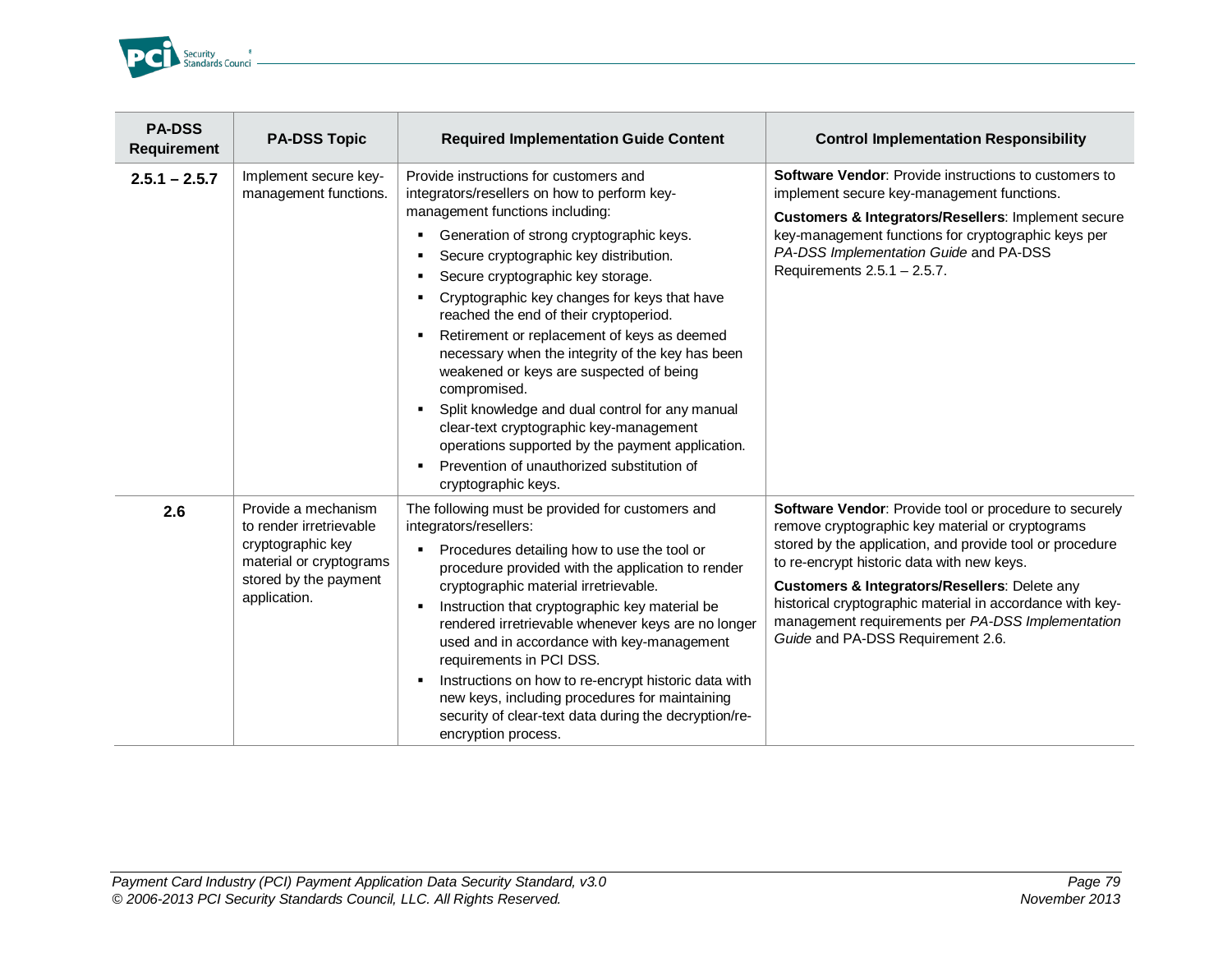

| <b>PA-DSS</b><br><b>Requirement</b> | <b>PA-DSS Topic</b>                                                                                                   | <b>Required Implementation Guide Content</b>                                                                                                                                                                                                                                                                                                                                                                                                                                                                                                                                                                                                                                                                                                                                                                                                                                                                                                                                                                                                                                                                                                                                                                                                                                                                                                                    | <b>Control Implementation Responsibility</b>                                                                                                                                                                                                                                                                                                                                                                                                                                                                                                                                                                                                                                                                                                                                                                                            |
|-------------------------------------|-----------------------------------------------------------------------------------------------------------------------|-----------------------------------------------------------------------------------------------------------------------------------------------------------------------------------------------------------------------------------------------------------------------------------------------------------------------------------------------------------------------------------------------------------------------------------------------------------------------------------------------------------------------------------------------------------------------------------------------------------------------------------------------------------------------------------------------------------------------------------------------------------------------------------------------------------------------------------------------------------------------------------------------------------------------------------------------------------------------------------------------------------------------------------------------------------------------------------------------------------------------------------------------------------------------------------------------------------------------------------------------------------------------------------------------------------------------------------------------------------------|-----------------------------------------------------------------------------------------------------------------------------------------------------------------------------------------------------------------------------------------------------------------------------------------------------------------------------------------------------------------------------------------------------------------------------------------------------------------------------------------------------------------------------------------------------------------------------------------------------------------------------------------------------------------------------------------------------------------------------------------------------------------------------------------------------------------------------------------|
| 3.1                                 | Use unique user IDs<br>and secure<br>authentication for<br>administrative access<br>and access to<br>cardholder data. | The following must be provided for customers and<br>integrators/resellers:<br>Directions on how the payment application<br>٠<br>enforces strong authentication for any<br>authentication credentials (for example, users,<br>passwords) that the application generates or<br>manages, by:<br>Enforcing secure changes to authentication<br>credentials by the completion of installation per<br>PA-DSS requirements 3.1.1 through 3.1.11.<br>Enforcing secure changes to authentication<br>credentials for any subsequent changes (after<br>installation) per PA-DSS requirements 3.1.1<br>through 3.1.11.<br>• That, to maintain PCI DSS compliance, any<br>changes made to authentication configurations<br>would need to be verified as providing<br>authentication methods that are at least as<br>rigorous as PCI DSS requirements.<br>Assign secure authentication to default accounts<br>٠<br>(even if not used), and disable or do not use the<br>accounts.<br>How to change and create authentication<br>٠.<br>credentials when such credentials are not<br>generated or managed by the payment application,<br>per PA-DSS Requirements 3.1.1 through 3.1.11,<br>by the completion of installation and for<br>subsequent changes after installation, for all<br>application level accounts with administrative<br>access or access to cardholder data. | <b>Software Vendor:</b> For all authentication credentials<br>generated or managed by the application, ensure<br>payment application enforces customer's use of unique<br>user IDs and secure authentication for<br>accounts/passwords, per PA-DSS Requirements 3.1.1<br>through 3.1.11.<br>For authentication credentials not generated or<br>managed by the payment application, ensure the PA-<br>DSS Implementation Guide provides clear and<br>unambiguous guidance for customers and<br>integrators/resellers on how to change and create<br>secure authentication credentials per PA-DSS<br>Requirements 3.1.1 through 3.1.11.<br>Customers & Integrators/Resellers: Establish and<br>maintain unique user IDs and secure authentication per<br>the PA-DSS Implementation Guide and PA-DSS<br>Requirements 3.1.1 through 3.1.11. |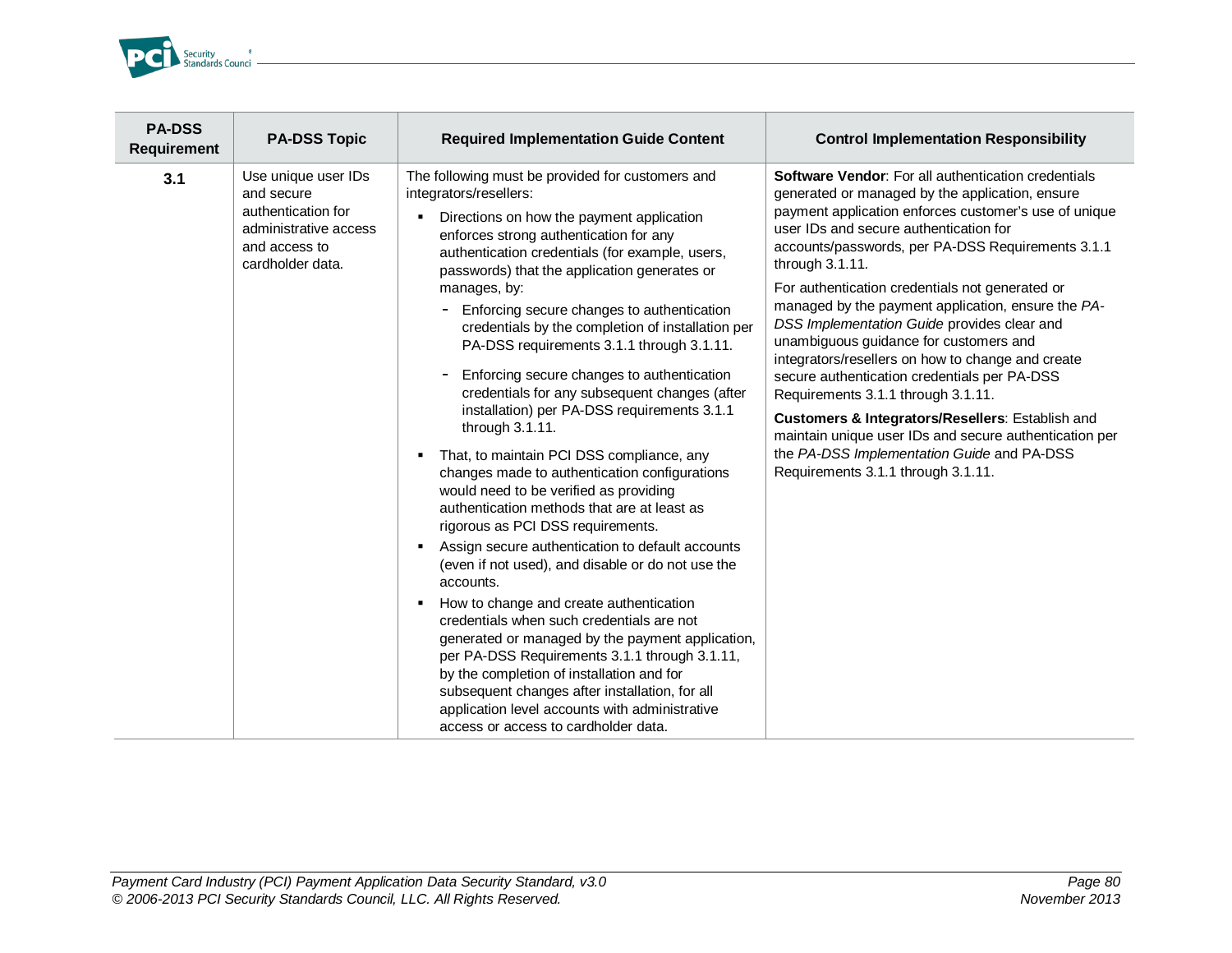

| <b>PA-DSS</b><br><b>Requirement</b> | <b>PA-DSS Topic</b>                                                                                      | <b>Required Implementation Guide Content</b>                                                                                                                                                                                                                                                                                                                                                                                                                                                                                                                                                                                                                                                                                            | <b>Control Implementation Responsibility</b>                                                                                                                                                                                                                                                                     |
|-------------------------------------|----------------------------------------------------------------------------------------------------------|-----------------------------------------------------------------------------------------------------------------------------------------------------------------------------------------------------------------------------------------------------------------------------------------------------------------------------------------------------------------------------------------------------------------------------------------------------------------------------------------------------------------------------------------------------------------------------------------------------------------------------------------------------------------------------------------------------------------------------------------|------------------------------------------------------------------------------------------------------------------------------------------------------------------------------------------------------------------------------------------------------------------------------------------------------------------|
| 3.2                                 | Use unique user IDs<br>and secure<br>authentication for<br>access to PCs, servers,<br>and databases with | Instruct customers and integrators/resellers to use<br>unique user names and secure authentication to access<br>any PCs, servers, and databases with payment<br>applications and/or cardholder data, per PA-DSS<br>requirements 3.1.1 through 3.1.11.                                                                                                                                                                                                                                                                                                                                                                                                                                                                                   | Software Vendor: Ensure payment application supports<br>customer's use of unique user IDs and secure<br>authentication for accounts/passwords if set by vendor<br>to access PCs, servers, and databases, per PA-DSS<br>requirements 3.1.2 through 3.1.9.                                                         |
|                                     | payment applications.                                                                                    |                                                                                                                                                                                                                                                                                                                                                                                                                                                                                                                                                                                                                                                                                                                                         | Customers & Integrators/Resellers: Establish and<br>maintain unique user IDs and secure authentication per<br>the PA-DSS Implementation Guide and PA-DSS<br>requirements 3.1.1 through 3.1.11.                                                                                                                   |
| 4.1                                 | Implement automated<br>audit trails.                                                                     | Provide instructions for implementing automated audit<br>trails to include:<br>How to install the application so that logs are<br>٠<br>configured and enabled by default upon<br>completion of the installation process.<br>How to set PCI DSS-compliant log settings, per<br>л.<br>PA-DSS Requirements 4.2, 4.3 and 4.4, for any<br>logging options that are configurable by the<br>customer after installation.<br>Logs must be enabled, and disabling the logs will<br>л.<br>result in non-compliance with PCI DSS.<br>How to configure PCI-compliant log settings for<br>л.<br>any third-party software components packaged<br>with or required by the payment application, for any<br>logging options that are configurable by the | Software Vendor: Ensure payment application supports<br>customer's use of compliant logs per PA-DSS<br>Requirements 4.2, 4.3 and 4.4.<br>Customers & Integrators/Resellers: Establish and<br>maintain PCI DSS-compliant logs per the PA-DSS<br>Implementation Guide and PA-DSS Requirements 4.2,<br>4.3 and 4.4. |
| 4.4                                 | Facilitate centralized<br>logging.                                                                       | customer after installation.<br>Provide a description of which centralized logging<br>mechanisms are supported, as well as instructions and<br>procedures for incorporating the payment application<br>logs into a centralized logging server.                                                                                                                                                                                                                                                                                                                                                                                                                                                                                          | Software Vendor: Ensure payment application supports<br>centralized logging in customer environments per PA-<br>DSS Requirement 4.4.<br>Customers & Integrators/Resellers: Establish and<br>maintain centralized logging per the PA-DSS<br>Implementation Guide and PA-DSS Requirement 4.4.                      |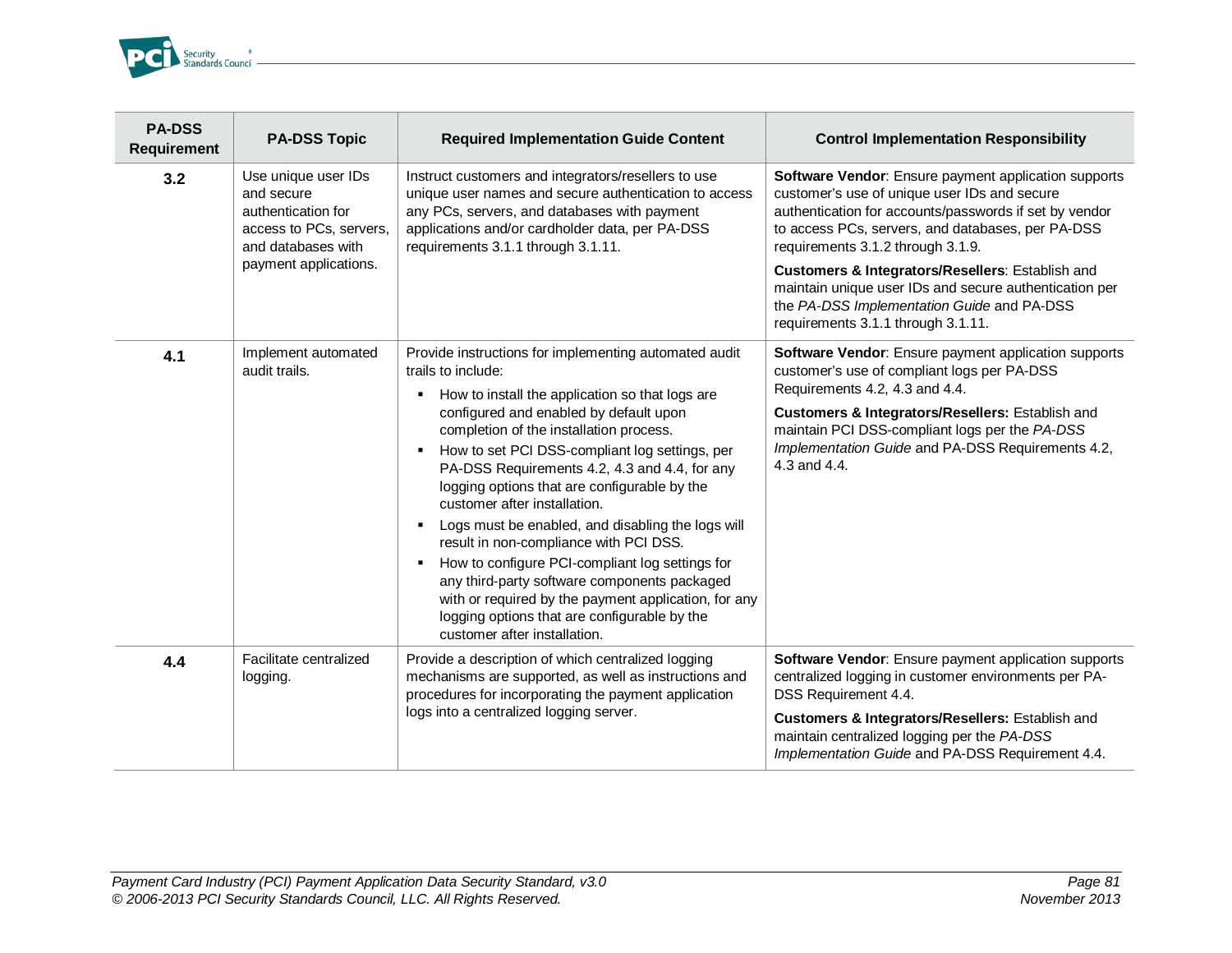

| <b>PA-DSS</b><br><b>Requirement</b> | <b>PA-DSS Topic</b>                                                    | <b>Required Implementation Guide Content</b>                                                                                                                                                                                                                                                                                                                                                                                                                                                                                                                                       | <b>Control Implementation Responsibility</b>                                                                                                                                                                                                                                                                                                                                                                                                    |
|-------------------------------------|------------------------------------------------------------------------|------------------------------------------------------------------------------------------------------------------------------------------------------------------------------------------------------------------------------------------------------------------------------------------------------------------------------------------------------------------------------------------------------------------------------------------------------------------------------------------------------------------------------------------------------------------------------------|-------------------------------------------------------------------------------------------------------------------------------------------------------------------------------------------------------------------------------------------------------------------------------------------------------------------------------------------------------------------------------------------------------------------------------------------------|
| 5.4.4                               | Implement and<br>communicate<br>application versioning<br>methodology. | Provide a description of the vendor's published<br>versioning methodology and include guidance for the<br>following:<br>Details of versioning scheme, including the format<br>of the version scheme (number of elements,<br>separators, character set, etc.).<br>Details of how security-impacting changes will be<br>٠<br>indicated by the versioning scheme.<br>Details of how other types of changes will affect<br>٠<br>the version.<br>Details of any wildcard elements that are used,<br>including that they will never be used to represent<br>a security-impacting change. | Software Vendor: Document and implement a<br>software-versioning methodology as part of the system<br>development lifecycle. The methodology must follow the<br>procedures in the PA-DSS Program Guide for changes<br>to payment applications, per PA-DSS Requirement 5.5.<br><b>Customers &amp; Integrators/Resellers: Understand which</b><br>version of the payment application they are using, and<br>ensure validated versions are in use. |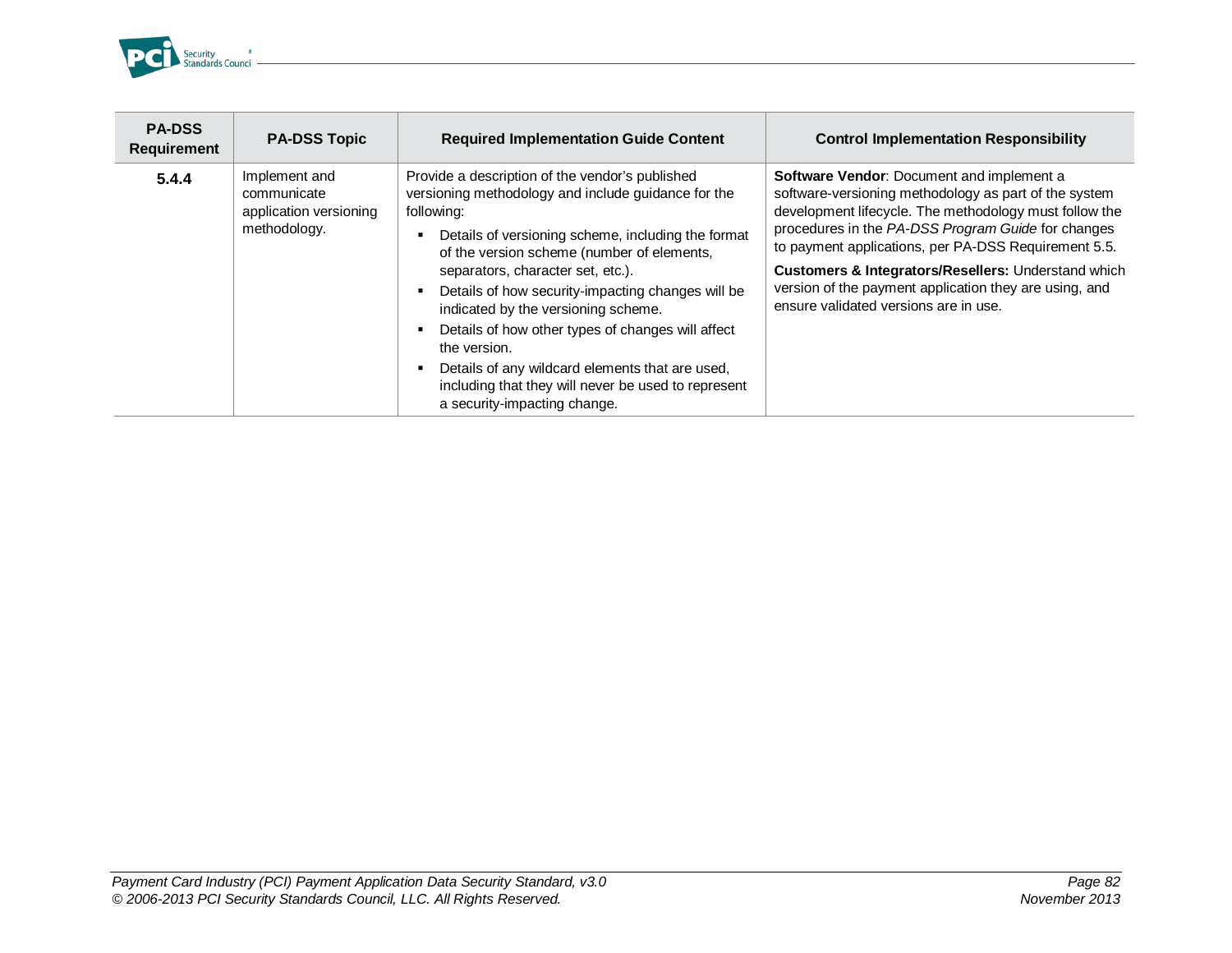

| <b>PA-DSS</b><br><b>Requirement</b> | <b>PA-DSS Topic</b>                        | <b>Required Implementation Guide Content</b>                                                                                                                                                                                                                                                                                                                                                                                                                                                                                                                                                                                                                                                                                                                                                                                                                                                                                                                                                                                                                                                                                                                                                                                                                                               | <b>Control Implementation Responsibility</b>                                                                                                                                                                                                                                                                                                                                                                                                                                                                             |
|-------------------------------------|--------------------------------------------|--------------------------------------------------------------------------------------------------------------------------------------------------------------------------------------------------------------------------------------------------------------------------------------------------------------------------------------------------------------------------------------------------------------------------------------------------------------------------------------------------------------------------------------------------------------------------------------------------------------------------------------------------------------------------------------------------------------------------------------------------------------------------------------------------------------------------------------------------------------------------------------------------------------------------------------------------------------------------------------------------------------------------------------------------------------------------------------------------------------------------------------------------------------------------------------------------------------------------------------------------------------------------------------------|--------------------------------------------------------------------------------------------------------------------------------------------------------------------------------------------------------------------------------------------------------------------------------------------------------------------------------------------------------------------------------------------------------------------------------------------------------------------------------------------------------------------------|
| 6.1                                 | Securely implement<br>wireless technology. | For payment applications developed for use with<br>wireless technology, the following must be provided for<br>customers and integrators/resellers:<br>Instruction that the payment application enforces<br>٠<br>changes of default encryption keys, passwords,<br>and SNMP community strings at installation for all<br>wireless components controlled by the application.<br>Procedures for changing wireless encryption keys<br>٠<br>and passwords, including SNMP strings, anytime<br>anyone with knowledge of the keys/passwords<br>leaves the company or changes positions.<br>Instructions for changing default encryption keys,<br>٠<br>passwords, and SNMP community strings on any<br>wireless components provided with, but not<br>controlled by, the payment application.<br>Instructions to install a firewall between any<br>٠<br>wireless networks and systems that store<br>cardholder data.<br>Details of any wireless traffic (including specific<br>٠<br>port information) that the wireless function of the<br>payment application would use.<br>Instructions to configure firewalls to deny or (if<br>٠<br>such traffic is necessary for business purposes)<br>permit only authorized traffic between the wireless<br>environment and the cardholder data environment. | Software Vendor: Instruct customers and<br>integrators/resellers, that if wireless technology is used<br>with the payment application, the wireless vendor default<br>settings must be changed per PA-DSS Requirement 6.1.<br>Customers & Integrators/Resellers: For wireless<br>implemented into the payment environment by<br>customers or integrators/resellers, change vendor<br>defaults per PA-DSS Requirement 6.1 and install a<br>firewall per the PA-DSS Implementation Guide and PCI<br>DSS Requirement 2.1.1. |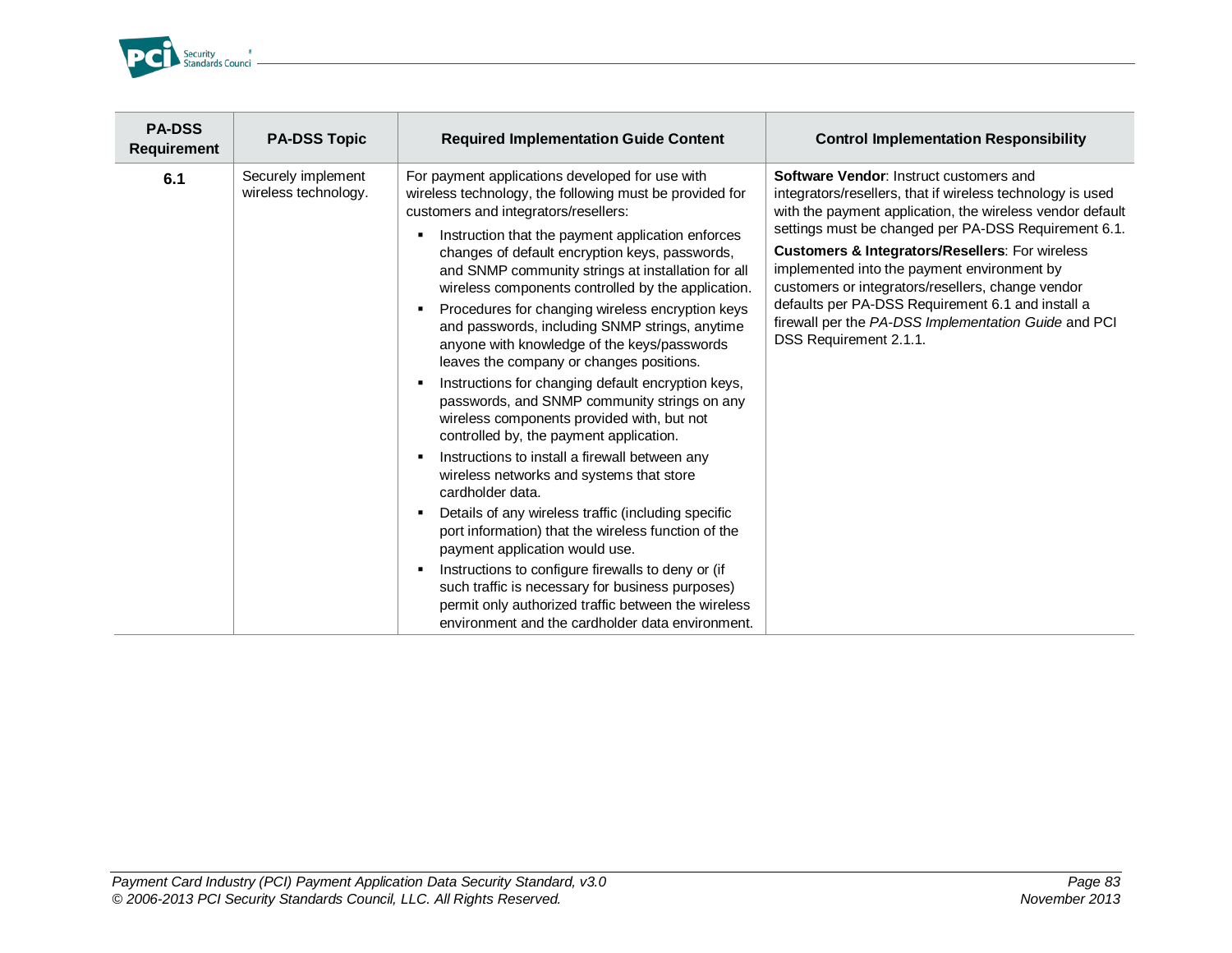

| <b>PA-DSS</b><br><b>Requirement</b> | <b>PA-DSS Topic</b>                                                   | <b>Required Implementation Guide Content</b>                                                                                                                                                                                                                                                                                                                                                                                                                                                                                                                                                                                                                                                                                                                                                                                     | <b>Control Implementation Responsibility</b>                                                                                                                                                                                                                              |
|-------------------------------------|-----------------------------------------------------------------------|----------------------------------------------------------------------------------------------------------------------------------------------------------------------------------------------------------------------------------------------------------------------------------------------------------------------------------------------------------------------------------------------------------------------------------------------------------------------------------------------------------------------------------------------------------------------------------------------------------------------------------------------------------------------------------------------------------------------------------------------------------------------------------------------------------------------------------|---------------------------------------------------------------------------------------------------------------------------------------------------------------------------------------------------------------------------------------------------------------------------|
| 6.2                                 | Secure transmissions<br>of cardholder data over<br>wireless networks. | For payment applications developed for use with<br>wireless technology, include instructions for using<br>industry best practices (for example, IEEE 802.11i) to<br>implement strong encryption for authentication and<br>transmission of cardholder data. This includes:                                                                                                                                                                                                                                                                                                                                                                                                                                                                                                                                                        | Software Vendor: Instruct customers and<br>integrators/resellers, that if wireless technology is used<br>with the payment application, secure encrypted<br>transmissions must be implemented per PA-DSS<br>Requirement 6.2.                                               |
|                                     |                                                                       | How to configure the application to use industry<br>л.<br>best practices (for example, IEEE 802.11.i) for<br>strong encryption for authentication and<br>transmission, and/or<br>How to configure all wireless applications bundled<br>٠<br>with the payment application to use industry best<br>practices for strong encryption for authentication<br>and transmission.                                                                                                                                                                                                                                                                                                                                                                                                                                                         | <b>Customers &amp; Integrators/Resellers: For wireless</b><br>implemented into the payment environment by<br>customers or integrators/resellers, use secure encrypted<br>transmissions per the PA-DSS Implementation Guide<br>and PA-DSS Requirement 6.2.                 |
| 6.3                                 | Provide instructions for<br>secure use of wireless<br>technology.     | Provide instructions for PCI DSS-compliant wireless<br>settings, including:<br>Instructions to change all wireless default<br>encryption keys, passwords, and SNMP<br>community strings upon installation.<br>Instructions to change wireless encryption keys,<br>٠<br>passwords, and SNMP strings anytime anyone<br>with knowledge of the keys/passwords leaves the<br>company or changes positions.<br>Instructions to install a firewall between any<br>л.<br>wireless networks and systems that store<br>cardholder data, and to configure firewalls to deny<br>or control (if such traffic is necessary for business<br>purposes) any traffic from the wireless environment<br>into the cardholder data environment.<br>Instructions to use industry best practices (for<br>л.<br>example, IEEE 802.11.i) to provide strong | Software Vendor: Instruct customers and<br>integrators/resellers, to secure wireless technologies per<br>PA-DSS Requirement 6.3.<br>Customers & Integrators/Resellers: Secure wireless<br>technologies per the PA-DSS Implementation Guide and<br>PA-DSS Requirement 6.2. |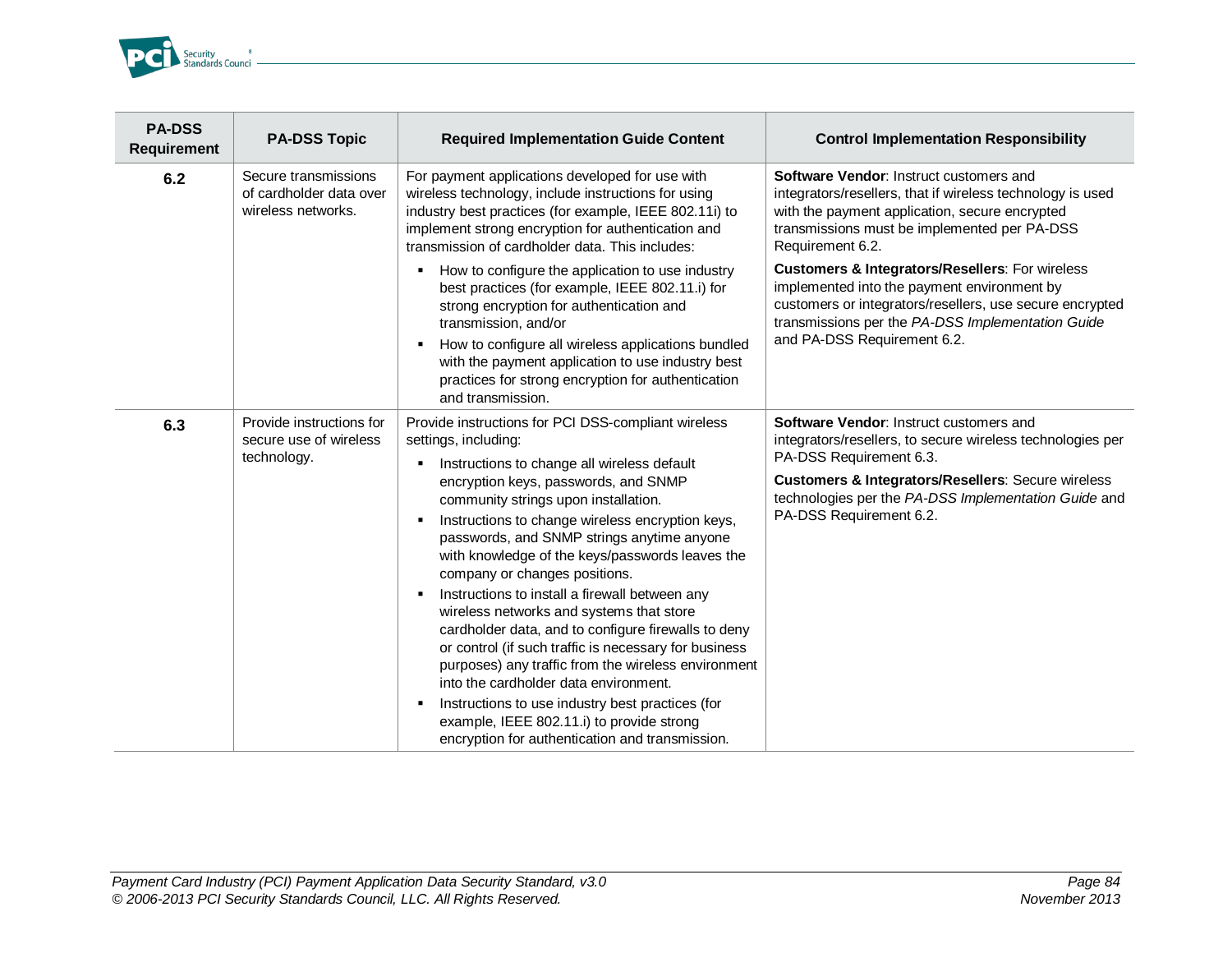

| <b>PA-DSS</b><br><b>Requirement</b> | <b>PA-DSS Topic</b>                                                                                                                                                 | <b>Required Implementation Guide Content</b>                                                                                                                                                                                                                                                                                                                                                                                                                                                                                                                                                  | <b>Control Implementation Responsibility</b>                                                                                                                                                                                                                                                                                                                                                                                                             |
|-------------------------------------|---------------------------------------------------------------------------------------------------------------------------------------------------------------------|-----------------------------------------------------------------------------------------------------------------------------------------------------------------------------------------------------------------------------------------------------------------------------------------------------------------------------------------------------------------------------------------------------------------------------------------------------------------------------------------------------------------------------------------------------------------------------------------------|----------------------------------------------------------------------------------------------------------------------------------------------------------------------------------------------------------------------------------------------------------------------------------------------------------------------------------------------------------------------------------------------------------------------------------------------------------|
| 8.2                                 | Use only necessary<br>and secure services.<br>protocols, components,<br>and dependent<br>software and hardware.<br>including those<br>provided by third<br>parties. | Document all required protocols, services, components,<br>and dependent software and hardware that are<br>necessary for any functionality of the payment<br>application.                                                                                                                                                                                                                                                                                                                                                                                                                      | Software Vendor: Ensure payment application supports<br>customer's use of only necessary and secure protocols,<br>services, etc., by 1) having only necessary protocols,<br>services, etc., established "out of the box" by default, 2)<br>having those necessary protocols, services, etc.,<br>securely configured by default, and 3) by documenting<br>necessary protocols, services, etc., as a reference for<br>customers and integrators/resellers. |
|                                     |                                                                                                                                                                     |                                                                                                                                                                                                                                                                                                                                                                                                                                                                                                                                                                                               | Customers and Integrators/Resellers: Use the<br>documented list from the PA-DSS Implementation Guide<br>to ensure only necessary and secure protocols,<br>services, etc., are used on the system, in accordance<br>with PA-DSS Requirement 5.4.                                                                                                                                                                                                          |
| 9.1                                 | Store cardholder data<br>only on servers not<br>connected to the<br>Internet.                                                                                       | The following must be provided for customers and<br>integrators/resellers:<br>Instructions not to store cardholder data on public-<br>facing systems (for example, web server and<br>database server must not be on same server).<br>Instructions on how to configure the payment<br>٠<br>application to use a DMZ to separate the Internet<br>from systems storing cardholder data.<br>A list of services/ports that the application needs to<br>٠<br>use in order to communicate across two network<br>zones (so the merchant can configure their firewall<br>to open only required ports). | Software Vendor: Ensure payment application does not<br>require cardholder data storage in the DMZ or on<br>Internet-accessible systems, and will allow use of a DMZ<br>per PA-DSS Requirement 9.<br>Customers & Integrators/Resellers: Establish and<br>maintain payment applications so that cardholder data is<br>not stored on Internet-accessible systems, per the PA-<br>DSS Implementation Guide and PA-DSS Requirement 9                         |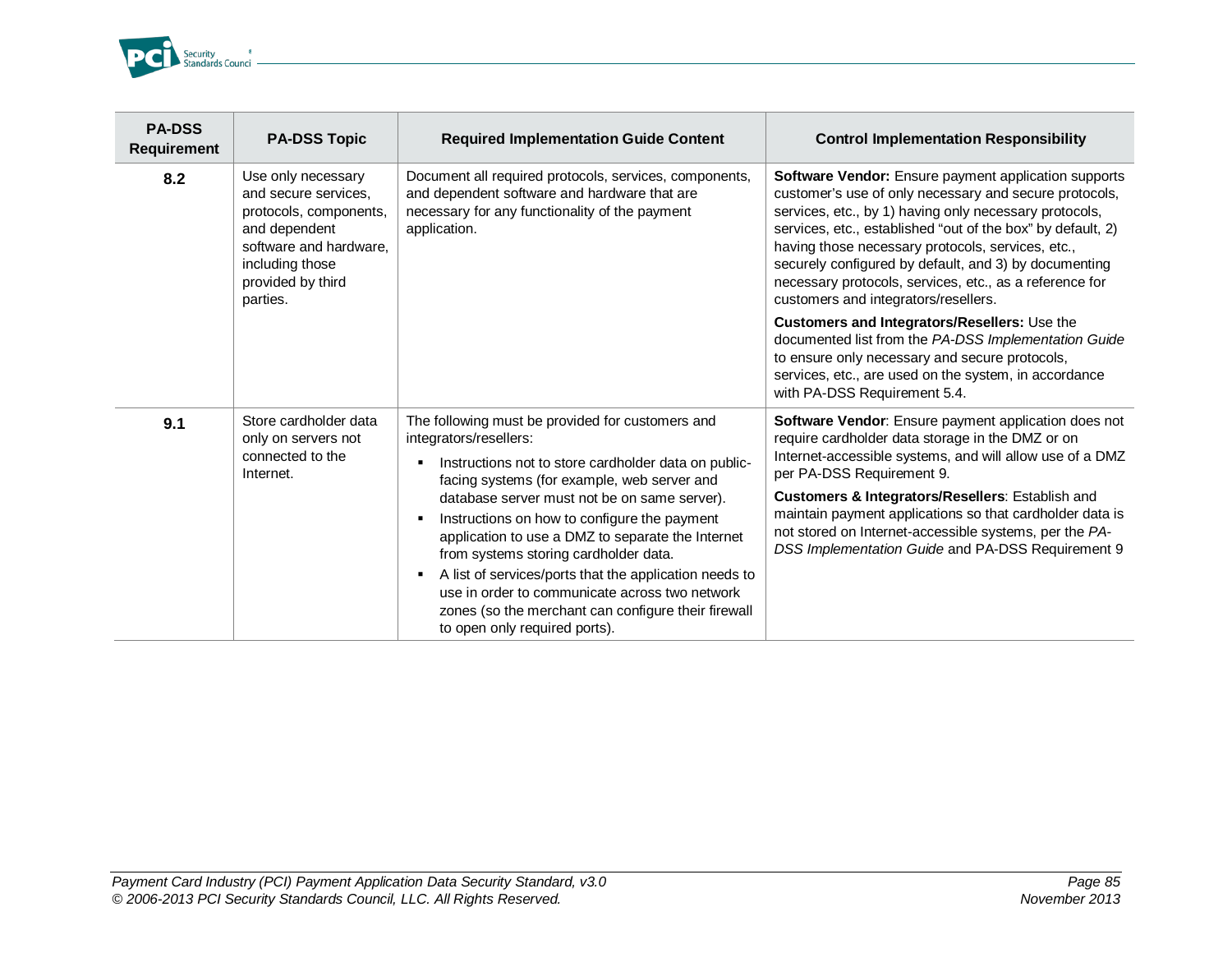

| <b>PA-DSS</b><br><b>Requirement</b> | <b>PA-DSS Topic</b>                                                                                                                                       | <b>Required Implementation Guide Content</b>                                                                                                                                                                                                                                                                                                                                                                                                                                                                                                                                                                                 | <b>Control Implementation Responsibility</b>                                                                                                                                                                                                                                                                                                                                                                                                                                                                              |
|-------------------------------------|-----------------------------------------------------------------------------------------------------------------------------------------------------------|------------------------------------------------------------------------------------------------------------------------------------------------------------------------------------------------------------------------------------------------------------------------------------------------------------------------------------------------------------------------------------------------------------------------------------------------------------------------------------------------------------------------------------------------------------------------------------------------------------------------------|---------------------------------------------------------------------------------------------------------------------------------------------------------------------------------------------------------------------------------------------------------------------------------------------------------------------------------------------------------------------------------------------------------------------------------------------------------------------------------------------------------------------------|
| 10.1                                | Implement two-factor<br>authentication for all<br>remote access to<br>payment application<br>that originates from<br>outside the customer<br>environment. | Provide the following for customers and<br>integrators/resellers:<br>Instruction that all remote access originating from<br>$\blacksquare$<br>outside the customer's network to the payment<br>application must use two-factor authentication in<br>order to meet PCI DSS requirements.<br>Description of the two-factor authentication<br>$\blacksquare$<br>mechanisms supported by the application.<br>Instructions on how to configure the application to<br>٠<br>support two-factor authentication (two of the three<br>authentication methods described in PA DSS Req.<br>$3.1.4$ ).                                    | Software Vendor: Ensure payment application supports<br>customers' use of two-factor authentication for all<br>remote access to the payment application that originates<br>from outside the customer environment, per PA-DSS<br>Requirement 10.2.<br>Customers & Integrators/Resellers: Establish and<br>maintain two-factor authentication for all remote access<br>to payment application that originates from outside the<br>customer environment, per the PA-DSS Implementation<br>Guide and PA-DSS Requirement 10.2. |
| 10.2.1                              | Securely deliver remote<br>payment application<br>updates.                                                                                                | If payment application updates are delivered via remote<br>access into customers' systems, provide the following:<br>Instructions for activation of remote-access<br>$\blacksquare$<br>technologies for payment application updates only<br>when needed for downloads, and turning access<br>off immediately after download completes, per PCI<br>DSS Requirement 12.3.9.<br>Instructions that, if computer is connected via VPN<br>$\blacksquare$<br>or other high-speed connection, receive remote<br>payment application updates via a securely<br>configured firewall or personal firewall per PCI<br>DSS Requirement 1. | Software Vendor: Deliver remote payment application<br>updates securely per PA-DSS 10.3<br>Customers & Integrators/Resellers: Receive remote<br>payment application updates from vendor securely, per<br>the PA-DSS Implementation Guide, PA-DSS<br>Requirement 10.3 and PCI DSS Requirement 1.                                                                                                                                                                                                                           |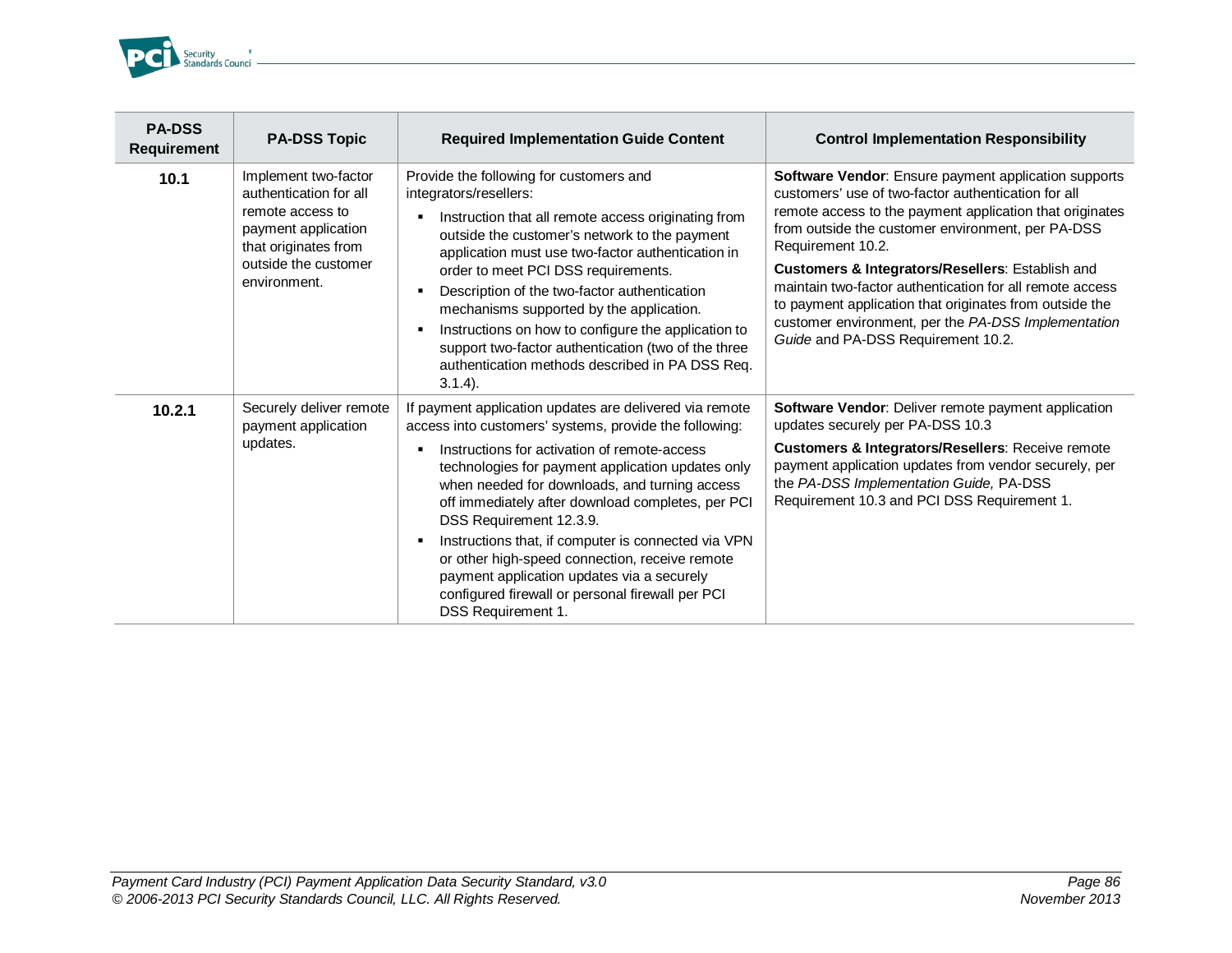

| <b>PA-DSS</b><br><b>Requirement</b> | <b>PA-DSS Topic</b>                              | <b>Required Implementation Guide Content</b>                                                                                                    | <b>Control Implementation Responsibility</b>                                                                                                                 |
|-------------------------------------|--------------------------------------------------|-------------------------------------------------------------------------------------------------------------------------------------------------|--------------------------------------------------------------------------------------------------------------------------------------------------------------|
| 10.2.3                              | Securely implement<br>remote-access<br>software. | Include instructions that all remote access to the<br>payment application must be implemented securely, for<br>example:                         | Software Vendor: (1) If vendor can access customers'<br>payment applications remotely, implemented secure<br>remote access such as those specified in PA-DSS |
|                                     |                                                  | Change default settings in the remote-access<br>software (for example, change default passwords<br>and use unique passwords for each customer). | Requirement 10.3.2. (2) Ensure payment application<br>supports customers' use of remote-access security<br>features.                                         |
|                                     |                                                  | Allow connections only from specific (known)<br>٠<br>IP/MAC addresses.                                                                          | Customers & Integrators/Resellers: Use remote-<br>access security features for all remote access to                                                          |
|                                     |                                                  | Use strong authentication and complex passwords<br>٠<br>for logins (See PA-DSS Requirements 3.1.1<br>through 3.1.11).                           | payment applications, per the PA-DSS Implementation<br>Guide and PA-DSS Requirement 10.3.2.                                                                  |
|                                     |                                                  | Enable encrypted data transmission according to<br>٠<br>PA-DSS Requirement 12.1.                                                                |                                                                                                                                                              |
|                                     |                                                  | Enable account lockout after a certain number of<br>failed login attempts (See PA-DSS Requirement<br>3.1.9 through 3.1.10).                     |                                                                                                                                                              |
|                                     |                                                  | Establish a Virtual Private Network ("VPN")<br>٠<br>connection via a firewall before access is allowed.                                         |                                                                                                                                                              |
|                                     |                                                  | Enable the logging function.<br>л.                                                                                                              |                                                                                                                                                              |
|                                     |                                                  | Restrict access to customer environments to<br>٠<br>authorized integrator/reseller personnel.                                                   |                                                                                                                                                              |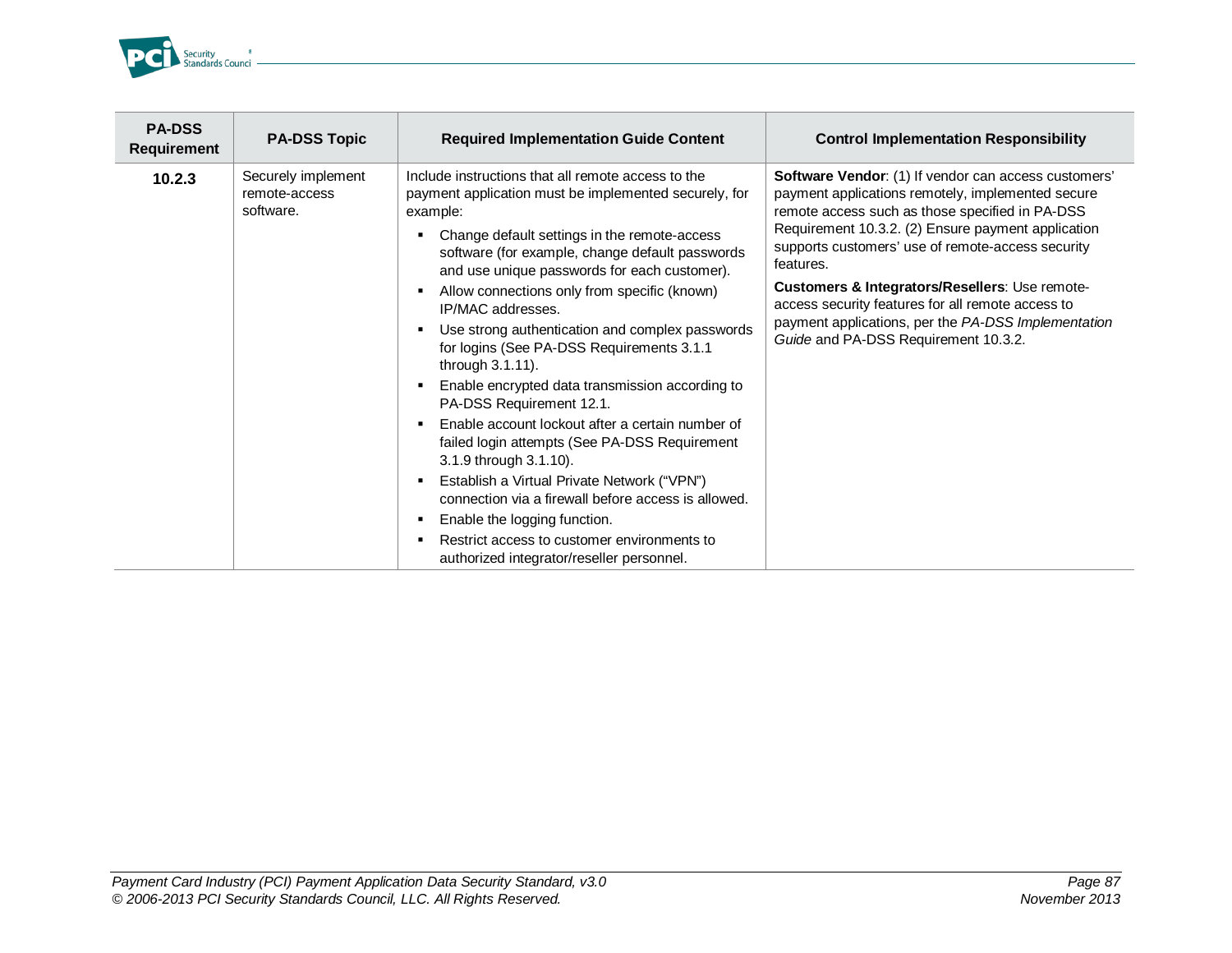

| <b>PA-DSS</b><br><b>Requirement</b> | <b>PA-DSS Topic</b>                                                          | <b>Required Implementation Guide Content</b>                                                                                                                                                                                                                                                                                                                                                                                                                                                                                                                                                                                                                                                                                                                                                     | <b>Control Implementation Responsibility</b>                                                                                                                                                                                                                                                                                                                                                                                                                                                                                                       |
|-------------------------------------|------------------------------------------------------------------------------|--------------------------------------------------------------------------------------------------------------------------------------------------------------------------------------------------------------------------------------------------------------------------------------------------------------------------------------------------------------------------------------------------------------------------------------------------------------------------------------------------------------------------------------------------------------------------------------------------------------------------------------------------------------------------------------------------------------------------------------------------------------------------------------------------|----------------------------------------------------------------------------------------------------------------------------------------------------------------------------------------------------------------------------------------------------------------------------------------------------------------------------------------------------------------------------------------------------------------------------------------------------------------------------------------------------------------------------------------------------|
| 11.1                                | Secure transmissions<br>of cardholder data over<br>public networks.          | If the payment application sends, or facilitates sending,<br>cardholder data over public networks, include<br>instructions for implementing and using strong<br>cryptography and security protocols for secure<br>cardholder data transmission over public networks,<br>including:<br>Required use of strong cryptography and security<br>٠<br>protocols if cardholder data is ever transmitted<br>over public networks.<br>Instructions for verifying that only trusted keys<br>٠<br>and/or certificates are accepted.<br>How to configure the payment application to use<br>٠<br>only secure versions and secure implementations<br>of security protocols.<br>How to configure the payment application to use<br>٠<br>the proper encryption strength for the encryption<br>methodology in use. | Software Vendor: Ensure payment application supports<br>customer's use of strong cryptography and security<br>protocols for transmissions of cardholder data over<br>public networks, per PA-DSS Requirement 11.1.<br>Customers & Integrators/Resellers: Establish and<br>maintain strong cryptography and security protocols for<br>transmissions of cardholder data, per the PA-DSS<br>Implementation Guide and PA-DSS Requirement 11.1.                                                                                                         |
| 11.2                                | Encrypt cardholder<br>data sent over end-<br>user messaging<br>technologies. | If the payment application facilitates sending of PANs by<br>end-user messaging technologies, include instructions<br>for implementing and using a solution that renders the<br>PAN unreadable or implements strong cryptography,<br>including:<br>Procedures for using the defined solution to render<br>٠<br>the PAN unreadable or secure the PAN with strong<br>cryptography.<br>Instruction that PAN must always be rendered<br>٠<br>unreadable or secured with strong cryptography<br>whenever it is sent via end-user messaging<br>technologies.                                                                                                                                                                                                                                           | Software Vendor: Provide or specify use of a solution<br>that renders the PAN unreadable or implements strong<br>cryptography, and ensure payment application supports<br>the encryption or rendering unreadable of PANs if sent<br>with end-user messaging technologies, per PA-DSS<br>Requirement 11.2.<br><b>Customers &amp; Integrators/Resellers: Render</b><br>unreadable or encrypt with strong cryptography all PANs<br>sent with end-user messaging technologies, per the PA-<br>DSS Implementation Guide and PA-DSS Requirement<br>11.2. |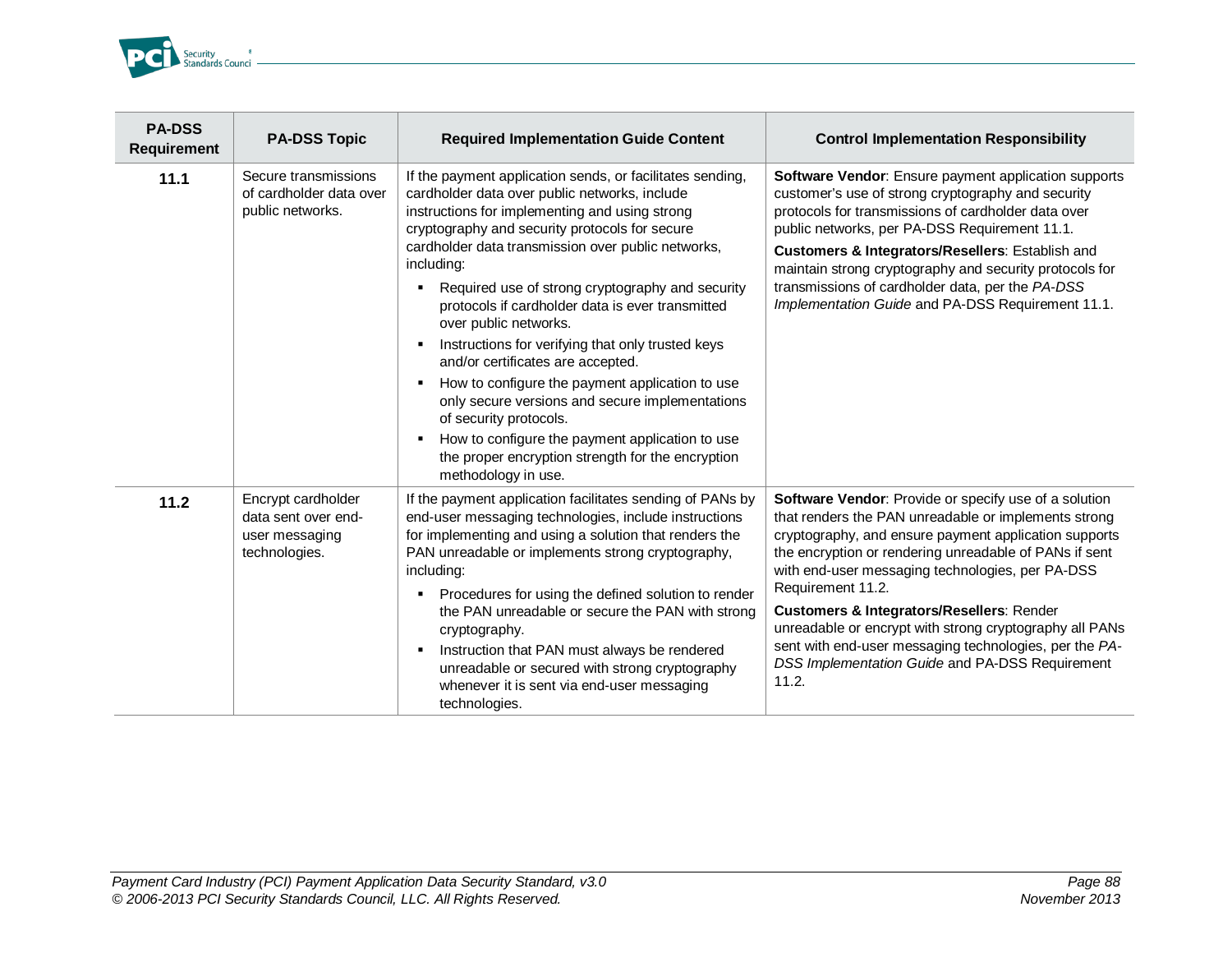

| <b>PA-DSS</b><br><b>Requirement</b> | <b>PA-DSS Topic</b>                           | <b>Required Implementation Guide Content</b>                                                                                                                                                                                                                                                                                          | <b>Control Implementation Responsibility</b>                                                                                                                                                                                                                                                                                                                                                           |
|-------------------------------------|-----------------------------------------------|---------------------------------------------------------------------------------------------------------------------------------------------------------------------------------------------------------------------------------------------------------------------------------------------------------------------------------------|--------------------------------------------------------------------------------------------------------------------------------------------------------------------------------------------------------------------------------------------------------------------------------------------------------------------------------------------------------------------------------------------------------|
| 12.1                                | Encrypt non-console<br>administrative access. | If the payment application facilitates non-console<br>administrative access, include instructions on how to<br>configure the application to use strong cryptography<br>(such as SSH, VPN, or SSL/TLS) for encryption of all<br>non-console administrative access to payment<br>application or servers in cardholder data environment. | <b>Software Vendor:</b> If the payment application facilitates<br>non-console administrative access, ensure payment<br>application implements strong encryption for non-<br>console administrative access, per PA-DSS<br>Requirement 12.1.<br>Customers & Integrators/Resellers: Encrypt all non-<br>console administrative access, per the PA-DSS<br>Implementation Guide and PA-DSS Requirement 12.1 |
| 12.2                                | Encrypt non-console<br>administrative access. | Include instructions for customers and<br>integrators/resellers to implement strong cryptography,<br>using technologies such as SSH, VPN, or SSL/TLS, for<br>encryption of all non-console administrative access.                                                                                                                     | Software Vendor: Ensure payment application supports<br>customer's encryption of non-console administrative<br>access, per PA-DSS Requirement 12.2.<br>Customers & Integrators/Resellers: Encrypt all non-<br>console administrative access, per the PA-DSS<br>Implementation Guide and PA-DSS Requirement 12.2                                                                                        |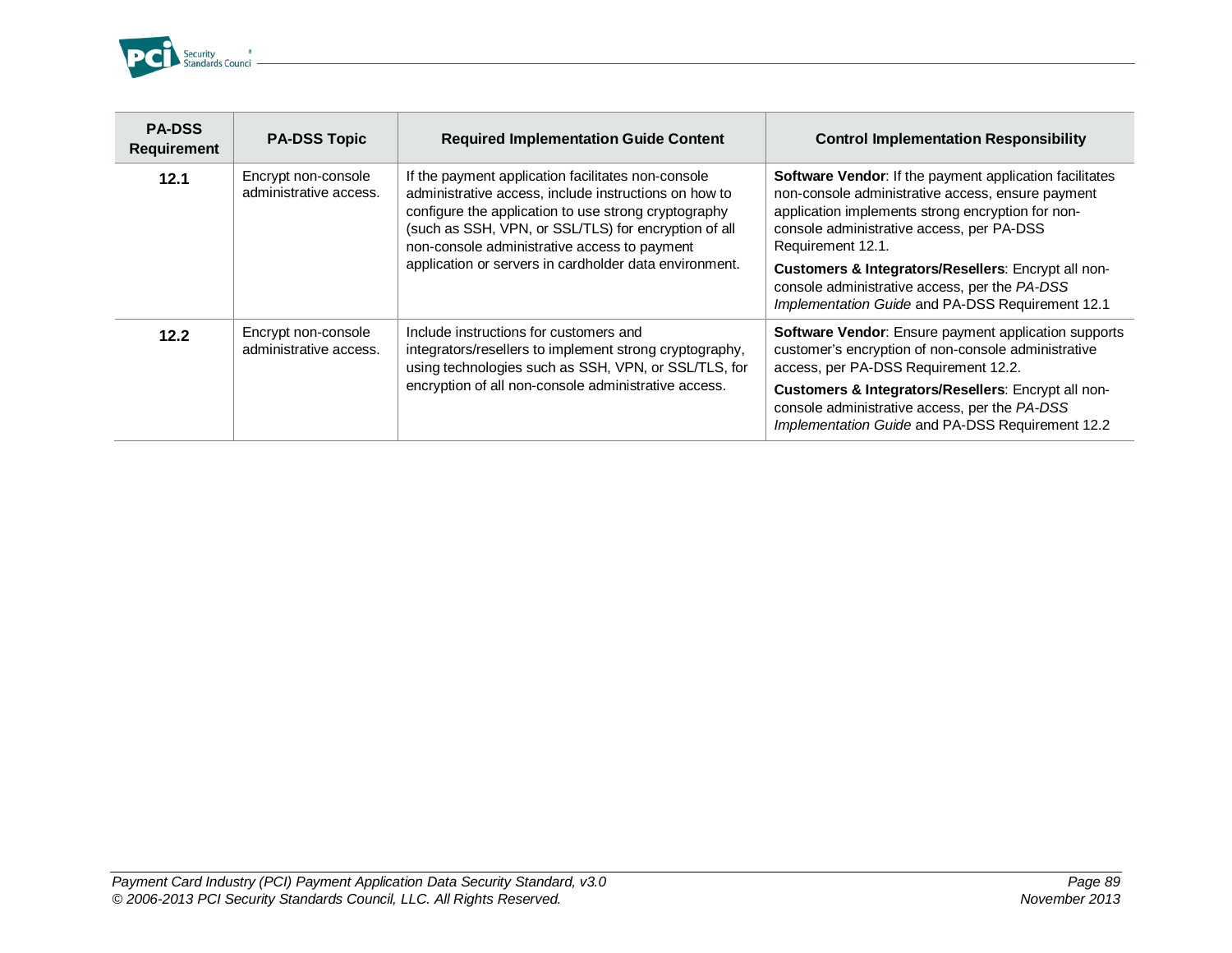

## **Appendix B: Testing Laboratory Configuration for PA-DSS Assessments**

For each PA-DSS assessment conducted, the PA-QSA must confirm the status and capabilities of the laboratory used to conduct the testing for the PA-DSS assessment. This confirmation must be submitted along with the completed *Report of Validation (ROV)*.

For each Laboratory Validation Procedure, the PA-QSA must indicate whether the laboratory used for the assessment and the laboratory undergoing these validation procedures was the PA-QSA's laboratory or software vendor's laboratory. PA-QSAs are required to maintain a testing laboratory that meets all of the requirements set out below and use their own laboratory to conduct assessments whenever possible. The software vendor's laboratory may only be used when necessary (for example, the PA-QSA does not have the mainframe, AS400, or Tandem the payment application runs on) and after verifying that all laboratory requirements are met.

The PA-QSA must confirm all items in the table below, as well as:

- **Identification of location and owner of lab(s) used for the PA-DSS review**
- **Description of laboratory testing architecture and environment in place for the PA-DSS review**
- **Description of how the real-world use of the payment application was simulated in the laboratory for the PA-DSS review**

The *PA-DSS ROV Reporting Template* provides details of the laboratory validation, which must be provided for each assessment.

|    | <b>Laboratory Requirement</b>                                                                              | <b>Laboratory Validation Procedure</b>                                                                                                                                                                                                                               |
|----|------------------------------------------------------------------------------------------------------------|----------------------------------------------------------------------------------------------------------------------------------------------------------------------------------------------------------------------------------------------------------------------|
| 1. | Install payment application per vendor's<br>installation instructions or training provided to<br>customer. | Verify that the vendor's installation manual or training provided to customers was used to<br>1.<br>perform the default installation for the payment application product on all platforms listed in the<br>PA-DSS report to simulate real-world customer experience. |
| 2. | Install and test all payment application versions<br>listed in PA-DSS report.                              | 2.a Verify that all common implementations (including region/country specific versions) of the<br>payment application to be tested were installed.                                                                                                                   |
|    |                                                                                                            | 2.b Verify that all payment application versions and platforms were tested, including all necessary<br>system components and dependencies                                                                                                                            |
|    |                                                                                                            | 2.c Verify that all critical payment application functionalities were tested for each version.                                                                                                                                                                       |
| З. | Install and implement all PCI DSS required<br>security devices.                                            | Verify that all security devices required by PCI DSS (for example, firewalls and anti-virus<br>3.<br>software) were implemented on test systems.                                                                                                                     |
| 4. | Install and/or configure all PCI DSS required<br>security settings.                                        | Verify all PCI DSS-compliant system settings, patches, etc., were implemented on test<br>4.<br>systems for operating systems, system software, and applications used by the payment<br>application.                                                                  |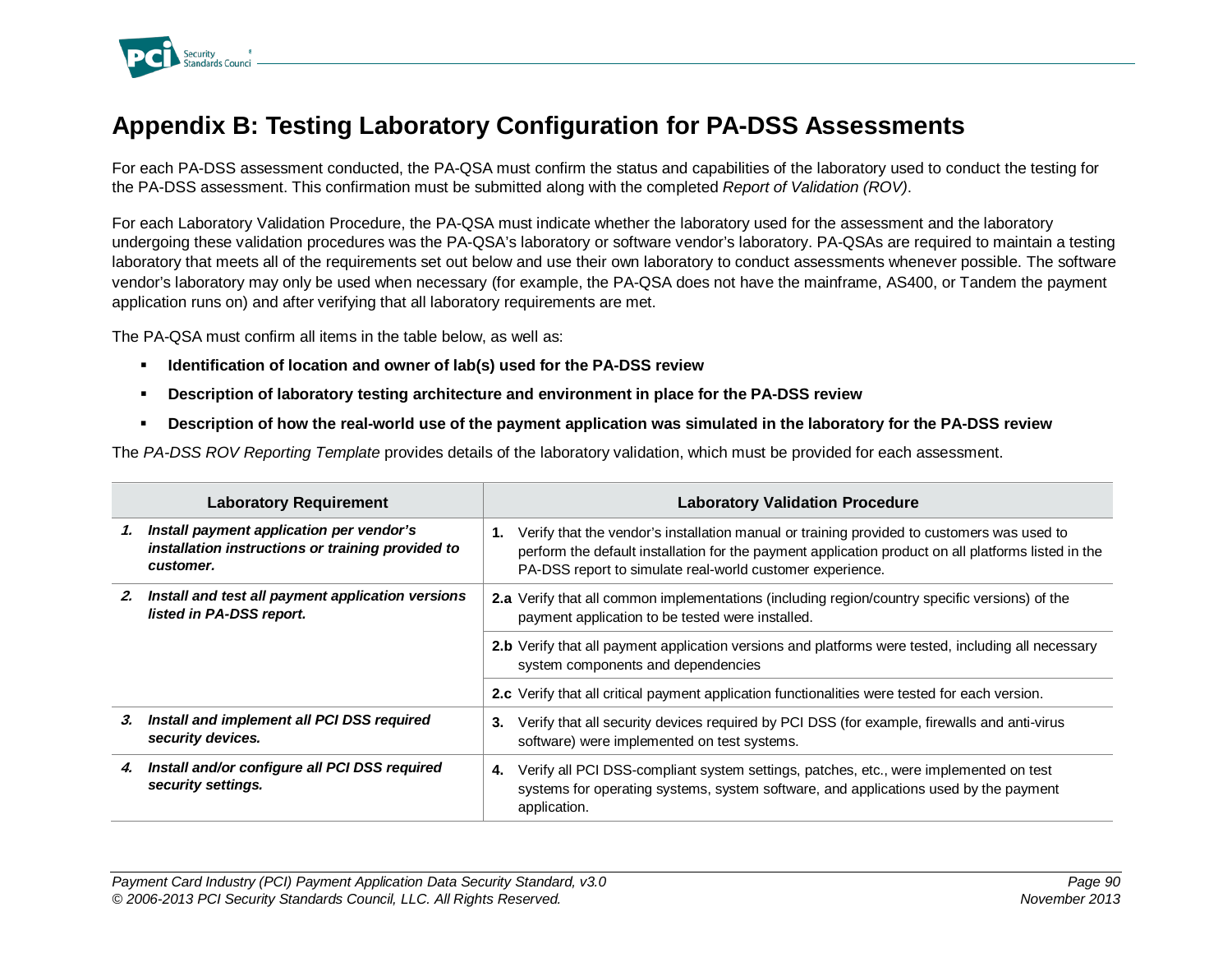<span id="page-90-0"></span>

j

| <b>Laboratory Requirement</b> |                                                                                               | <b>Laboratory Validation Procedure</b>                                                                                                                                                                                                                                                                                                                                                                                           |
|-------------------------------|-----------------------------------------------------------------------------------------------|----------------------------------------------------------------------------------------------------------------------------------------------------------------------------------------------------------------------------------------------------------------------------------------------------------------------------------------------------------------------------------------------------------------------------------|
| 5.                            | Simulate real-world use of the payment<br>application.                                        | 5.a The laboratory simulates the 'real world' use of the payment application, including all systems<br>and applications where the payment application is implemented. For example, a standard<br>implementation of a payment application might include a client/server environment within a<br>retail storefront with a POS machine, and back office or corporate network. The laboratory<br>simulates the total implementation. |
|                               |                                                                                               | 5.b The laboratory uses only test card numbers for the simulation/testing – live PANs are not used<br>for testing.                                                                                                                                                                                                                                                                                                               |
|                               |                                                                                               | Note: Test cards can usually be obtained from the vendor or a processor or acquirer.                                                                                                                                                                                                                                                                                                                                             |
|                               |                                                                                               | 5.c The laboratory runs the payment application's authorization and/or settlement functions and all<br>output is examined per item 6 below.                                                                                                                                                                                                                                                                                      |
|                               |                                                                                               | 5.d The laboratory and/or processes map all output produced by the payment application for every<br>possible scenario, whether temporary, permanent, error processing, debugging mode, log<br>files, etc.                                                                                                                                                                                                                        |
|                               |                                                                                               | 5.e The laboratory and/or processes simulate and validate all functions of the payment application,<br>to include generation of all error conditions and log entries using both simulated 'live' data and<br>invalid data.                                                                                                                                                                                                       |
| 6.                            | Provide capabilities for, and test using, the<br>following penetration testing methodologies: | 6.a Use of forensic tools/methods: Forensic tools/methods were used to search all identified<br>output for evidence of sensitive authentication data (commercial tools, scripts, etc.), per PA-<br>DSS Requirement 1.1.1-1.1.3. <sup>6</sup>                                                                                                                                                                                     |
|                               |                                                                                               | 6.b Attempt to exploit application vulnerabilities: Current vulnerabilities (for example, the<br>OWASP Top 10, SANS CWE Top 25, CERT Secure Coding, etc.), were used to attempt to<br>exploit the payment application(s), per PA-DSS Requirement 5.2.                                                                                                                                                                            |
|                               |                                                                                               | 6.c Laboratory and/or processes attempted to execute arbitrary code during the payment<br>application update process: Run the update process with arbitrary code per PA-DSS<br>Requirement 7.2.2.                                                                                                                                                                                                                                |

<sup>&</sup>lt;sup>6</sup> Forensic tool or method: A tool or method for uncovering, analyzing and presenting forensic data, which provides a robust way to authenticate, search, and recover computer evidence rapidly and thoroughly. In the case of forensic tools or methods used by PA-QSAs, these tools or methods should accurately locate any sensitive authentication data written by the payment application. These tools may be commercial, open-source, or developed in-house by the PA-QSA.